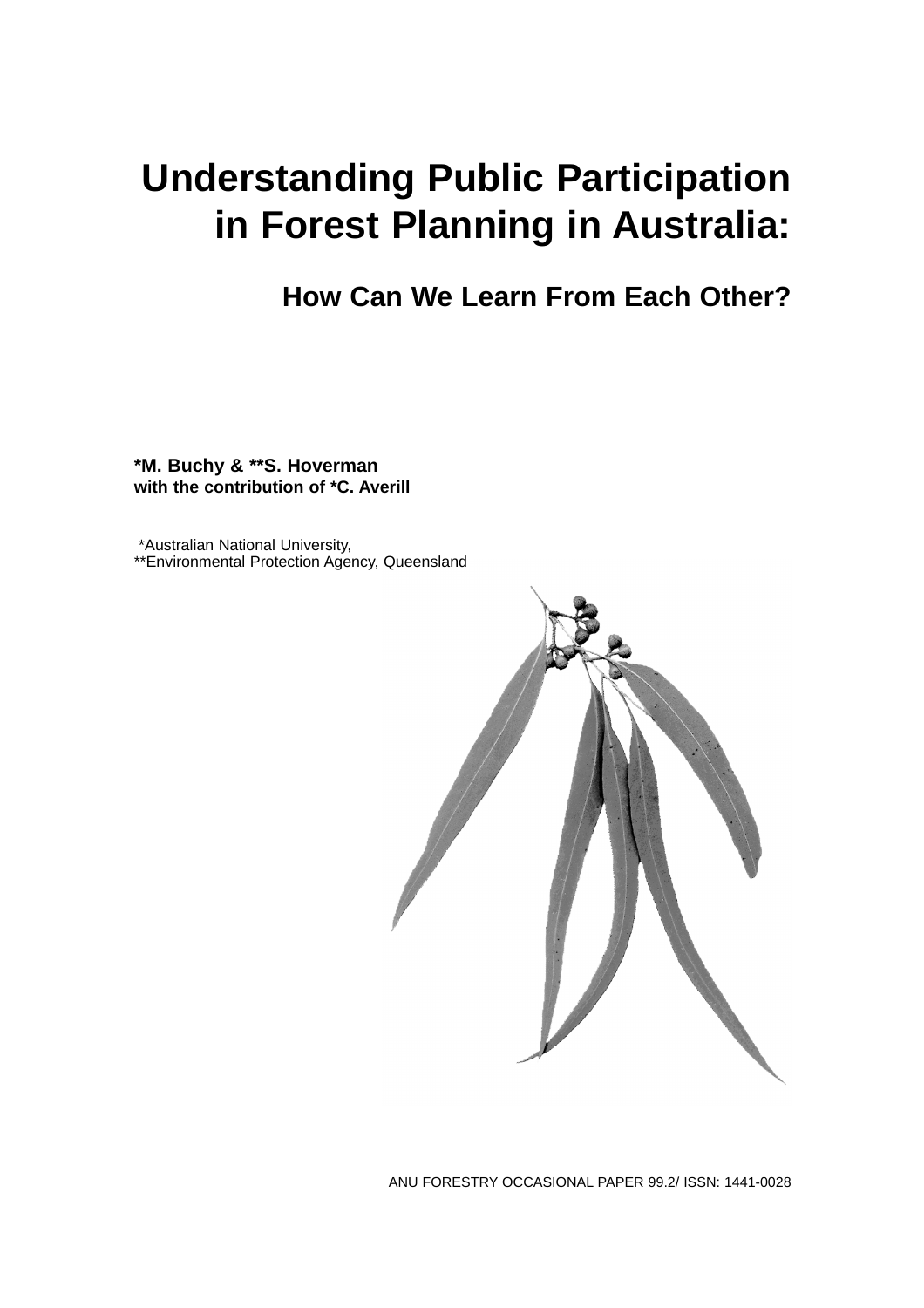## **Disclaimer**

This research was made possible thanks to a grant from the ANU, DNR Queensland and NRE Victoria and to logistical support from Forestry Tasmania and CALM. Despite considerable input from these agencies, the authors are solely responsible for the views expressed in this paper.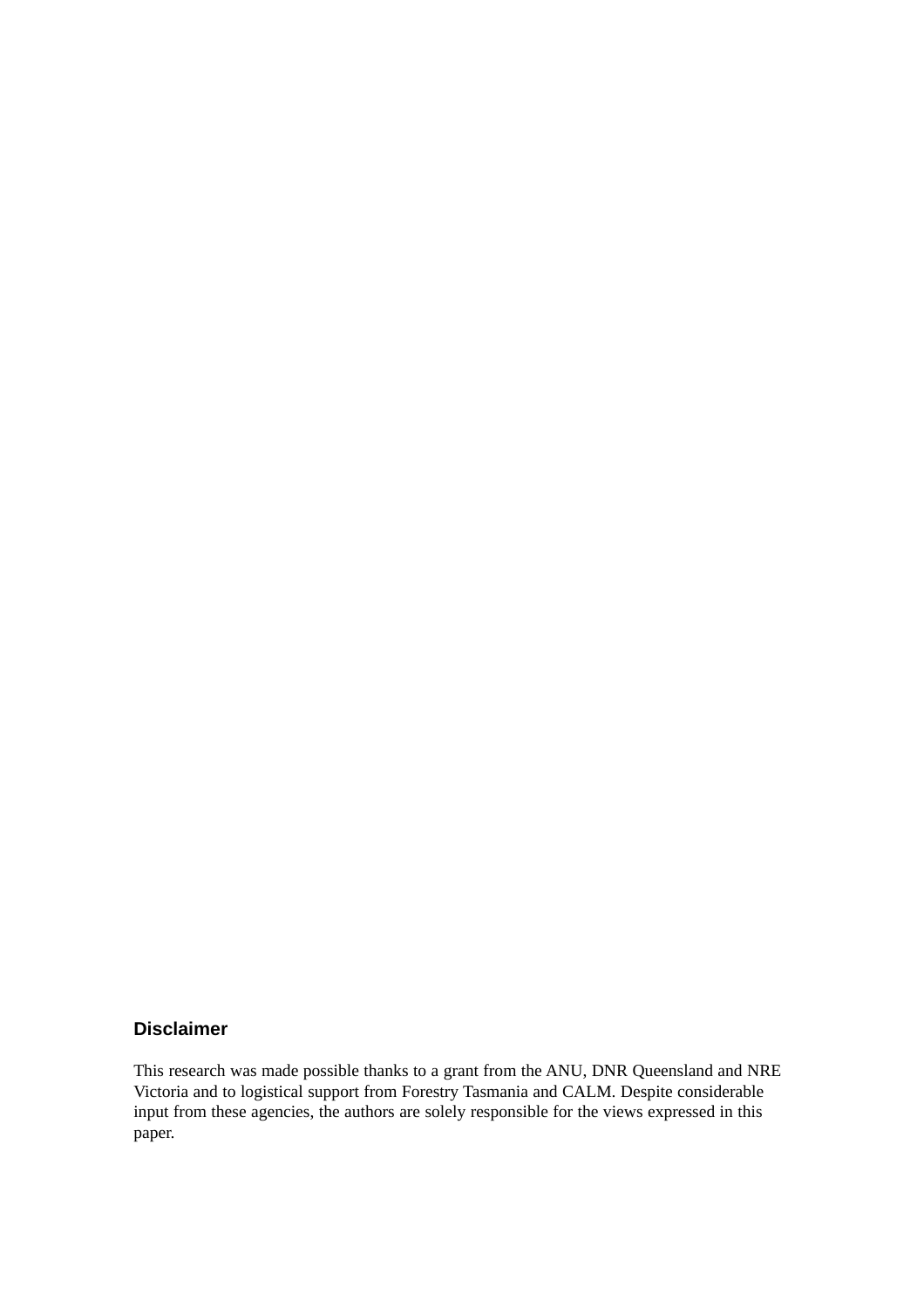# **Acknowledgments**

It is to state the obvious to write that any research observing social phenomena relies on the collaboration of people. A wide range of people from across four States have contributed to this work through various means, with different degrees of interest and different agendas. The forestry debate is a very emotive one and it is not always possible for the neutral observer to record and analyse situations for what they are, as opposed to what we may think they are. The people who helped us had often opposing views of the process we were trying to understand and this paper may not always reflect individual people's contributions. So at the same time that we acknowledge the effort and the time many people have taken to tell us their story we must apologise for presenting a picture which may not always translate the angst, the frustration and the anger we have come across. Rather than a "compromised" version of the story, let us see this as the first step towards achieving a mutual understanding, a modest contribution to disentangling the gridlock of the bigger picture. To you all, thank you.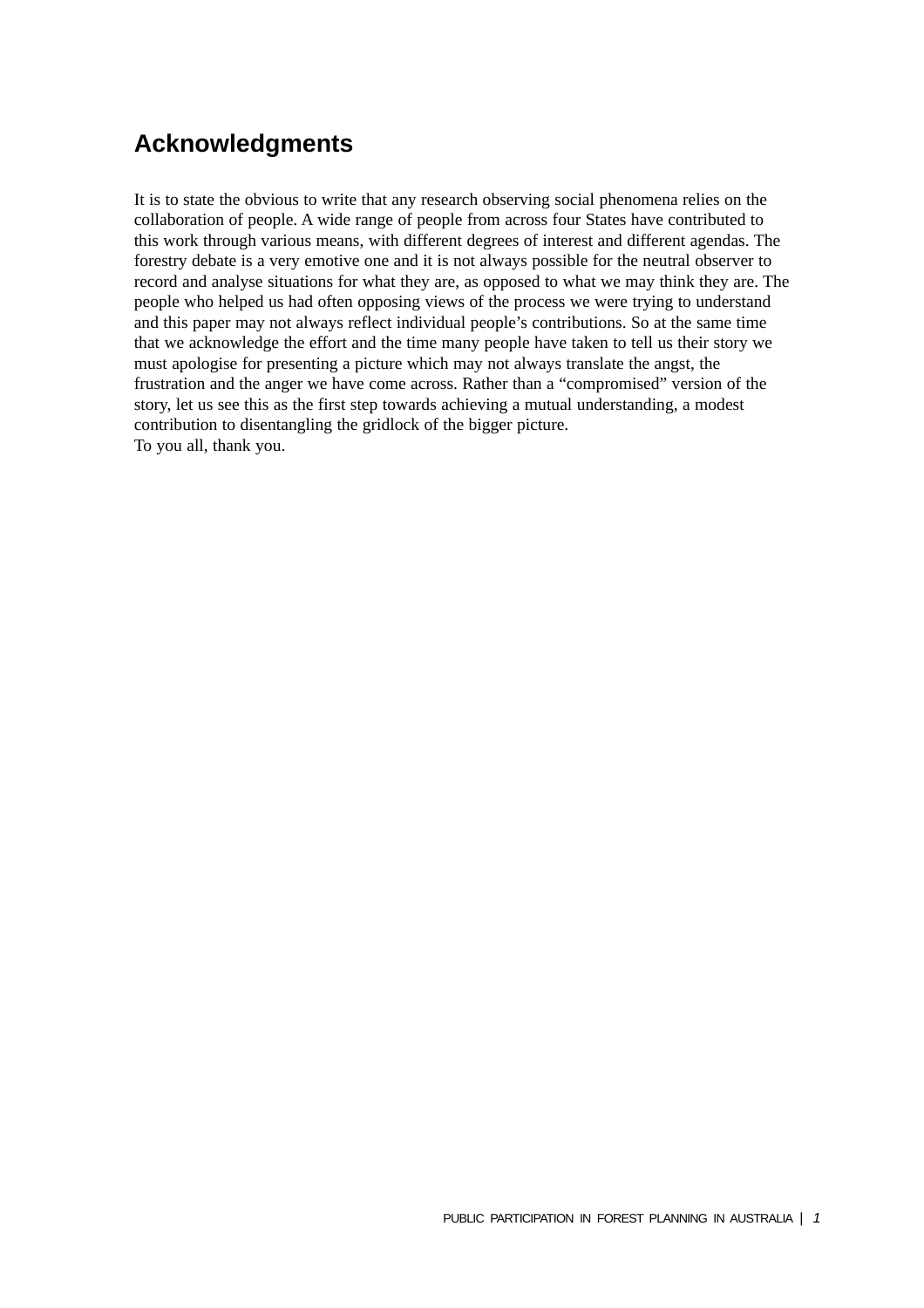# **Table of Contents**

| Table of Contents<br>2                                                                                                                                                                                                                                                                                                                                                                                           |  |  |  |
|------------------------------------------------------------------------------------------------------------------------------------------------------------------------------------------------------------------------------------------------------------------------------------------------------------------------------------------------------------------------------------------------------------------|--|--|--|
| List of Boxes, Figures and Tables<br>4                                                                                                                                                                                                                                                                                                                                                                           |  |  |  |
| 5<br>Methodology                                                                                                                                                                                                                                                                                                                                                                                                 |  |  |  |
| Participation as a means to an end<br>10<br>16<br>What does "participation" mean for forestry? $\dots$ .<br>17<br>Aboriginal involvement in forest consultations<br>19<br>Inclusion of Aboriginal rights and interests<br>Institutional barriers to meaningful participation  23<br>Inadequate response from government  24<br>Lack of benefits flowing back to Aboriginal<br>Conceptual framework for change 25 |  |  |  |
| The Consultation Process in Four States  27                                                                                                                                                                                                                                                                                                                                                                      |  |  |  |
| The consultation process $\dots \dots \dots \dots \dots \dots \dots \dots$ 29                                                                                                                                                                                                                                                                                                                                    |  |  |  |
| Western Australia<br>36<br>36<br>37                                                                                                                                                                                                                                                                                                                                                                              |  |  |  |
| 38<br>38<br>40<br>Inventory - potential open space values<br>43<br>43<br>The community values assessment procedure $\dots$ .<br>44<br>Establishing utility values<br>Management and compatibility<br>44<br>User satisfaction<br>47<br>Some difficulties<br>48                                                                                                                                                    |  |  |  |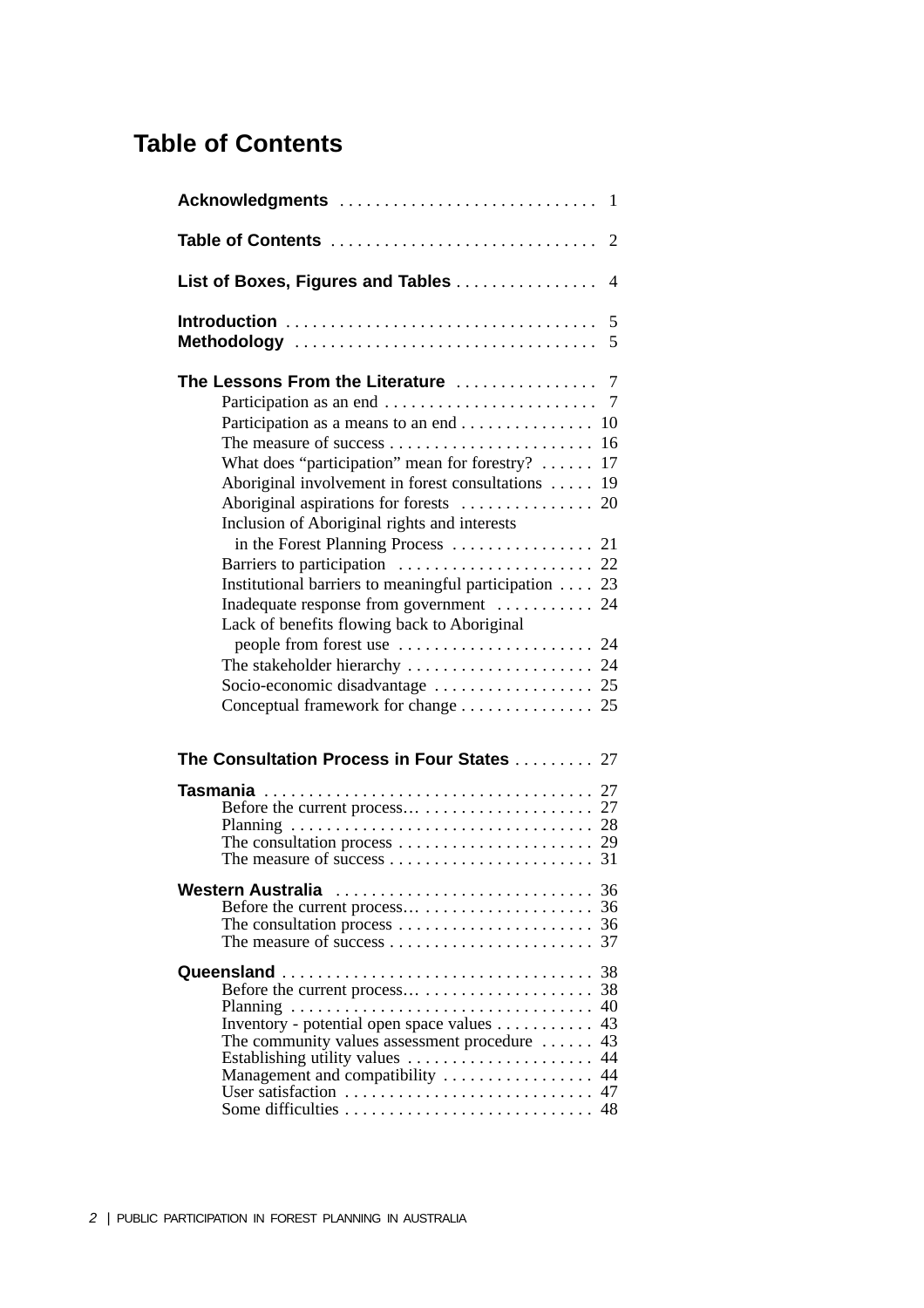# **Table of Contents**

| Victoria                                                                                                                                      |  |
|-----------------------------------------------------------------------------------------------------------------------------------------------|--|
|                                                                                                                                               |  |
|                                                                                                                                               |  |
|                                                                                                                                               |  |
|                                                                                                                                               |  |
| Effects of departmental change on the RFA process . 54                                                                                        |  |
|                                                                                                                                               |  |
|                                                                                                                                               |  |
|                                                                                                                                               |  |
| <b>How Effective are the Consultation Processes?</b> 57<br>Principle 1: Commitment and clarity 57<br>Principle 2: Time and groups dynamics 63 |  |
|                                                                                                                                               |  |
| Appendix A: Questionnaire regarding the public<br>consultation process for the preparation of the                                             |  |
|                                                                                                                                               |  |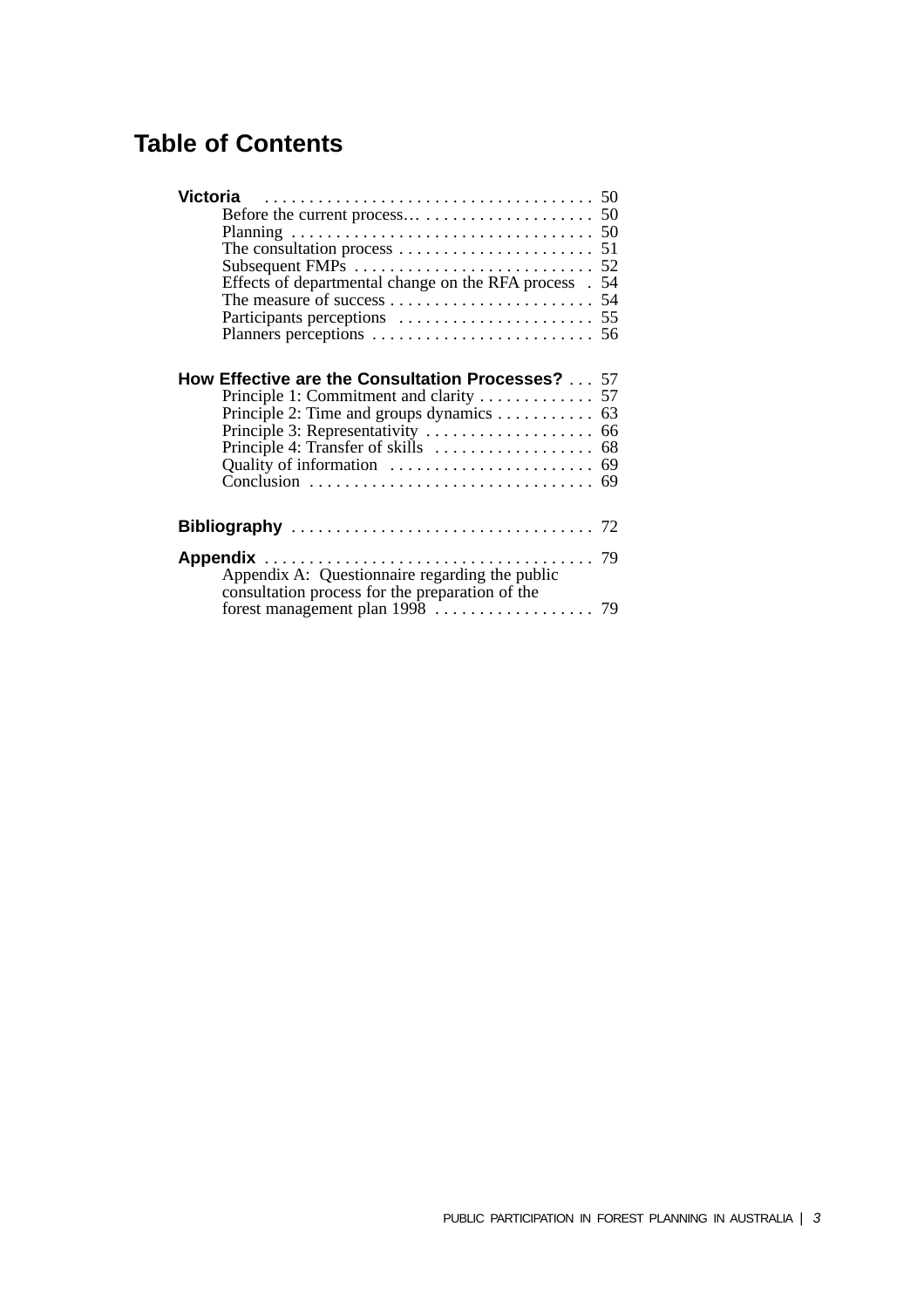# **List of Boxes, Figures and Tables**

| Box 1         |                                                                            |
|---------------|----------------------------------------------------------------------------|
| Box 2         |                                                                            |
| Box 3         |                                                                            |
| Box 4         |                                                                            |
| Box 5         |                                                                            |
| Box 6         |                                                                            |
| Box 7         |                                                                            |
| Box 8         | Forestry Tasmania's public involvement in the planning process . 35        |
| Box 9         |                                                                            |
| <b>Box 10</b> |                                                                            |
| <b>Box 11</b> | The effect of community valuation on utility values $\dots \dots \dots$ 62 |

| <b>Figure 3</b> Combining community valuation with planning unit ratings  44     |  |
|----------------------------------------------------------------------------------|--|
|                                                                                  |  |
| <b>Figure 5</b> Outline of the forest management planning process in Victoria 51 |  |
| <b>Figure 6</b> Similar rank orderings from different scoring patterns  63       |  |
|                                                                                  |  |

| <b>Table 1</b> Primary phases and consultative components of     |  |
|------------------------------------------------------------------|--|
|                                                                  |  |
| <b>Table 2.1</b> The impact of community valuation on management |  |
|                                                                  |  |
| <b>Table 2.2</b> The same inventory ratings with an alternative  |  |
|                                                                  |  |
|                                                                  |  |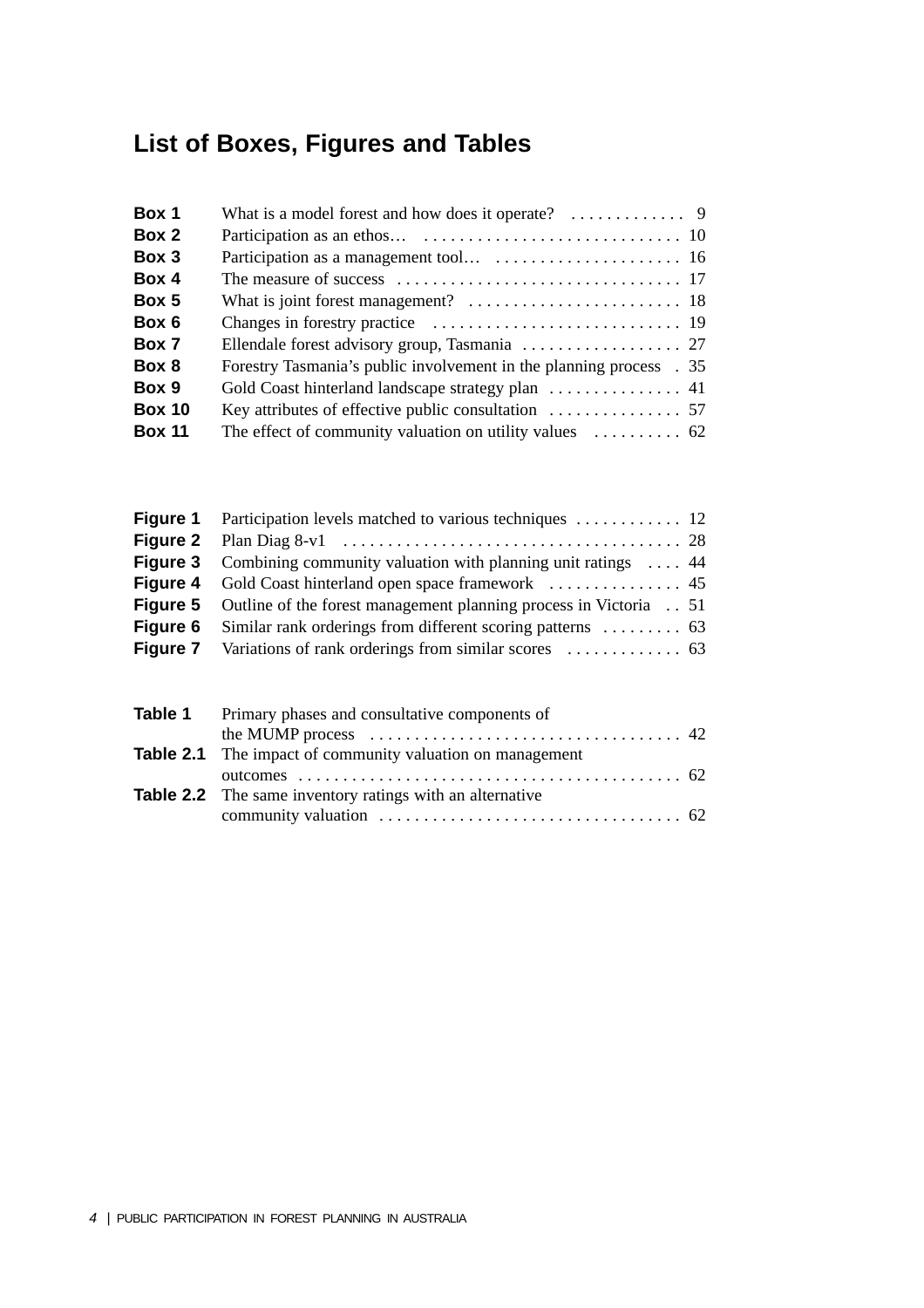# **Introduction**

A round table discussion on public participation in forest planning, during a meeting of the Forest Planners Working group in February 1997 at the ANU, revealed a wealth of unexplored and unrecorded experiences of public participation across the country. It became clear that public participation, which is a legal requirement in most states, was perceived and implemented in different ways by different government agencies to various degrees of success. The first author who attended part of the meeting, could sense some ambient frustration at the ever increasing energy and resources devoted by the various forest agencies to involve the public in planning matters, while the very same "public" never seemed to be satisfied and was making more and more unreasonable demands.

Subsequent discussions with NRE Victoria, DNR Queensland, Forestry Tasmania and CALM WA reiterated that a collaborative effort to systematically record and analyse the experiences of public participation in forestry planning could deliver concrete learning outputs valid for all. Thanks to a grant from NRE Victoria, DNR Queensland and the ANU we designed a research program. It was based on reviewing relevant literature on participatory management processes and conducting field surveys to

- 1) develop an analytical framework ,
- 2) record field realities in 4 states Victoria, Queensland, Tasmania, Western Australia
- 3) analyse the processes in those states and
- 4) put forward ideas and recommendations for further consultation processes.

This paper reports on the various findings of the study.

# **Methodology**

Based on a literature review and interviews with major stakeholders and individuals involved in the process at different stages in various states the research aimed at addressing the following areas of interest:

- historical understanding of the participatory process within the legal, political and institutional framework of each State and the nation as a whole;
- an understanding of the perception of participation and motivation in consultation at various levels of management and how these perceptions affect strategic decision making;
- an identification of the conditions under which a party may lose or win from the process;
- an understanding of whether different participation strategies work better or worse for different types of forest management issues or biophysical environments.
- strategies of states to develop and implement participation, including resources available man power, appropriate training, time frames, costs - communication, consultation and mediation methods;

Each of the states was visited by the authors who engaged in extensive interviewing of various groups of stakeholders: the state agencies, the conservation bodies, local communities. Ideally we would have wanted to follow identical processes in each state but as forest planning processes were at different stages in the various states at the time of the field work, we had to adapt our approach to the local situation. For example in Tasmania, the Forestry agency was in the process of consulting the general public on the draft management plans in various districts,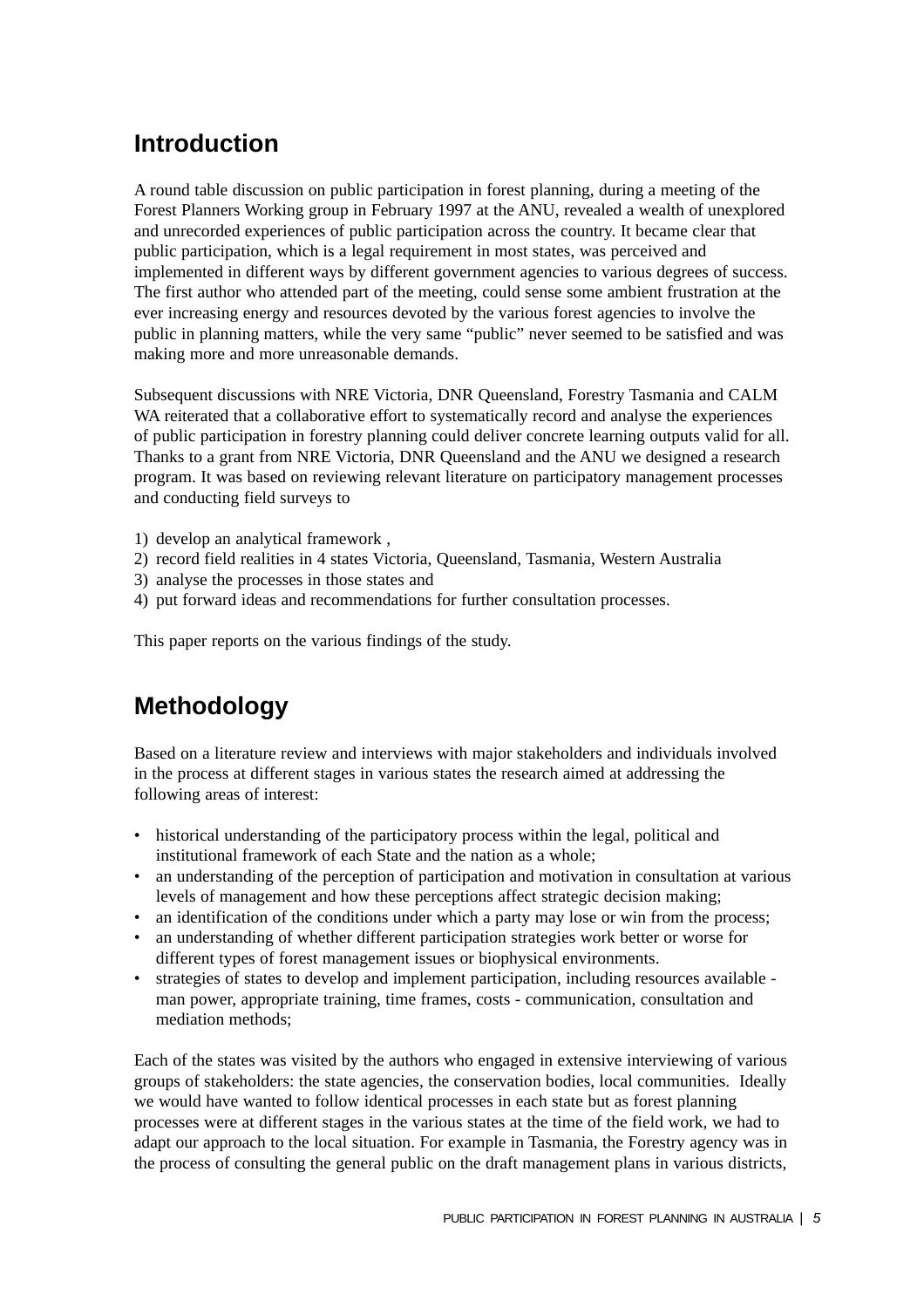while in WA the more recent planning process, at the strategic level had happened in 1992. So while in the former case it was possible to interview people recently involved and even to attend local "Meet the planners" public meetings in the later it was more a question of recording oral histories. Similarly, although Queensland's pilot project quoted here as a case study has yet to be publicly available, significant public consultation feeding into the pilot project took place in late 1996, and so the study has been a matter of recording oral histories.

It is also important to note the shadow cast on current and past consultation processes by current or past RFA processes in various states. While in Tasmania there was never a confusion between the two, in WA it was constantly necessary to emphasise that the focus was on specific forest planning rather than strategic planning. It is therefore likely that the perceptions and comments of the interviewees may have been tainted by more recent conflictive situations. Forestry issues are highly political in Australia and we would be naive not to acknowledge that our respondents presented very specific views, often influenced by the degree of "perceived success" their respective party gained or lost in being involved in any participatory process. Nevertheless, from experiences in other research and from information provided by the literature we should not exaggerate the weight of partial comments in distorting the truth. The issue was not to find out who was right or wrong, but to know and understand what people feel about their experience without attaching, - as far as possible! - a value judgement. The first step in conflict management is to accept people's views for what they are and not to try to undervalue their opinion either in a patronising or in an aggressive way.

Although we may have obtained information following different processes we were consistent across the states in the nature of the information sought. We conducted semi-structured interviews addressing broadly the following areas:

- understanding the values and the perceptions of strengths and weaknesses of public participation from the professionals' and the wider community's points of views;
- identification of what may or may not work; and
- identification of concrete mechanisms for dealing with any specific situation in order to prevent potential crisis in the consultative process.

Most of this information was collected through semi structured interviews, group meetings, written questionnaires in Tasmania to contact individuals who had sent a submission about the draft plans, observation of public meetings.

In each state we tried to meet a wide range of stakeholders more or less directly involved in or concerned by the forest planning processes: those were state agencies staff (forestry, environment, aboriginal affairs), forest industry representatives, conservation body representatives, forest protection representatives and the wider community.

The involvement of indigenous Australians in any of the forest planning processes across the country has proven problematic. We therefore dedicated a specific study, undertaken by an Honours student C. Averill, to the investigation of issues of participatory processes within the context of aboriginal communities.

After preliminary investigation and considerable literature review, it was decided to focus the indigenous Australians research in Victoria and Queensland. In each of the States a variety of stakeholders groups, indigenous and non-indigenous, were interviewed by phone or at meetings and workshops. These surveys were complemented by making two closer case studies. As little is known and understood by non indigenous professionals about consultation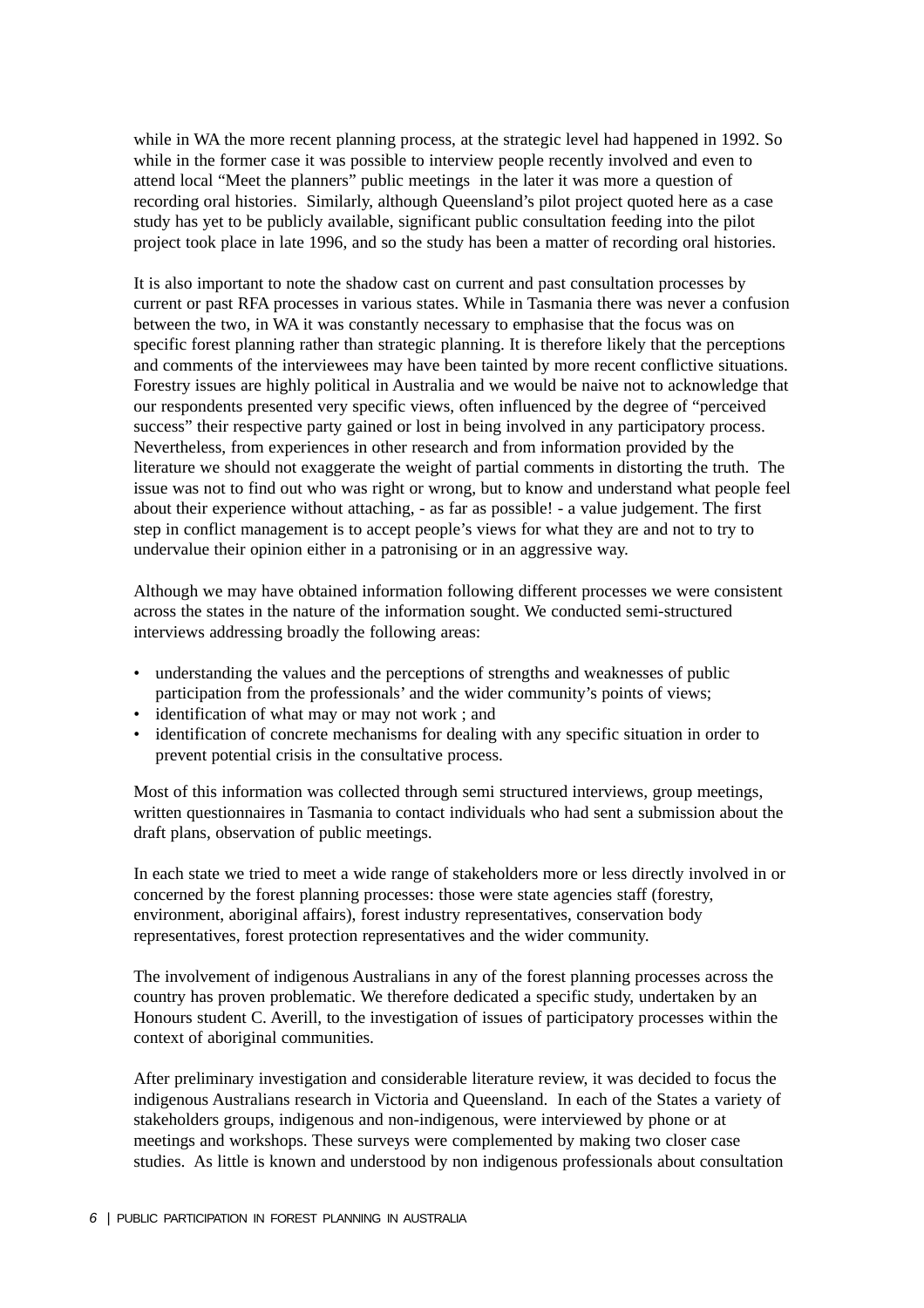processes within aboriginal communities the research was not restricted to issues related to forest planning *per se* but was slightly enlarged to follow up concerns and interests highlighted by key informants at the time (*e.g*. key elders) or specific events or projects (*e.g*. an ecotourism project at Koombooloomba Forest). The lessons drawn from consultation efforts outside the forest planning sector should nevertheless help to understand how to design more appropriate planning processes to involve indigenous Australians in a more meaningful way.

Note on terminology: to avoid any longer confusion about the meaning of "participation" as opposed to "consultation" we wish to clarify that the former term is a broad umbrella sheltering various types of community involvement of which "consultation" is only but one.

# **The Lessons From the Literature**

The literature on participation and participatory processes stems broadly from two major areas: 1) political sciences with discussions around democracy and citizenship especially within the context of regional and local planning (Davis, 1996; Munro-Clark 1990; Pateman 1970) and 2) development theory especially within the context of sustainable land use (Chambers 1997; Nelson & Wright 1995; Rahman 1993; Vettivel, 1992; Wignaraja *et al*. 1991). Interestingly most of the literature concerned with participatory natural resource management stems from developing countries and in the last decade or so, various countries have tried out different models of participatory forestry. From these diverse development and management experiments and theoretical reflections on "participation" the emerging themes in the literature can be largely amalgamated within two bodies of knowledge: 1) participation as an approach, an ideology, a specific ethos for community development and 2) participation as a method, a set of guidelines and practices for involving communities or the general public in specific planning activities. In other terms this distinction could be summarised by the question: is participation an end or a means to an end? This distinction has been described by Nelson & Wright (1995) as the distinction between 'instrumental and transformative' participation.

### **Participation as an end**

#### *The nature of democracy*

An interesting starting point would be to look at Pateman's distinction between what she calls "modern or contemporary" democracy and participatory democracy (Pateman 1970). For her, participation refers to "equal participation in the decision making process and 'political equality' refers to the equality of power in determining the outcomes of decisions" (Pateman 1970:43). By contrast, in non-participatory democracy "it is the participation of the minority elite that is crucial" (Pateman 1970:104). We can operate in two different paradigms: either we believe that representative democracy offers effective means of community involvement in public affairs through elections and accept that the number of votes legitimises representivity or else we believe that powers should be devolved to the local level to allow local communities to make decisions about affairs of consequence to them. In the first framework, institutions and professionalism regulate and organise public affairs in a centralised manner designing policies for the "common good". In the second framework institutions and professional agencies recognise local heterogeneity and operate as catalysts or facilitators for development process (Chambers 1997).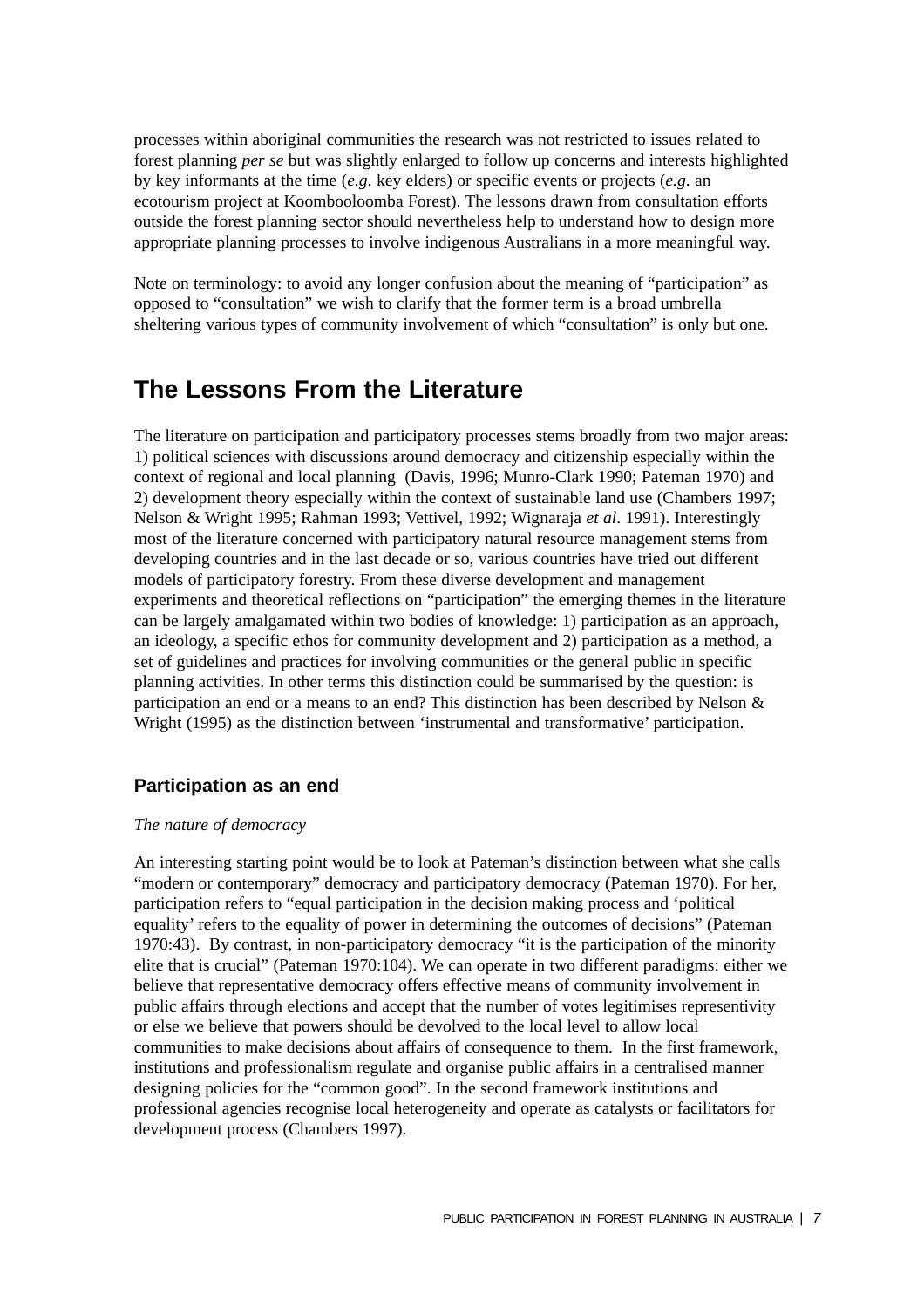#### *The role of power*

The role of power is central to participatory processes (Slocum *et al.* 1995). It is also one of the major reasons why people may decide to get involved in forest management issues while at the same time forestry agencies are reluctant to relinquish their control over the resource (Snowdon & Slee 1996). Although Painter (1992) questions the overemphasis put on power in decision making, the nature and the levels of participation in a policy or a development process are often measured in terms of power and the role that the different stakeholders have in the decision making process. This seems to be a constant theme in participatory literature and has inspired a number of typologies of participation (Arnstein 1969; Cornwal, 1995; Pretty 1995) which present a scale of participation (hence the image of the ladder in Arnstein's paper). Along the scale of participation from "Co-option to Collective action" (Cornwall 1995) or from "manipulation to citizen control" (Arnstein 1969), from "passive participation to self mobilisation" (Pretty 1995) the greater the control by outsiders (*e..g*. those outside the local community, the professionals) the less local communities tend to be involved at critical decision making stages.

Alternatively, as the involvement by the local communities increases, such as by playing an active role at strategic points in decision making (resource evaluation), or at an executive level, the nature of their role changes from being 'subjects' to 'directors' of the process. Different processes may benefit from different methods. The point of the typology is not to decide which level of the scale is "better" or "worse" but rather to provide an analytical frame to enable distinction between processes. It is often implicitly assumed that the more people participate the better the outcome for the community (Munro-Clark 1992). In fact in the political game, being involved has its caveats too and, as Painter (1992: 25) points out, "the other face of participation as an encounter between outside groups and authority structures is the 'co-option' the 'buying off' of opposition through taking spokes-people on board".

The Canadian Model Forest program (see Box 1) offers an interesting example of a partnership between various interests to investigate and develop more sustainable forest management practices. Yet despite a strong emphasis on bringing people together to identify priorities and models of management, the people at the ground level never get a chance to take part or to influence forest policy in their respective States. There are no mechanisms within the process for stakeholders groups to influence the integration of their findings into policy and practice, nor has the program been set up for this purpose (Sinclair 1999). On the other hand this process has been acclaimed for providing the opportunity for traditional enemies to collaborate and learn from each other.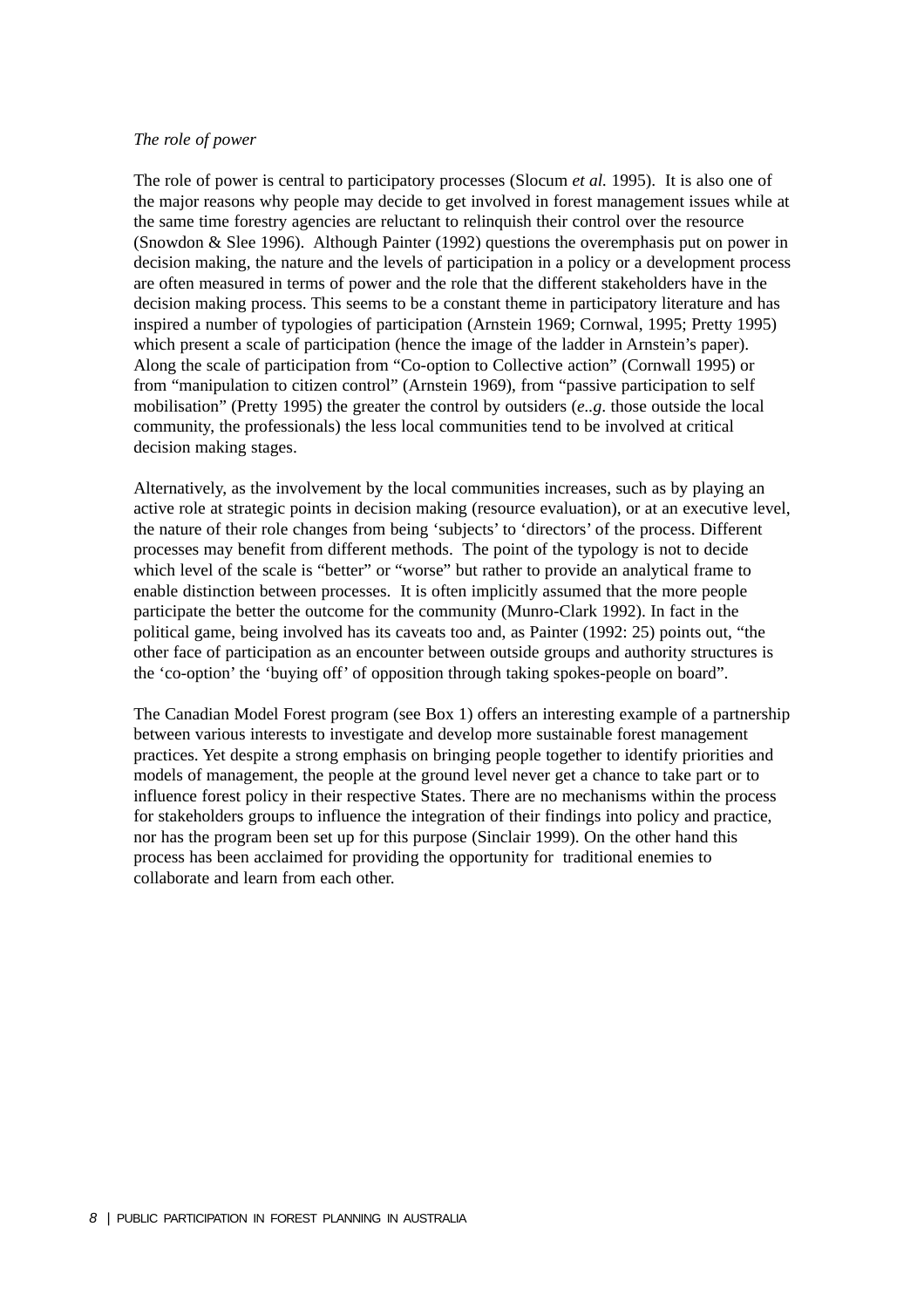#### **Box 1: What is a model forest and how does it operate?** extract from Brand et al. (1996:74-75)

Every model forest is a partnership. In most cases the partnership encompasses the owner of the land, industry, First Nations, academic and educational organisations, a variety of municipal, provincial, and federal agencies, and government organisations. It is based on seeking a common set of forest management objectives. The individual organisations do not give up their legal mandate or central purpose and the model forest does not represent a new legal jurisdiction for forest management. In effect it is a non-profit, non-governmental entity that encompasses the widest possible group of interests in the forest area concerned.

Each model forest has a small staff, a board of directors and usually a larger partnership committee and technical subcommittees. An annual work programme is developed to coordinate and supplement individual efforts of the participating organisations. A typical work programme includes the administration of a small office, the management of a central geographic information system, support for a number of operational trials of new technologies, public education programmes, studies of opportunity studies for economic diversification, new recreational facilities, and collaboration on a variety of scientific research efforts, particularly in biodiversity and social sciences. The programmes tend to be extremely diverse, multidisciplinary, and based on joint funding and seed funding of many different activities.

Therefore if an evaluation of the process was limited to the frame offered by typologies focused on decision-making power, it would dismiss the Model Forest programme as being non-participatory. With cynicism one could even question the motives of the Federal government in promoting a participatory process at province level, when the Federal government itself has no direct power to force change upon state governments. Yet the education dimension of the experience seems important and beneficial (Poffenberger & Seli, 1998) and that may, in the long term, be more important.

#### *Consultation*

In all those typologies "consultation" is presented as a process of involvement where people's opinion is sought, may influence the perspective, but in no way guarantees an input in decision-making. Of course the timing of the consultation will often determine in itself the weight of the outcome. When people are consulted before the preparation of a new project their opinion is more likely to be incorporated than if they are asked to comment on an already identified and designed project.

#### *Empowerment*

"Community empowerment", "the empowerment of the grassroots" is a common rhetoric in participatory development and indeed in participatory forestry projects. What is meant is not clear. Like "participation" the term can be misused or misunderstood. At some level it may mean that power has been devolved or decentralised and that people have a more effective say in the running of their affairs. At a more strategic and individual level though, empowerment reflects more a state of personal development, a state of the mind through which people engage in a learning process, increase their self esteem and confidence and are better able to use their own resources (Chambers 1997). Empowerment frequently also implies an aspect of increased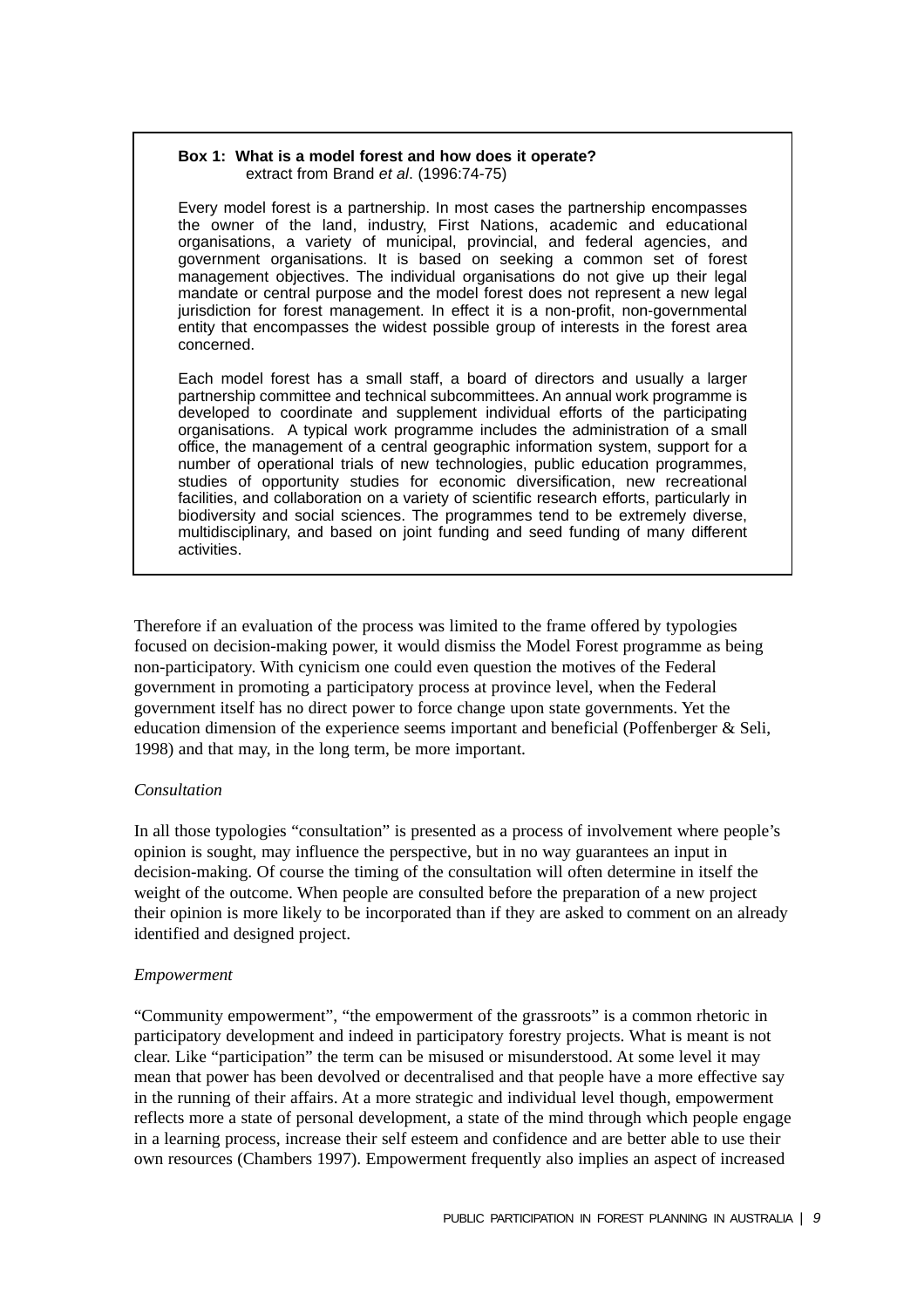critical awareness. In the context of successful empowerment, the meaning of "power" has shifted from power "over" to power "to", designating an enabling power (Claridge 1997).

The educative dimension of taking part in the running of the democracy is a very strong attribute of participatory democracy theories (Davis 1996). Pateman claims that "evidence has now been presented to support the argument of the theory of participatory democracy that participation in non-governmental authority structures is necessary to foster and develop the psychological qualities (the political efficacy) required for participation at the national level" (Pateman 1970:50). In other words the whole nation would benefit and the running of the state would improve as citizens, learning to be involved in civic duty, would themselves become better citizens. Similarly Putman emphasises that for a vibrant civil society, active community networks supported by a strong "social capital" are needed to protect the democracy (Putman 1995). The more people are involved, the more they will take part. If communities reach the "burn out stage" it may rather be due to a lack of sense of "political efficacy" (Pateman 1970). This is more likely to happen when participation is construed as a means to an end rather than as an end itself (Warburton 1997).

#### *Changing the relationship pattern*

The other positive aspect of engaging in a participatory management approach is the improved rapport between the community and the respective government agencies. As different people get involved in a consultation, discussion or negotiation, different parties start to know and understand each other, sometimes even start trusting each other. The improved knowledge certainly improves communication channels which are crucial in participatory processes (Chambers 1997). At the end of the six year old "participatory forest project" in Sri Lanka, a project which by many definitions would be qualified as anything but participatory, the major positive outcomes commented upon by all parties was the improved relationship between the forestry staff and the wider community as well as the gradual change in attitude amongst some staff (Tacconi *et al*. 1998). Similar results come out of Victorian research (Hoverman 1997).

#### **Box 2: Participation as an ethos...**

- "Participation" means different things to different people and to avoid potential conflict, disappointment or "burn out" it is important to clearly state or agree on a common definition.
- People participate in part because they want a greater control and participation stops being meaningful when there is no transfer or share of power in decision making.
- Participation can stimulate an ongoing learning process increasing the awareness of collective responsibility within the community. This should be seen as an asset by professional agencies rather than a threat.

#### **Participation as a means to an end**

#### *The growth of participation*

Although not a new concept, there is no doubt that participation as a management approach or methodology has grown considerably in the last decade or so and the growing bulk of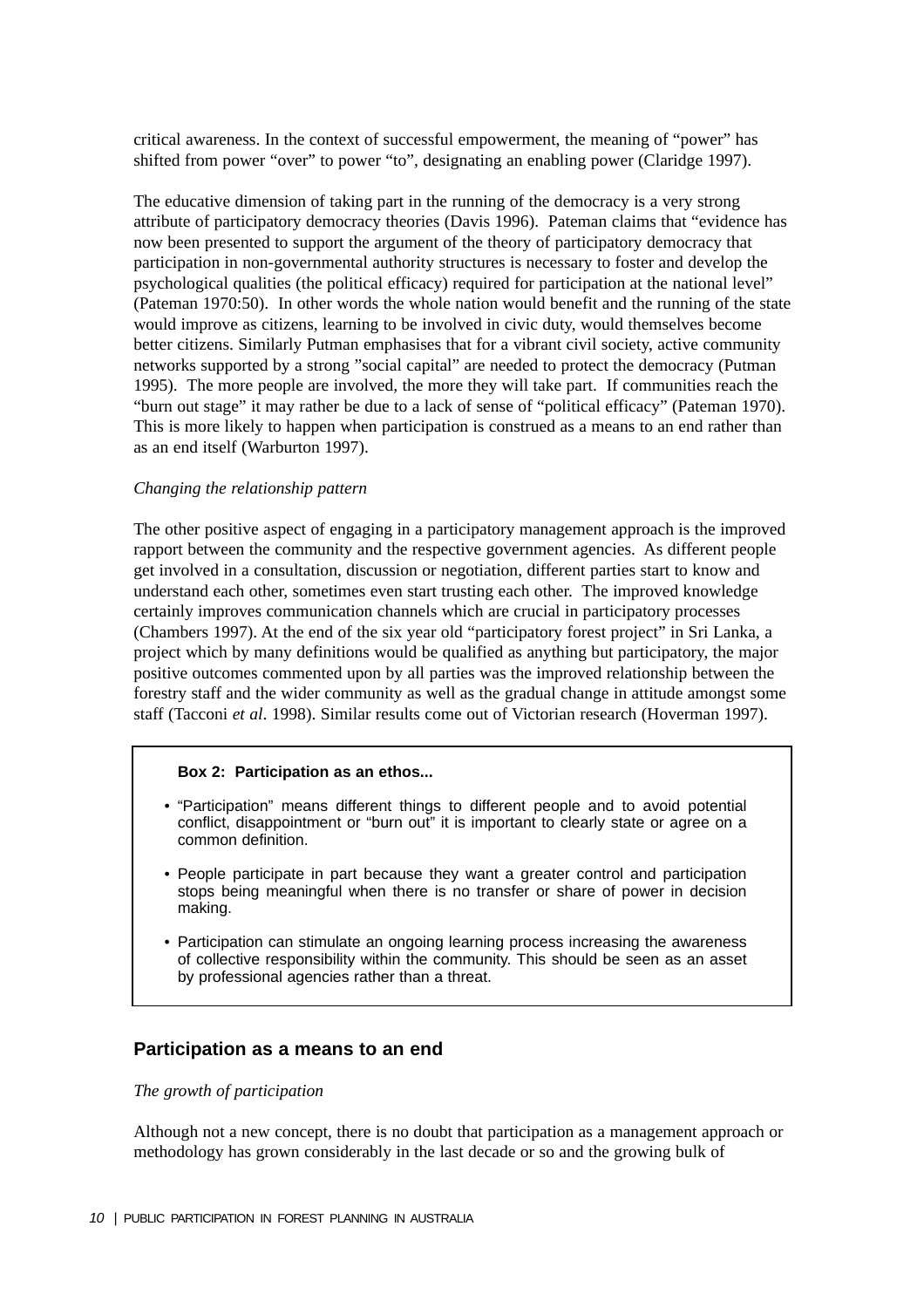literature especially from the development field testifies to this renewed interest. Although Davis thinks that this is due to a mixture of circumstances - increased access to information, a more intrusive media, alienation from traditional structures, protest movements and a new sophistication amongst interest and lobby group" (Davis 1996: 2), it could also be due to the realisation that other approaches used in the recent past have failed to deliver. This is very clear in development literature which abounds with examples of failed development projects, misused resources and disillusioned communities in which examples of failed development projects abound (Chambers 1997; Rahman 1993; Warburton 1997).

It may also be that with a shrinking resource base and increased environmental degradation, competition of views and principles as to how resources should be managed has lead to increased conflictive situation between government agencies and the wider community. Conflict resolution and conflict management literature highlights how participation processes based on similar principles play an increasing role in diffusing tensions or entangling crisis (even though conflict may not be resolved) (Solberg & Miina 1997).

The forestry sector has not escaped the influence of the "new managerialism ethos" which talks about "clients, stakeholders and interests groups, and asks the private and public sector to identify their clients groups and their needs and to respond with services that will support these groups." (Hobley 1996:9)

#### *Benefits and costs*

Amongst some protagonists there is a tacit perception that participation is a positive and welcome change (delivering efficiency and effectiveness, Warburton 1997: 27) with little, if any drawbacks. The appeal of participatory planning or management resides in the assumption that communities' views having been taken into account, the policy or the projects will respond better to real needs, fit into a social and economic reality and that people, feeling a sense of ownership, will be more compliant to bear the costs (Chambers 1997; Davis 1996; Rahman 1993; Warburton 1997). Yet the costs are not insignificant and the risks can be high. Davis (1996:14-15) lists these as follow:

- increased time and administrative costs;
- allowing opposition to develop;
- raising exaggerated expectations;
- limited view points expressed through consultation; vocal and organised groups overshadowing viewpoints; problems of representation and legitimacy;
- wrong or biased information;

From our experience those concerns, though real, are as much the product of misimplementation of participation by inexperienced agencies as they are manifestations of the limitations of participation itself. Unfortunately the monitoring and evaluation of participatory processes and programs have been neglected and we have at hand very little information to assess the real impacts of participation on community development of instances of sustainable natural resource management.

#### *A lot to do with the implementation...*

Clearly, like any good idea, the benefits will be lost when there is a mismatch between the theory and the implementation. Before reviewing the "does and don'ts" of participation, we should consider the diagram proposed by Creighton (1986 in Priscoli 1997) where he draws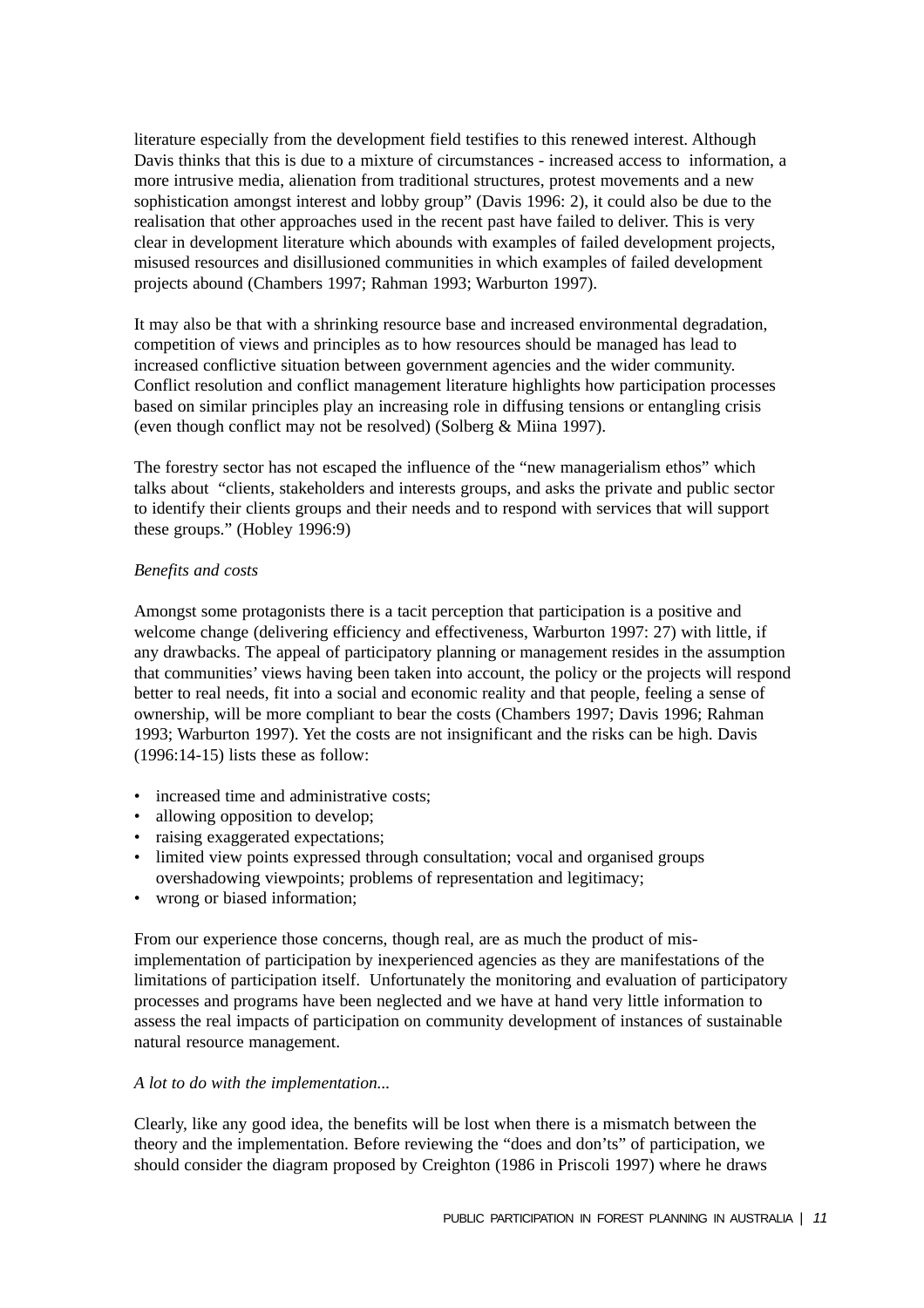the relationships between the types of techniques used (1. Public information, 2. Public hearings, 3. conferences, 4. Task Forces/Advisory groups, 5. Facilitation/Interactive workshops, 6. Collaborative problem solving, 7. Assisted negotiation, 8. Conciliation mediation, and 9. Joint decision-making) and the levels of participation. He classifies levels of participation in relation to the impact on the decision showing that various techniques will respectively allow an impact "before" the decision (techniques 5  $\&$  6), "on" the decision (techniques 6  $\&$  7), or "to" the decision (techniques 8  $\&$  9) while at the bottom of the scale, public information techniques (1,2  $\&$  3) will have no impact as they allow only a "knowledge" about decisions". Of course, in reality, the cutting points between the techniques used and the level and nature of participation are not so sharp and a lot will depend on the individuals using the various techniques.



#### **Figure 1. Participation levels matched to various techniques (Creighton 1986)**

Evidence shows that people from the wider community often come to the participatory process expecting greater control over the process while, at the same time, government agencies rarely want to relinquish control. On the one hand while people expect an outcome towards the upper half of the diagram or at least expect to be heard before the decision, most consultation processes use techniques like community meetings to divulge knowledge about the decision rather than to seek opinions or to allow influence. This may also warn the planner that if s/he wants to engage in processes with outcomes leading towards the upper half of the scale, specific resources may need to be marshalled, particularly skills.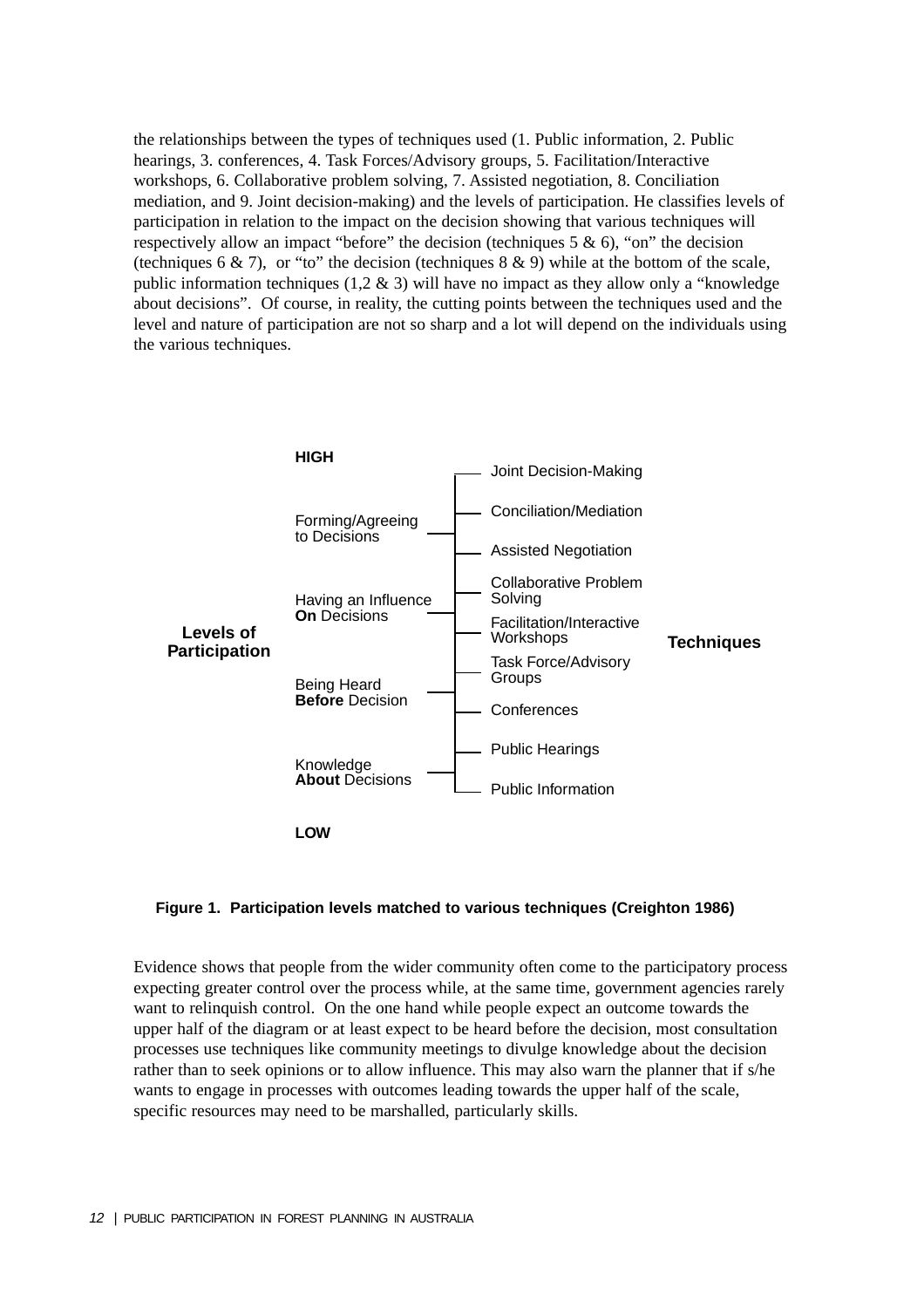### *Principles of good practice*

As already highlighted it is important to choose the appropriate technique for public consultation. Warburton (1997: 44-47) lists about 150 different techniques and approaches that can be applied depending on what the agency is aiming for. Whichever mode of public consultation is chosen, certain general principles of good practices have to be observed. Most of these principles relate as much to attitudes or behaviour as to specific processes or resources allocated (Davies 1996; Messerschmidt 1995; Warburton 1997).

### *Principle 1. Commitment and clarity*:

The agency seeking people's involvement has to be very specific at the onset about what it is prepared to achieve to avoid misleading the public and raising false expectations.

• *Is it informing people, seeking opinion or proposing to share control?*

Clearly government agencies have their own mandate to fulfil and have to operate within their own constraints (Warburton 1997:6). The agency involved and its staff have to be committed to the process and this may mean the development of institutional incentives, "develop the corporate culture", as well as providing the staff with adequate resources.

- *Does the agency maintain specialised staff to deal with those issues?*
- *Are the staff who engage in consultation issues accorded the same status as their peers within the company, for example, in career opportunities?*
- *Will the staff be paid appropriately for extended and unusual hours of work?*
- *Will the staff undergo special training?*

In her comparative study of consultation processes in the Bob Marshall (BM) wilderness complex (USA) and Fitzgerald River (FR) National Park (WA), Moore identified the need to develop a *shared understanding* between the partners which required the agency to develop a specific environment "where people were able to talk and listen to each other" (Moore 1994: 122). Participation is about partnership and implies that all the partners take their share of responsibility: Whenever an agreement has been reached "participants should hold themselves accountable for implementing the resulting recommendations" (Davies 1996:40).

### *Principle 2. Time and group dynamics:*

One measure of commitment is the amount of time allocated to the process. The issue of time is mentioned by most authors either because there is not enough time or the timing is not appropriate. If the participatory process is perceived as an educative process then of course the learning can only happen over time. The theory on group dynamics identifies four stages through which any group usually passes (Pretty *et al*. 1995):

- *the forming stage* at the beginning of the collaborative process
- *the storming stage*, which is the crucial one as it will determine whether or not the group will go on to the next stage; this is the phase where personal values and principles are challenged, roles and responsibilities are taken and objectives defined. If there is too much conflict of values and interests, the group will collapse.
- *the normative stage* when the group has settled down isand ready to focus on the task
- *the performing stage* when the group is discussing, designing and completing the task.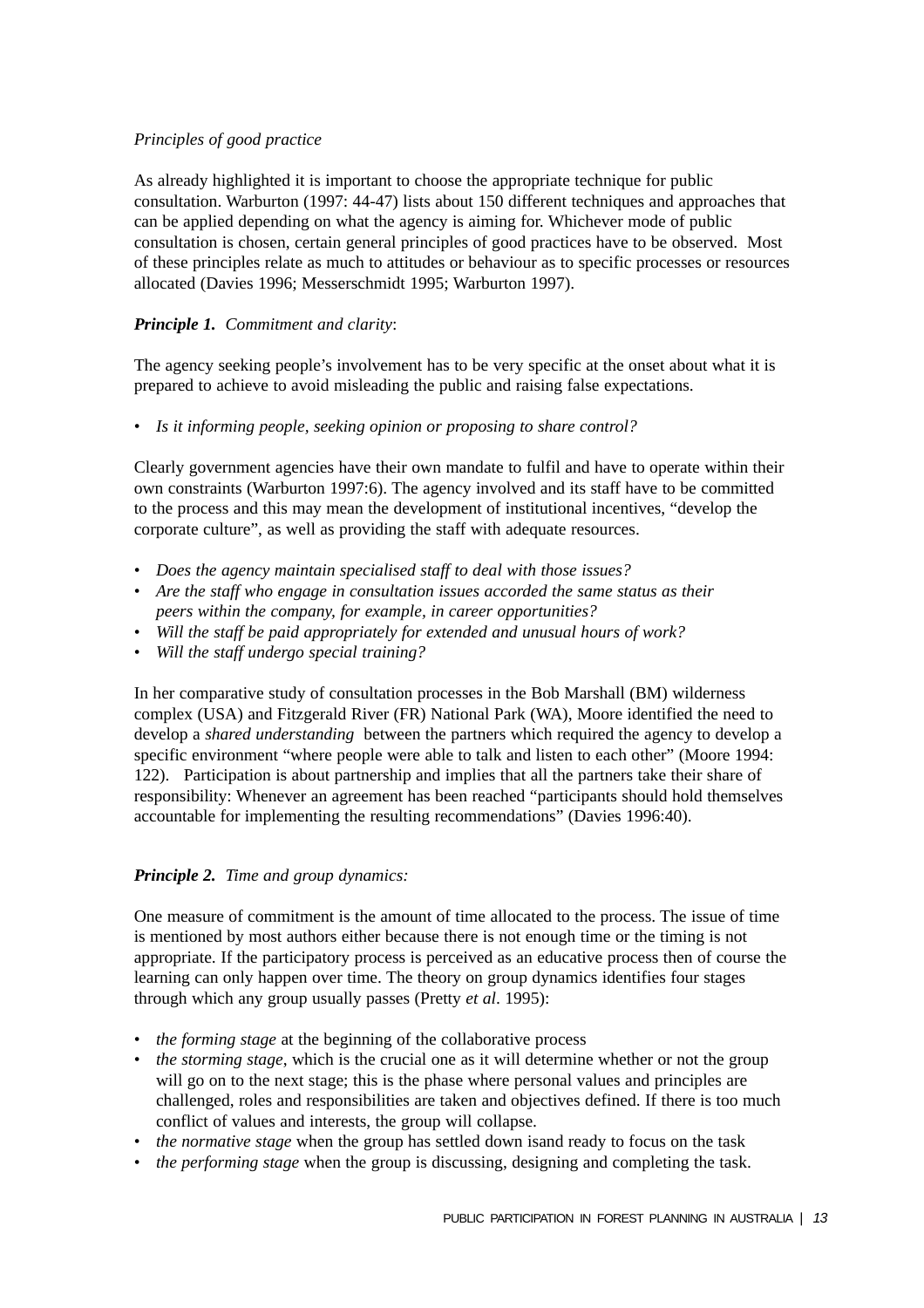In her study, Moore (1994: 141) used Swanson's (1973) analytical frame to identify eight stages of working together:

| Stage I:   | People defined the problems                                          |  |
|------------|----------------------------------------------------------------------|--|
| Stage II:  | People weren't sure what to do                                       |  |
| Stage III: | The BM Task force/FR Advisory committee developed an agreed          |  |
|            | way of doing things                                                  |  |
| Stage IV:  | People realised they had to work together                            |  |
| Stage V:   | People got excited about the opportunities                           |  |
| Stage VI:  | People became committed to working together                          |  |
| Stage VII: | People represented the BM Task Force/FR Advisory Committee           |  |
|            | Stage VIII: The managing agency organised implementation of the plan |  |

Several major lessons can be drawn here:

- Given the personalities of the people involved and nature and complexity of the issues those stages will take more or less time, but in any case the process will be a long one;
- Considerable facilitation skills will be needed for either an external professional or the staff agency to bring the group from one stage to another. Often very antagonistic groups come to the process with a lot of baggage and bearing grudges;
- This analytical frame is built on the assumption that the people in the group itself will decide on the way to proceed (stage III), as opposed to the agency having designed the process beforehand;
- Representativity of the consultative bodies is important;
- Responsibility for the implementation of the plan rests in the hands of the managing agency and is not, as it sometimes believed, transferred to the communities themselves (Sarin 1998).

#### *Principle 3. Representativity:*

The question of "stakeholders" is always very controversial as it is difficult to know when to stop considering a group that wants to be involved as a genuine or minor stakeholder (Colfer 1995). It is also related to the concept of "community" which sometimes has a geographical, and sometimes a cultural or an ideological meaning (Brand *et al*. 1996; Woodgate *et al.* 1996). The safest way may be to identify the most obvious potential stakeholders without ruling out any groups. The process of selection has to be open and transparent so that at least people are aware of the process being put in place. The next step is then to be cautious as not to choose processes which will *de facto* exclude some groups. The comment "anybody interested had a chance to participate" is all too common, though unhelpful. The design of the consultative process itself may exclude some groups. Classic groups to be excluded, for example, from 7 pm meetings will be women and young parents who cannot afford alternative childcare. Writing submissions requires resources that are not readily available within all segments of society. Indigenous groups are often excluded as the communication process chosen will be alien or even perceived as offensive. People relying on public transport cannot attend meetings outside specific timetables.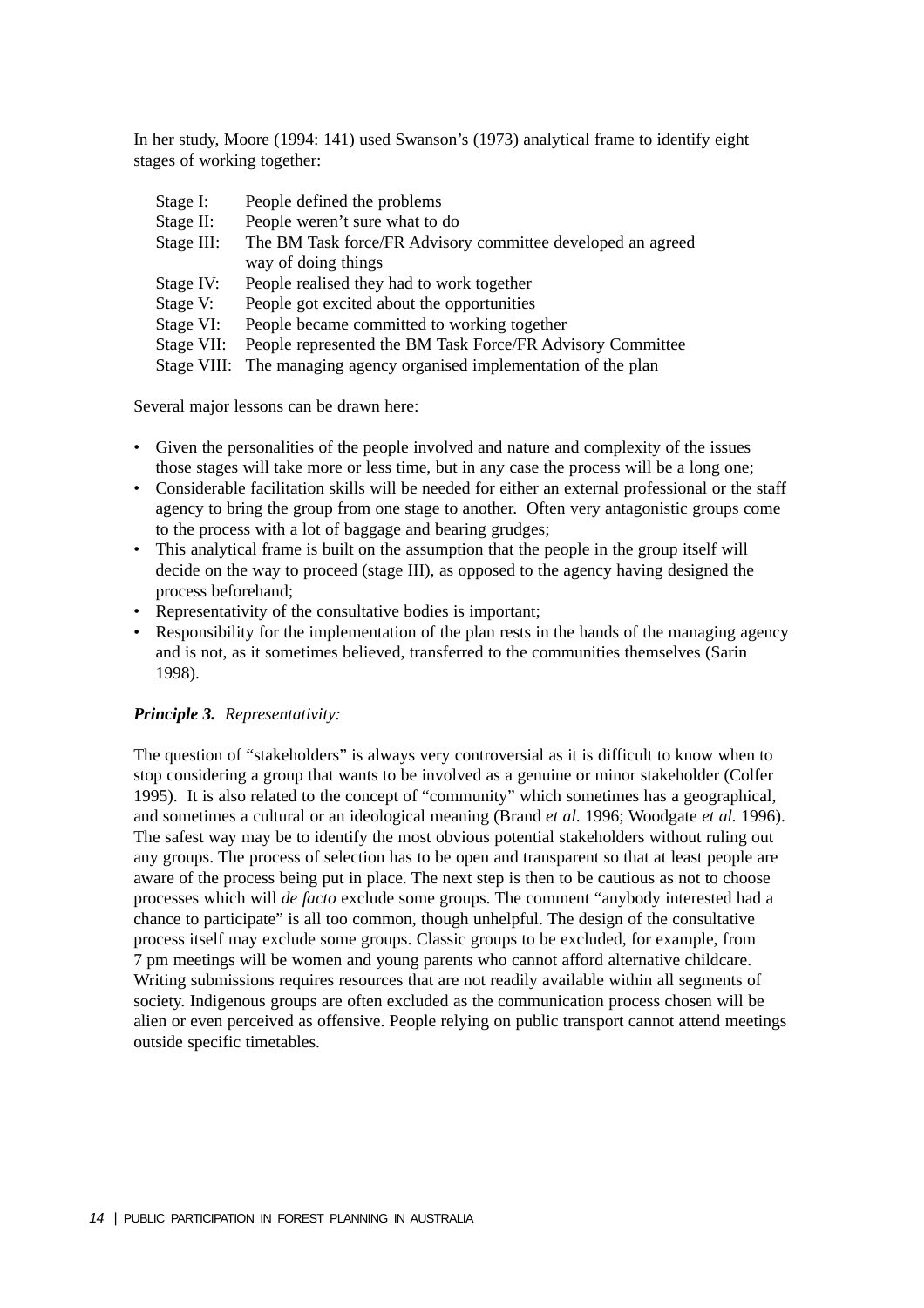The other important issue to consider is to ascertain the power relationships between the stakeholders (Kelly & Alper 1995).

- *Some stakeholders have more power: will their voices carry more weight?*
- *Does the agency in charge, as the main and often the more powerful stakeholder, not only carry more weight but also listen to smaller voices?*

One important principle of good practice is that "the outcome of consultation should not be pre-determined" (Davies 1996:40). It may be valuable to ask:

- *Have the stakeholder groups been clearly defined? (and by whom?)*
- *Have all the members of a stakeholder group the same voice and opportunity to express their views?*
- *How have the views within stakeholder groups been obtained?*
- *Have issues of equity been clearly defined and agreed upon?*

#### *Principle 4. Transfer of skills:*

Operating as we are in a positivist framework where the "expert" knows and others often just listen, the value of transferring skills to the community is often overlooked or undervalued.

Although a lot of learning happens "organically" through the involvement of communities in the participatory process itself, many more specialised skills may need to be specifically transferred. If we recognise that knowledge is power then we understand that communities able to assess their resource base, for example, are in a better negotiating position than those who don't even know the extent of their resource.

A growing number of participatory forestry projects in Developing Countries have especially focussed on developing appropriate tools and techniques of resource inventory for communities to use in their community forests management plans (Carter 1997). Also in California in the Trinity Bioregion, efforts are being made to rehabilitate former timber communities after the industry decided it was no longer viable to maintain an activity in the area. A strong focus is made on developing skills within the community using for example GIS and GPS systems (Danks 1996; Everett 1996). In Australia one of the spin off effects of closer collaborative working relationships between natural resource management agencies and community groups which have been fostered under the Natural Heritage Trust arrangements has been a dramatic increase in the acquisition of technical and strategic planning skills within the community.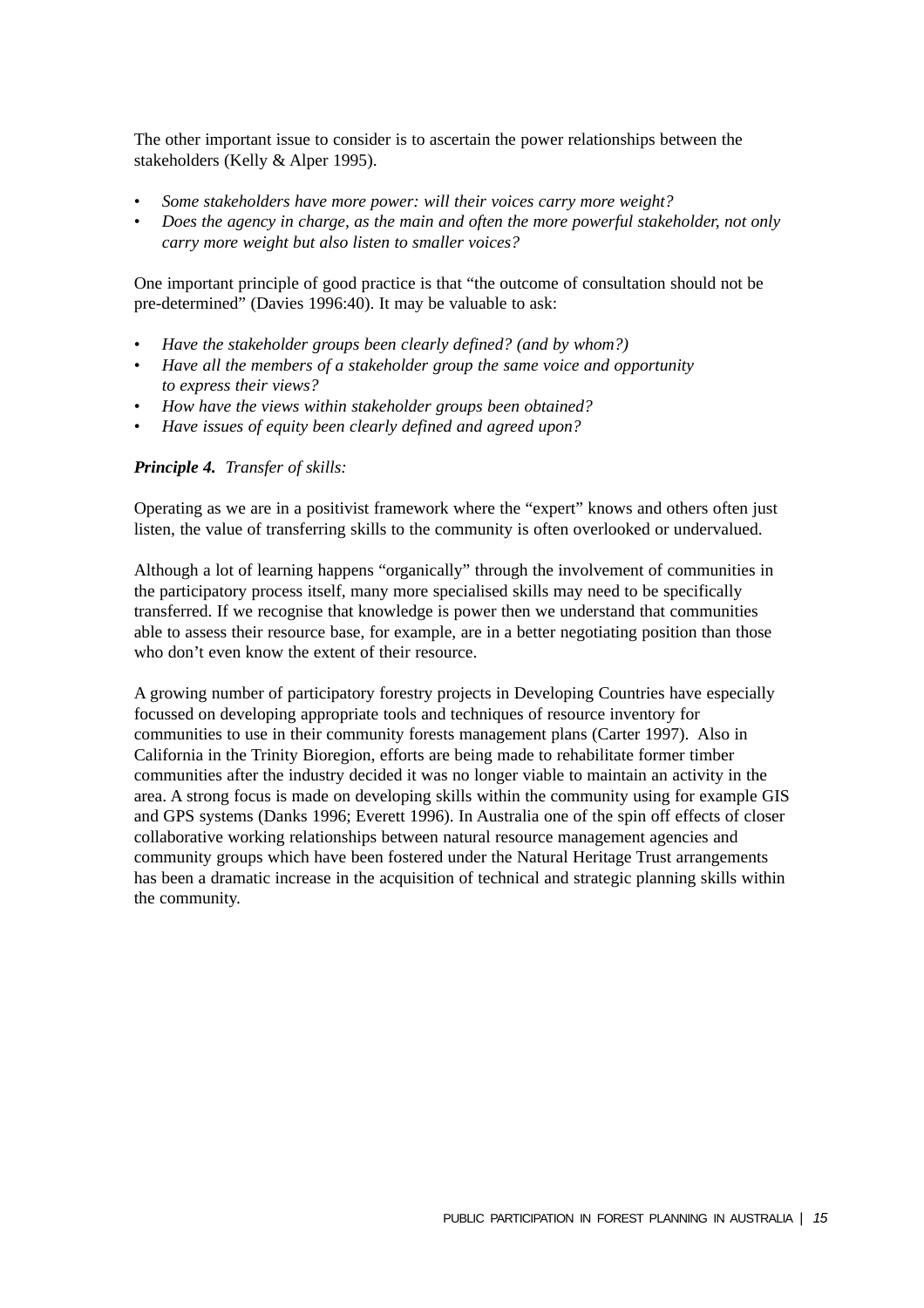#### **Box 3: Participation as a management tool...**

- participatory processes come with benefits and costs and those have to be evaluated before engaging in the process
- different levels of participation will require different techniques and planners should be explicit about their goals before engaging with the wider community
- all the partners have to be committed, but the agency in charge is responsible for creating the appropriate climate
- realistic timeframes are required and the proper management of group dynamics is essential
- the agency has to effectively address the issue of representativity

#### **The measure of success**

Unfortunately it is impossible to answer categorically whether participation is successful or not as this judgement depends on the definition of "success" and is very much linked to the purpose of participation in the first place.

Moore (1994) identified five categories against which success could be measured: products, politics, interests, responsibilities and relationships.

In the first two categories the focus is on getting a concrete result, an action plan which will be politically viable; in the third, the focus is still on a product but with a shift towards the importance of the process to get to the product, while in the final two the focus is on the process, with the product only incidental.

This categorisation is interesting as in a way it translates the differences between participation as a means to an end (product focus) and participation as an end (process focus). Stakeholders come to the table with a specific agenda: some groups will be focused on the delivery of a product while others may be focused on experiencing a developmental process. This is why, Moore (1994: 81) tells us, it is important to develop a "shared understanding of success". Criteria for the evaluation of success need to be negotiated between the stakeholders (Warburton 1997).

The other reason why it is difficult to measure "success" *per se* is because of the often intangible nature of "success".

- *How does one measure whether a "transformative" process has occurred within a community?*
- *Is it possible to objectively measure whether relationships have improved ?*

Unanticipated outcomes may sometimes be as important as unplanned ones. One gap in methodological knowledge has been the absence of monitoring in most participatory projects in the past, and it is only recently that researchers have started to focus on measurable indicators and participatory processes in measuring those (Guijt 1998; Abbot & Guijt 1998).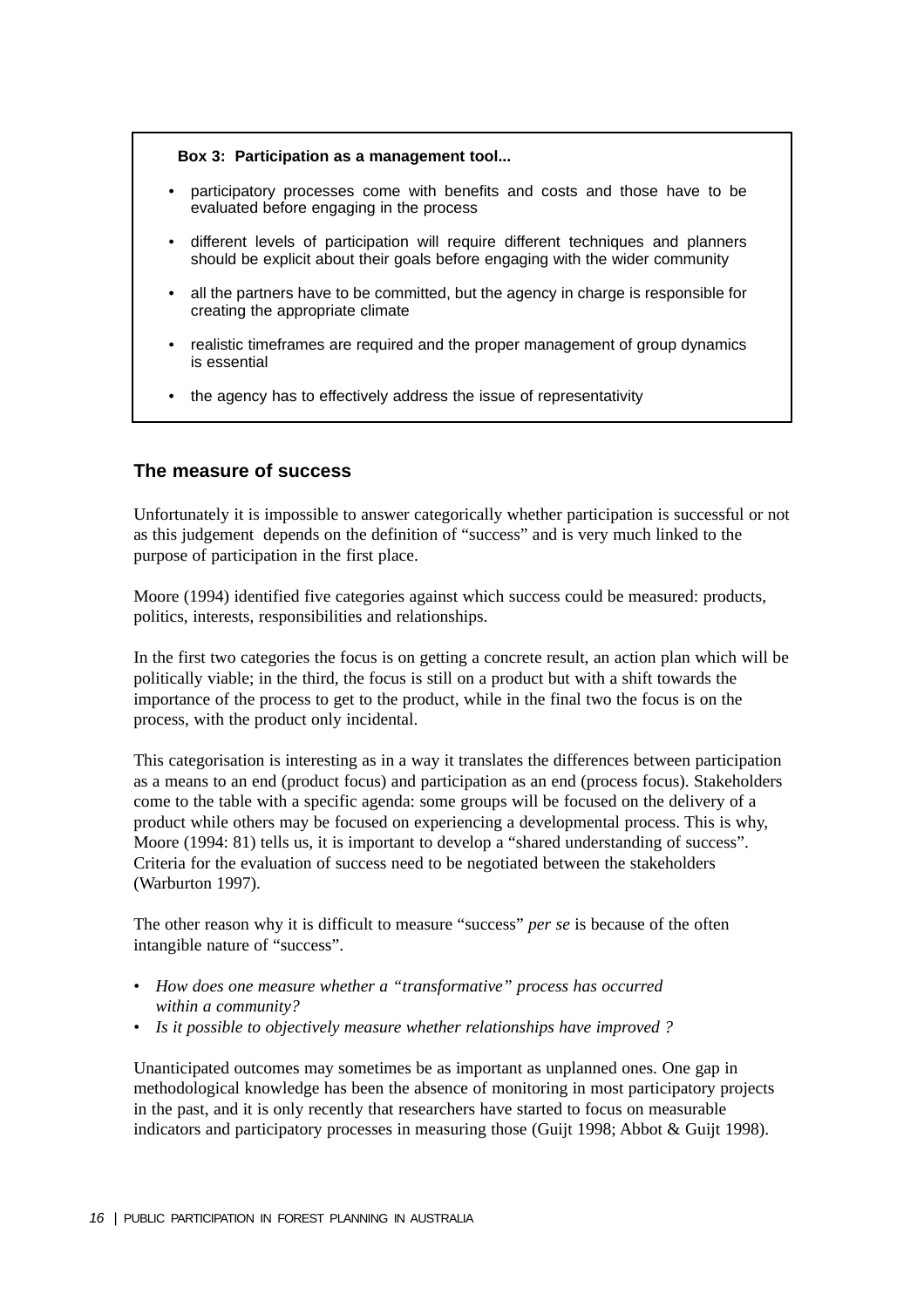From her review of the literature Warburton (1997:48) concluded that, in order to measure success, one needs to consider, "*efficiency* (ratio of inputs and outputs), *effectiveness* (measuring outputs against targets set) and *equity* (to ensure actions do not affect some people less favourably than others, within an understanding of direct and indirect discrimination and the role of positive action)"

#### **Box 4: The measure of success**

- develop a shared understanding of success
- include at the onset of the process a monitoring and evaluation process with criteria agreed upon by the stakeholders.

# **What does "participation" mean for forestry?**

Guijt (1996:57) identifies four major issues for foresters to consider while embarking on a participatory process:

- 1) Understand participation: clarify objectives, definitions and choose appropriate techniques and processes.
- 2) 'Look for conflict': conflict will not be resolved just by consulting or even collaborating. It may be that a participatory process will offer a forum for conflict to develop or escalate. It is therefore more prudent to anticipate potential problems and not hide away from them.
- 3) Build complementary skills: facilitation, conflict resolution or communication skills are not necessarily part of the standard forestry training and need to be considered as "essential complementary skills" as opposed to "optional social skills".
- 4) Set realistic time frames: Although forestry operates within medium to long term time frames, agencies tend to expect "quick and easy to use" methods to involve the public. This is not realistic as developing "a shared understanding" in an atmosphere of trust among different stakeholders is not easy and is extremely time consuming.

#### *Accepting the shift*

Following on from the Indian experience of participatory forestry (see Box 5) it is clear that the major meaning of Joint or Participatory Forests Management requires a total paradigm shift. Joint Forest Management is here only described extremely briefly. The program has had mixed results across the country but the lessons drawn reinforce most of the points already highlighted above.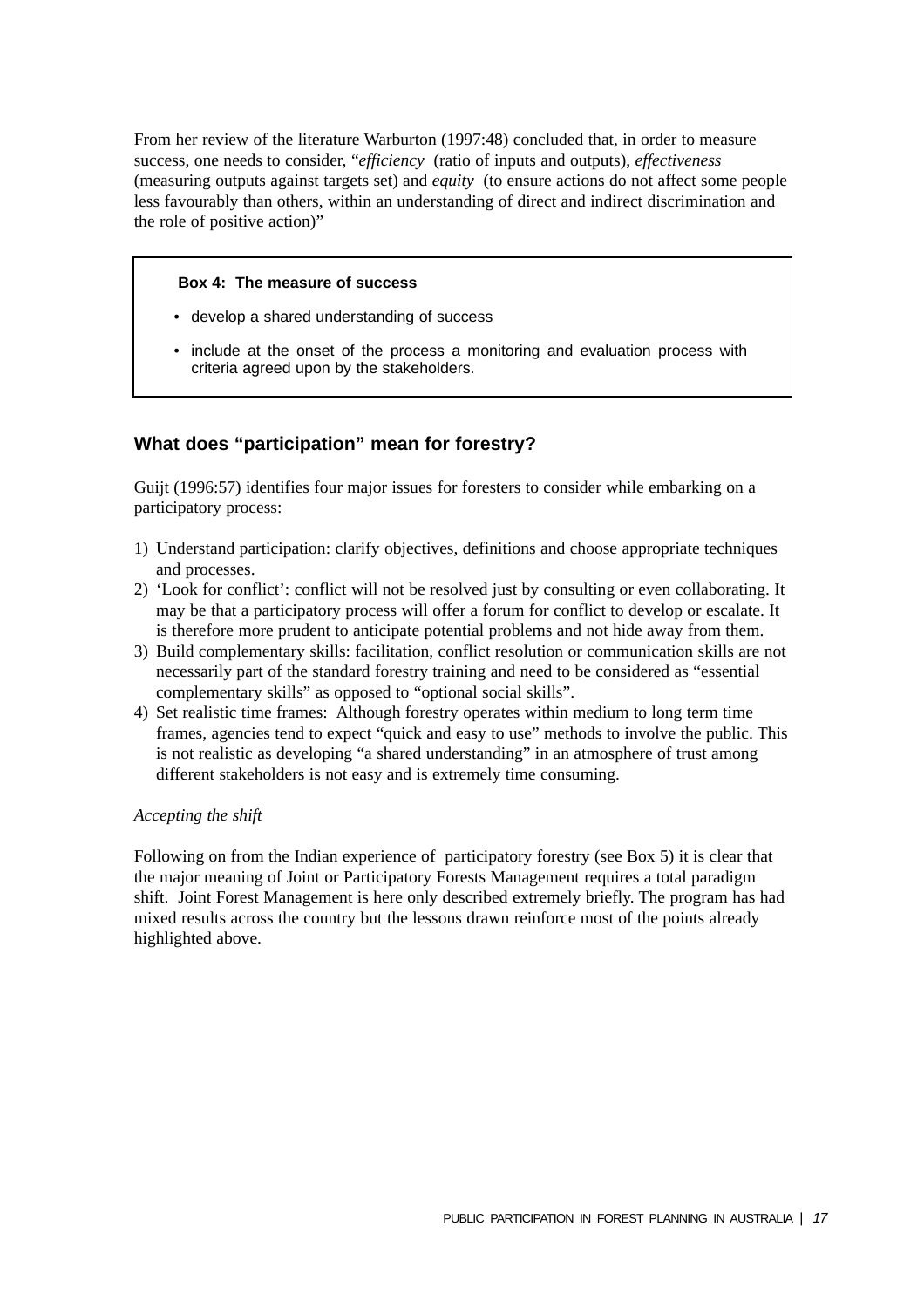#### **Box 5: What is joint forest management?**

Joint Forestry Management (JFM) is a forestry policy designed by the Government of India in an attempt to foster an alternative management model of degraded forests across the country. Through this policy, formulated in 1988, respective State forest Services are legally entitled to enter in a contractual relationship with Village Forest committees (VFC) who become responsible for sound forest management of their village forest. On a voluntary basis, villagers get together, form a VFC (1 member per household) and elect a board who makes decisions in agreement with the results of a micro-plan established in consultation with the VFC members, following a participatory rural appraisal exercise. The VFC can for example, directly sell locally collected non-timber forest products (which in the past were collected by external contractors) and use the proceeds as it sees fit (either by paying a better price to the collectors, distributing benefit among VFC members or re-investing into forest management tasks, like paying a patrolling guard) for the benefit of the community. The land still remains under the control of the forester, who also has some rights in regard to the formation of the VFC. The forest department also provides a starting fund of "seed money" to support initial management activities by the VFC. Most States in India have adopted JFM as a policy with various degree of interest and success.

Although JFM was developed in a top down manner its inspiration came from a successful spontaneous grass-roots initiative in West Bengal in the 1970s where, with the agreement of the local foresters, villagers developed their own management option and as they directly benefited from the forest started to protect the environment and foster regeneration.

Joint management where stakeholders collaborate in an equitable fashion respecting each other is easier to design than to implement in practice. Despite the opportunity created by a change in legislation, issues of power struggles, increased conflicts, stakeholders representativity and the need to call upon new and different skills are still central concerns to this experiment (Hobley 1996; Saxena *et al*. 1997) . The challenge for the forestry sector is to develop the supportive institutional structures which will accommodate the needs expressed by the wider community. This cannot be limited to using new consultation processes but must reflect through new forestry practices, mandates accorded to forest management agencies.

Although separate individuals may have divergent opinions about what forestry is or should be, it seems that on the whole a growing number of people are interested not only in having more control over the decision making process but also would prefer to see a "different kind" of forestry practiced. This in turn does not just mean that the wider community expects to dictate to the forestry profession what they should or should not do but rather that the community recognises that various sections of the society can play complementary roles in forest management. In their latest publication on "Shaping Forest Management: How coalitions manage forests?", DFID (1999) insists that the three sectors (State forest service, Private sector and Civil society) all have a role to play in the three different capacities of "enablers", "deliverers" and "users". To be able to endorse those roles the forestry profession needs to consider changes in its practices and especially, in the education of the new generation of foresters. Most of all, the challenge will be to foster the development of a genuine collaborative practice to support the emerging conviction that State forests ultimately belong to the "community" from which in increasingly direct ways the forest management agencies derive their mandate.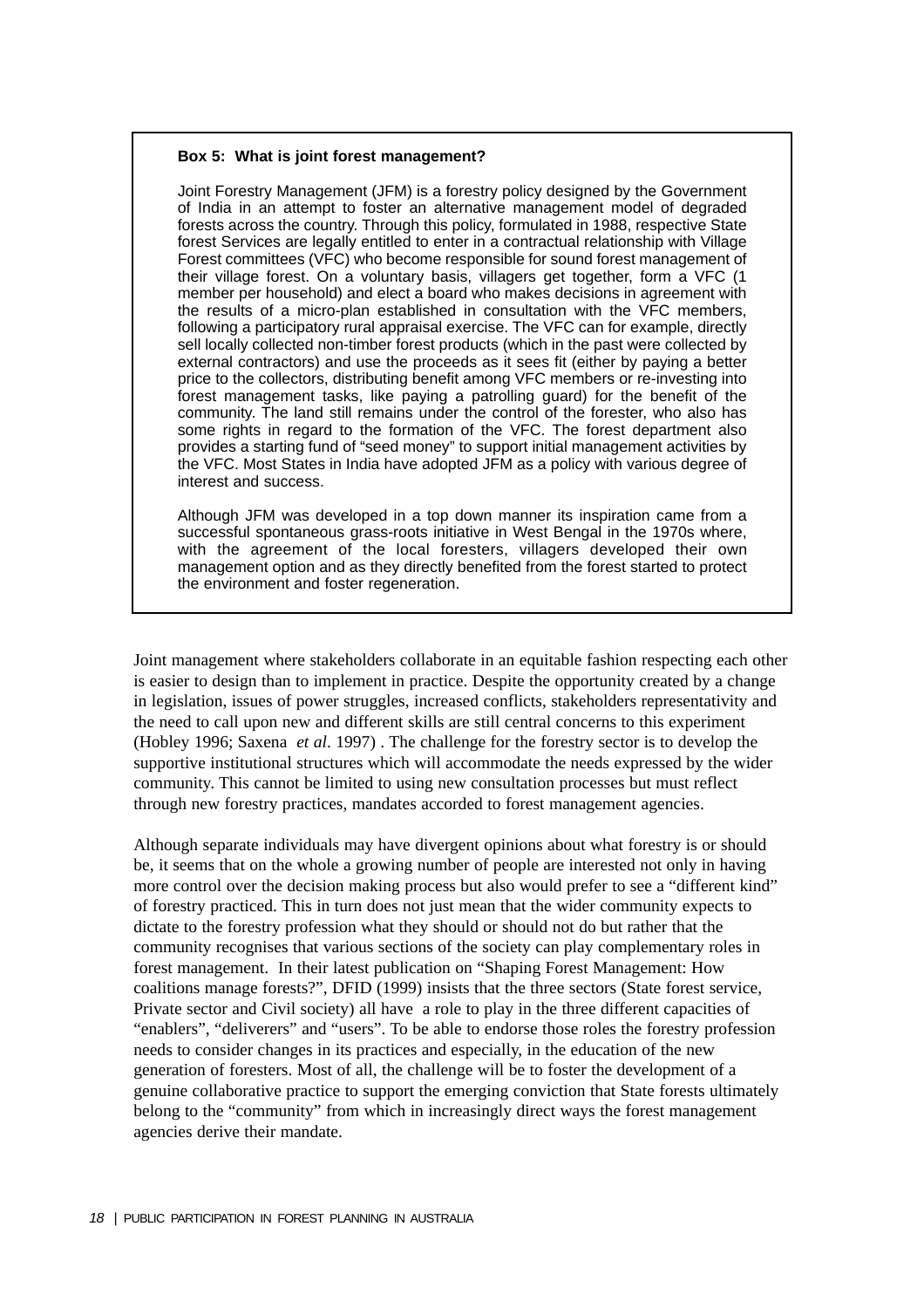| Box 6: Changes in forestry practice                                                                                                                          |                                                                                                                                                                 |  |  |
|--------------------------------------------------------------------------------------------------------------------------------------------------------------|-----------------------------------------------------------------------------------------------------------------------------------------------------------------|--|--|
| <b>Conventional approach</b>                                                                                                                                 | New approach                                                                                                                                                    |  |  |
| Objectives:<br>Revenue focus<br><b>Production focus</b><br>Single product                                                                                    | <b>Objectives:</b><br>Resource focus<br>Sustainability focus<br>Multiple products                                                                               |  |  |
| <b>Decision Making:</b><br>Centralised<br>Forest Department, Government Agency<br>Decision at higher levels within<br>organisation                           | <b>Decision Making:</b><br>Decentralised<br>Multiple stakeholders<br>Decision at field level                                                                    |  |  |
| Focus on control<br>Can't do mentality<br>Department's responsibility                                                                                        | Focus on planning, innovating, analysis<br>and change in practice<br>Can do mentality<br>Sharing the responsibility                                             |  |  |
| <b>Management practice:</b><br>Target oriented<br>Assumed homogeneity<br>Simple pre-set options<br>Area management<br>Large Working Plans<br>Fixed procedure | <b>Management practice:</b><br>Process oriented<br>Recognised diversity<br>Multiple need based objectives<br>Site specific<br>Micro-planning<br>Experimentation |  |  |
| Human resources:<br>Staff equipped with "traditional" skills                                                                                                 | Human resources<br>More holistic training; focus on all-rounders;<br>facilitation and enabling skills                                                           |  |  |

Adapted from Shield (1994) and SPWD (1992)

# **Aboriginal involvement in forest consultations**

Aboriginal peoples in Australia<sup>1</sup> have a unique heritage and interest in the land, and a correspondingly unique interest in the social, environmental and economic aspects of forest use. However, although Aboriginal peoples have specific rights and interests in forests relating to tenure, access to areas and to resources, and to the protection and management of cultural heritage, these rights and interests have been largely unnoticed in the forest debates of the last twenty years (Cane 1990; Lane 1999), or have been distorted in the fracas (Anderson 1989). Aboriginal people may face particular difficulties in accessing, and in participating in, mainstream 2 forest planning and management programs (Lane 1997). The 'invisibility' of Aboriginal interests, is a major theme of the literature in the field  $3$ , and is experienced by Aboriginal people as a denial of fundamental human rights (Australian Science Technology and Engineering Council 1998:40).

<sup>&</sup>lt;sup>1</sup> The terms 'Aboriginal peoples' and 'Indigenous peoples' are used interchaneably, and instead of the term 'Aborigine' in order to minimise pan-Aboriginalist gloss. Both of these terms refer to diverse Australian Aboriginal peoples unless otherwise indicated.

 $2$  The word 'mainstream' is used in this paper simply to imply that there is an alternative 'stream', which in this case refers to Aboriginal Australia, and that the 'mainstream', as used in this context, is usually derived from the non-Indigenous context.

<sup>3</sup> See, for example, Cane 1990; Chase 1998; Craig *et al*. 1996; Crisp and Talbot 1999 and Lane 1997.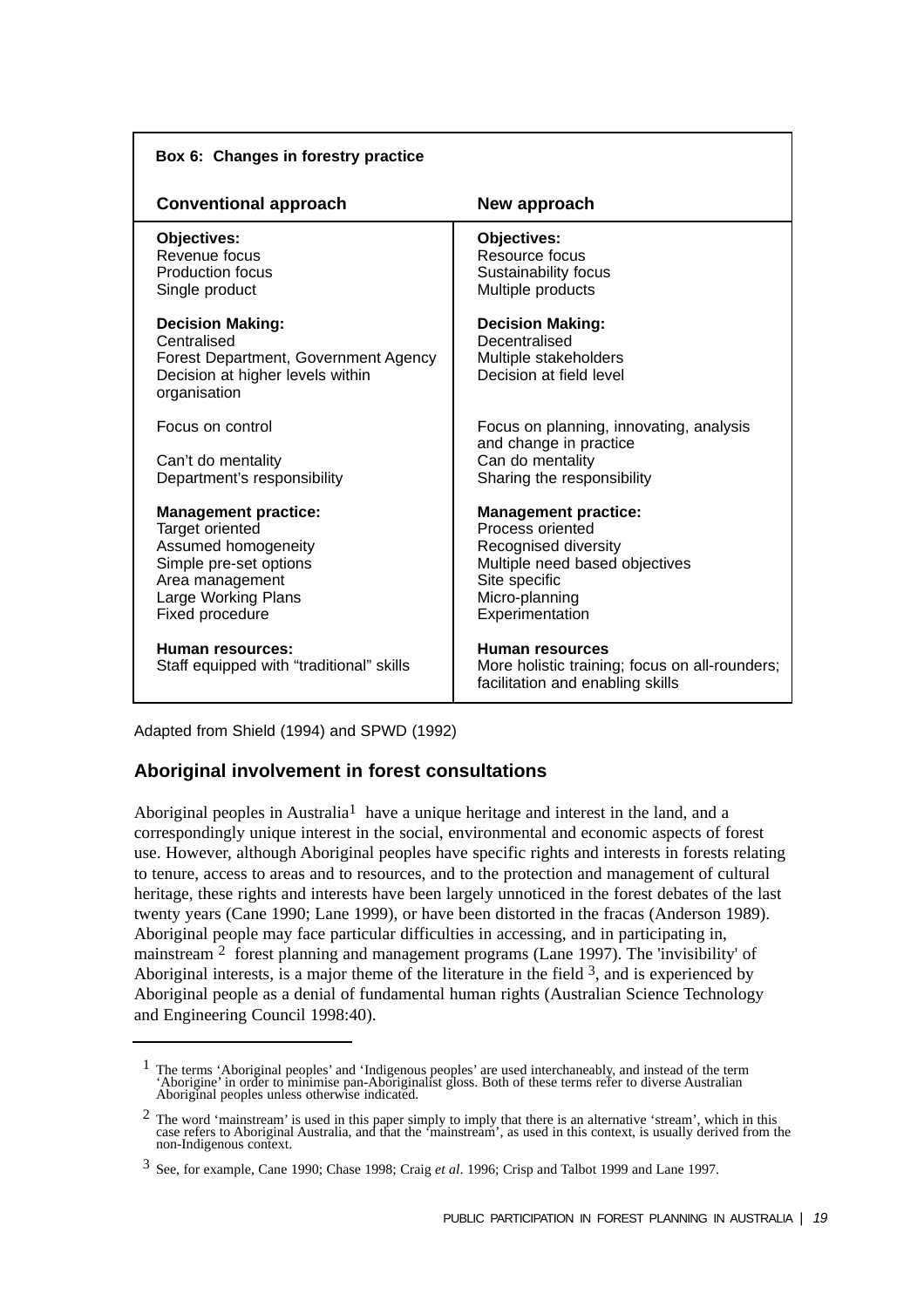This section of the report summarises some of the findings of an honours thesis on the same topic submitted to ANU forestry in June 1999. The broad research questions regarding Aboriginal inclusion in forest management and planning include: What types of opportunities exist for Aboriginal participation?; What types and levels of participation are desired?; and What is the difference between the opportunities available for participation, and the extent of the desire for participation? These questions are addressed throughout this section of the report in terms of the social, cultural and institutional interactions which create the context for participation.

# **Aboriginal aspirations for forests**

The consultative processes currently in place for Aboriginal participation in forest planning and management are largely perceived by Aboriginal people to be unsatisfactory. The perception of many Aboriginal groups regarding participation in forest management and planning processes to date, is that opportunities provided for Aboriginal consultation are tokenistic 4 (Crisp and Talbot 1999; Seiver *pers. comm.* 5 June 1999).

Despite the local and regional variation in what may be appropriate forest management practices, and despite the diversity of interests that Aboriginal peoples have for forest management areas, there are some common themes upon which to assert the shared aspects of Aboriginal interest and Aboriginal identity. Understanding the shared aspects of Aboriginal identity is an important step toward gaining a broad understanding of the shared context within which diverse Aboriginal interests in forest management exist.

In order to recognise the unique rights and interests of Aboriginal peoples in forest and natural resource management, it is first necessary to understand the relationship between place and people, and between nature and culture, which is fundamental to Aboriginal identity (Young *et al.* 1991). The former chair of ATSIC, Ms Lois O'Donoghue, explains the inseparability of Aboriginal culture and identity in these words: "It is impossible to isolate the different elements that make up Indigenous identity and culture - land and art and heritage are interwoven with dispossession and marginalisation and lack of rights" (Mathieson 1996:1).

One of the core components of Aboriginal heritage is a belief that the environment is not an entity separate from humanity (see Coombs *et al*. 1983). The maintenance of a relationship with traditional land, or country <sup>5</sup>, is necessary in order to revitalise and strengthen Aboriginal culture. It is widely perceived by Indigenous peoples that the denial of land rights and the environmental degradation of lands go hand in hand. Aboriginal cultural beliefs support concepts of nature which are inseparable from culture and people. In addition, Indigenous peoples often have practice-based land management skills that non-Indigenous science emulates in order to conserve valued 'natural places' (Australian Heritage Commission 1994). For these and other reasons, Aboriginal cultural perspectives can provide inspiration toward solving broader societal and environmental problems (see Knudtson and Suzuki 1992).

However, it is imperative that we seek to establish just relationships with Indigenous peoples, rather than merely appropriating Indigenous knowledge. In seeking to establish just relationships, it is important not to misconstrue or misinterpret Aboriginal identity. An example of misconstruction exists in traditionalist interpretations of Aboriginal identity which have

<sup>4</sup> In other words, participants may hear and be heard, but have no ability to ensure that their views are acted upon.

<sup>5</sup> See Young *et al*. (1996) for a discussion of the central role that 'caring for country' holds for Aboriginal people.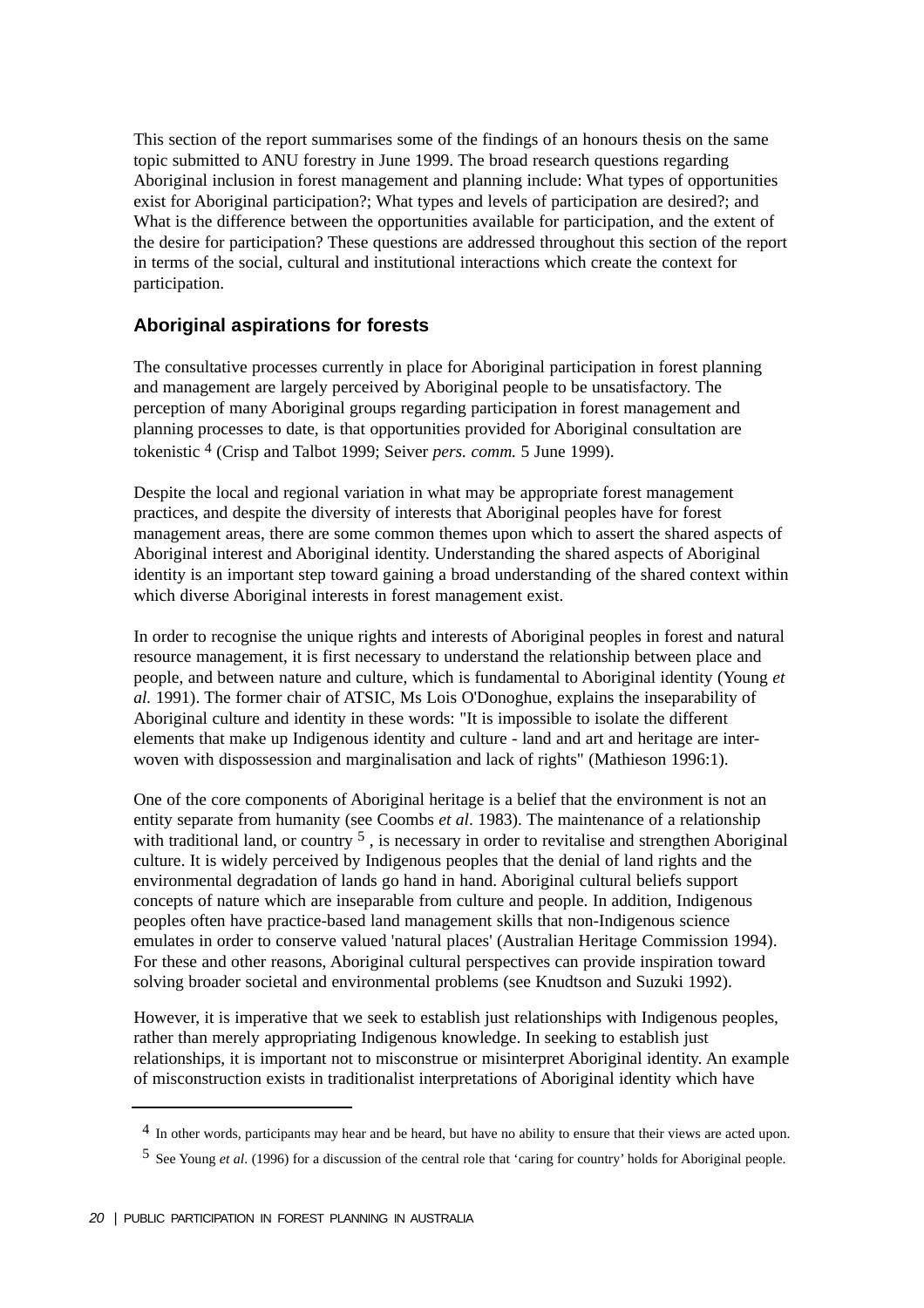been used as a measure of Aboriginal authenticity. As Finlayson (1998 in Edmunds 1998) explains, "…a commonly held non-Indigenous view is that land rights are acceptable for remote area Aboriginal people, but anachronistic for 'assimilated' groups in south-eastern Australia". The affects of these misinterpretations of Aboriginal identity can be seen by the lack of recognition of Aboriginal rights in south-eastern Australia (see below).

These constructions and expectations have also been associated with changes in the way Australians under twenty-five have been educated about Aboriginal peoples (see Hollinsworth 1997), and with the conservation movement (Anderson 1994; Jones 1996). The 'Otherness' of Aboriginal peoples was read as positive in comparison with a cynical stance on 'whiteness'. Hollinsworth (1997:133) describes the dichotomy whereby "…'they' are spiritual, 'we' are materialistic; 'they' value family and community, 'we' are individualistic". Although these dichotomies are not without merit, they have fed into misplaced notions of authenticity, and should be rejected. The dynamic, adaptable and heterogeneous nature of Aboriginal peoples should be recognised.

# **Inclusion of Aboriginal rights and interests in the forest planning processes**

When forest or other natural resource managers consult with Aboriginal custodial owners and other 'stakeholders' in the development of management plans, perceptions of marginalisation can be reinforced (see Woenne-Green *et al*. 1994). This is because Aboriginal people with traditional associations to country regard themselves as the original owners of land, and can therefore be further alienated by inadequate formal acknowledgment of their custodial relationship to the area in question. Therefore, strategies for Aboriginal participation need to include Aboriginal rights and interests relating to their relationship with traditional country which traditional owners <sup>6</sup> maintain, and must recognise that Aboriginal cultural interests differentiate Aboriginal peoples from the rest of the stakeholder list.

The implications of policies designed to further Aboriginal self-determination  $\frac{7}{1}$ , and of land rights tools for Indigenous participation in forest management, are still not clear. Land rights legislation such as the *Land Rights Act* 1976 and the *Native Title Act* 1993 have led to an increase in Aboriginal access to land through the various claims processes and through the establishment of organisations to pursue these claims. Negotiated agreements between Indigenous parties and others as a form of conflict resolution have become more prevalent since the advent of native title (Jones 1996; Padgett 1999). However, despite the *Native Title Act* 1993, few cases of recognition of Aboriginal land rights have occurred in southern and south-eastern Australia. In fact, no native title claims have been recognised in Victoria or in the South East Queensland region (see Crisp and Talbot 1999; Padgett 1999). There also remains uncertainty within both Indigenous and non-Indigenous groups about what the legal and political recognition of the rights of Indigenous peoples (which are slowly being incorporated into statutes and policies at all levels of government) will mean in practice (Crisp and Talbot 1999).

 $^6$  The term is used loosely, to mean 'traditional owner' as recognised by their community, rather than to refer to a Native Title Holder or other holder of tenure. The term is used whenever the right to participate on the basis of being a likely 'other owner' is being emphasised.

<sup>7</sup> Aspirations of Aboriginal peoples are sometimes described in terms of empowerment, self-management and self-determination (Aboriginal Affairs Victoria 1999). These concepts mean many things, including the belief that the access and behaviour of Aboriginal people with regard to natural resources should be limited by guidelines and protocols worked out at the community level.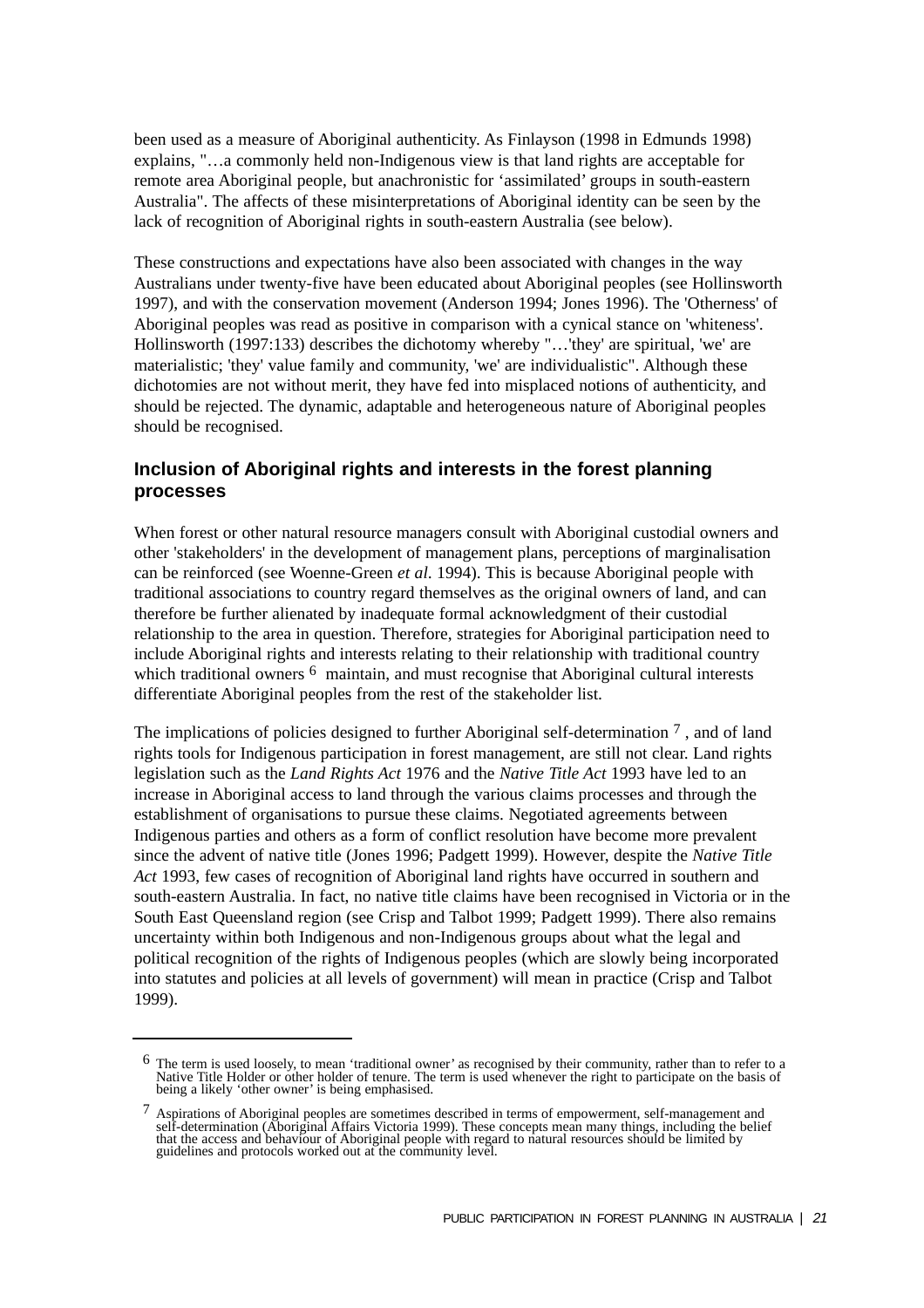Experiences of marginalisation from forest planning and management processes have continued throughout even the most recent planning processes. For example, although the ongoing Regional Forest Agreements (RFA) process is designed to divide up the public forest estate and to provide a framework for the future management of Australia's forests, for the most part the RFA process excludes proper consideration of the land rights of Indigenous peoples (see Dargavel 1998; Docker 1998).

The main avenue for the recognition of Indigenous issues in forest planning exercises has been through the identification and management of Aboriginal 'cultural heritage' through the *Register of the National Estate* 8. The assessment of cultural heritage, however, varies in adequacy from region to region. It has been indicated during the course of thesis research (including through the attendance of consultation processes and semi-structured interviews), that the processes currently in place to protect cultural heritage (in both Victoria and Queensland) do not have the capacity, both in terms of departmental resources for site identification and in terms of adequately involving Indigenous people, to protect and appropriately manage Aboriginal places of significance.

In addition, definitions for Aboriginal cultural heritage are often restrictive (see Ecologically Sustainable Forest Management Expert Panel 1999). Recognition and protection of cultural heritage in practice is often restricted to physical artefacts (*i.e*. 'bones and stones', or other physical remains). The Indigenous Land Interest Model explains however, that so called 'archaeological sites' often have ongoing cultural (*i.e.* religious, social and economic) significance to Aboriginal peoples, and that:

> These and other physical places of significance…are only one element of cultural heritage which…is holistic and constantly evolving. Forests themselves are part of Indigenous cultural landscapes (Social Impact Assessment Unit 1996b:8).

### **Barriers to participation**

Barriers to Indigenous participation can be grouped into three main areas using categories developed by Smyth (1993) in his report to the Resource Assessment Commission on the Coastal Zone Inquiry. The conflicts which Smyth identified as obstacles to participation were grouped into the following categories:

- Conflicts resulting from the perceived failure of current government decision-making processes at local, state and Commonwealth levels to provide a meaningful opportunity for Aboriginal participation in decision-making;
- Conflicts arising from what are regarded as inadequate responses from government when administrative or legislative mechanisms have been established to involve Aboriginal peoples in the decision-making process; and
- Conflicts relating to the lack of benefits (financial, social, vocational, *etc.*) flowing back to Aboriginal peoples from projects which commercially exploit what are regarded by Indigenous people as their resources.

 $8$  Cultural Heritage protection is overseen by the Australian Heritage Commission, which is the statutory authority responsible for advising the Commonwealth Government on the 'National Estate'. The National Estate is made up of those parts of Australia's natural, Aboriginal and Torres Strait Islander, and historic heritage, which have been listed as worth keeping for the future. Since the signing of the *Natural Forest Policy Statement* in 1992, the Commonwealth Government, in making decisions concerning forests, must consider National Estate cultural heritage values in the suite of assessable forest values.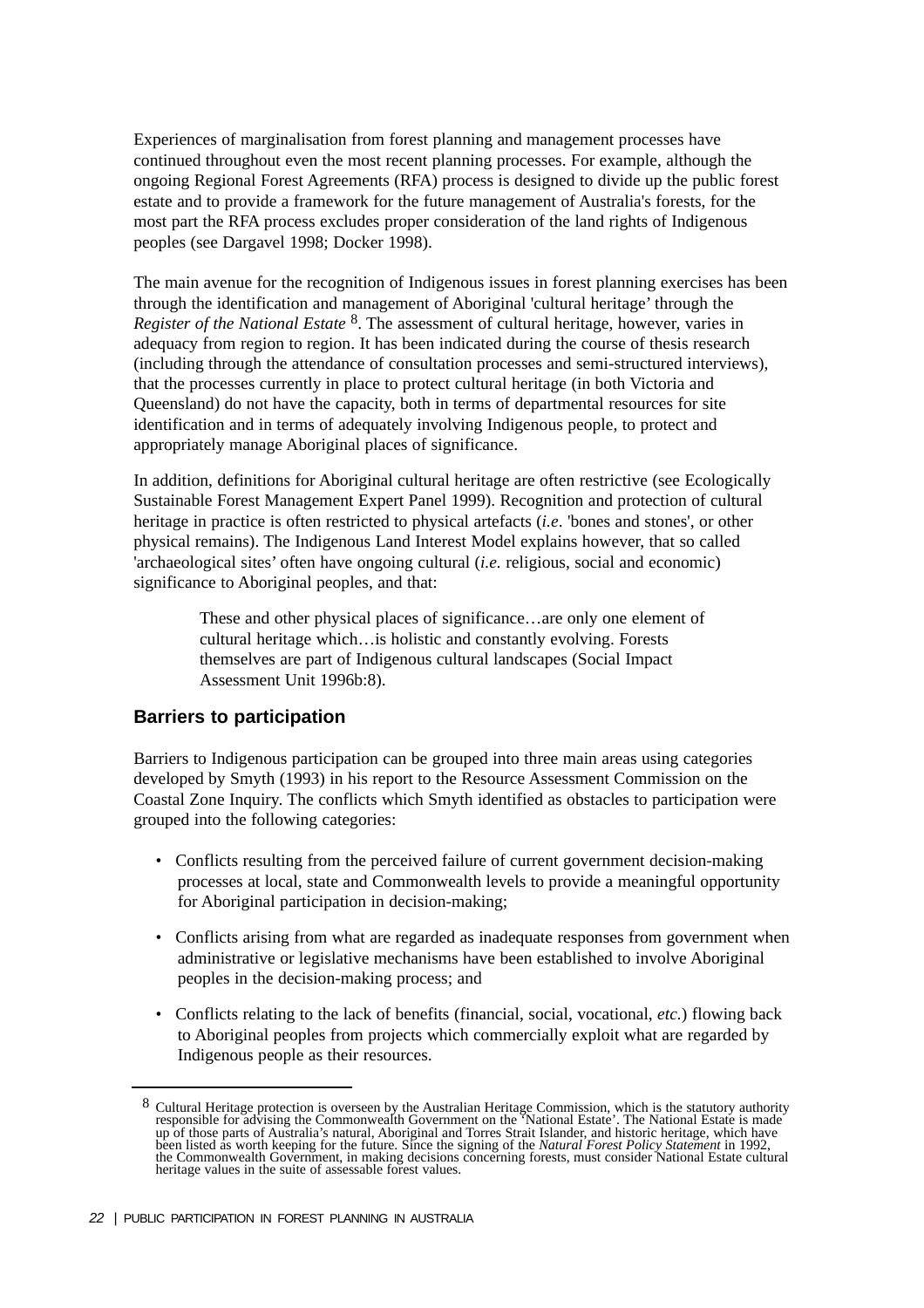# **Institutional barriers to meaningful participation**

The first group of barriers include the social, institutional and political environments which fail to provide adequate participatory mechanisms. These can be described as: the legislative or administrative barriers to meaningful participation in forest management; the absence of adequate or appropriate mechanisms for the identification, assessment and management of sites of cultural significance; and the absence of land rights in many areas. Negotiations for involvement in the first place may be limited to areas where Indigenous people have tenure or some other substantially recognised land rights.

Various barriers of these types exist in both Victoria and Queensland. To illustrate this, some of the legislative mechanisms for participation in each of the States, as identified through a literature review, are outlined below in terms of their ability to meet Aboriginal rights and interests in forests:

### *Land rights:*

.

- There is no general land rights legislation in Victoria, and Aboriginal landholdings amount to about 0.001% of total land in Victoria (Smyth and Sutherland 1997). Legal rights to harvest subsistence resources in Victoria are highly variable and are still constrained by the Victorian *Wildlife* Act 1975 and the *National Parks* Act 1975, which can only provide management agreements to Aboriginal groups who already have access to protected areas through lease agreements (Fourmille and Marrie 1997)
- Land rights Acts in Queensland are not having substantial results for Aboriginal people (see Crisp and Talbot 1999). The Queensland *Nature Conservation Act* 1992 is the primary mechanism for Indigenous ownership and joint management of protected areas in Queensland. The Act, however, only provides legislative mechanisms to protect the interests of Indigenous communities who already have access to national parks through co-management agreements (Altman and Allen 1991:17), and requires the government to gazette land for claim, which does not occur without government will (Crisp and Talbot 1999). In addition, it does not explicitly address the obligations to Indigenous people specified in the *Convention on Biological Diversity*, and which are further articulated in the *National Strategy for the Conservation of Biological Diversity* (see Fourmille 1996:14).

#### *Access (and access to resources) in protected areas:*

- With regard to rights to hunt and gather in or off national parks or protected areas in Victoria, no Act specifically mentions Aboriginal peoples. Aboriginal or non-Aboriginal land-owners may, however, obtain permits to kill kangaroos on privatelyowned land (see Altman and Allen 1991:18).
- Under the Queensland *Nature Conservation Act* 1992, Aboriginal peoples cannot hunt or take up residence in a national park unless approved in a management plan.

#### *Protection and management of cultural heritage:*

• Legislation to protect 'traditional' (non archaeological) sites does not yet exist outside of the Northern Territory (Australian Heritage Commission 1985; Fourmille and Marrie 1997).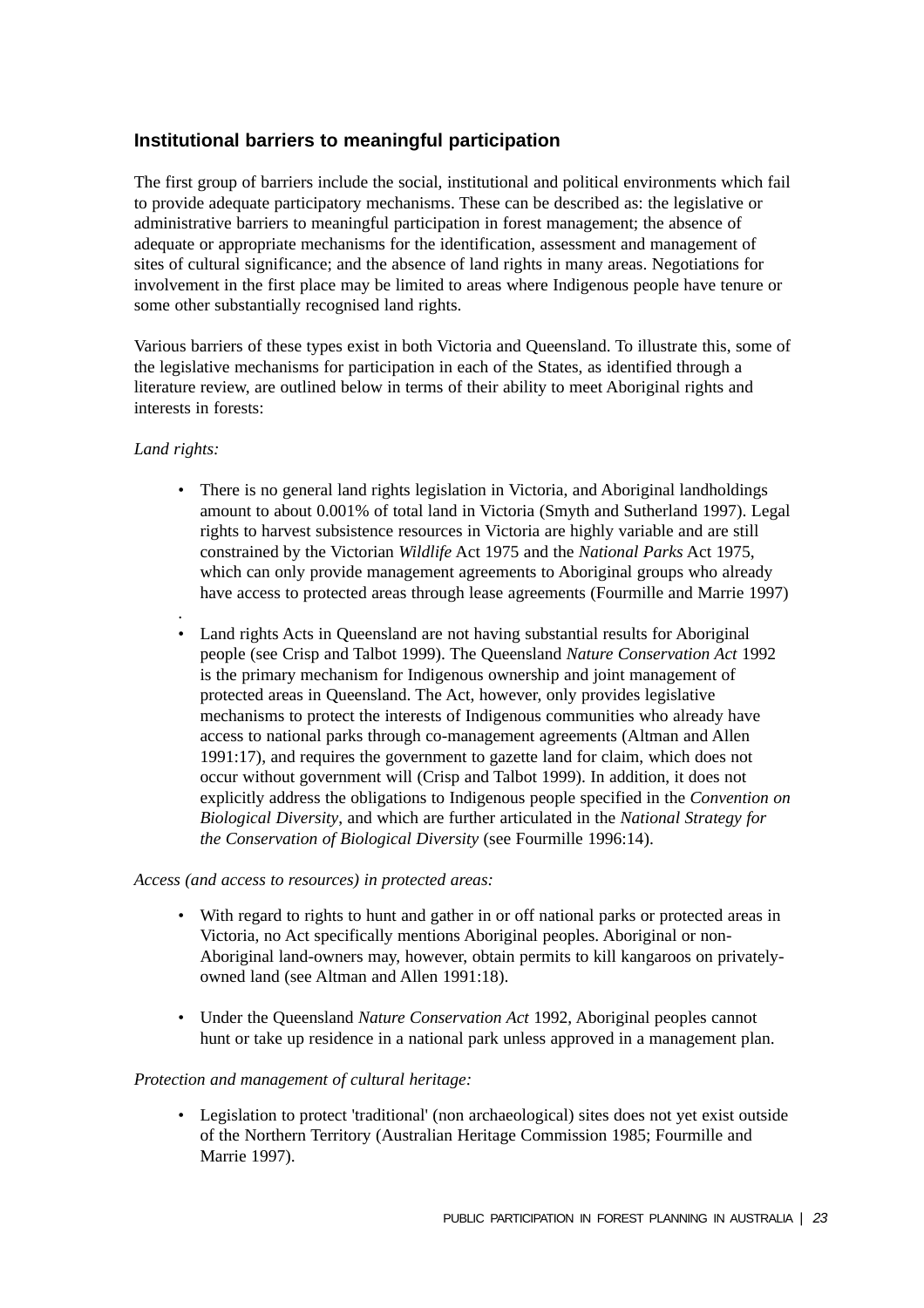- If mechanisms and models to improve the management of Aboriginal places of cultural significance are to be developed with Aboriginal participation, they will need to be fully transparent and accessible to Aboriginal participants and sensitive to diverse Aboriginal concerns.
- The protection and management of cultural places requires Aboriginal people to have a greater say in forest management, rather than only in the identification of National Estate values (Environment Australia 1999).

#### *Involvement in management:*

- Despite the desire expressed by Indigenous people to have a greater say in the management of forests, and despite the inadequacy of current processes to appropriately identify and manage areas of cultural significance, the main avenue for Aboriginal involvement in the Victorian RFA processes remains the development of strategies for the management of cultural heritage (Environment Australia 1999).
- There is no mechanism to enable Aboriginal people to own or solely manage land as a national park in Queensland. The Queensland Forestry Act 1957 does not include any legal mechanism for Aboriginal involvement of forestry lands, and the Community Services Aborigines Act 1984-90 (Qld), under which Deeds of Grant in Trust lands continue to operate, prohibits the use of forests or forest products for economic gain (Crisp and Talbot 1999).

#### **Inadequate response from government**

The next group of obstacles relate to inadequate responses from government when administrative or legislative mechanisms have been established to involve Aboriginal peoples in decision-making process. These barriers include inadequate timeframes, follow-up processes, and resources for the participation process. Institutional insensitivity or ignorance of the diversity of Indigenous interests are also related to these barriers. This area of concern includes the ability of Indigenous peoples to continue to control their affairs and information once they are part of the process. These obstacles can also relate to cross-cultural communication and to the complexity and/or inaccessibility of institutional environments.

### **Lack of benefits flowing back to Aboriginal people from forest use**

The third group of obstacles to participation relates back to the lack or absence of benefits flowing back to Aboriginal peoples from projects which commercially exploit traditional resources. This group should be noted with special regard to the continuing socio-economic disadvantages of Aboriginal Australians, and to the importance which 'having a say' in the management of traditional country holds for Aboriginal Australians. Whilst this area relates to improvement of employment prospects and cross-cultural training programs, it should also be considered in terms of benefits-sharing from the use of traditional lands and/or equity arrangements for forest developments.

### **The stakeholder hierarchy**

Accessibility of consultative procedures is an issue in most community consultation processes. However, opportunities for meaningful Aboriginal participation in natural resource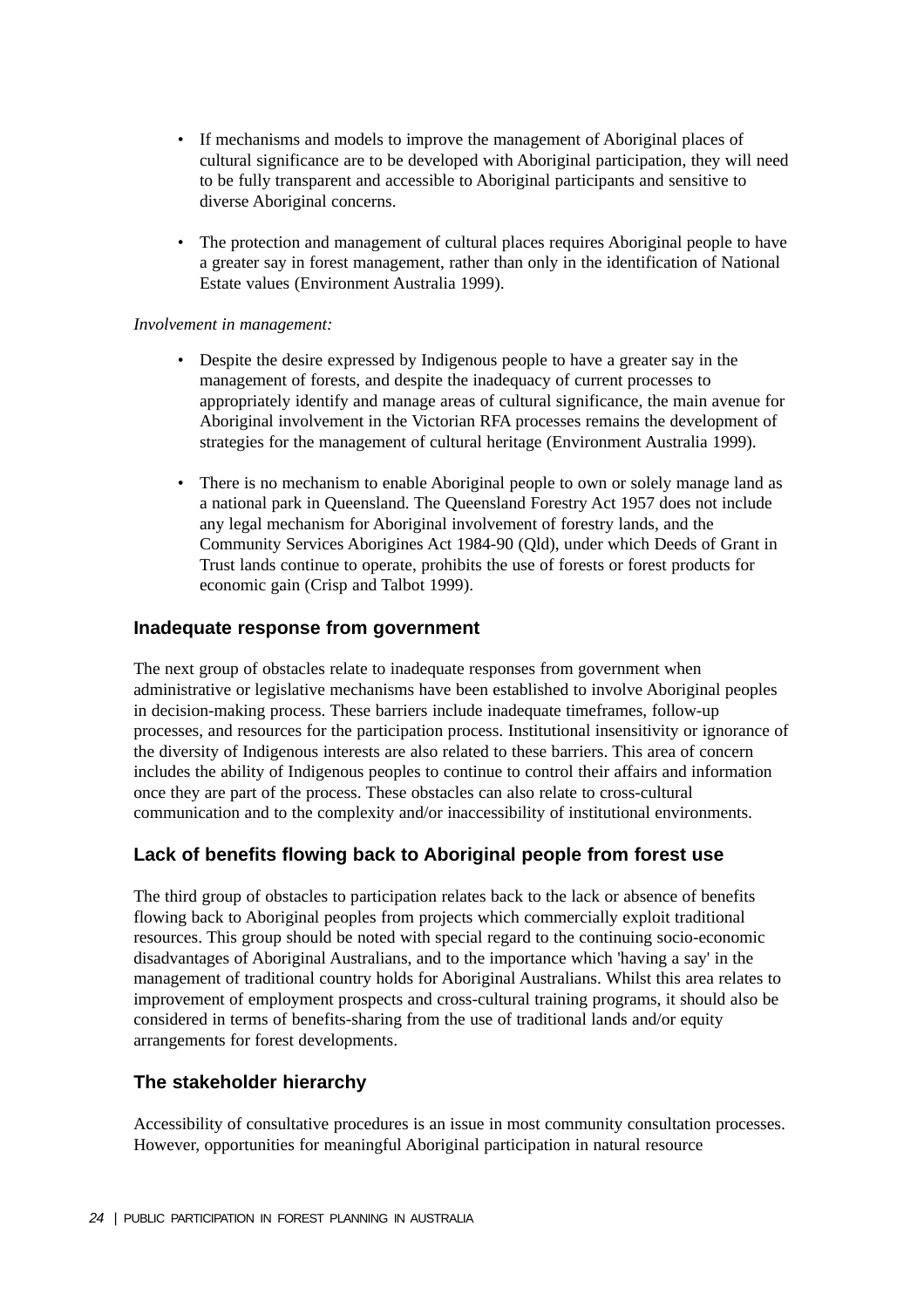management, especially in forestry, are particularly inadequate (see Crisp and Talbot 1999). The ability of Aboriginal peoples to effectively participate in natural resource management practices affecting their traditional lands is affected by a number of underlying factors relating to the history of contact between Indigenous and non-Indigenous peoples, and to the current state of socio-economic disadvantage which Indigenous people continue to experience (see Australian Bureau of Statistics 1996; Lane 1997).

As previously explained, consultation with Aboriginal groups and other stakeholders without the adequate recognition of Aboriginal rights to participate on the grounds of traditional association, can further marginalise Aboriginal participants. Thus, an obstacle to meaningful Aboriginal participation is the employment of the 'stakeholder hierarchy' (Altman *et al*. 1993) by resource management organisations. This hierarchy concerns who is recognised as a stakeholder and what status or role they are given in relation to the management of the resource. Indigenous peoples have in the past been perceived as "non-core negotiators" for the negotiation of tenure in some forest planning processes, rather than as key stakeholders  $9$ . By employing this stakeholder hierarchy, those in natural resource management organisations and government who are responsible for consultation processes ignore the right of traditional owners to participate on the basis of being a potential other owner.

### **Socio-economic disadvantage**

In order to meaningfully include Aboriginal peoples in forest management decision making, existing socio-economic and political disadvantages will need to be considered. Lack of resources has been identified as a major obstacle to the achievement of full Aboriginal consultation within forest planning processes including RFA processes in both Queensland and Victoria (Crisp and Talbot 1999; Dale 1993; Environment Australia 1999).

In addition, the current state of socio-economic disadvantage which Aboriginal people experience is compounded through negative social impacts associated with changes in forest use including: 1) damage to significant places; 2) insufficient involvement in management of traditional lands; and 3) regulatory and management regimes which marginalise Aboriginal people (Lane 1999). In Queensland, Indigenous peoples are a significantly socio-economically disadvantaged group within society (Australian Bureau of Statistics 1996) and could benefit from the better integration of their interests into forest management. Some details are provided from the conclusion of the Indigenous Social Profile Report for the SEQ RFA region to illustrate this disadvantage:

Aboriginal people have a life expectancy more than two decades less than that of the rest of the Queensland population and therefore, the Indigenous population has a significantly different age structure, including a large proportion of young people and a small proportion of old people. The demographic profile shows that Indigenous people have lower incomes, higher rates of unemployment, lower levels of education and higher rates of housing rental than the Queensland population as a whole (Crisp and Talbot 1999:14).

<sup>9</sup> From Seiver (*pers. comm.* 5 June 1999) regarding the negotiation of the upper North East NSW Regional Forest Agreement, in which Indigenous stakeholders were referred to as non-core negotiators by conservation representatives.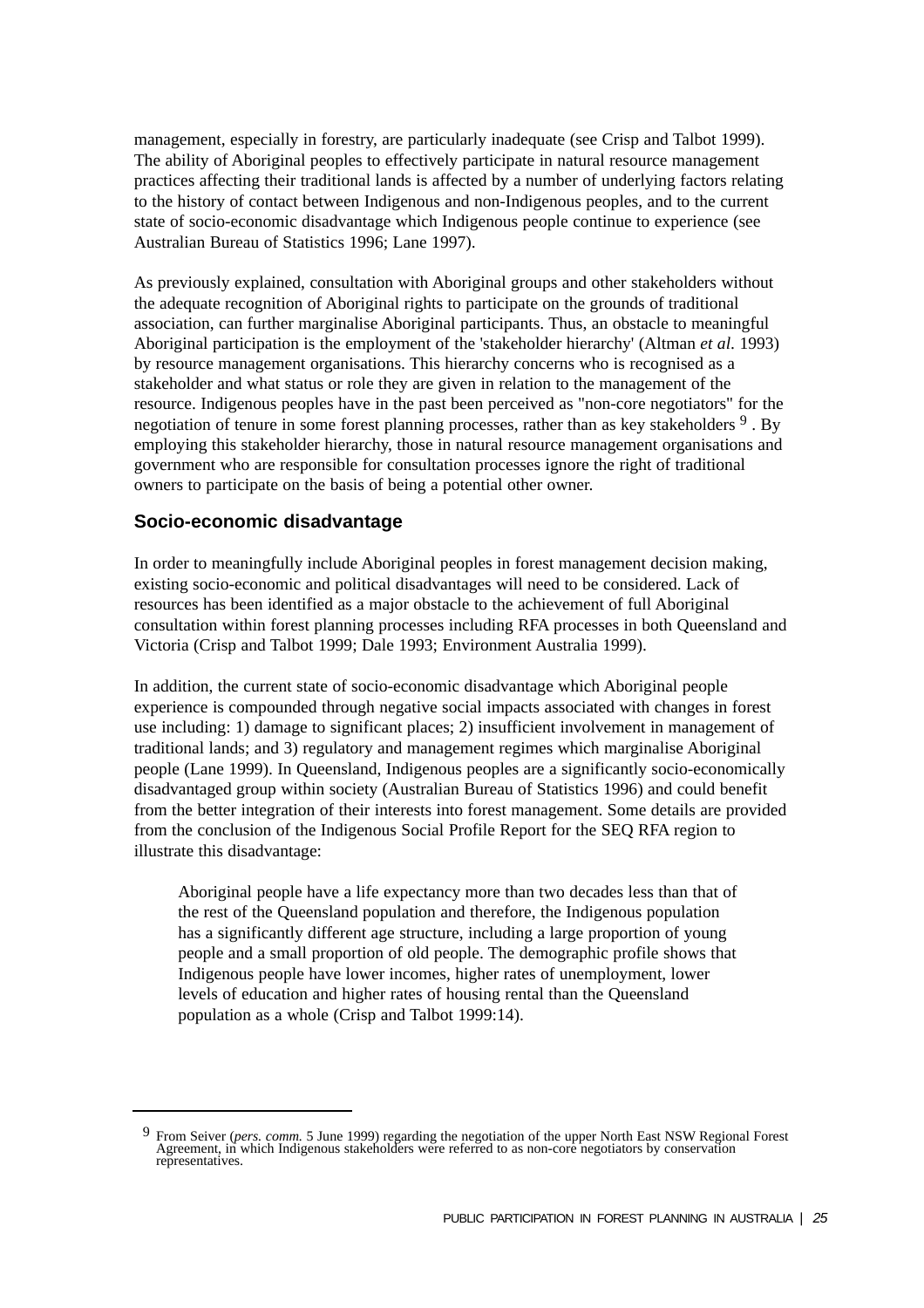# **Conceptual framework for change**

In the inclusion of Aboriginal peoples in forest management, it is of crucial importance that the unique rights and interests of Aboriginal peoples in their traditional lands be adequately recognised. If a forum is not available to communicate the fullness of Indigenous concerns in natural resource management, then the process is inherently flawed, and for this reason Indigenous people may choose to withhold participation to avoid losing important aspects of their interests within the forum for participation. Achieving recognition of Aboriginal rights and interests is inherently a process of social transformation.

It has also been identified that these gaps can be associated with the social, political and institutional environments which create the context for participation. For this reason, in order to include Aboriginal people in forest management and planning, it is important for the participants of a planning process to recognise:

- the relationship between place and people which shapes Aboriginal identity
- the dynamic, adaptable and heterogeneous nature of Aboriginal peoples
- the status of traditional owners

It should be recognised that meaningful Aboriginal participation will necessarily involve recognition of Aboriginal rights and interests relating to tenure, access to areas and to resources, and to the protection and management of cultural heritage in forests. Addressing these rights and interests will involve an increased Aboriginal role in forest management. The types of existing opportunities for Aboriginal participation are not concurrent with the types and levels of participation desired and there is a wide gap between the opportunities available for participation and the expression of interest in meaningful participation.

Although there are principles and attributes for meaningful participation and/or consultation which are useful in determining the effectiveness of a given participation process, meaningful Aboriginal participation cannot occur without recognising the unique cultural, institutional and political environment which constrains meaningful Aboriginal involvement.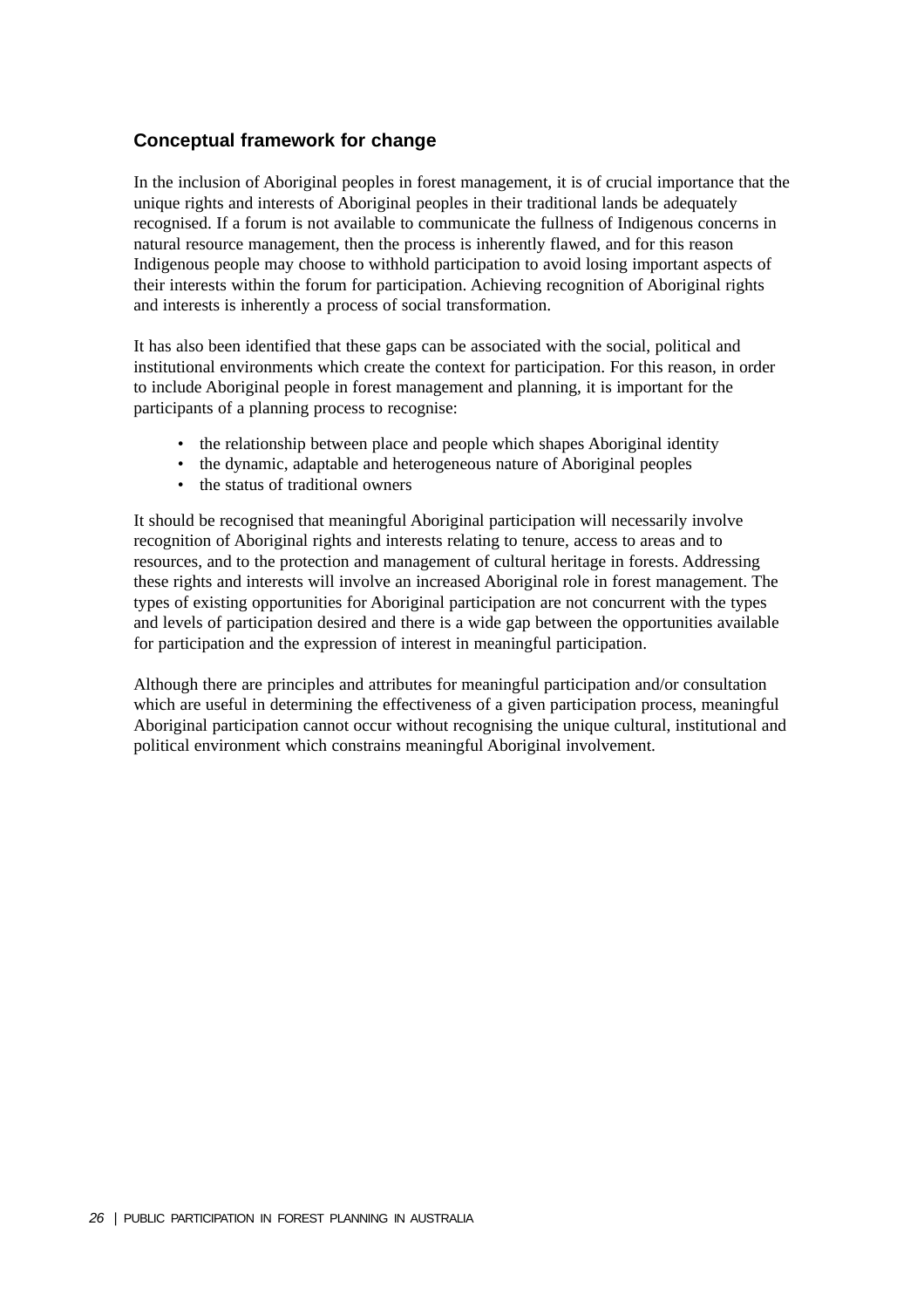# **The Consultation Process in Four States**

Although all Forest agencies in the four states maintain a staff of planners the preparation of the management plans can differ and so does the role played by the general public in the planning activities. We present here the formal process followed in each state.

# **Tasmania**

## **Before the current process...**

The current model for public involvement in forest planning in Tasmania has its origin in the 'Salamanca agreement' between the Government, farmers, industries, unions and the conservation movement in Tasmania (Manidis 1993). The stakeholders involved in this agreement committed themselves to a 12 month working collaborative period to address some of the conflict and uncertainty surrounding forest management issues at that time. The Forest and Forest Industry Council (FFIC) was established to progress this process.

The FFIC opted for the formation of regional advisory groups (RAG) (see Box 7) as units of consultation and each member of the Council elected local representatives to sit at the 14 local RAG. In June 1990, the Council released a draft report, "Key Issues and Principles Likely to Shape a Forest Industry Strategy", for public comment (Manidis 1993). The final document, "Secure futures for forests and people" was signed in September 1990, by all parties except the Combined Environment groups which had withdrawn from the consultative process at a late stage.

#### **Box 7: Ellendale forest advisory group, Tasmania** (With the contribution of J. Copeland)

Australian Newsprint Mills (ANM) holds a Crown Forest Concession and owns freehold land to the north of Mount Field National Park. Increasing negative public opinion about forest operations including pine plantations in the early 1990s lead ANM to review it's plans to harvest native forest near Ellendale, a small rural township. ANM held public meetings to inform the community of its plans but as the area was State forest it was decided by the then Forestry Commission that the District should prepare a forest management plan aided by a local advisory group to take into account the needs and views of the local population. Private pine plantation establishment was seen as a threat to the local economy and life style by displacing smaller land holders and as compromising the ecological and tourism values of the region.

The beginning of this process coincided with finalisation of the Tasmanian Forest Industry Strategy which had received input from Regional Advisory Groups. The Forestry Commission engaged in a process of consultation and resource assessment involving other Government Agencies; with the advisory group meeting monthly over nearly 2 years. The plan produced, with the group's agreement, was sent to all local households and the advisory group ceased to meet.

This group process had its up and downs, with conflicts between different stakeholders resulting in the withdrawal of conservation interests. The process has now been replaced by the statewide production of District based Forest Management Plans.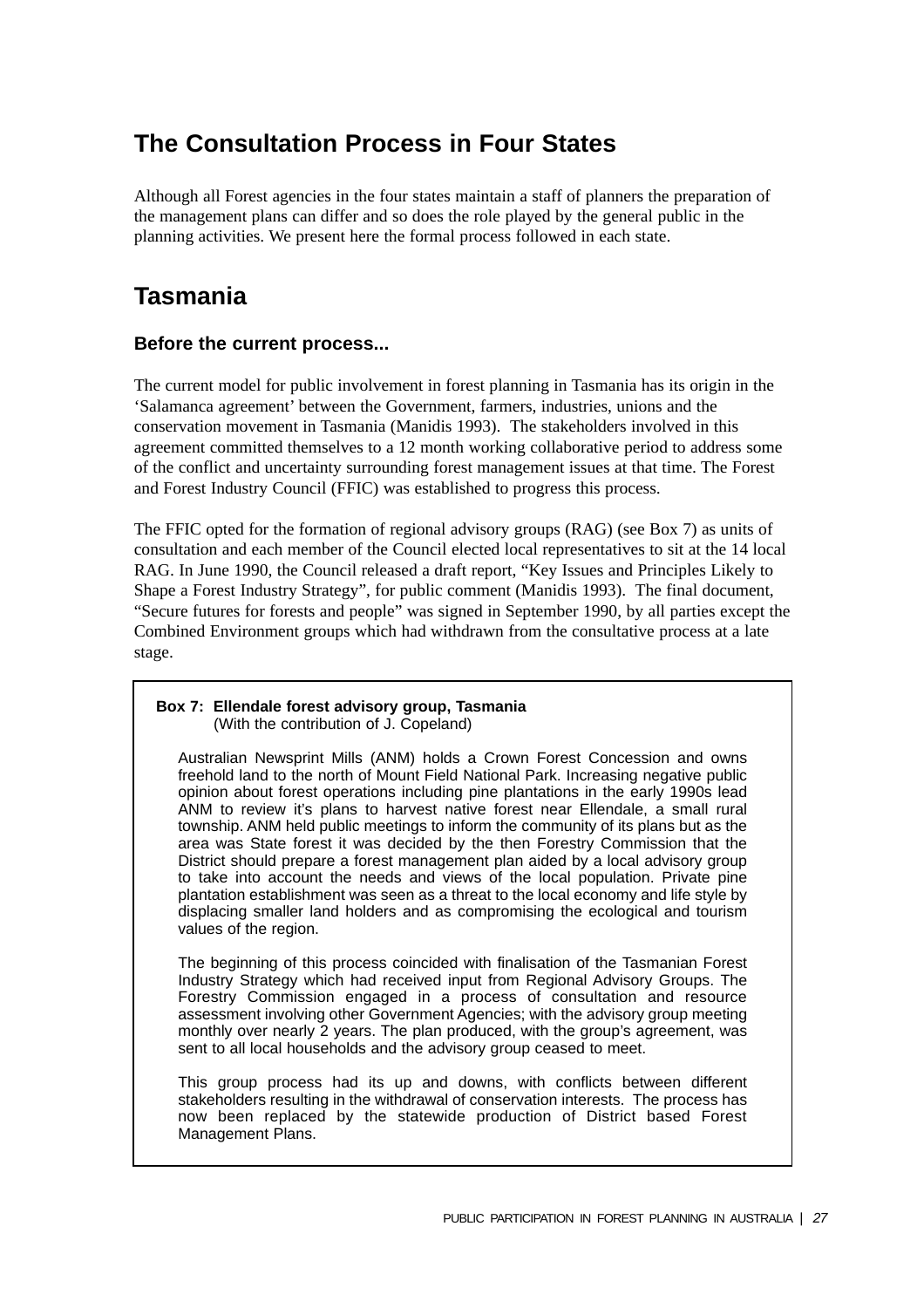In accordance with the Forest and Forest Industry Strategy, the Forest Act 1920 (*Tas*) was amended to introduce more substantive public participation into forest planning. The legislation now sets out in some details the process by which Forest Management Plans are to be prepared. The legislation only broadly specifies the content required in management plans.

# **Planning**

Looking at the Planning hierarchy chart (Figure 2) we can see the public has the opportunity to voice their opinion and concerns at various stages of the planning process. Here we are focussing on the public input into the preparation of the District Management Plan. This is partly because it is at this stage that the consultation process has been the more concrete and formal. We also decided to focus on this step as at the time of the research management plans were being prepared making our observations timely.

Forestry Tasmania has draft or final Forest Management Plans in place for each of its seven Forest Districts. It was decided that as far as possible, the Plans should avoid re-stating background information available in a range of other documents publicly available from Forestry Tasmania or other sources. Instead the Plans were intended as a concise policy document, establishing prescriptions for the management of the District at a strategic level. Forestry Tasmania prepares separate plans at tactical and operational levels, that are not subject to a public consultation process (*e.g.* publicly available Three Year Wood Production Plans, and Timber Harvesting Plans, and unpublished Fire Management Plans and Visitors Services Plans). The Forest Management Plan is a public document, which may serve some public relation purpose (informative for example for potential investors) as well as for the creation of awareness within the community about forestry practice.



**Figure 2. Plan Diag 8-v1**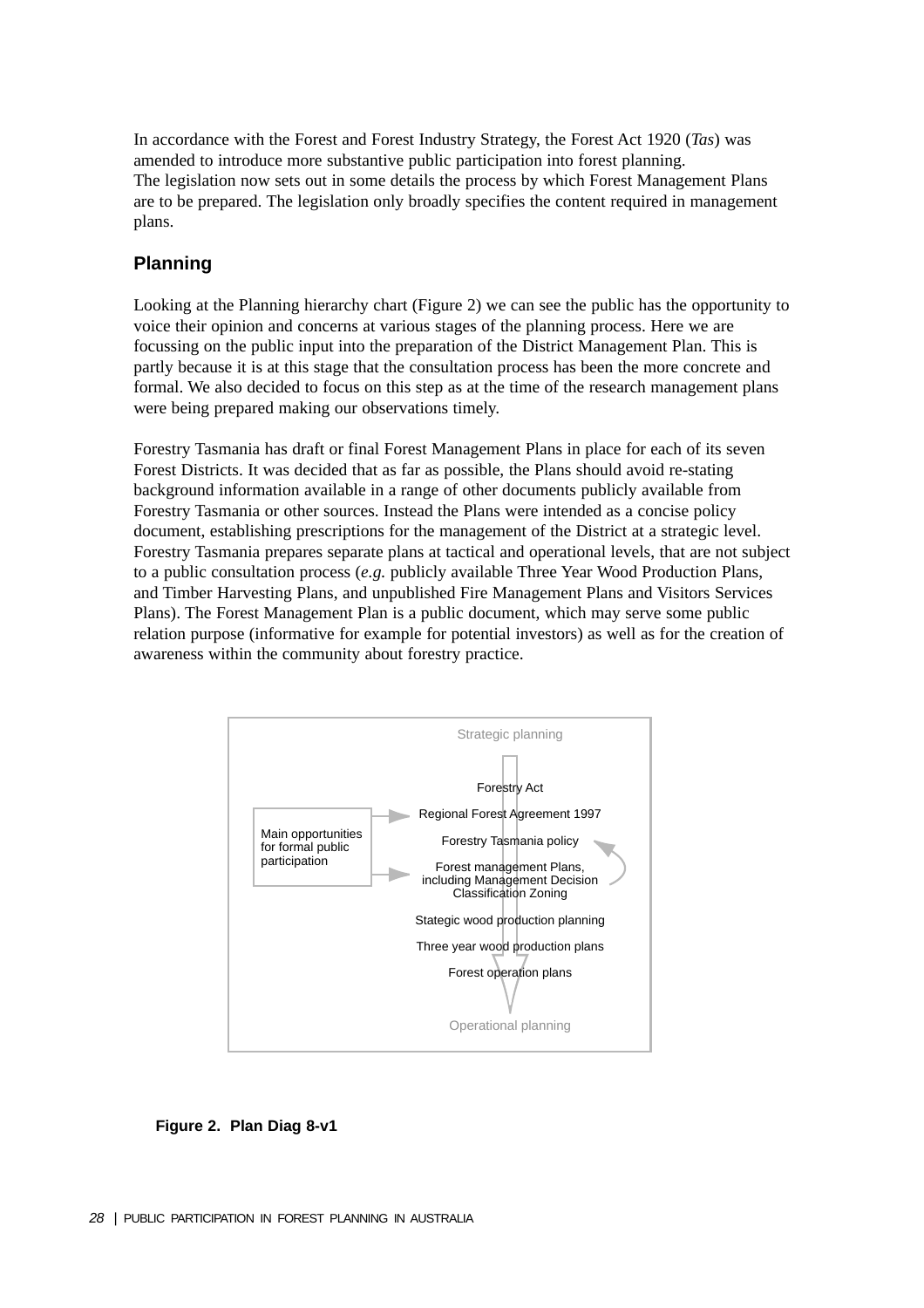The preparation of Forest Management Plans is primarily a responsibility of each individual District office. A team of planners at the head office act as a support unit to respond to the needs of the District offices as they arise and to maintain levels of consistency and quality between the plans. This increased local "ownership" is considered essential for the Plan's success and for the integration of local content. Forestry Tasmania states that they see the greatest benefits of Management Plans as arising from the process of establishing lines of communication with local communities rather than in the production of a final Management Plan document.

District responsibility for management plans usually rests with the senior forester in the District, who will draw upon other staff as required. On occasion, tensions can arise between the growing complexity of operational requirements and the requirements to meet longer term strategic objectives such as the completion of the Forest Management Plans. To some extent, the preparation of the plan and thus the interpretation of the levels and nature of public participation is left to one or two individual officers in the District.

The first Plan to be prepared (Huon District) was used to develop a model for the content of the remaining Plans. At the time of its preparation in the early 1990s, one planner was fully dedicated to the preparation of the Plan, and considerable resources were invested; this is no longer the case although the consultation process itself still requires considerable mobilisation of resources as for an average plan it is estimated that 36 person hours /per week are devoted to Plan preparation over the busiest stages of the process. This is without accounting for occasional contribution of District staff to local meetings (FMP workload chart 1997).

## **The consultation process**

The same formal consultation process is followed throughout the state. Three periods can be identified:

- 1. Preparation of the draft plan when the general public can register interest and be put on a mailing list (30 days for registering interest). People are informed of this process in the local press as well as through leaflets. People or groups included in the mailing list are sent copies of the draft.
- 2. The draft plan is released and the general public has 60 days to comment and send submission to the district office. The draft plan is sent to those who registered, deposited in local libraries and Council offices and made available on Forestry Tasmania internet site and is available for purchase (at a small cost) at the District office. Publicity varies from district to district, but involves press releases, formal public notices, fliers posted in public places, 'a travelling display' and in some instances, a series of newspaper articles submitted for publication in local papers. During this period the district office organises "meet the planners" public meetings where people have a chance to come to meet local Forestry Tasmania staff and discuss the Plan. Submission received on the draft Plan, are analysed and the amended Plan and the analysis of submissions documents are forwarded to the Minister responsible for forestry.
- 3. A second comment period, of 30 days duration then takes place, with comments sent directly to the Minister. Copies of submissions are forwarded to Forestry Tasmania, which then also prepares a response that the Minister also considers.

This entire cycle notionally takes 12 months, however in practice it may take 18 months or longer as factors such as the completion of the regional Forest Agreement are accommodated.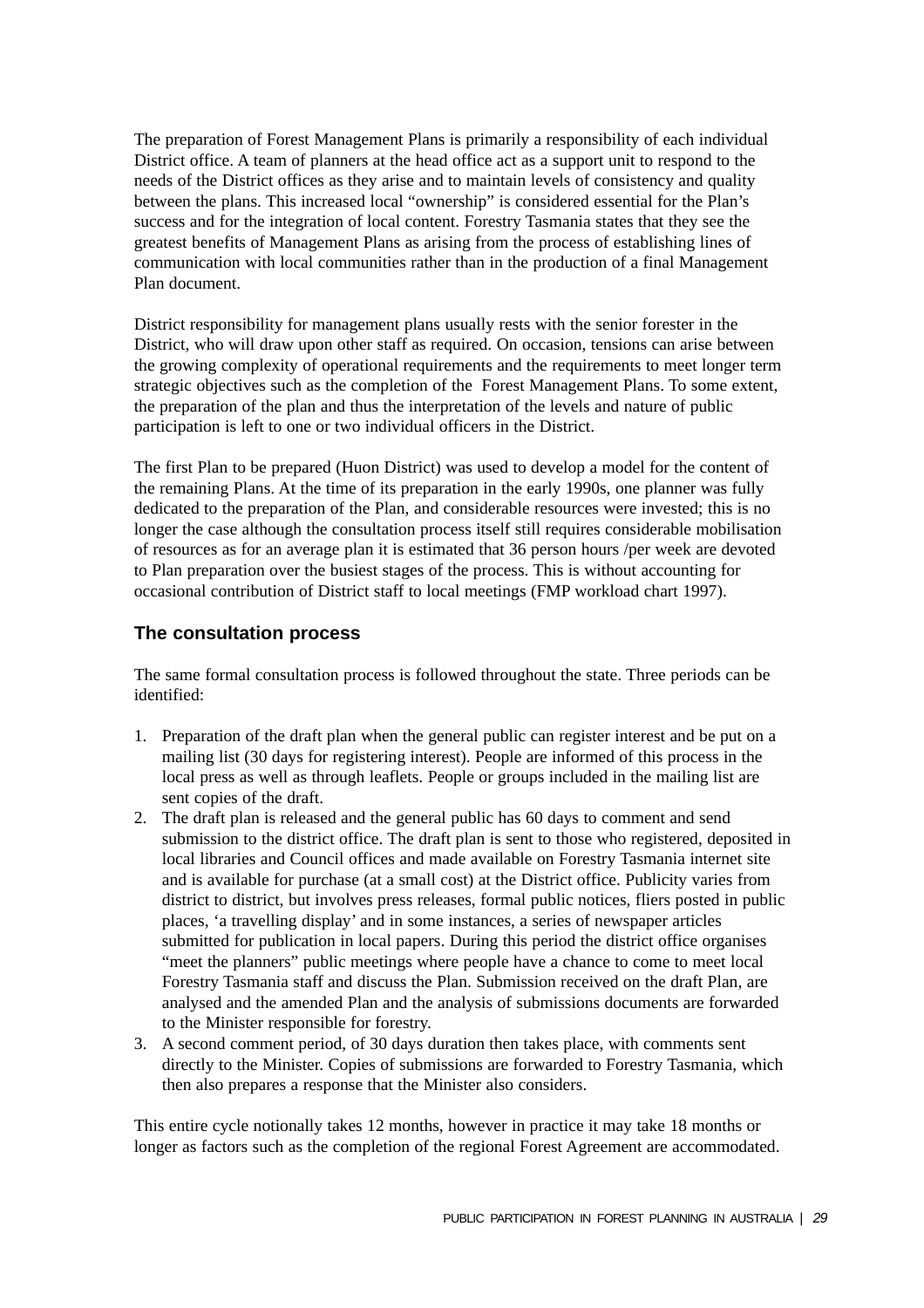During this cycle the most important opportunity for the public to express their views is to attend the public meetings and to make submissions.

"Meet the planners" meetings: these are an occasion for Forestry Tasmania staff and the general public to meet in an informal manner, usually in a neutral location, for the public to air their concern or ask questions. The meetings are set up as "informative mobile exhibitions" with maps and posters, reports and books displays; the public can wander around the room from one Forestry Tasmania employee to another with the particular expertise and responsibilities of each summarised in an information package provided to attendees. This package also details the context in which changes to the Plans are possible, and suggest pathways for dealing with specific types of concerns. The set up is purposely aimed at avoiding polarised conflict situations that, in the view of Forestry Tasmania, impair constructive dialog.

The value or effectiveness of these meetings is difficult to gauge: some meetings are well attended (average 20), others not; several have become quite antagonistic, others are a simple public relation exercise or an opportunity for genuine dialog; some people come to the meeting out of curiosity, others to air their anger and frustration. Some earlier surveys commissioned by Forestry Tasmania on assessing effectiveness of those meetings didn't give conclusive results (file 58330 (3)). From the 19 respondents to our questionnaire survey only 2 attended one of the meetings. The main reasons stated for not attending were inconvenient timing, distance to travel and lack of confidence in the meeting's ability to resolve an issue.

Although conflicts of views are not necessarily resolved during the meetings, they can be a valuable opportunity for contact and exchange. Forestry staff have been exposed to conflict resolution training and although empathic listening helps unlock conflictual situations it can also at times be construed as manipulative, hence the attempts at some meetings by some stakeholders groups to hijack the process and dismiss the friendly chit-chat atmosphere.

During the meetings we attended, the tension among the staff was evident as the foresters felt that they were exposing themselves to the front line, so to speak, without knowing who would come and with what intention. Forestry Tasmania suggests that attendees can usually be broadly classified into several groups: those with general and wide reaching concerns regarding forestry, supporters of forest industries and individuals with specific interests or concerns (*e.g.* bee keepers). Most of those who attend do not want to discuss specific issues in the plans but rather have other more general issues of forestry practice and land use, or specific matters of details to discuss. Although those meetings may or may not serve their explicit purpose, they are still valuable as they provide by default the opportunity for the public and the foresters to meet.

To some extent, 'Meet the Planner' sessions are being supplanted or supplemented by daytime forests visits. Forestry Tasmania is finding that these often result in more constructive dialog and allow participants to see on the ground what is happening.

#### - the submissions:

This is an important step in the process as it provides the formal opportunity for individuals and interests groups to articulate their concerns. While it is possible for someone to make a submission orally the public are encouraged to put something in writing. The numbers and the length of submissions for any one draft plan will vary from 10 to 25 and from a half a page in length to a 20 page document. Some groups employ qualified lawyers to prepare their submissions.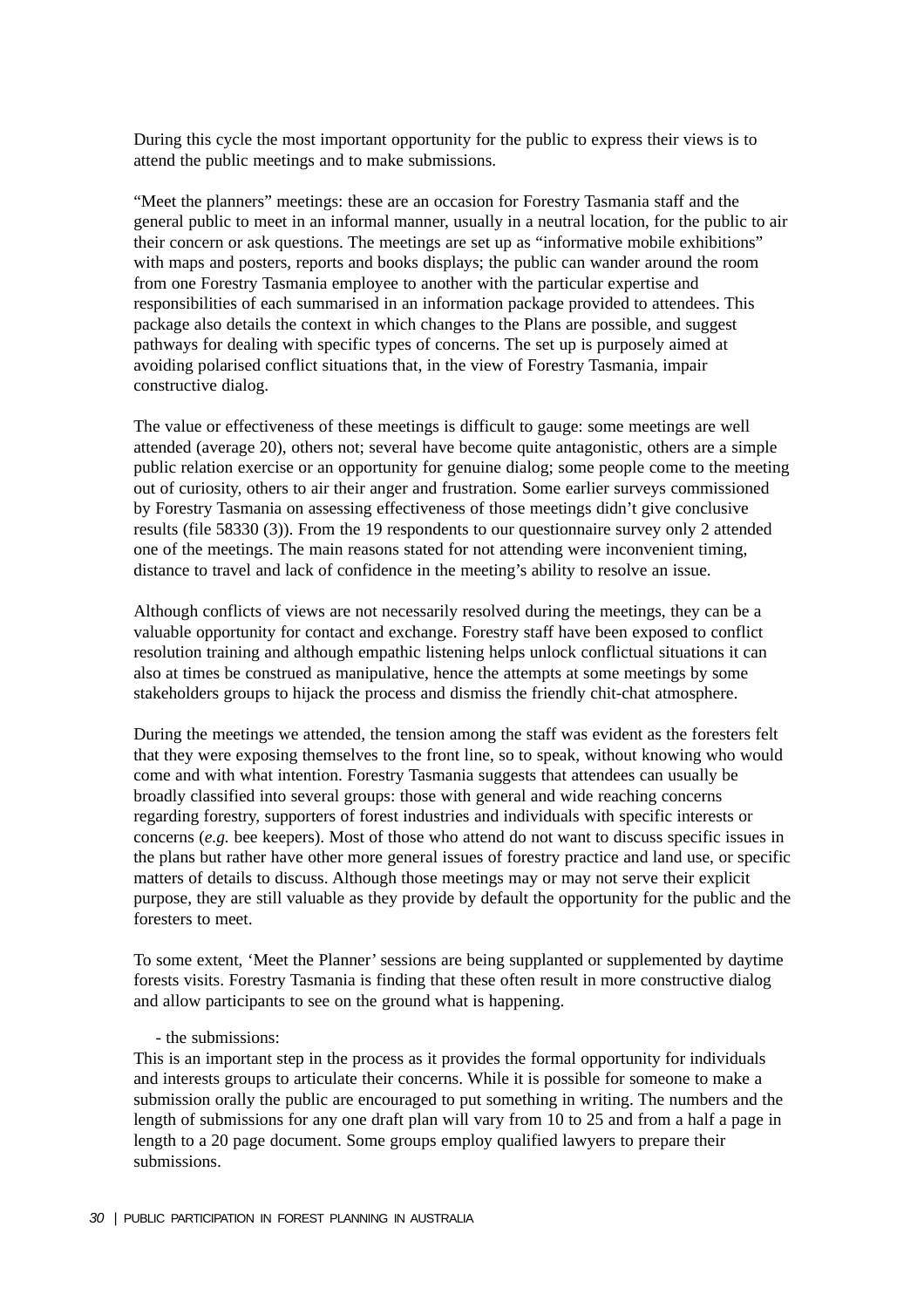Each submission is summarised into a series of dot points within a single 'Analysis of Submission document'. The submissions are then reviewed in a formal process involving a broadly based panel of Forestry Tasmania staff. The submissions are addressed in relation to a set of pre-established criteria which broadly falls into two categories: issues which will lead to a change in the Plan ("A" codes) and issues that will not lead to a change in the Plan ("R" codes). Additional comments are added to explain some decisions. Some decisions are deferred while expert opinion is sought, usually from the Forest Practices Board.

The Plan is amended in accordance with the outcomes of the assessment process and then this 'Analysis of Submission document' and the individual submissions are forwarded to the Minister.

In the past, little feedback was provided to those that made submissions, reinforcing a perception for some that only token attention has been given to them and that their efforts have been wasted. More recent Plans have a summary (6-8 pages) outlining the content of submissions made on the previous version of that Plan. Changes made to the Plan are underlined in the text, or in the case of the final published version, are available in a separate draft of the Plan available from Forestry Tasmania. Some submissions also prompt direct responses from Forestry Tasmania. The Analysis of Submissions document, while publicly available, has not been published or actively promoted.

It is fair to say, looking at the nature of changes to the Plans, that issues of presentation, clarity, correction of errors and communication will readily be incorporated into amended Plans while issues of content are more sensitive. Reviewing the Analysis of Submission document for the Circular Head district draft plan (1996) R8 (is an expression of a personal view) is by far the most common ground for rejection, followed by R4 (is adequately dealt with under current prescriptions), R7 (is not an issue for the plan area or is outside the scope of the plan) and R9 (is considered inappropriate level of detail for the plan). The most common reasons for changes in the Plan were A2 (highlights a lack of clarity in policies and/or actions proposed) and A7 (is agreed with and Plan already caters for recommendation and no change is required).

R8 (is an expression of personal view) would be considered by the conflict resolution literature as a conflict of values and categorised as an "unnecessary source of conflict" (CDR 1989), in the sense that although views can differ, two parties can accept each others views and try to accommodate them. While the forest agency may decide not to take those comments into account while amending the draft Plan, these are precisely the type of concerns that the organisation should address as a first step towards conflict management. It may well be that those views can be considered and discussed in other fora like the "meet the planners" sessions, but not everybody will for example attend the meetings and use the written submission as the main channel to express themselves.

#### **The measure of success**

As we mentioned before the measure of success in public consultation is a very subjective outcome, as each party will have a different perception or interpretation of the process depending on their agenda, expectation and assessment of what is at stake. It is nevertheless important to test (as objectively as possible) whether or not the public feels comfortable and convinced by the process made available to them. We are presenting here two different situations; one experiment with the Forest Advisory Group of Mount Field as well as the latest public submission process for the Murchison and Derwent districts. In the case of the Forest Advisory Group we have mainly used written documents, minutes of meetings and reports. In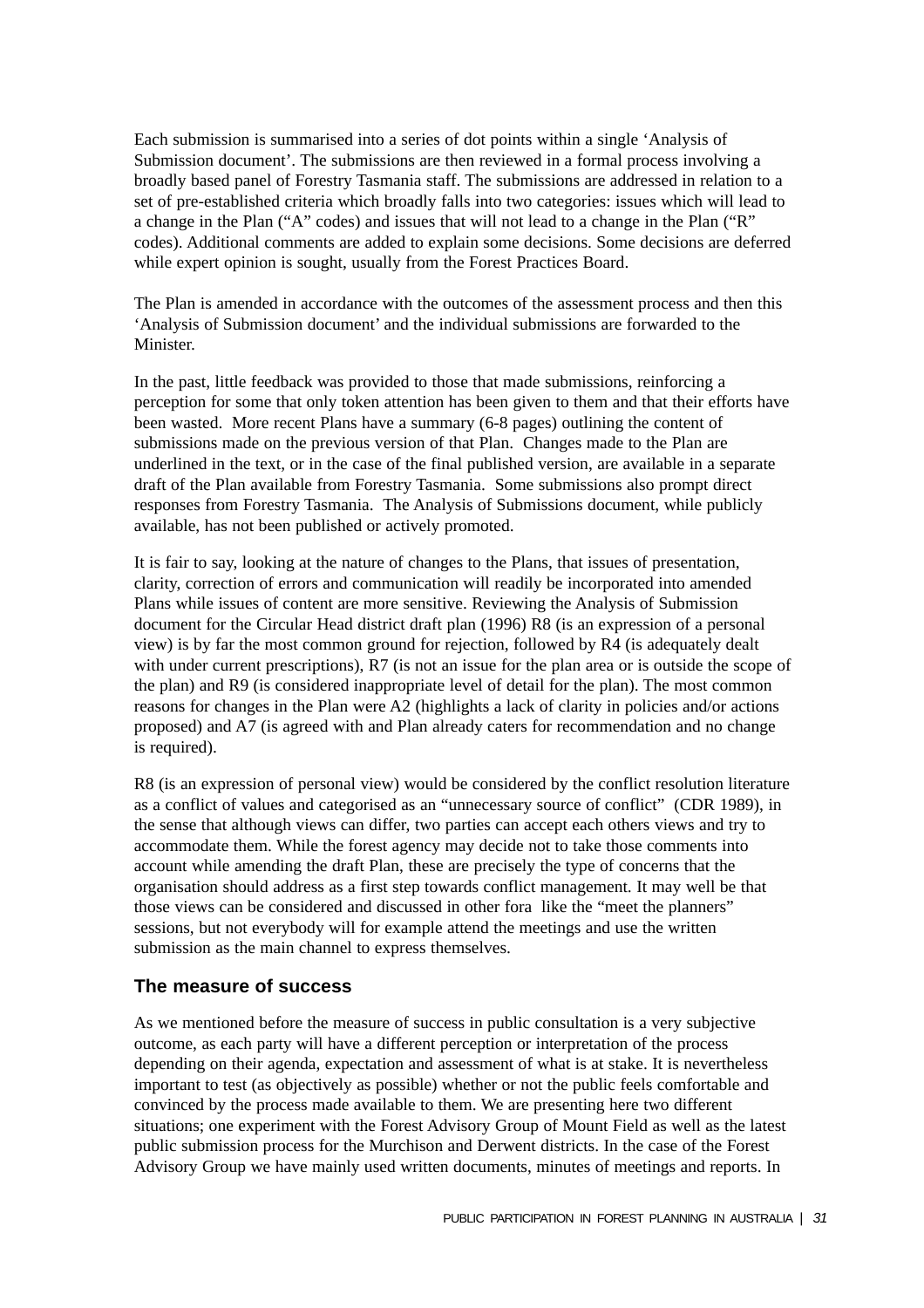the case of the current submission process we have used a questionnaire survey sent to 38 persons or interest groups who had prepared submissions for either of these plans. We received 19 answers (50% response).

The aim of using these two different examples is not to assess one against the other but simply to present a palette of different processes and try to identify and assess areas of potential problems.

#### • The Ellendale Forest Advisory Group

Looking at the Ellendale FAG file, two major issues seem to have considerably jeopardised the process: representativity of the group members with issues of perception of unbalanced representation and a mismatch between different party's agenda.

#### - representativity:

Particular members of the Forest Advisory Group and other community members sent a total of seven acrimonious letters to the Forestry Commission or the Minister of Forests, questioning the perceived over-representation of the Forest and Forest Industry interests. These criticisms arose after four individuals withdrew from the Group and declined invitations to rejoin, out of frustration with the direction the process was heading. The letters also questioned the roles of Forestry staff as chairman or secretary of the Forest Advisory Group. In response to these concerns, a non-forestry chairman was elected and an independent secretary hired. While the Forestry Commission staff may have seen their role as mediating between ANM and the wider community, also keeping in mind that the Forestry Commission was at the end the only member in a position to make any decision, the wider community perceived the Forestry Commission as being on the side of the Industry. There were allegations of mis-recording of meetings discussions which stakeholders exploited to question whether the Forestry Commission was genuinely interested in seeking advice from the wider community or not. The group members who had made those allegations later declined an invitation to propose corrections to the minutes and clearly felt disenfranchised by the process. This, at times venomous, situation reflected a lack of experience about group dynamics and conflict management, but also difficult relationships the Forestry Commission and the Forest Industry experienced with some members of the wider community. The representativity of people who do engage in the forest debate could also be questioned. A review of the anti-forestry letters published in Tasmanian papers over the past 10 years shows that the bulk have been written by a relatively small number of people, potentially reinforcing the suggestion that only a minority of Tasmanians fundamentally disagree with the current forestry practices.

However, whether or not one considers the representativity of one group or another being more genuine than another, one has to recognise the importance of "transparent" representativity as a crucial issue in participatory processes. If the community representatives sitting on the Forest Advisory Group were not representative (or not considered as such by some stakeholders) of the wider local community why were they chosen to sit on the committee?

This reinforces the message that when an Agency decides to change its approach and develop a working relationship with the general public, the process has to be carefully thought through and properly resourced. In this case it seems considerable resources were made available for the resource assessment side (*e.g*. provision of a helicopter for a day to assist with botanical surveys) but limited resources were allocated for the facilitation of the group process (for example an independent facilitator with appropriate group dynamics and conflict management skills was not hired).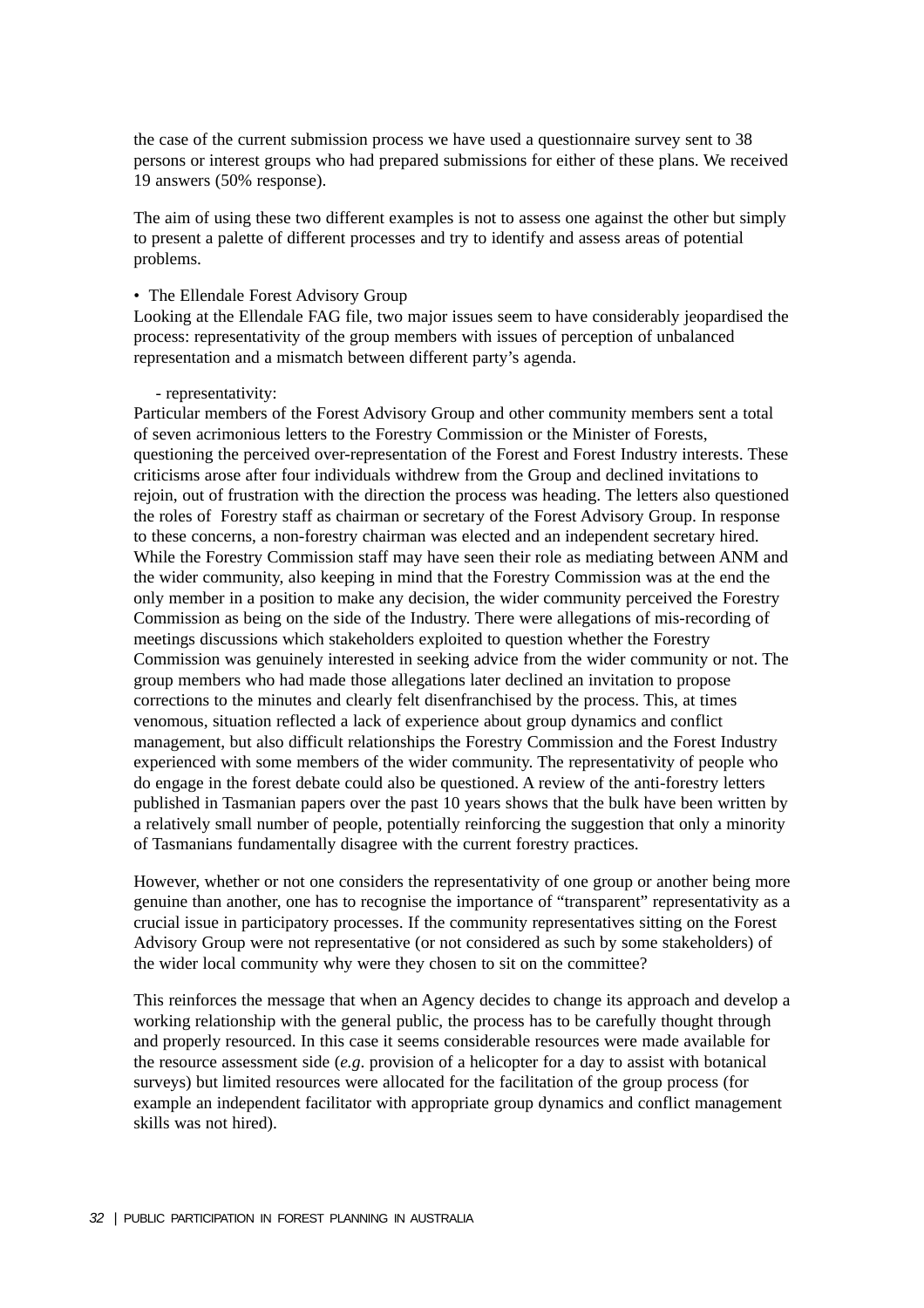It is interesting to note that problems with consultation processes such as this one led to changes to the legislation in relation to Forest Management Plans in the early 1990's and a move away from Plans for particular controversial sites to broader regional (District) Plans.

- the different agenda:

The Forestry Commission was seeking advice to resolve a local deadlock; the community group saw this as an opportunity to negotiate broader land use decisions. This is not an unusual situation of course and this difference in agenda is often used by opposed parties to discredit each other's genuine intention to contribute constructively to the debate. However it is important for an effective facilitation process to establish at the onset the agenda of the different parties, accept the diversity and differences of views and priorities while at the same time trying to work towards a common platform. This process of mapping issues too is an important step in conflict management (Cornelius and Faire 1989) and simply dismissing it will only create more problems in the long run.

• Public consultation through submissions

As, at the time of the research, two district management plans (Murchison and Derwent) were under public scrutiny it seemed logical to try to get a sense from the end users' point of view about the effectiveness of this process. The results of the questionnaires have also been analysed in the light of other interviews and discussions held in Hobart with Forestry Tasmania staff. The questionnaire (see Appendix A.) was focused on people's perceptions about the quality of the process (drawbacks and possible improvements), and the benefits and usefulness of preparing submissions.

#### - a divided "local" community:

Respondents were involved in the process for one or more of three main reasons:

- 1. they feel strongly that they have to protect their environment, the quality of their life style and have strong suspicions and concerns about the sustainability of forestry practices;
- 2. they represent (and want to protect the interest of) a specific user group, (industry, tourism.);
- 3. they want to "counterbalance" the power of influence in the community as they feel in some way threatened by the power (or perceived power) of another group competing for the same resource.

The Forest Agency is perceived as a partial stakeholder with more power than any other party and this decreases their credibility as an agency genuinely interested in involving people in a meaningful way.

#### - the consultation process:

In fifteen of the nineteen submissions, the process was described negatively mainly because the outcome was perceived as "a forgone conclusion". In the four remaining submissions the process was described as "genuine, constructive and balanced". In general people appreciate that they have had a chance to voice their concerns but they feel "alienated" as "they were not listened to". The process is "routine" and inadequate and some people have raised issues of inequity and representativity of the stakeholders. More specifically the drawbacks of the process can be categorised into 3 groups: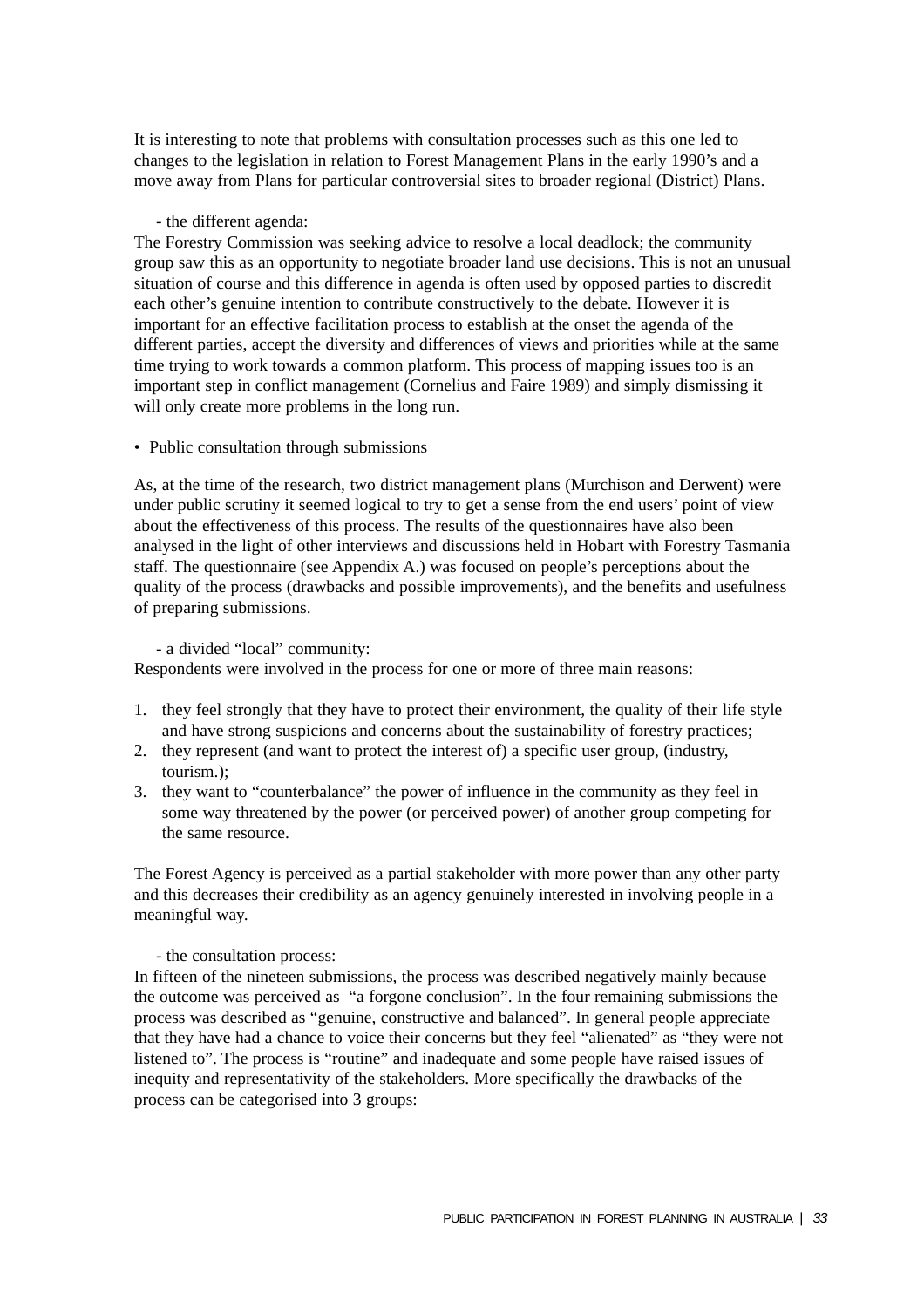- 1. the Agency is reactive rather than pro-active; little encouragement and no feed back is given and the plan is not user friendly,
- 2. limited issues can be meaningfully addressed or considered; issues of management *per se* cannot be discussed,
- 3. the process is biased

One respondent commented that the process was "constructive and genuine…while some of the submissions were manipulative and credit had to be given to Forestry Tasmania for representing the view of the majority rather than bowing to the pressures of the extremes". Other positive comments recognised that the process provided an opportunity for a wide range of opinions and issues to be incorporated as well as "the development of good relationships between all users of the forest".

As a response to suggestions for improvement, respondents focused on stimulating a more user friendly process: this would include to encourage people to participate, discuss more directly with smaller interest or local groups, move the process towards "more genuine participation", give some indication that senior management staff will listen; involve field level staff in discussions (rather than just planners) and make the process independent from the Agency.

- the benefits:

Despite its drawbacks the process is still perceived as providing benefits even though those may not be the ones expected. Preparing submissions is in itself perceived worthwhile in about half the questionnaires, not because people felt listened to or were satisfied with the outcomes, but because they valued being able to voice their concerns (being to "correct facts", "exposing manipulation", "having a chance to talk " or "simply being involved"). It "forces information in the public domain" and indeed the increased availability of information was very much valued by the respondents. With this first step towards more transparency comes the opportunity to meet FT staff, to develop an understanding between the users and the FT staff and "to get more insight into how FT operates".

So, although most respondents were disappointed with the outcomes and are critical of the process they still recognise that this process, at least as a first step, offers the potential for a different kind of relationship between the parties and possibly different roles for them too.

While it is clear that many of those who responded to the survey were dissatisfied with the process, the potential for views about the content of the Plan to colour views about the process should also be acknowledged. Some individuals may reject (or support) the process on principle, because they reject (or support) the outcomes.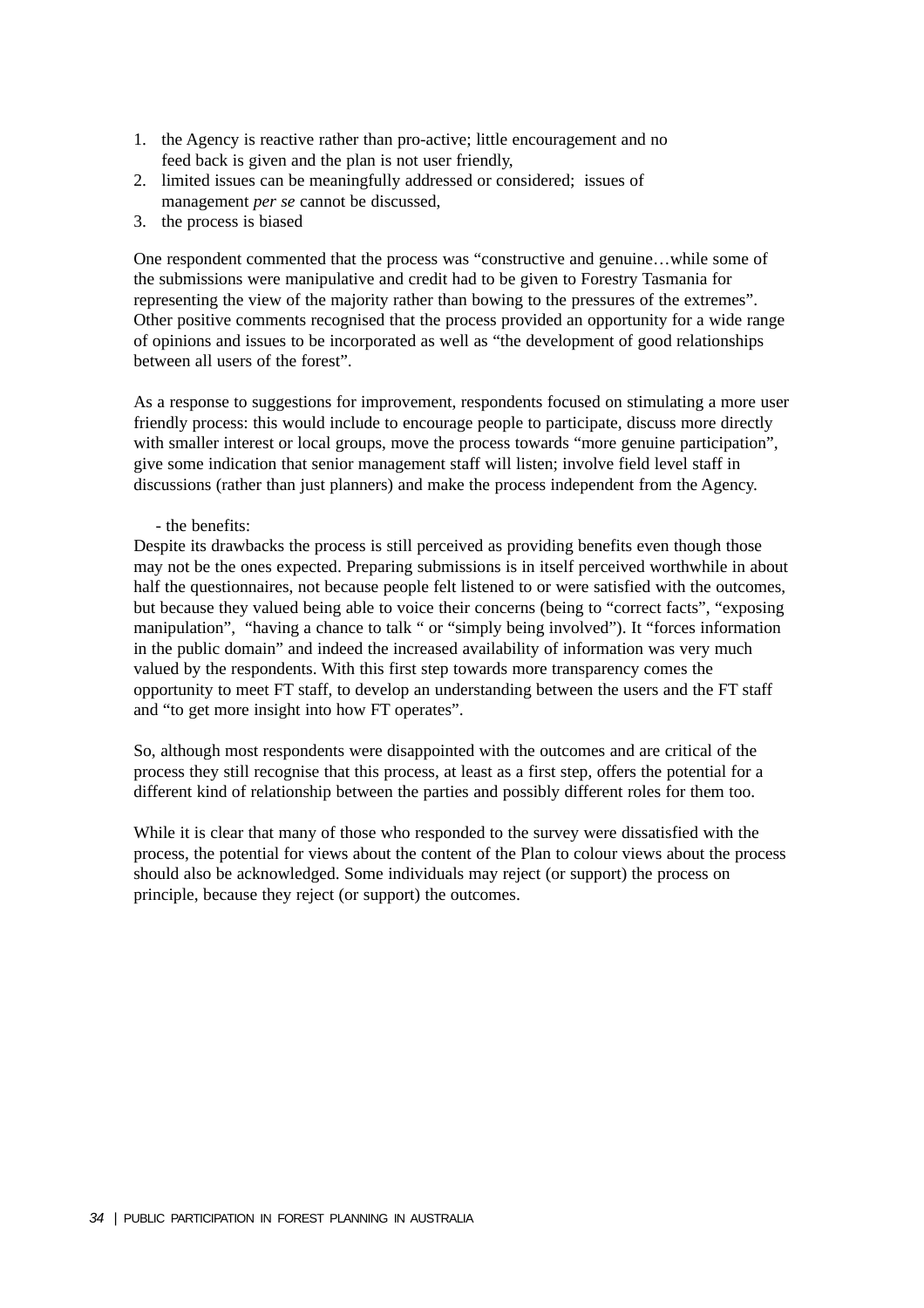#### **Box 8: Forestry Tasmania's view on public involvement in the planning process**

Forestry Tasmania was invited to contribute its point of view regarding the role and effectiveness of its public consultation process. It made the following points:

Forestry Tasmania recognises the importance of fostering broad community support for its activities and regards public consultation processes as an important element in achieving that support.

Apart from the now completed Regional Forest Agreement, Forest Management Plans have been the major formal opportunities for public input into forest management decisions in recent years.

Forestry Tasmania has been working to make its consultation processes more accessible and transparent. The intent has been to better explain the contexts in which changes to Management Plans are possible and to more clearly document those changes that have occurred. Alternatives to 'Meet the Planner' sessions such as smaller meetings and forest visits are being used in some instances as a means of fostering greater dialog and mutual understanding. Forestry staff, including managers, technical specialists and operational staff are available to also talk informally with individuals.

Some land use and forest management decisions are made at a legislative or State political level or reflect central policy directions of Forestry Tasmania. Individuals that object to those decisions sometimes feel disenfranchised by the public consultation process for Forest Management Plans as these issues are outside the scope of the Plan. Submissions are also received from individuals praising the current process.

Forestry Tasmania regards the consultation processes leading up to the finalisation of a Forest Management Plan as, in some ways, more important than the final document itself. Issues frequently arise that are too specific or detailed to warrant inclusion in the Plan, but can be progressed and resolved separately at a local level.

Forestry Tasmania will have Forest Management Plans completed for all State forests by the end of 1999. Annual Forest Management Plan reviews are one way of fostering on-going communication between local communities and forestry staff. Forestry Tasmania is also entering into a series of Community Forest Agreements that commit Districts to regular consultation with particular interest groups that use State forests.

The completion of the Forest Management Plan process represents an opportunity for Forestry Tasmania to reassess how it interacts with members of the public on forest management issues. The challenge is to find ways to improve public consultation from the point of view of both the public and Forestry Tasmania without also making it unsustainably expensive or compromising the organisation's commercial charter. This report will be used as an opportunity to revisit these consultation processes in the light of those used elsewhere in Australia and internationally.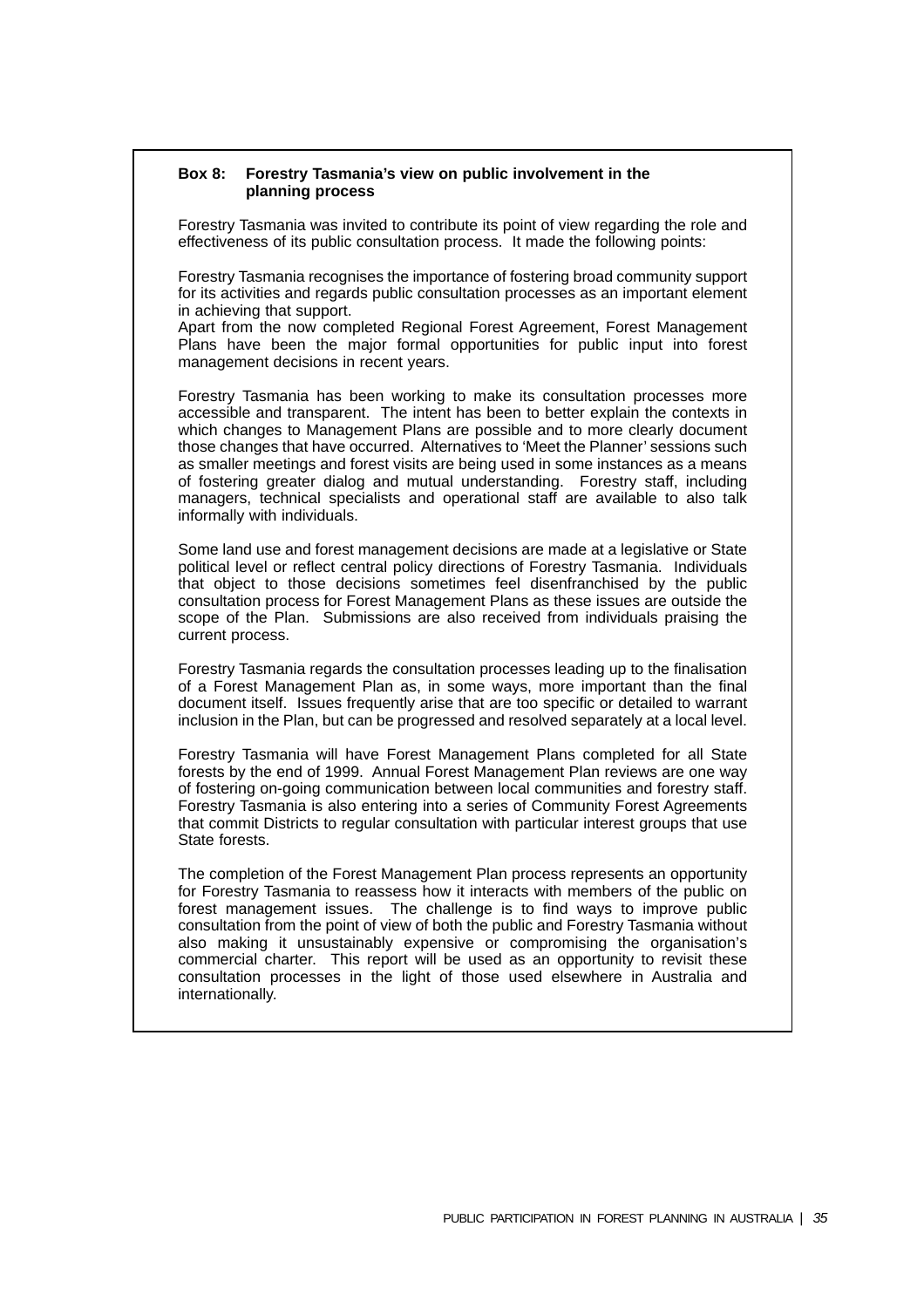## **Western Australia**

At the time of the research, various stakeholders and government agencies in Western Australia (WA) were actively involved in the Regional Forest Agreement (RFA) process. The most recent public consultation in the State prior to the RFA process was carried out in 1992 and therefore, given the current issues, it was difficult for the participants to dissociate their analysis of the previous planning process from the on-going RFA process. This overlap and confusion has made it more difficult to fully understand the process in this State and more on-the-ground work would be needed to achieve a fully detailed assessment of the whole picture.

## **Before the current proprocess…**

Prior to the 1980s little, in terms of public consultation in forest planning was achieved. A plan was produced in 1977, apparently in two parts with the second part dealing with detailed operational plans and maps not readily available. A series of documents, such as, the General Working Plan No 87 (1982) for State Forests in WA, a forest department document " Conservation in the Karri forest" (1981) and an EPA commissioned paper "Karri forest conservation" (1982) were made available for public comment (Walker undated).

## **The consultation process**

Under the CALM Act of 1984 the Conservation and Land Management Agency is responsible for the State forest Estate whilst the Environmental Protection Agency (EPA) is responsible for private forests. The EPA as well as the Wildlife and Parks Commission and the Land and Forest Commission (L&FC) are three commissions independent from CALM which act as advisory bodies to the Minister. The L&FC, of which the Director of CALM is a sitting member is constituted of 3 members. The EPA specifically acts as a technical and administrative advisory body and its major role is to conduct evaluation of the forest management plans through Environmental Impact Assessments. On release of this report members of the public had the opportunity to submit an appeal to the Minister within 14 days in case of disagreement with the EPA report. During the revision process of 1992, twenty one appeal cases were lodged. Given the fact that two different agencies are involved and that the process is complex and fairly confusing for the general public, the current planning process is under review.

The CALM Act of 1984 made the consultation process mandatory and in April 1987 three draft Regional Forest management plans and a draft Timber strategy were released for public comment. The consultation was open for a period of three months. Submissions were analysed and a statement of submissions was produced. The submissions were analysed following a preestablished code fairly similar to the one used in Tasmania. A summary of the public submissions was released in December 1987 and the final Regional Forest Management Plans and Timber Strategy were published in December 1987.

This plan was revisited in 1992 and a number of community workshops, public briefings and consultations were held prior to the preparation of the plan. Again, the draft revised plan was published for public comment in 1994 together with a summary of publications as well as the final Forest Management Plan.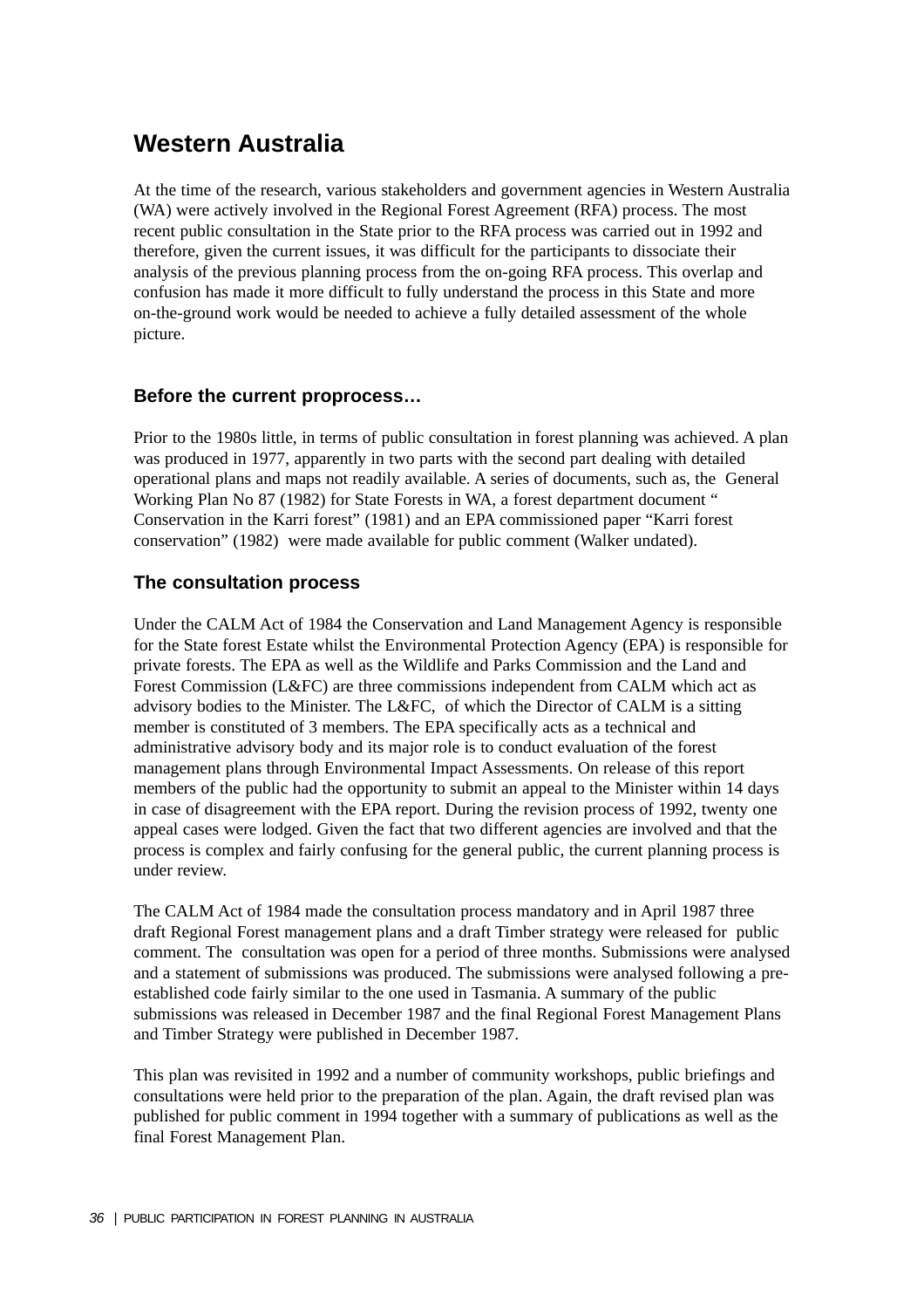At a much more local level, the harvesting plans and the fire management plans detailing what in fact happens in the field, although public documents, are not submitted for public comment. For example the public may be informed through the local press that fire management operations will happen. It seems that recently, a monthly list of operational activities are published in the local press too.

Few of the local staff have been specifically trained to deal with public consultation issues and department policy dictates that the employment of trained facilitators would happen only in cases of extreme need.

## **The measure of success**

As mentioned before we would need more extensive field work to capture with more certainty the public's perception of the consultation process which happened in 1992. We interviewed a number of stakeholders from industry, conservation groups and government agencies to try to evaluate the effectiveness of the process.

- a fair opportunity:

All the people interviewed concurred to say that the public consultation process provided an opportunity to hear about the Agency's plans and possibly to express concerns and views. However they also all comment on the fact that this process provided a forum for a one way communication where the various stakeholders were informed about decisions already made rather than providing the opportunity to genuinely influence the process. This analysis extended to the community workshops held in various parts of the region where it seems that attendance at workshops (as opposed to open public meetings) were by invitation only. Conservation groups as well as some industry groups questioned the quality and validity of information provided for public comments reinforcing the feeling that the process is mainly a public relations exercise.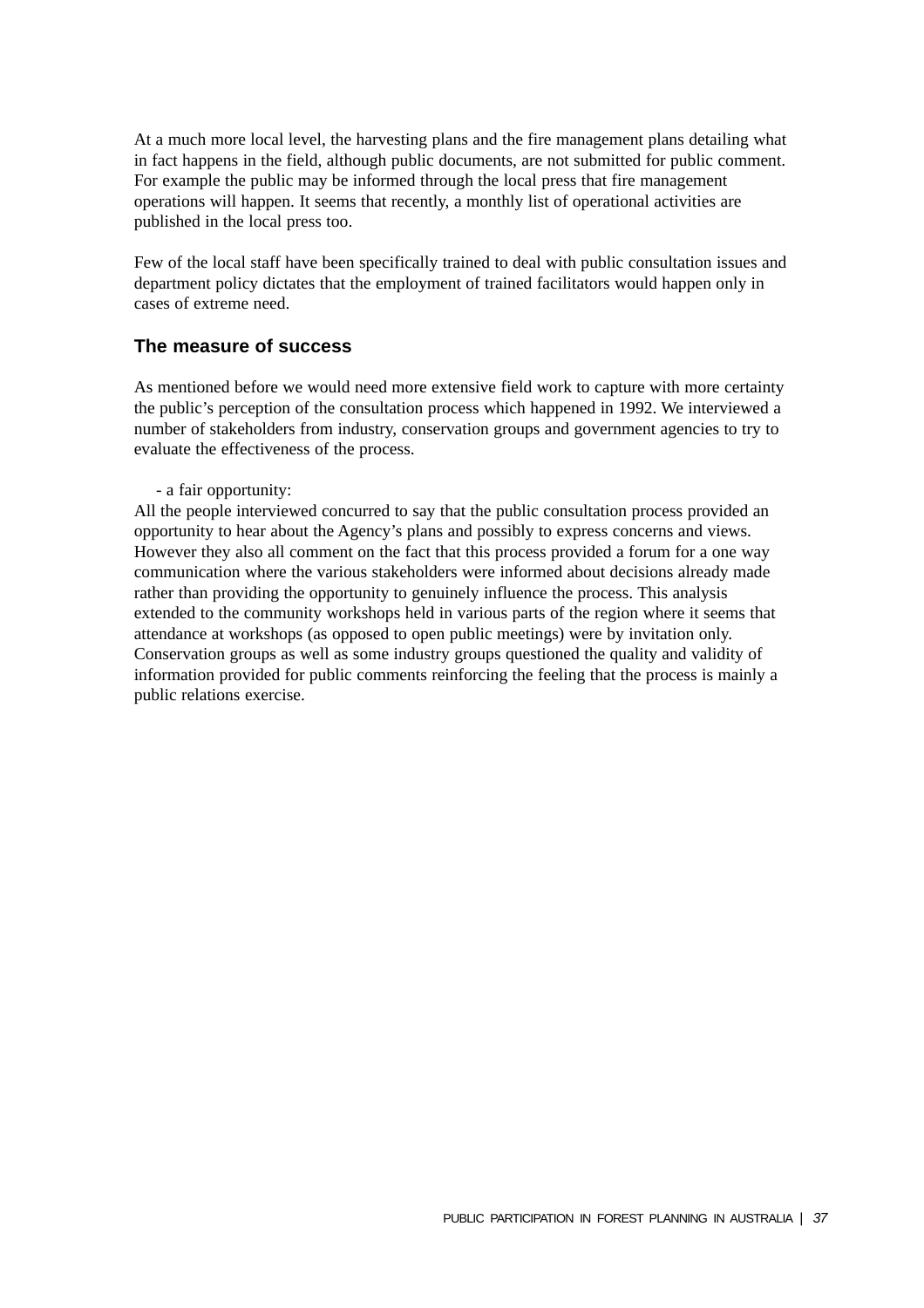# **Queensland**

## **Before the current process...**

Until quite recently, forest conflicts in Queensland have tended to centre more around issues of forest tenure than issues of forest management. The tropical rainforests in the area known as the Wet Tropics were the focus of perhaps the longest running dispute, with contention over land use dating back to a Royal Commission on the Development of North Queensland in 1931. Conflicts through the 60s and 70s came to a head in June 1987 when Prime Minister Hawke announced the Commonwealth Government's intention to nominate the Wet Tropics for World Heritage listing.

Under the Commonwealth Government's *World Heritage Properties Conservation Act*, the Commonwealth has the right to prohibit certain types of activity in listed areas, but management of the listed areas remains the responsibility of the respective states. Therefore Queensland, with a conservative Coalition government, set about demonstrating its ability to put in place adequate management arrangements for the Wet Tropics which would protect World Heritage values but at the same time would retain a viable timber industry in that part of the State.

The proposed management plan introduced a system of land use zones, a system that was claimed to be "in line with recognised world conservation strategies and provide[d] for a range of options from preservation to carefully controlled development" (Qld Government 1989). At the same time the State government launched a case in the High Court challenging the scientific basis for the inclusion of large areas of the Wet Tropics as World Heritage standard (Holzworth 1999). However, before this case could be heard, Queensland voters replaced the State Coalition government with the Goss Labor government in December 1989, and a political settlement amenable to both State and Commonwealth Labor governments, involving the establishment of a Wet Tropics Management Authority was made.

One of the best known instances of public consultation on forestry issues arose out of preelection promises of the Goss Labor Government to review Queensland's National Park reservation system. The Conondale Range in the hinterlands of the Sunshine Coast region is an area noted for its scenic and conservation values and in the early 1990s there was considerable local interest in expanding the area of land being conserved as National Park.

The Goss government undertook to increase the size of the National Parks, but in a significantly novel approach, established a Consultative Committee of government, industry and community interests whose task was to recommend specific areas for further inclusion. Interests represented included the Queensland Forest Service, Queensland National Parks and Wildlife Service, representatives of regional environmental and conservation groups and the Queensland Conservation Council, and the timber industry including local, regional and state representatives.

The decision making process was aided by a Zoning Working Group composed of a selection of these same representatives with a mandate to collect and analyse both the existing land use data as well as public comment and concerns for the Conondale Range area and to make recommendations on the best possible options for the Committee's consideration. Given the history and diversity of values represented on both the Consultative Committee and in the Zoning Working Group, facilitators from the Community Justice Program of the Attorney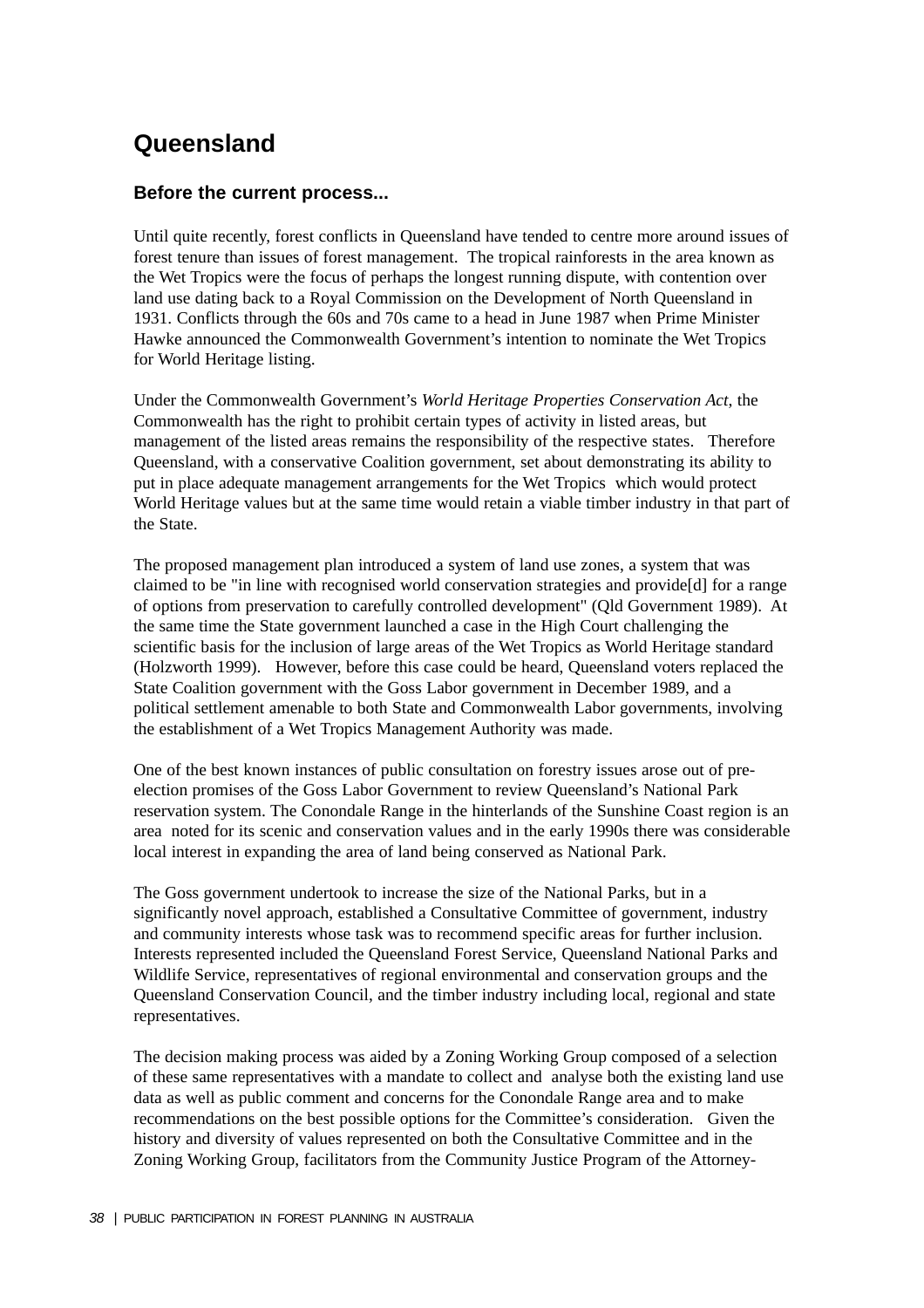General's Department were used to ensure that all parties had the opportunity to present their views fairly, and that subsequently those views were then either 'accepted, modified or rejected by the agreement of the Group as a whole' (Holzworth 1999).

Wider public input into the deliberations was sought after the release of the initial Consultative Committee's recommendations in mid-1991, which also featured regional tours and displays extending even to Brisbane. The eventual resulting increase in National Park area and loss of some productive timber harvesting areas nevertheless signalled a generally accepted successful outcome from deliberate attempts to establish a new standard of cooperation and consultation between traditionally polarised forest interests.

The completion of the novel Conondale consultative process can be seen to have coincided with a rising national and international consciousness of the importance of working towards a true sustainable management of forests, informed by public input. Internationally, Australia signed the Global Statement of Principles on Forests from the United Nations Conference on Environment and Development (UNCED) in Rio de Janeiro in 1992. Within Australia, the National Forest Policy Statement was signed in December 1992 by the Commonwealth and all State and Territory governments, except Tasmania (Commonwealth and State Governments 1992). The latter bound the signatories to develop a comprehensive, adequate and representative system of reserves and, in areas producing timber for export, to undertake a series of comprehensive regional assessments of those forests. Both of these agreements formally and significantly increased the legitimate role of the public in forest management planning.

Up until this point, the Department of Forestry in Queensland had been engaged in producing a comprehensive set of Draft Management Strategy Plans using the Management Priority Area Zoning (MPAZ) system. Ten of these were eventually published and a further 20 or more were finished to draft form. Standard practice had been for the District Forester and the Assistant District Forester to sit down and write the management plan for their forests. These plans began with a resources section, moving into prescriptions for managing the various sections of the territory for its primary and secondary uses. There was no statutory requirement, though it was departmental policy, to consult with the key stakeholders.

The extent of public participation which nowadays accompanies the production of management plans was limited within the MPAZ system. District offices were under no statutory obligation to notify the public when there was a new Management Plan available, however, it was standard practice that the existence of draft plans be advertised, and an opportunity for public comment on draft plans scheduled. If a member of the community came into the office, or rang and asked for a copy it would be provided, if one was available.

From about 1991-92 the production of forest management plans dwindled. The spectre of uncertain tenure arrangements arising from forthcoming comprehensive regional assessments and the subsequent Regional Forest Agreements fostered a reluctance to undertake a regular regime of management planning in the short term. In addition dramatic organisational change meant that the interim goals and objectives of the organisation were less certain and the resources available for management planning were minimal. It was obvious that any new system of planning would need to facilitate significantly greater public input than had been incorporated historically, but the Conondale process had called upon extraordinary local and state resources which were now in short supply, and required a range of skills and capacities in consultation and facilitation not traditionally associated with State forestry departments.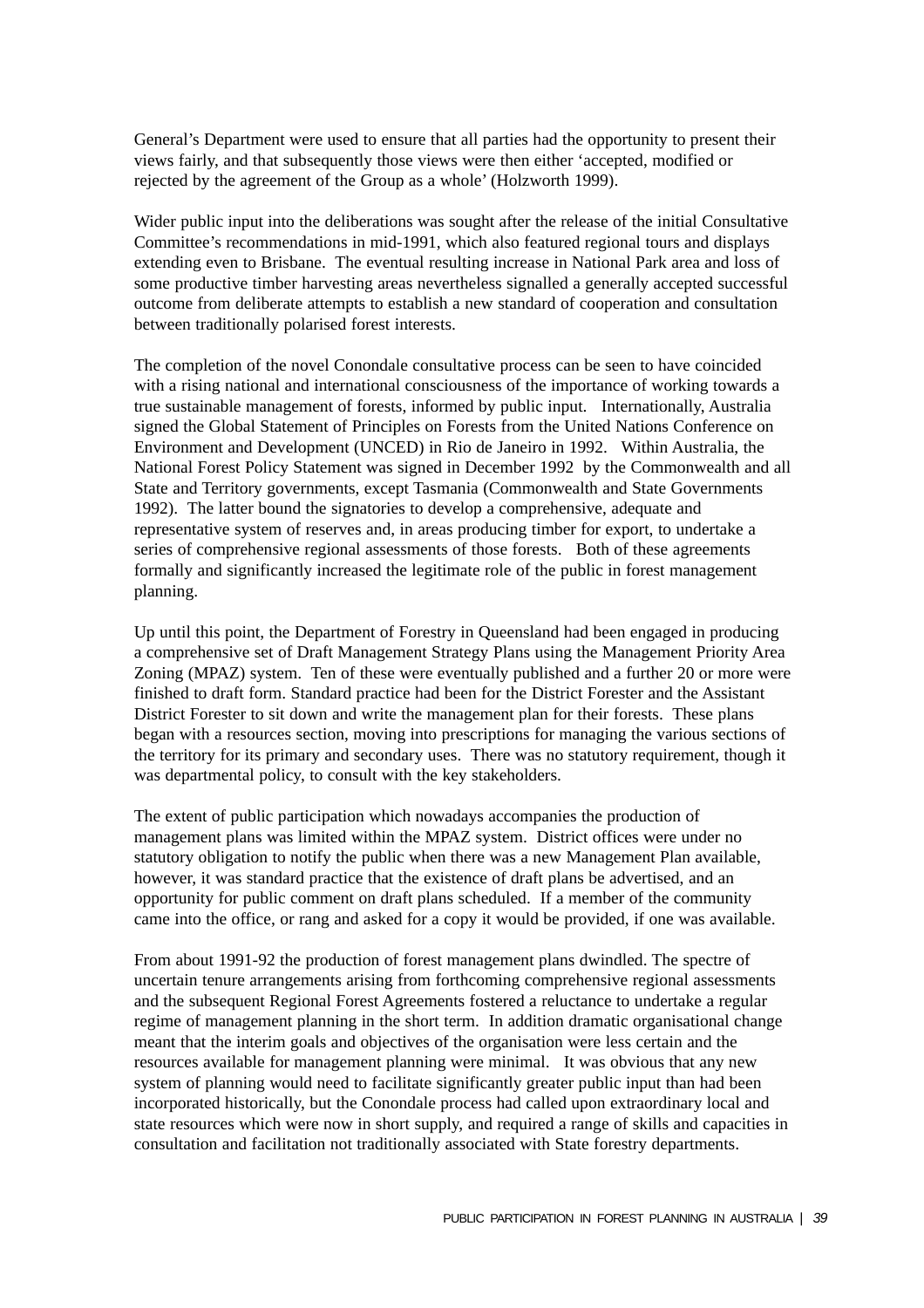Consequently, the ensuing years have been used to enhance the capacity of the Department of Natural Resources (DNR) to undertake future forest planning actions and to think strategically about the most efficient method of incorporating public values into the planning process. Capacity building has included:

- The creation of a multi-disciplinary planning system development team;
- The appointment of Regional Forest Planners to build linkages with regional communities and inter-agency/departmental representatives;
- Fostering skills development in the areas of group facilitation, conflict management, mediation and information technology; and,
- The progressive trial and review of elements of the enhanced planning system.

From the perspective of the community, the core objectives have been to develop a more efficient planning process which will:

- Provide for structured, meaningful stakeholder and community involvement and for accountability to the community;
- Ensure that assumptions and evaluations as well as conclusions are clearly detailed and visible;
- Provide for information/outputs to be available in user friendly forms (*e.g*. GIS layers, maps, reports, databases etc. depending on circumstance);
- Minimise planning bias by using planning teams (rather than individual planners), balanced advisory groups and standard processes.

The end result of these deliberations is an evolving forest planning method, the Multiple Use Management Planning (MUMP) process, incorporating public consultation with forest planning through a method which is quite unusual and possibly unique in Australia. As such it is also still under development, using a number of resource allocation issues which have arisen between 1991 and 1999 as opportunities to apply and test various elements (phases) of the process. This has required integrating MUMP system elements as they have developed with the planning processes.

The range of planning initiatives between 1991 and 1999 include:-

- 1992 Brisbane District SF Management Plan;
- 1996 Whitsunday Open Space Plan;
- 1997 Kroombit Tops Management Strategy;
- 1997 Danbulla-Tinaroo Management Strategy;
- 1998 Gold Coast Hinterland Landscape Strategy Plan;
- 1999 Koombooloomba Ecotourism Project.

## **Planning**

Queensland is committed to a policy of multiple use forest management, in which timber harvesting is of equal concern with issues of recreation, water use or biodiversity values. There is a growing realisation that there needs to be a diversity of tenures of forested land in Queensland where management caters for the widest possible range of compatible uses. The outcome of this policy is that, for example, land which may be managed primarily for its conservation values, may still allow a number of alternative uses, provided the impacts of those uses do not conflict with the core attributes of the inherent conservation values.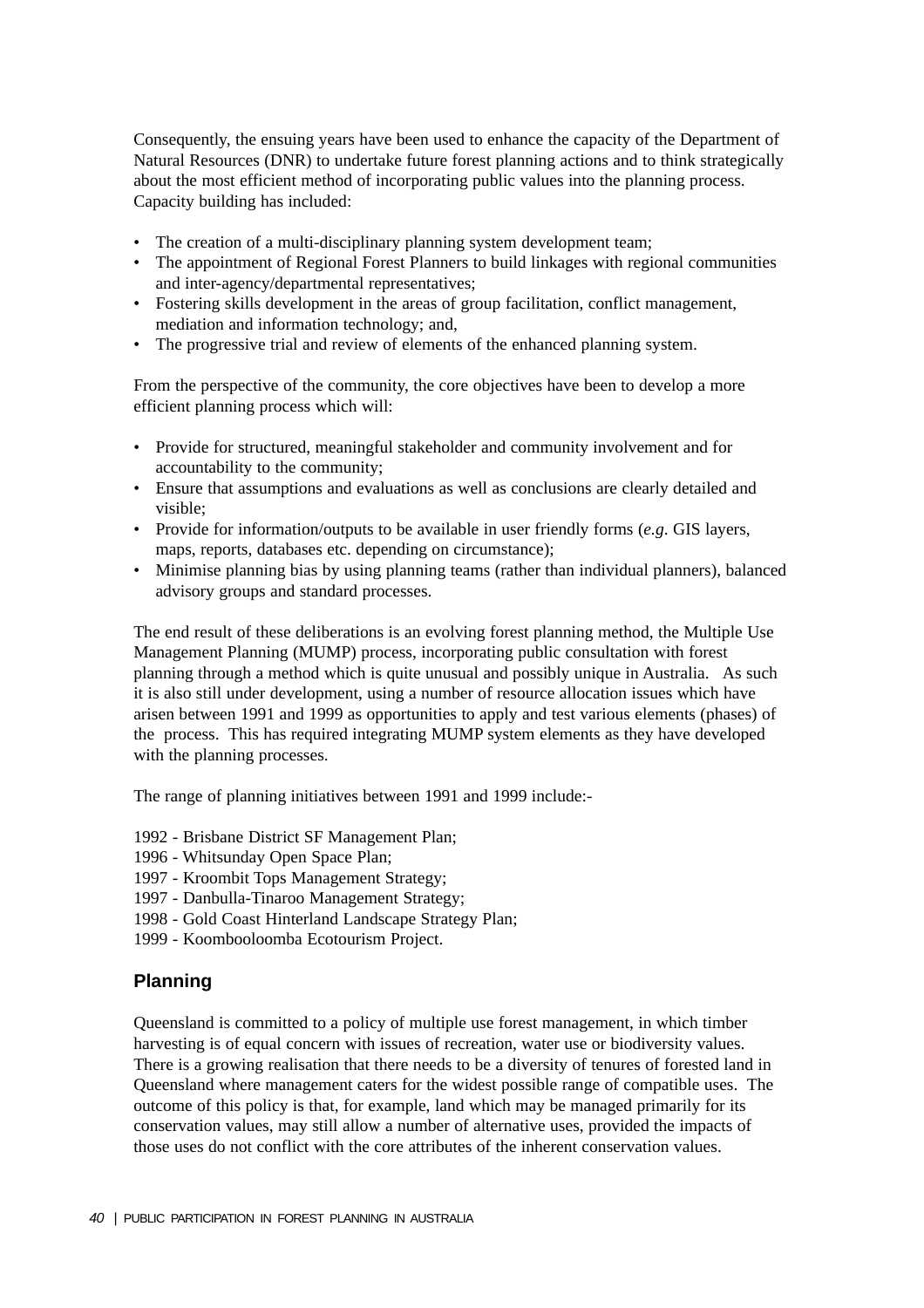Engaging or facilitating the participation of a range of target groups is central to the MUMP process. This approach differs from standard public consultations in that to provide structured opportunities for the range of target groups to be consulted or participate, the planning process is broken down into a distinct sequence of procedures which are best approached as separate phases.

Each phase contributes to the process of determining the mix of compatible uses for a particular planning area, meeting the demands of the various interested parties in separate forums rather than simultaneously.The eight phases of the MUMP process are summarised in Table 1.

#### *Case Study 1 - The Gold Coast Hinterland Landscape Strategy Plan*

The need to resolve resource allocation issues in the Springbrook area provided an opportunity to trial and test Phase 5 (refer to Table 1) of the MUMP process.

A Steering Committee made up of representatives from each of Queensland's land management agencies was put together to look at planning for open space across all tenures - State forests, National Parks and Local Government - in the Springbrook area as part of the Gold Coast Hinterland Landscape Strategy Plan.

#### **Box 9: Gold Coast Hinterland landscape strategy plan**

The impetus for the study arose from a number of pressures and planning opportunities within the South-east Queensland (SEQ) region. Planning for future open space needs, their use and management is an important component of the Regional Framework for Growth Management which provides a strategic framework for the sustainable growth of the region.

Some of the catalysts for the study were :

- A need for a more coordinated approach to public open space planning across different tenures;
- A strong and increased interest in accessing natural areas for recreation and tourism;
- Rapid population growth;
- Extensive natural and scenically appealing areas in the Gold Coast hinterland in close proximity to large, urban populations and centres of tourism.

The study aimed to develop a comprehensive and integrated strategy for the identification and management of a regional open space system within the Gold Coast hinterland area. An important outcome was to identify and prioritise open space values on public land within the study area, to ensure protection of nature conservation, scenic amenity and water catchment values whilst accommodating compatible sustainable levels of recreational use, access and economic activity.

Privately owned land was outside the scope of the study because the plan had no statutory capacity to influence their management. Private lands were thus not included in site assessments or management recommendations.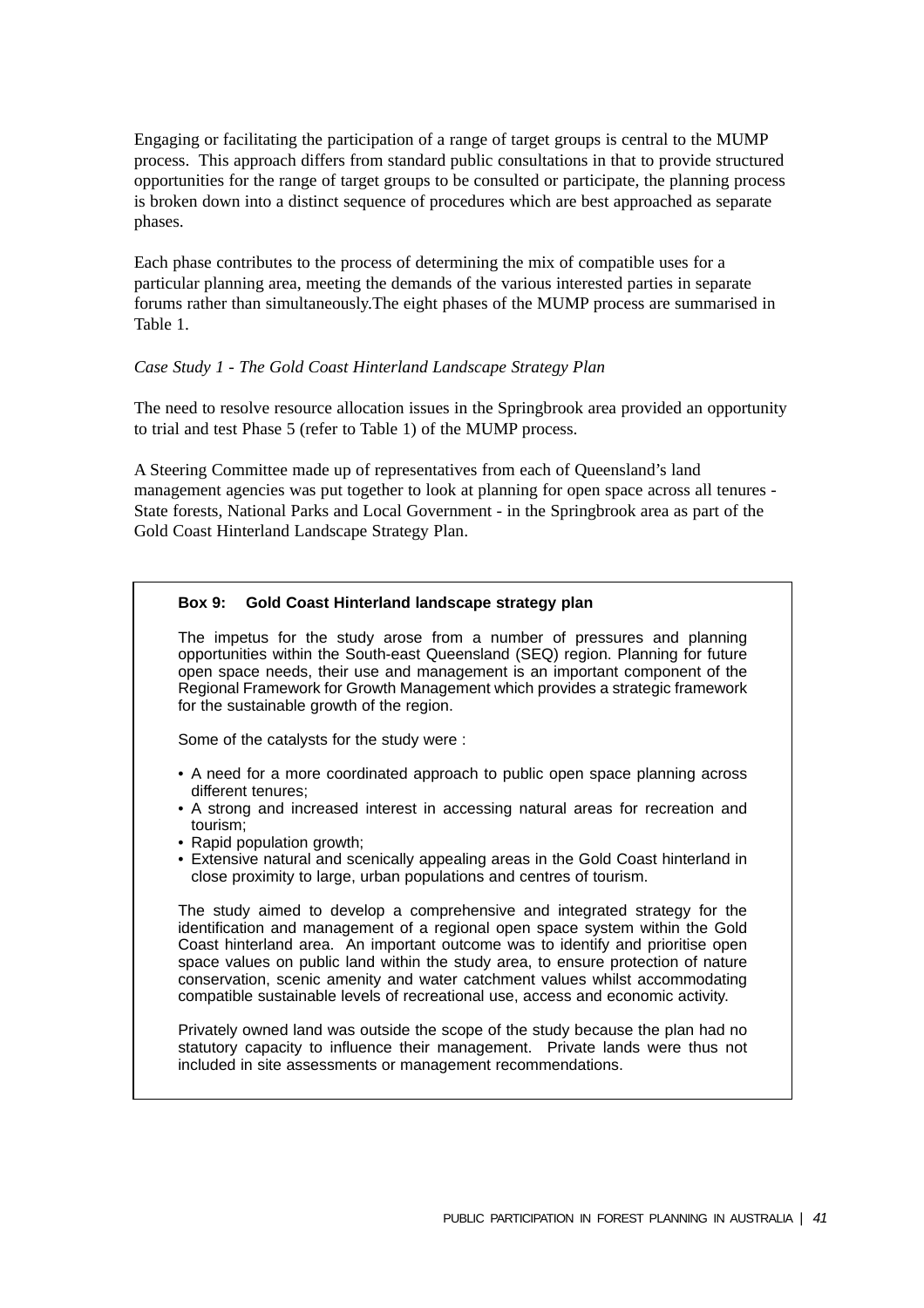| <b>Phase</b>                                                      | <b>Activity</b>                                                                                                                                                                                                                                                                                                                                                                                                                                                                                                         | <b>Target</b><br><b>Group/Participants</b>                                                  |
|-------------------------------------------------------------------|-------------------------------------------------------------------------------------------------------------------------------------------------------------------------------------------------------------------------------------------------------------------------------------------------------------------------------------------------------------------------------------------------------------------------------------------------------------------------------------------------------------------------|---------------------------------------------------------------------------------------------|
| Phase 1<br>(Steering)                                             | Setting the scope and establishing Operational Protocols for a particular<br>Planning Activity.<br>The steering committee is expected to have very little involvement in the<br>context of the plan. Its role is to project manage the process, ensure it<br>isaccountable, ensure equity and be a first step in the resolution of any<br>frictions that may arise.                                                                                                                                                     | Agency/Community<br>Leaders                                                                 |
| Phase 2<br>(Methods)                                              | Review and finalisation of site specific Planning Methodology. Every<br>circumstance is subtly different and will require some adjustment.<br>Adjustment may be as simple as adding or subtracting an open space value to<br>the standard model for consideration, or as complex as adjusting the entirety<br>of the interaction between participants and the information support system.<br>Current experience suggests the planning system will be able to cope with all<br>planning needs with minimal modification. | Planning Group                                                                              |
| Phase 3<br>(Issue<br>Identification)                              | Identification of issues relating to the plan area through both random (ads,<br>flyers etc.) and targeted (direct contact with known interested parties)<br>interaction with the Community. Issue submissions will be categorised<br>spatially and thematically to aid interrogation and incorporation into decision<br>making.                                                                                                                                                                                         | · General Community<br>• Specific Interest<br>Groups                                        |
| Phase 4<br>(Interpretation<br>and<br>Extension of<br>Methodology) | Introduce the Plan Methodology to Target Groups and foster an<br>acceptance/consensus among likely participants. Modify process as<br>necessary.                                                                                                                                                                                                                                                                                                                                                                        | • Agency Leaders<br>· General Community<br>· Specific Interest<br>Groups<br>• Expert Groups |
| Phase 5<br>(Analysis)                                             | 1. Participation of Experts in the inventory of the resource<br>values/characteristics of the plan area                                                                                                                                                                                                                                                                                                                                                                                                                 | Experts (Inventory)                                                                         |
|                                                                   | 2. Participation of targeted community representatives in the assessment of<br>the generalised values which the community place on the range of open<br>space relevant to the plan area. Community values should not be<br>dependent on a knowledge of either the details of the plan area nor the<br>compatibility of open space values with each other.                                                                                                                                                               | Targeted individuals<br>within:-<br>• General Community<br>· Specific Interest<br>Groups    |
|                                                                   | 3a Assessment of Compatibility and Impact. Using information gathered in<br>Phase 5 Sections 1. and 2, each potential activity on or adjacent to a site<br>must be assessed for its compatibility with higher order values on the site.<br>The resource management skills of the group deciding or managing<br>compatibility will have considerable bearing on the quality and credibility<br>of the plan.<br>3b. Analysis and Response to Issues. Issues identified in Phase three need to                             | Experts (Management)                                                                        |
|                                                                   | be specifically addressed by the management team. Responses should be<br>considered an integral part of the management decision making process.<br>3c. Compilation of Draft Plan. To a large degree the notes of the management<br>group generated while resolving incompatibilities and making use -<br>allocation decisions will be the substance of the management plan.                                                                                                                                             |                                                                                             |
| Phase 6<br>(Review)                                               | Release of Draft for comment.                                                                                                                                                                                                                                                                                                                                                                                                                                                                                           | • General Community<br>· Specific Interest<br>Groups                                        |
| Phase 7<br>(Finalisation)                                         | Completing final plan incorporating comments where appropriate. An<br>appeal/grievance/complaint resolution process is necessary.                                                                                                                                                                                                                                                                                                                                                                                       | Experts (Management)                                                                        |
| Phase 8<br>(Approval)                                             | Approval and adoption of planning outcome.                                                                                                                                                                                                                                                                                                                                                                                                                                                                              | <b>Agency Leaders</b>                                                                       |

**Table 1. Primary Phases and Consultative components of the MUMP process**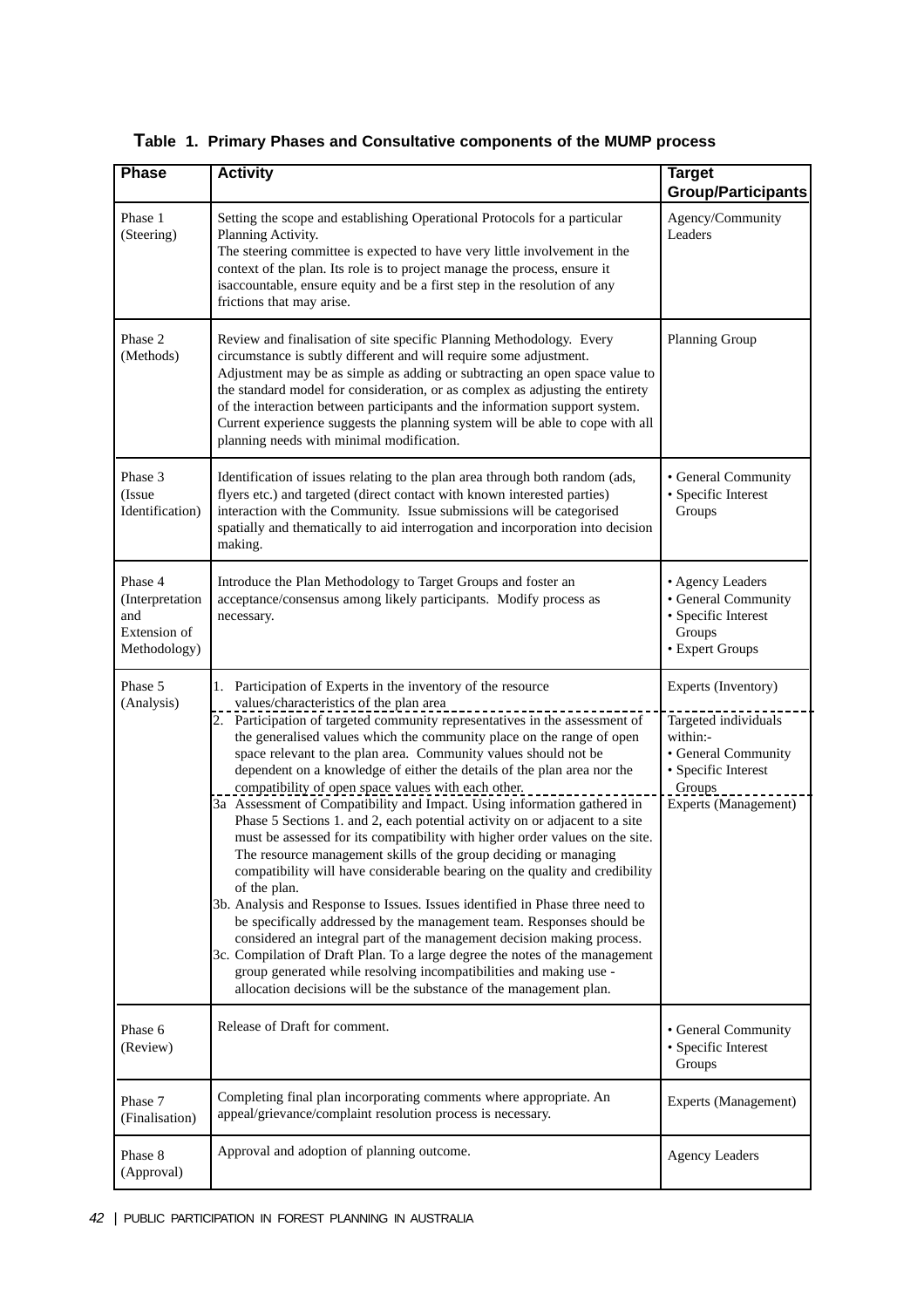Under the Nature Conservation Act, the Environmental Protection Agency (EPA) (formerly Department of Environment and Heritage (DEH)) is responsible for the management of the Protected Area Estate, which consists of National Parks and Conservation Parks. At the time the EPA agreed through a Memorandum of Understanding with the Local Government Association of Queensland (LGAQ) to include the Protected Area Estate as open space, setting conditions which recognised the EPA's legislative responsibilities to produce appropriate management plans and to implement them. The Department of Natural Resources (DNR) agreed to do the same.

### **Inventory – potential open space values**

As per Phase 5.1 of the MUMP process, all land in the area under consideration (Plan Area) was divided up into 60 to 70 Planning Units (PU) and each of these PU was then assessed and rated for its potential relative to a range of uses. Due regard was given to the tenure of the PU, that is, assessed for all values legally permitted. Land in National Park was assessed for most uses but not for wood production which is not permitted in National Park.s. Land in State forest was assessed for all possible values.

This process was applied to each "planning unit" across all council land, State forest, and National Park. The ratings attached to the PU uses were determined by relevant expert groups, *e.g*. foresters rated the value of that land for its potential as a timber resource on a scale of 1 - 10; outdoor recreation experts rated the PU for its recreation potential, etc.

Phase 5.2 of the MUMP process was applied to gauge community values pertaining to the relative importance of the range of uses within the plan area.

The community values assessment (CVA) process consisted of a workshop in which a select committee of community members was given the task of allocating relative importance to the many potential uses of open space. The 19 participants of the workshop were chosen to represent a wide and diverse range of interests and to reflect a fair background knowledge of Southeast Queensland. Interests represented included the timber industry, horse trail riding, outdoor education, representatives for nature conservation and the conservation of aboriginal cultural heritage, bee keeping, extractive industry, outdoor pursuits, commercial and general water production.

#### **The community values assessment procedure**

The community value assessment procedure consists of two key components. They are:-

- A procedure to establish a quantitative indication of what a participant means when they describe a forest use as being either *Extremely* more important, *Very Strongly* more important, *Strongly* more important, *Morerately* more important or *Equally* important than/as another forest use;
- A pairwise comparison where participants are requested to indicate which forest uses are more important than others, and to what extent, when considered generically, across all land tenures.

The procedure was assisted by *Expert Choice*, a computer-based eigen vector calculator. The forest uses compared in this first pilot application were Nature Conservation, Mining/ Quarrying, Water Production, Wood Production, Outdoor Recreation, Outdoor Education, Grazing/Honey Production, Cultural Heritage, and Landscape Amenity. The limitations of the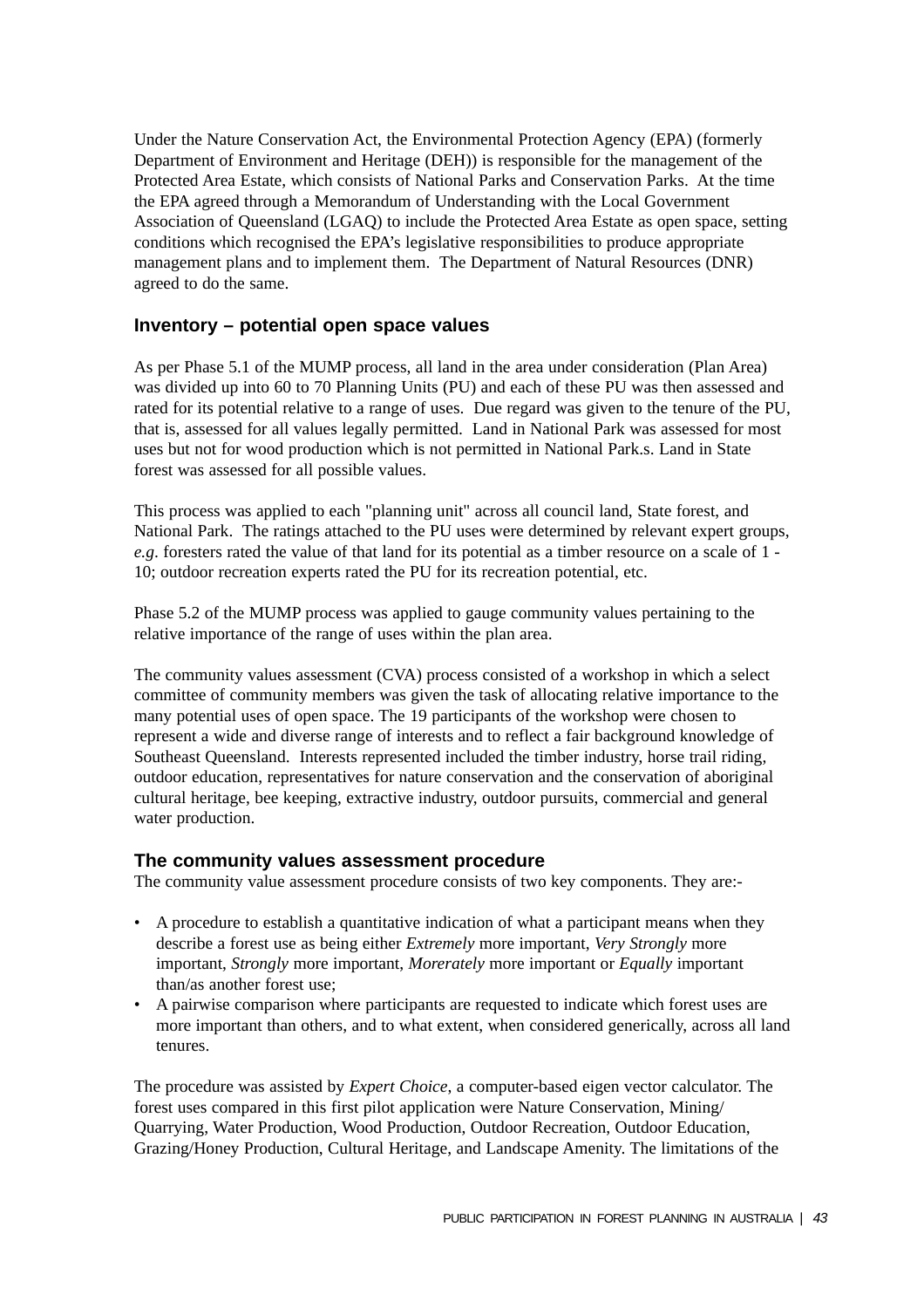technology required that the number of comparable uses be limited to nine and consequently grazing and honey production were lumped together as minor forest industries.

A balance between the range of values of the participants can be achieved by synthesizing a group value set (establishing a mean). In the Gold Coast Hinterland Strategy Plan conservation values were uniformly ranked high, with recreation ranked slightly lower, and with mining fairly low down.

## **Establishing utility values**

Integrating expert inventory ratings for each use in each planning unit with the results of the community values assessment process (*i.e.* combining the results of phases 5.1 and 5.2) produces a weighted rating (Utility Value) for each use in each planning unit.

The Utility Values combine the relative importance that the community place on the range of forest uses with the purely scientific results of inventory to provide an indicator of community benefit to assist decision-making by management experts in phase 5.3.

| <b>Planning Unit<br/>Use Ratings</b> | <b>Community</b><br>Valuation | <b>Utility</b><br>Value |
|--------------------------------------|-------------------------------|-------------------------|
| Conservation = $8$                   | Conservation = $1.0$          | $8 \times 1.0 = 8.0$    |
| $Receration = 5$                     | Recreation = $0.75$           | $5 \times 0.75 = 3.75$  |
| $Timber = 2$                         | $Timber = 0.5$                | $2 \times 0.5 = 1.0$    |
|                                      |                               |                         |

#### **Figure 3. Combining community valuation with planning unit ratings**

## **Management and compatibility**

Phase 5.3 of the MUMP process was applied to provide a format and structure for decisionmaking by an inter-agency team of management experts, and was assisted by a prototype of the Planning Information System presently being developed.

The information system manages the information compiled in the previous phases and presents the utility values for each forest use within each planning unit to enable comparisons to be made to identify the most valuable elements of the plan area.

Starting from the highest utility value, ripple effects of decisions made to secure the most valuable uses can be assessed sequentially. The planning information system facilitates this process by presenting appropriate planning unit information for adjacent planning units or planning units with like attributes.

For example, if a decision is made to secure a planning unit for Conservation, the information system enhances the representativeness of those particular ecosystems within reserve systems and the subsequent demand to conserve may be reduced. Similarly for recreation, if a particular type of opportunity is secured, the demand for similar opportunities within the plan area is reduced.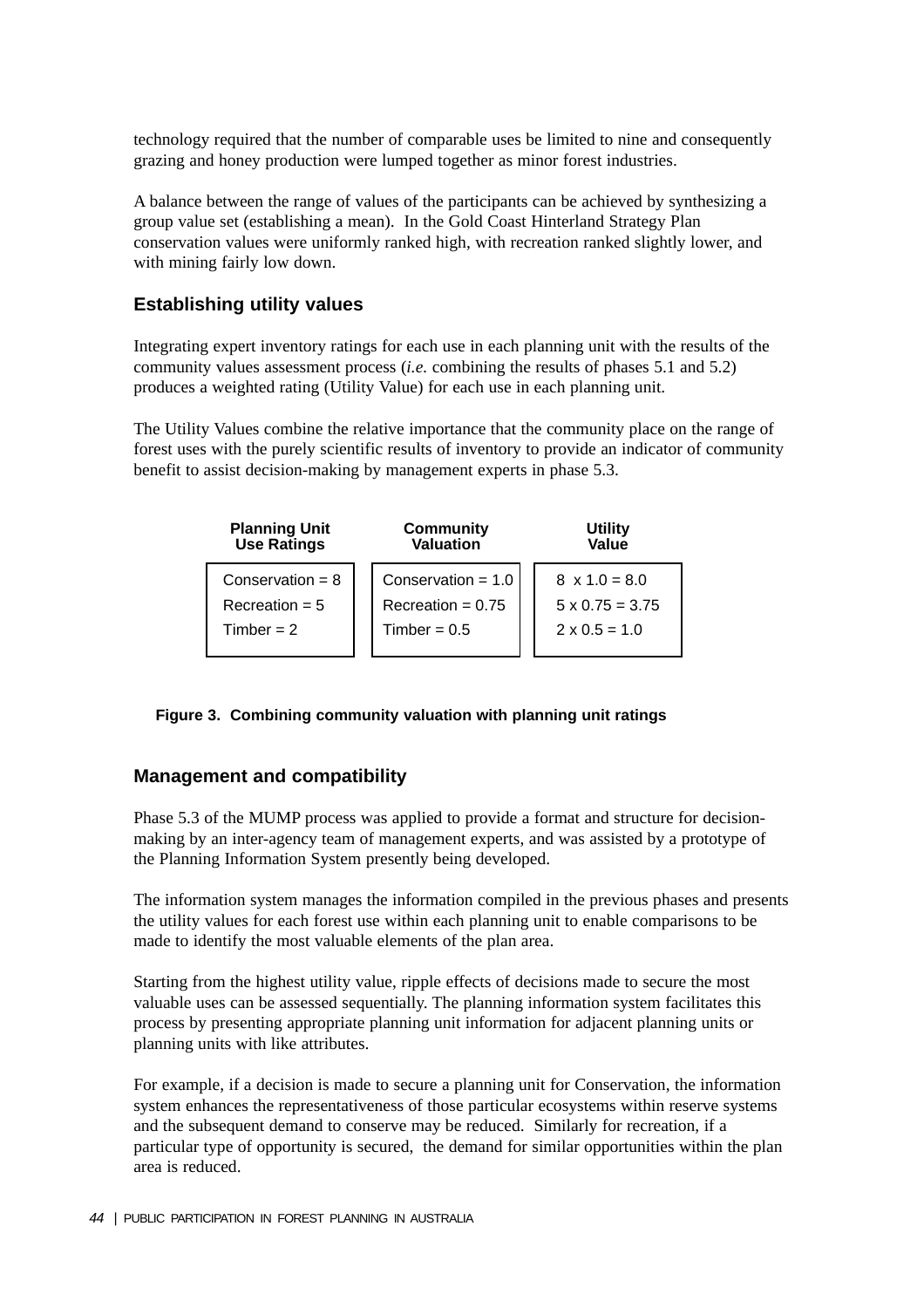Further, if a decision is made to secure for conservation a planning unit containing fire sensitive ecosystems, potential secondary activities such as camping with open fires would need to be constrained within that planning unit, or as a potential primary use in adjacent planning units.

The ripple effect is subtle and needs to be carefully dealt with. Changes made to values within and between planning units as a consequence of ripple effects must be recorded and the reasons for changes documented. Repeatedly addressing the most valuable forest value within the applicable planning unit will eventually ensure that all significant forest uses in all planning units are secured and the best mix of primary, secondary and other uses across the planning area and within each planning unit is identified.

For the Gold Coast Hinterland Landscape Plan, efforts were made to ensure that the processes of undertaking both the community valuation and the expert ratings were totally transparent and available for inspection as required. Following the production and public release of the draft Framework Plan, a period for public submissions will provide a further opportunity for public input. Figure 4 details the sequence of activities described above.



#### **Figure 4. Gold Coast Hinterland open space framework (Roberts, 1996:13)**

*Case Study 2 - The Koombooloomba Ecotourism Project*

The Koombooloomba Ecotourism Project (KEP) began with a request from a community in North Queensland to the Queensland Government wishing to explore the potential for developing ecotourism experiences focused on Koombooloomba Dam and the surrounding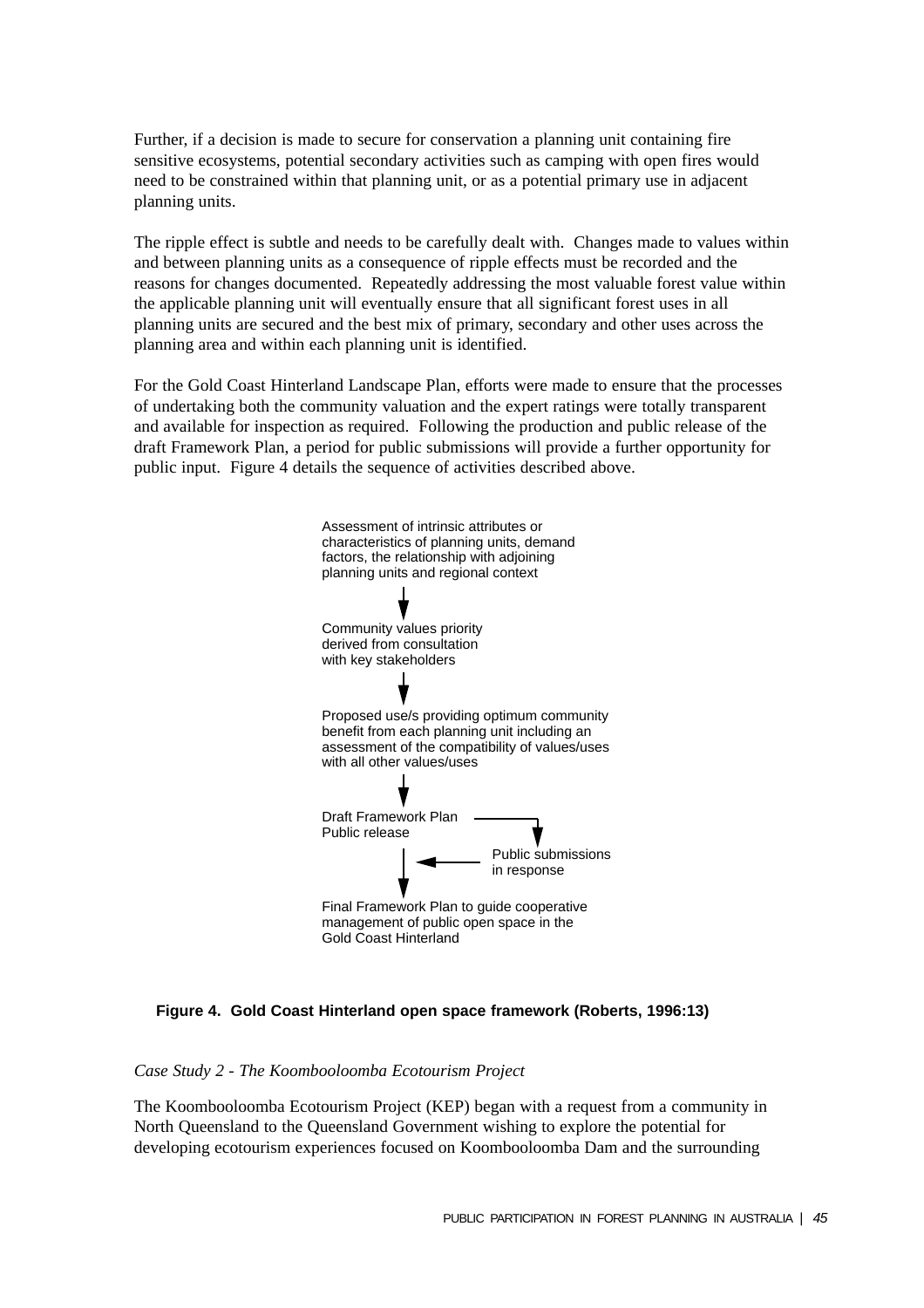Koombooloomba State forest. The KEP provided an opportunity for a second trial of MUMP system elements, which could enable the technology to be presented in a more articulated package incorporating enhanced public consultation and participation supported by background information, community feedback and reflection.

A Steering Committee was established which incorporated the Wet Tropics Management Authority, Traditional Owners, inter-agency state interests, those of Local Government, a range of specific interest groups (*e.g.* Ecotourism, Conservation and Military), and those of the general community.

As the custodian of Koombooloomba State forest and a principal stakeholder, the Department of Natural Resources proposed that the Steering Committee resolve to apply some MUMP system elements to the project.

It was resolved to apply Phase 5 of the MUMP process whilst other components of the project occurred in a more *ad hoc* fashion. Phase 5.1 (Inventory of Use Ratings) was undertaken by assembling a range of expert panels in consultation with the Steering Committee. The inventory expert panels included members of stakeholder and interest groups, locally eminent scientists, and out-sourced consultants.

Where use rating assessment models did not exist (*e.g.* Ecotourism and Military) the relevant stakeholders participated in the development of criteria and weightings to be included within the models. Wood production ratings were established for planning units within Koombooloomba State forest that occurred outside the World Heritage Area. Opportunities for the review and adoption of inventory output (use ratings) were scheduled.

For Phase 5.2 (Community Values Assessment) it was decided to offer the opportunity for general members of the local community to participate in the assessment in addition to members of the Steering Committee, in an effort to develop a balanced value set.

Lessons learned from the Springbrook exercise, where uncertainty and confusion over the meaning of many of the terms used to describe alternative forest uses resulted in prolonged discussions, lead to the preparation of an information booklet. The booklet provided a contextual definition for each of the terms (forest uses) to be considered in the assessment and an overview of the role of community valuations in the planning process.

The booklet was distributed to assist members of the general community who chose to attend the CVA session advertised in a local paper, and to Steering Committee participants prior to their attendance of a management planning workshop.

At the management planning workshop, prior to the participation of the Steering Committee in the CVA process, the synthesized valuation produced by members of the general community was presented. Some initial concern was expressed over the relative ranking of certain forest uses. The participation of the Steering Committee in the CVA process resulted in a slightly different ranking, particularly in the middle values.

The synthesized value set of the Steering Committee and a synthesized combination of the two value sets was then flashed on an overhead screen. The planning team expected the values debate to begin anew; they were disappointed. Instead, the combined results were seen as a fair and honest reflection of a balanced valuation. Even the military representative, where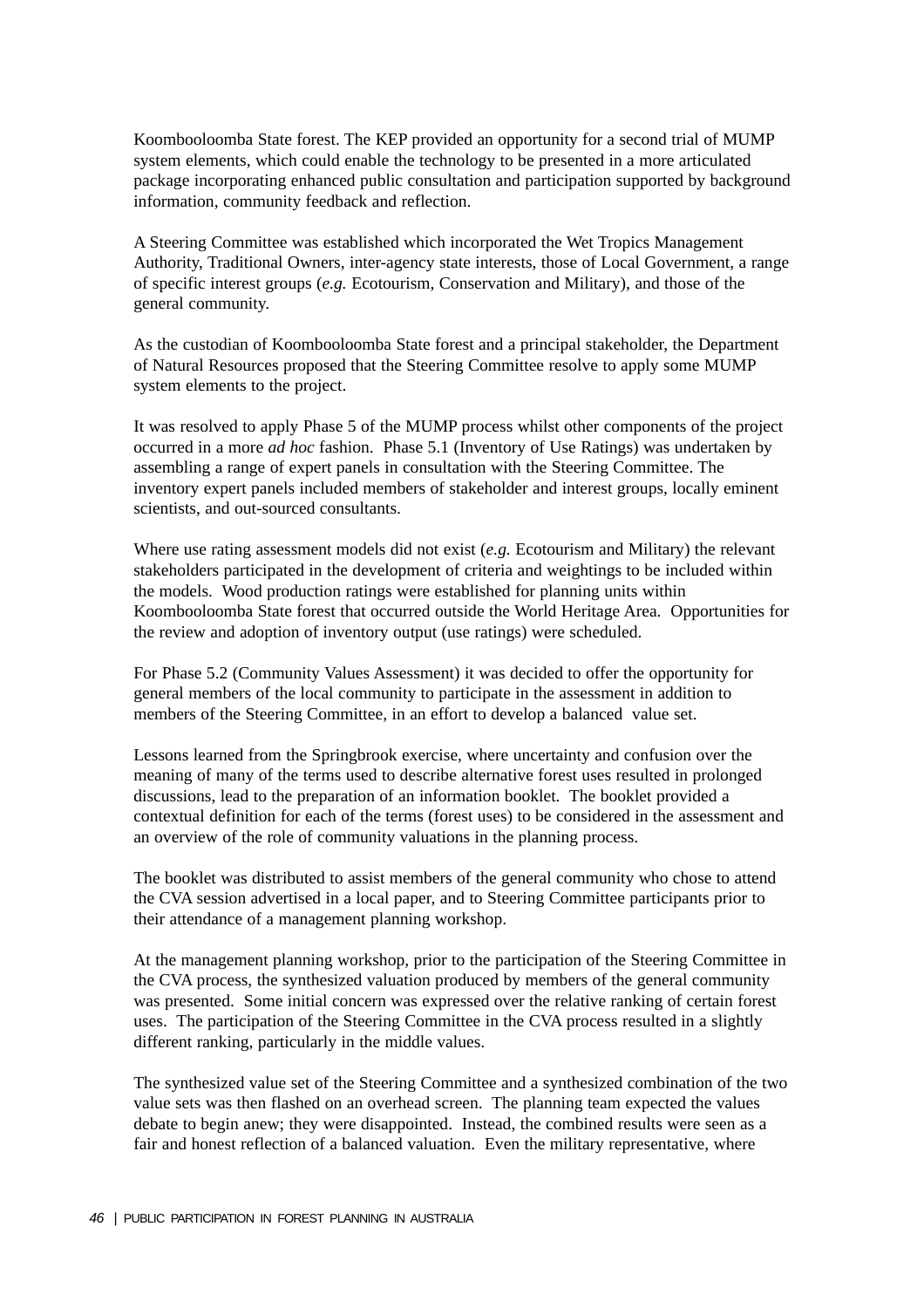military use of forests had come bottom on both lists, was resigned but accepting of the validity of the combined valuation.

Following the adoption of the combined value set by the Steering Committee, the Steering Committee then proceeded to participate in the Management and Compatibility phase of the MUMP process. This is generally the domain of management experts, but in an effort to foster confidence in the system, it was resolved to facilitate the participation of the entire Steering Committee. Workshop participants then began undertaking the iterations of the process to secure the highest values of the plan area and participate in the discussions that lead to the development of management prescriptions and the tracing of ripple effects. Here the representatives of the various interest groups could see how their relative interests were dealt with during the decision-making process and understand the rationale behind group decisions which may have lead to their interests being constrained within particular planning units.

Further, the information system provided for issues identified earlier in the planning process to be addressed and the capacity of the plan area to deliver the range of scenarios (*e.g.* Ecotourism) developed in earlier components of the project. After several hours of participation the workshop participants agreed to delegate the remaining management and compatibility tasks to those of the Steering Committee with the greatest management expertise.

The management group was then charged with the preparation of a preliminary draft plan for subsequent review and comment by the remainder of the Steering Committee and ultimately any interested persons.

### **User satisfaction**

When applied to the Gold Coast Hinterland Landscape Strategy Plan there were some shortcomings imposed on the Community Values Assessment process by limitations of the Expert Choice computer program. These shortcomings were less evident when applied to the Koombooloomba Ecotourism Project where the range of forest uses considered was nine or less. Possible future shortcomings have since been addressed by the in-house development of an eigen vector calculator capable of considering up to fifty (50) uses.

Further limitations were imposed by the difficulties of locating people representative of the range of interest groups who had an awareness of the full range of forest uses. In undertaking the pair-wise comparisons, there was an obvious need in the Gold Coast Hinterland Landscape Strategy Plan to clarify terms. This took some time but it ensured that all participants had a similar understanding of the terms, so that the interpretation of the outcomes of the Community Values Assessment process could be meaningful.

Attempts were made to address these limitations in the Koombooloomba Ecotourism Project by facilitating the participation of a more diverse steering committee and members of the general community in the process, and through the provision of a contextual definition for each of the uses to be considered.

Forest planners believe it is appropriate to constitute the group/s participating in the CVA process to reflect the relevant scales of issues for the area. That is, if the planning is taking place in a World Heritage area with world heritage values, then there must be greater weight given to National values by including community members with a World Heritage purview. If, on the other hand, the area is primarily a local forest with local significance and representing a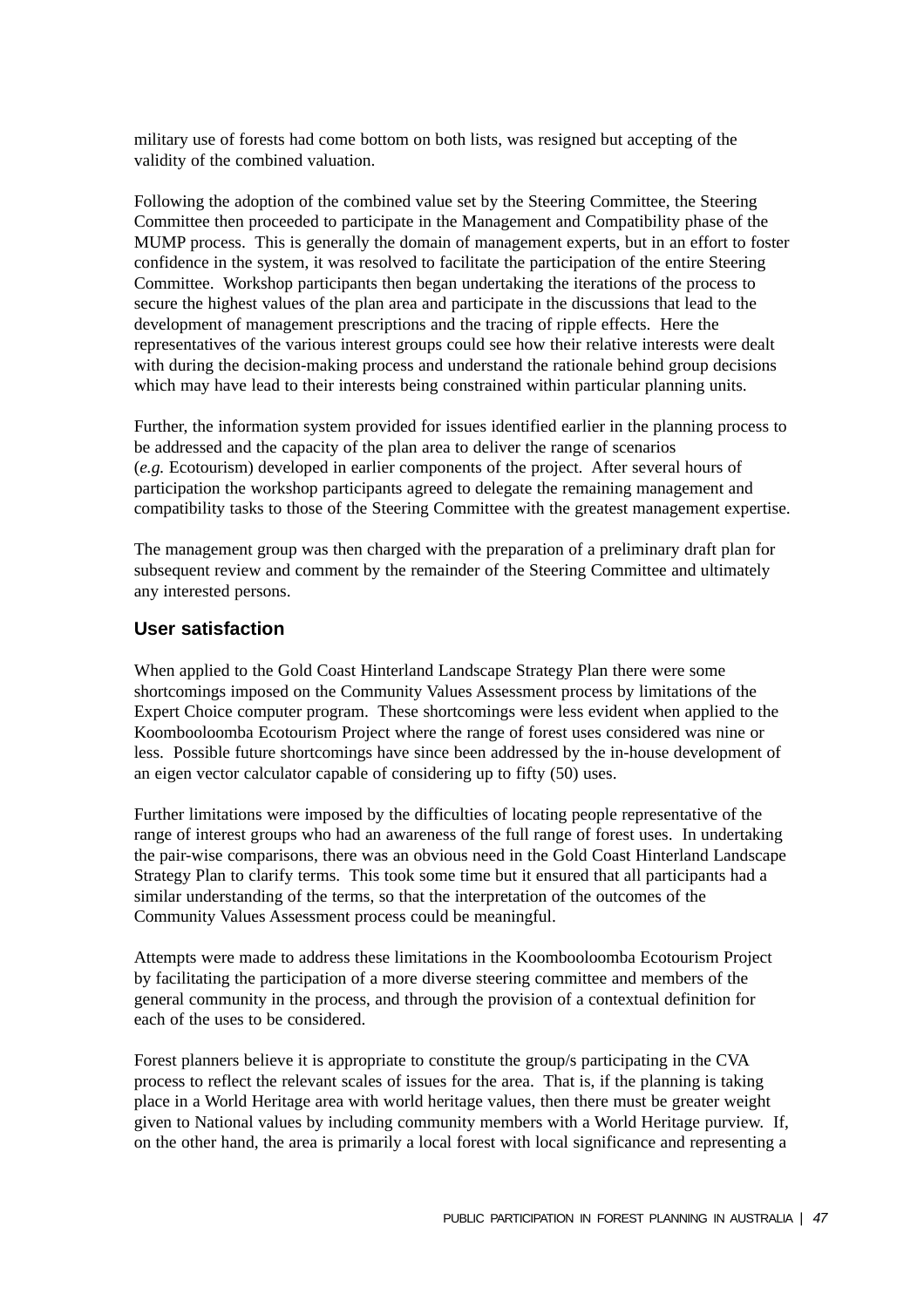local resource, then the committee must be constituted with an emphasis on representatives with local interest in addition to input from regional and state interests.

In the Gold Coast Hinterland Landscape Strategy Plan the outcomes of the project were presented to an Advisory Group, a committee of community people tasked with managing "The Settlement", an area of land near Springbrook. The framework study was aimed at rationalising the use of public land, and setting up a planning framework for Settlement property. There was generally an enthusiastic reception of the project outcomes, in that almost all (all but one) were happy with both the methodology and the results.

Members of the Steering Committee for the Gold Coast Hinterland Study, made up of representatives from the land management agencies, generally believe that they have learned much though the application and trial of some MUMP system elements, and are generally comfortable with the results to date.

The Koombooloomba Ecotourism Project provided an opportunity for an expanded Steering Committee incorporating representatives external to State management agencies to participate and be exposed at a more intimate level to the inventory (Phase 5.2) and management and compatibility (Phase 5.3) elements of the MUMP process

Preliminary draft outcomes of the Koombooloomba Ecotourism Project have subsequently been reviewed and endorsed by the Steering Committee for wider public comment. This move indicates the acceptability of the MUMP system to the community participants of the Steering Committee.

#### **Some difficulties**

The reactions of the group set up to input their "community expert" prioritisation of forest values are somewhat problematical in the Gold Coast Hinterland Landscape Strategy Plan. A common complaint amongst the participants is that the workshop was a one day affair, which occurred out of the blue and for which there was never any follow up or feedback. For some participants, their part in any larger process remains a complete mystery. One community member did have some understanding of where his contribution fitted into the overall process, but only because of a later chance meeting with a member of the steering committee where the overall planning process was explained.

For at least one member, the greatest benefit from the process lay in access to information provided in the two to three hour discussion of planning issues which preceded the trial. Amongst the participants themselves there is confusion as to the basis on which they were chosen as representatives. For some, particularly those declaring a lack of computer literacy, the process seemed particularly time-consuming and confusing.

One of the initial conditions of community members' participation was a guarantee of anonymity, which in itself poses interesting questions of accountability and potentially of validity.

Many of these difficulties were addressed in the Koombooloomba Ecotourism Project by providing improved opportunities for articulating the role of Community Values in the planning process. These included written articulations within the booklet and also presentations made to the Steering Committee before adopting the methodology, and to both the general community and the Steering Committee before their participation in the assessment.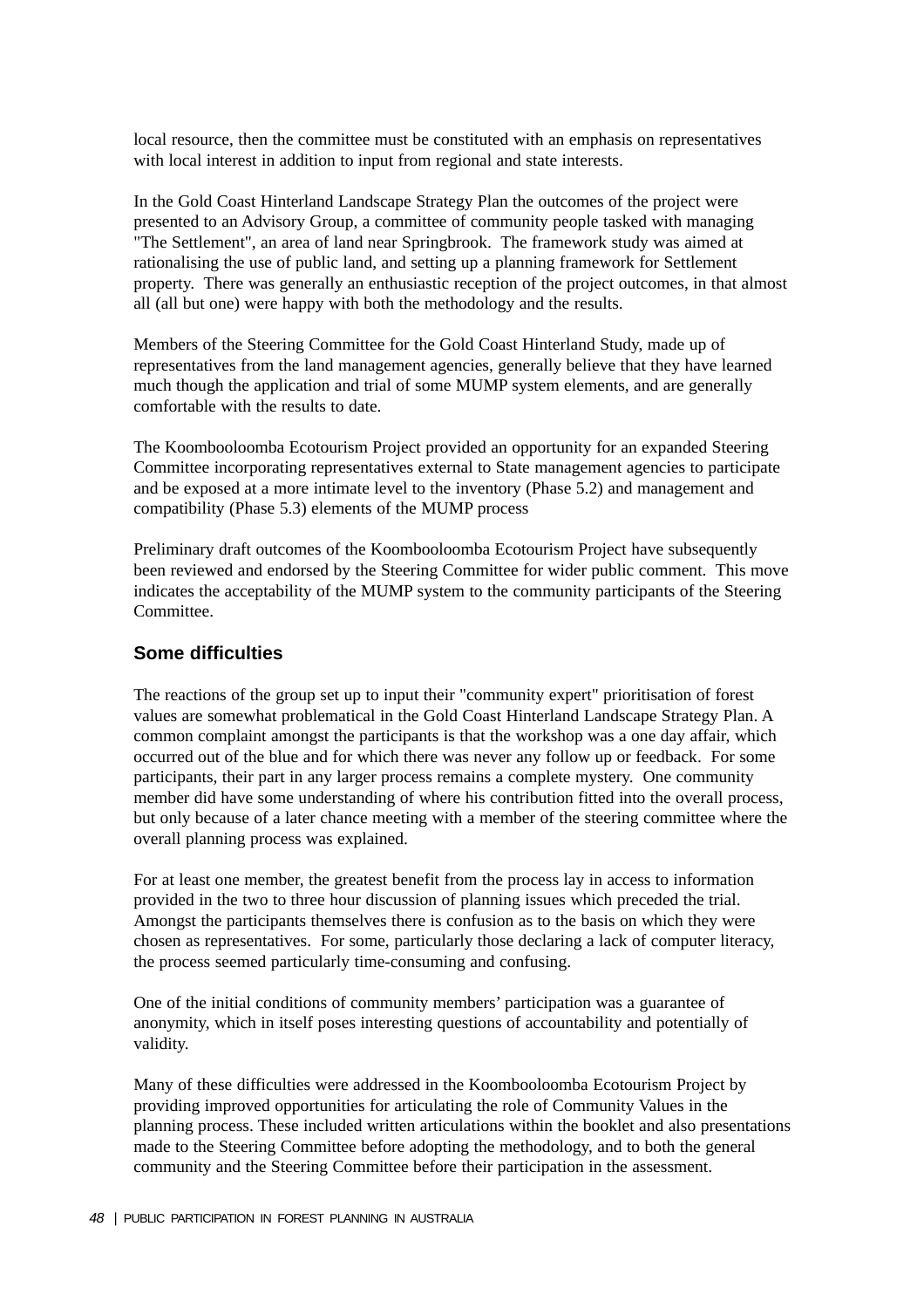Attempts were made to address issues associated with computer literacy through the development of on-paper surveys. At the same time further development of the computer program has removed the necessity to lump together uses that the group felt were significantly different, such as beekeeping and grazing.

From a wider viewpoint, the degree of acceptance accorded this analytical valuation process by the wider public still remains to be seen. Draft versions of both the Gold Coast Hinterland Landscape Strategy Plan and the Koombooloomba Ecotourism Project are about to be distributed. This is an important aspect of assessing the community's acceptance of the Community Values Assessment phase of the MUMP process, but one that will have to await future analysis.

Other consultative and participatory elements of the MUMP process will be tested in the future when the first true pilots of the full process incorporating all phases and system elements occur in each region in Queensland.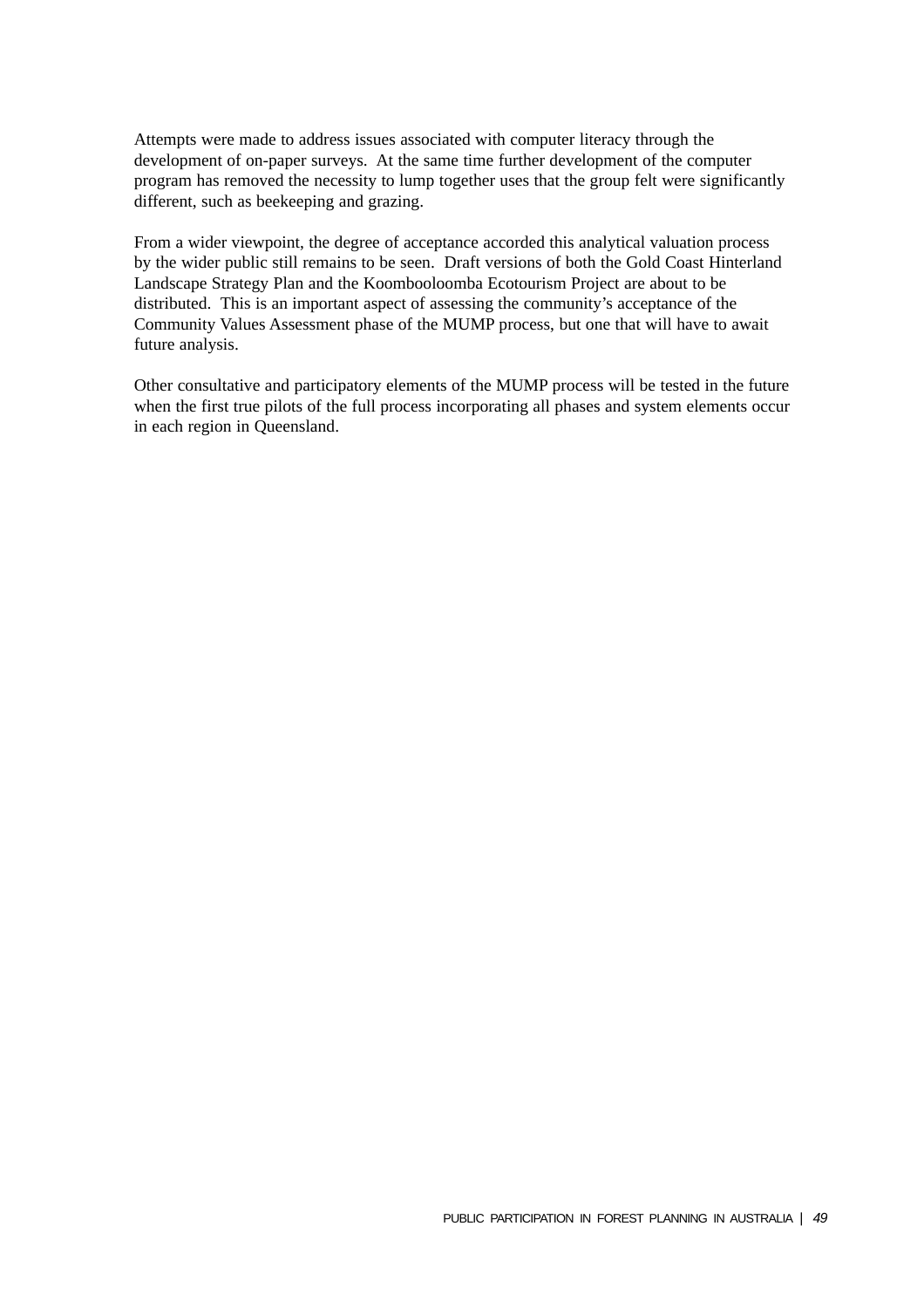# **Victoria**

### **Before the current process...**

Victoria has a considerable history of public participation in policy making on issues of land use. The Victorian Crown Lands Commission of 1878-79 toured extensively through country districts seeking information on the progress and conditions of land settlement in order to create new legislation for small-scale settlement and pastoral leases (Powell 1973).

More recently the *Land Conservation Act 1970* provided for comprehensive strategic planning on public land by the then-unique Land Conservation Council (LCC), an independent statutory body known for its independence, expertise, and commitment to the value of public consultation. A major part of the LCCs brief was to provide extended opportunities for public comment. Its method of operation proved very successful and eventually formed the basis of the current Victorian public consultation processes.

Following an initial study of an area, the LCC would present a published report for public written comments. These comments then contributed to formulating recommendations for land use allocation in the area. The recommendations were resubmitted for public comment before final recommendations were made to the Victorian government. Area studies were reviewed and revised on a cyclical basis.

The LCC established a precedent in Victoria of the Forests Commission being asked to justify forest planning and management on public and private lands, as merely one of several potentially competing land uses affecting overall community resources. Additional patterns were set following the amalgamation of natural resource management agencies in 1983. In response to increasing public insistence to broaden the scope of forest management goals the Victorian government instituted a multi-disciplinary Cutting Area Review Committee for the entire State. These measures ensured that areas of known sensitivity and significance were protected, while at the same time ensuring that sawlog allocations could be met. In the process, procedures had been set in place to broaden the types and sources of information which were to be taken into account in forest planning.

## **Planning**

Between 1984 and 1987 a number of significant documents and events influenced the shape of forest planning in Victoria. The Timber Industry Board of Inquiry (the Ferguson Inquiry) was set up to review the development of Victoria's timber and forest products industries *vis a vis* the Government's social, economic, employment, and environmental policies and objectives and to propose future directions for the industry.

The subsequent Timber Industry Strategy (TIS) mandated the production of Forest Management Plans to ensure management which was economically viable, environmentally sensitive, sustainable for future generations and *assisted by public participation* (Government of Victoria 1986).

Over the same time period in both the *Conservation Strategy for Victoria* (1987a) and the *Social Justice Strategy* (Government of Victoria 1987b) the necessity for public participation was reiterated, with the intent to "ensure adequate opportunities for community involvement in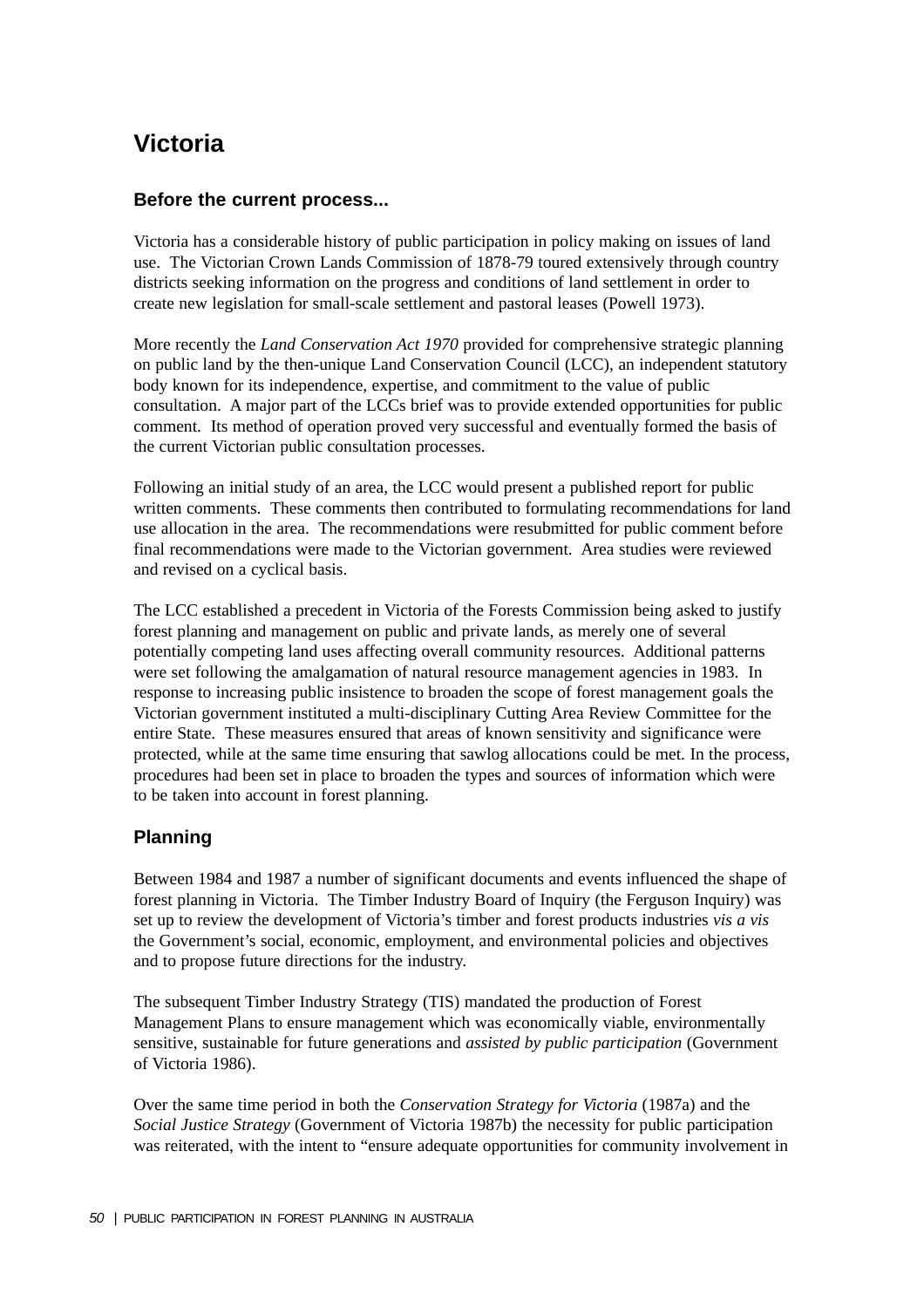environmental and resource decision-making". (Bonyhad, 1993:23) To a large extent this reflected the contemporary world-wide shift in governmental processes of environmental decision-making.

Out of the Victorian Conservation Strategy and the Timber Industry Strategy came the creation of a FMA Consultative Committee for each forest management area to assist in the development of regional Forest Management Plans (FMP). These committees were to operate from the initial scoping meeting through to the completion of the Plan and into its implementation phase. One clear intent of the process was to improve the level of community understanding of the issues and complexities of forest management.

#### **The consultation process**

The Otway Forest Management Plan (FMP) prototype project began in October 1987, with requests for public comment on the future management of the Otway forests in the form of *Have Your Say* pamphlets. An initial document *The Statement of Resources, Uses and Values for the Otway Forest Management Area* in April 1990, provided base data on the area's physical, biotic, social, and cultural resources as well as an explanation of existing forest use and management. Its release coincided with the establishment of a 13 (later 14) member community Advisory Committee (AC) throughout Victoria.

The AC was formed from replies received following a series of newspaper advertisements advising of the planning project and asking for expressions of interest from individuals. The Department of Conservation and Environment also used office files to contact known stakeholders in forest matters. A series of meetings by the district forester with local interest groups expanded the list of stakeholders interested in participating on the Advisory Committee. AC members were chosen on the basis of actual demonstrable regional interests in the planning process and its outcomes, and were appointed to the Advisory Committee by the Minister. Figure 5 outlines the position of the Advisory Committee within the FMP preparation process.

Together with departmental staff this first Advisory Committee met nine times over the following 18 months in order to carry out its mandate to "advise on issues of concern to the public and to ensure that these issues are addressed" in the FMP (DCE 1991:5).

The content of those meetings is instructive. The initial meeting in June 1990 clarified the role of the committee and chose a convener who was a community member. Subsequently monthly meetings were used to outline and explain proposed management options and to explore separate issues of concern which combined to make up the five management scenarios or options. Amongst these issues were Old Growth forests, stream side buffers or reserves, rainforest definitions and sites of significance, harvesting in mountain and foothill forests, roading and seasonal closure of forest roads, residual roundwood, the regional system of retained habitat, and the classification of soil loss hazard classes.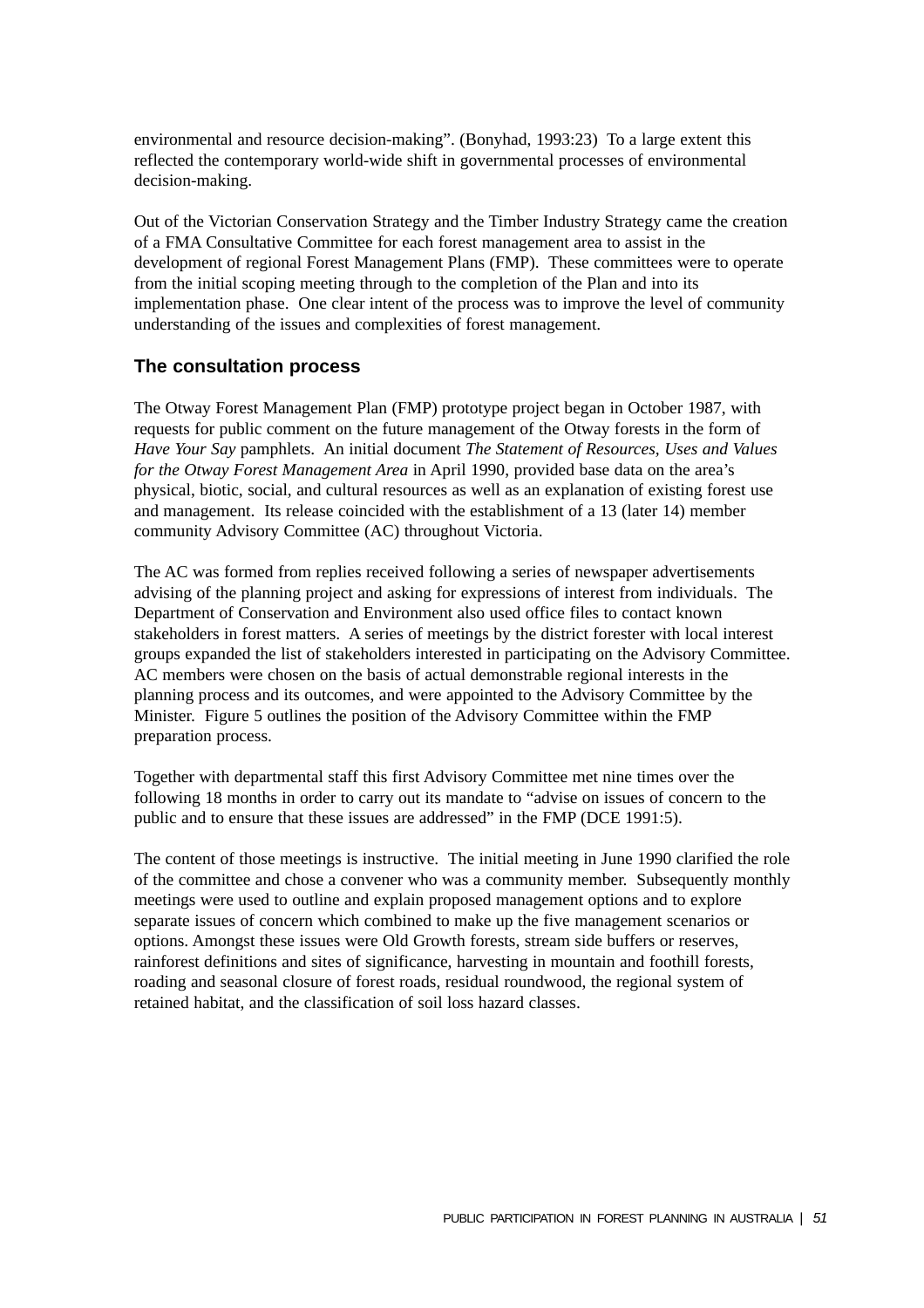Background papers were requested by the committee on many of these issues and these were either located or prepared and distributed by CNR staff. These included, for example, fact sheets or reports on:

- rainforest Sites of Significance,
- flora and fauna surveys of logging coupes,
- economic and social aspects of forest management in the Otways, and
- the strategic management option for OFMA.



#### **Figure 5. Outline of the Forest Management Planning Process in Victoria (Source: Department of Conservation and Natural Resources 1992)**

Two field trips were organised to observe the effects of various management techniques. The AC also met with relevant officers such as the regional fire protection officer and held a joint meeting with members of the Forest Policy and Planning Advisory Group, a group of academic researchers and policy individuals providing technical advice to the State government on forestry matters.

One entire meeting was devoted to reporting back to the whole AC the results of representatives' discussions with members of their respective organisations on the five management options.

Over subsequent months the planning team refined the five management options, incorporating comments, and creating the *Proposed Management Plan for the Otway Forest Management Area* (DCE 1991). The *Proposed Plan* was publicly released in July 1991 and submissions were received until 16 August 1991.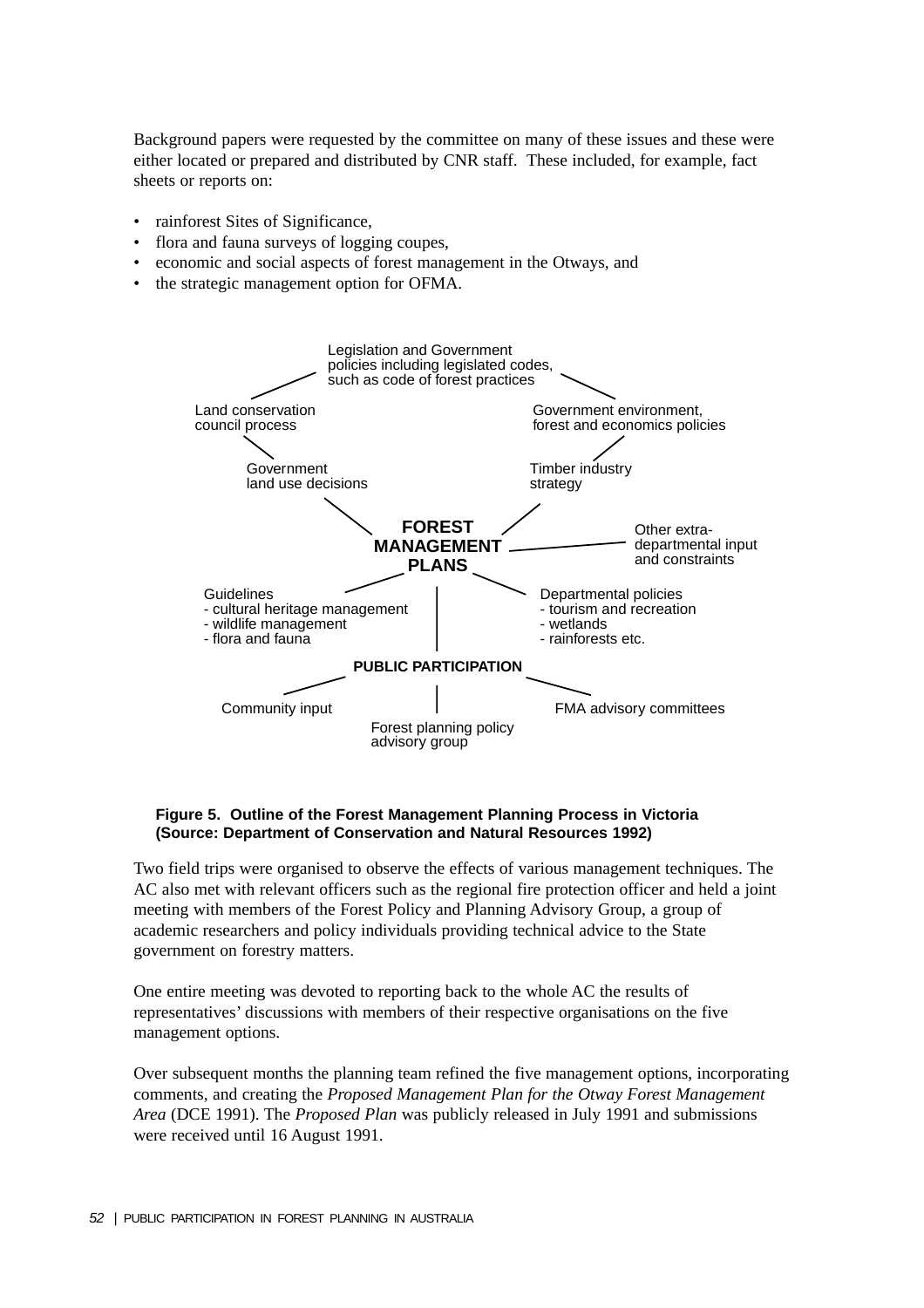Each member of the AC received complete copies of the 442 submissions, and at the eighth meeting in October 1991 discussions were held on the issues raised by the submissions, issues similar to the committee's own discussions earlier: economic analysis, Old Growth forest, rainforest, landscape, plantations and recreation. At the final meeting of the committee in December the planning team reported back to the committee on actions taken by the Department in the final plan with respect to points raised by the public submissions. The final plan was officially released in March 1992.

## **Subsequent FMPs**

Procedures established by this first Otway FMP form the basis for subsequent regional Forest Management Plans . These procedures include:

- public invitation for committee membership.
- appointment by the Minister of a small (fewer than 14 person) committee chaired by a community member selected by the group,
- an initial meeting to clarify the role of the committee,
- a subsequent series of meetings spaced out in time to discuss and debate a range of prepared management options, with
- forest visits, invited speakers and supplementary studies provided by the departmental forest planning team which also provides administrative and logistical support.

Across all regions, there is a sense of cooperation between the department, with its mandate to produce a workable forest management plan, and the community, which is looking after its regional environmental, social and economic concerns. As a general pattern, the draft management plan is prepared with iterative consultations with the Advisory Committee and then distributed to the public; public submissions are invited, received and discussed; and the final Forest Management Plan is prepared, accepted by government, and released, with provision for review in five years.

However, external circumstances have conspired to mould most subsequent FMPs in unique ways.

In East Gippsland the planning process began in 1989. Because EG is such a large management area with a very high proportion of public land, the approach taken by the planning team was to conduct a range of careful pilot studies of representative areas within the FMA to develop and trial the management processes intended to "resolve conflicts between flora/fauna and timber management." The central strategy was to maximise the use of areas which were otherwise unavailable for timber harvesting.

The AC reviewed and discussed one such pilot study including the characteristics, criteria and projected impacts of the proposed forest management zoning system, and an Options Discussion Paper was also publicly circulated, containing a questionnaire asking respondents to rate how each of the options treated values of flora/fauna conservation, sustainable yield, Old Growth values, rainforest conservation, and threatened species.

No clear preferences emerged from either the community or committee responses, but the subsequent AC meeting did give provisional endorsement of 17 management principles which the planning team had distilled from the submissions, and which could be used to guide the development of a management plan.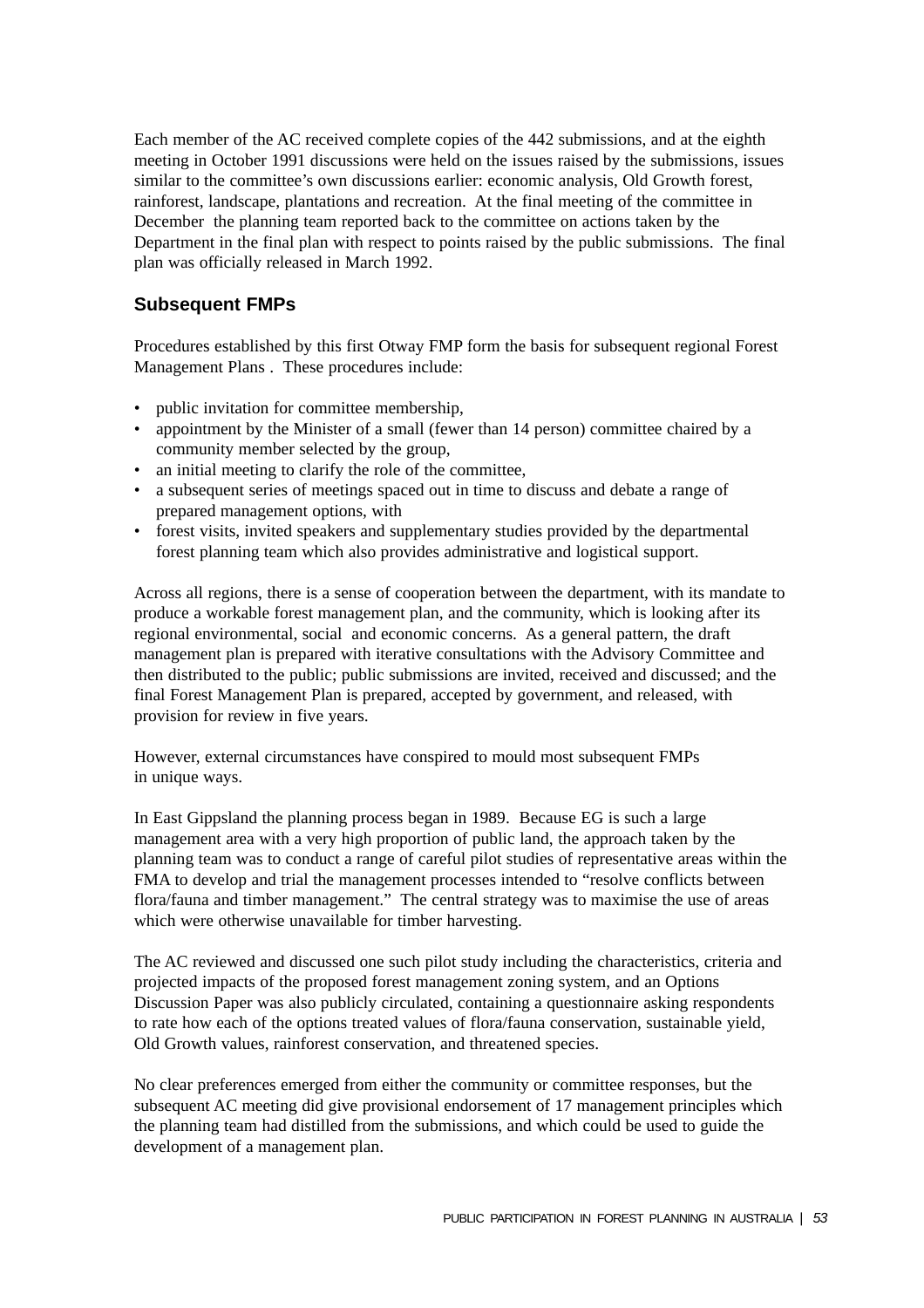During this time three major co-lateral studies which were to influence the development of FMPs were progressing toward completion:

- a comprehensive Old Growth study, the first in Australia, combining aerial photography of crown cover and growth stage analysis with disturbance histories and ground truthing (Woodgate *et al*. 1994);
- the HARIS report updating hardwood harvesting and supply calculations of available resource (DCNR, 1993); and
- a joint national Australian Heritage Commission (AHC) and State Department of Conservation and Natural Resources (CNR) National Estate Study.

This latter in particular was an ambitious effort to overlap National Estate values and affected protected areas with State conservation areas to produce a comprehensive FMP. At this point in 1993, there were already indications that the Comprehensive Regional Assessment (CRA) which was being mooted as part of the coming Regional Forest Agreement (RFA) process would require the assessment of National Estate and Heritage values, and the forest planning team decided to delay the completion of the East Gippsland FMP in order to incorporate the AHC/CNR National Estate Study. The bureaucratic arrangements and increased complexity of issues which resulted were estimated to have extended the FMP process by at least a year. Nevertheless, during this recess, the forest planning team kept the Advisory Committee members informed of progress being made by means of regular newsletters.

## **Effects of departmental change and the RFA process**

In the Central Highlands of Victoria, what began as three separate Advisory Committees was eventually amalgamated into a single plan. The Central, Dandenong and Central Gippsland regions each began production of FMPs in 1989, forming an FMA Advisory Committee in each region. By 1991, Dandenong region had produced its *Statement of Resources, Uses and Values*, followed in 1992 by the Central region and in 1993 by Central Gippsland. Rough, internal, drafts of the Forest Management Plans were produced but from about 1992 the planning process was essentially mothballed.

According to the *Forest Management Plan for the Central Highlands,* this arose from a decision to incorporate the results of two studies which were then just beginning: the LCC's review of District 2 of its Melbourne study area and the joint forest assessment (DNRE 1998:4). However, by 1994 when the results of these studies were available, the RFA process for the Central Highlands was looming, and as a result the decision was made to produce an integrated plan for the entire region.

Work recommenced in 1995 with the intention to have a completed integrated FMP in 1996. In fact the Plan was ninety-eight percent finished by July and was distributed as a published Proposed Plan in January 1997, with only a few details on Leadbeters possum yet to be resolved. The final FMP was released in April 1998, one month after the release of the Regional Forest Agreement for the Central Highlands. As in East Gippsland, the broad acceptance by the RFA process of the FMPs with very few changes, can be seen as an endorsement of the comprehensiveness and thoroughness of the forest management planning process in Victoria.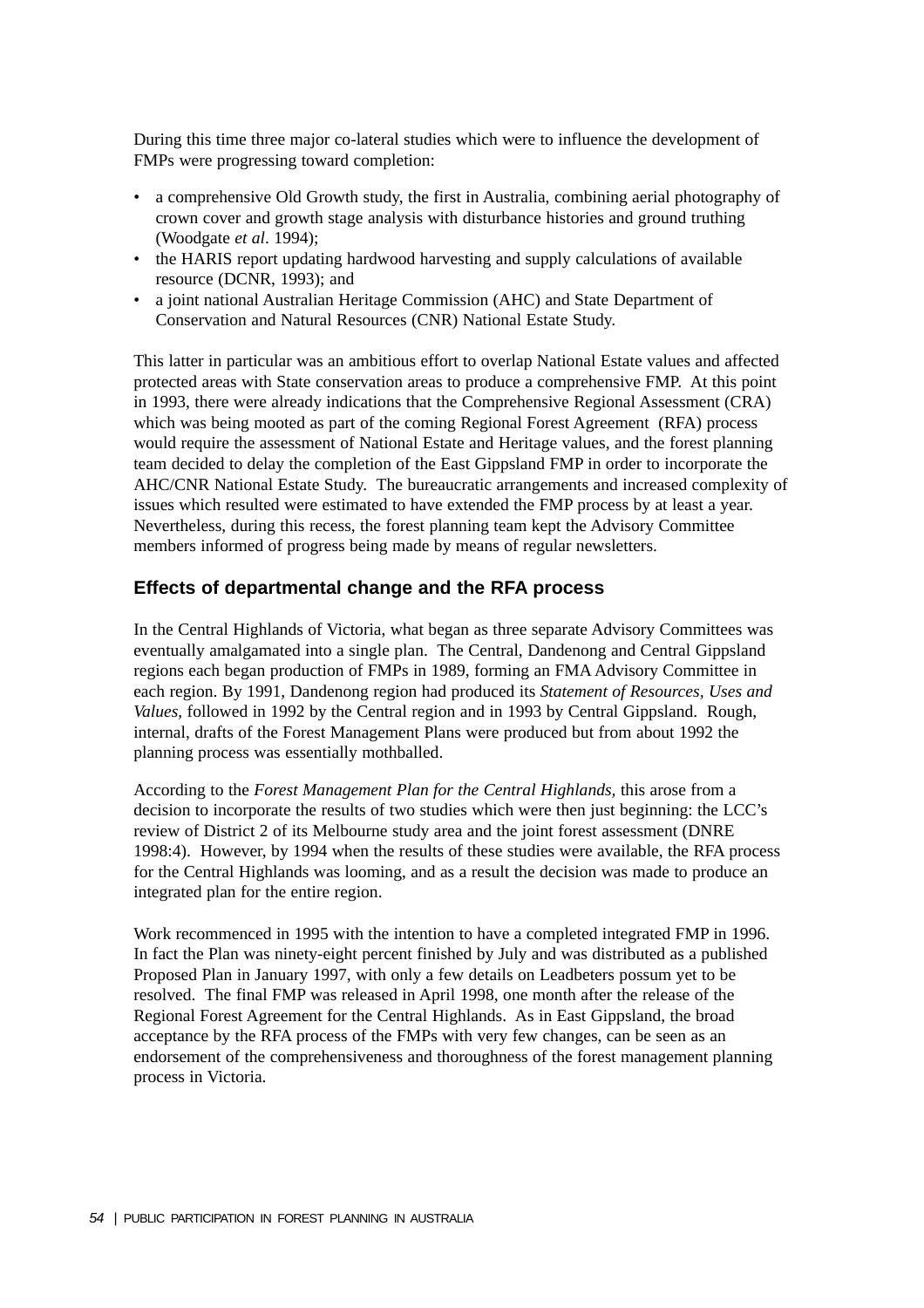## **The measure of success**

This process is well developed and well researched. It is informed by the British Columbia Forestry Department's community participation process researched by Victorian foresters on study tours in the mid-1980s, but well conceived and adapted to Australian needs. There exist general principles for forming and conducting ACs and for tailoring expectations to the realities, and ensuring forest planners have access to the experiences of others (Rumba 1991; Gijsbers &Parson, 1989; Gijsbers and Rumba 1991).

The process seeks to arrive at an agreed management plan that the whole range of interest groups can live with. Most often closed committee meetings are held so that individual representatives need not necessarily carry their public persona into the discussion, but are free to discuss their views, to freely explore the views and realities of others and to adjust their own views.

Ideally the process of education, discussion and argumentation is intended to forge a core set of rational management goals to which all can ascribe which reflect general rules for what is best for the whole society. In the process individual drives are moderated in consideration of others' interests with the goal of arriving at a solution that benefits the whole society. The committee acts as a community sounding board for forest planning ideas, as a microcosm of conflicting social interests and as a source of local knowledge to assess the on-ground impacts of particular policies, plans and activities.

In reality such consensus is often not realised. Rather a semblance of agreement may be attained by creating a hodge-podge of unconnected (or potentially even contradictory) strategies which offer some boon to each representative group. Nor can the process entirely circumvent political intervention. Across the sites researched, it was variously the peak environmental group representative who was going to have the ear of the Environment Minister, or the VAFI representative who was taking the issue beyond the region, and everywhere the representatives of MMBW/ Melbourne Water who, while willing to negotiate to a certain extent regionally, ultimately retained the right to resort to higher level negotiations between their agencies' respective General Managers.

## **Participants perceptions**

Almost uniformly participants give high marks to this form of public consultation, not least because it appears to be a serious attempt to develop a mutually acceptable multiple use forest plan. Its two greatest drawback are the time required and the inevitable consequent lack of continuity.

The actual time it takes to undertake a meaningful and productive consultation, to sort out issues and arrive at preferred options is not the difficulty. Participants do not seem to feel that 18 to 30 months is an excessively long time to develop a management plan. This may be because they are aware of, and can keep track of, what is happening. What is unbearable and often incomprehensible is the 18 to 30 months spent in invisible government consultation subsequent to what the public sees as an essentially finished "draft" document. It is not the waiting, but the lack of information on progress, which participants find difficult to accept.

Lapsed time between experiences also seems to be viewed differently according to whether the experiences are considered as mainstream to a person's life, or as incidental. For departmental personnel immersed in the process of their regular duties, there would be daily or weekly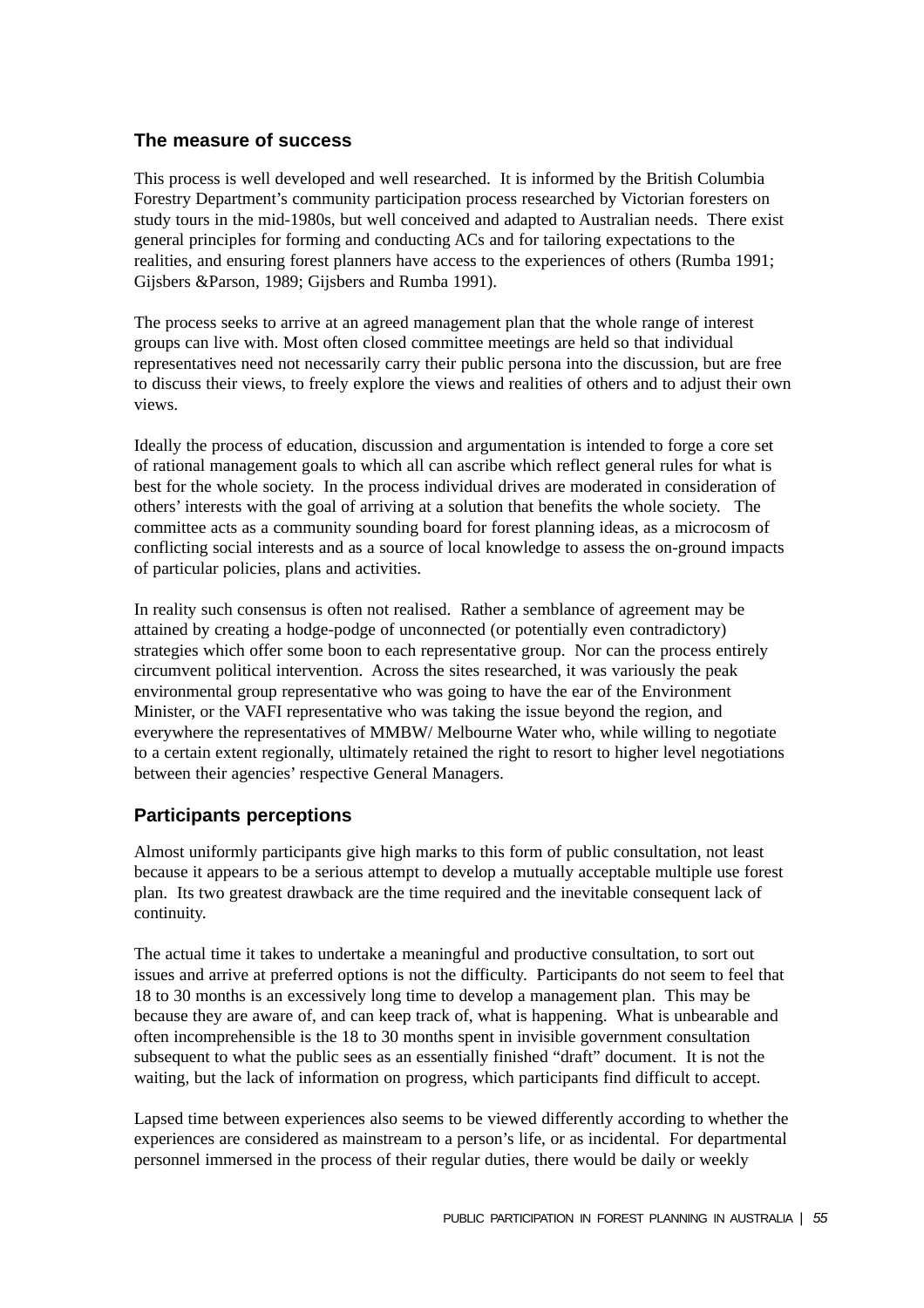references made to the progress of an FMP through the labyrinth of government consultation, keeping the reality of the plan alive in their consciousness. For community members, immersed in a separate daily reality, there is an understandable loss of salience in the sudden reappearance of the "draft" plan after 18 months absence.

Tied to this is the disjuncture caused by the inevitable changeover in departmental personnel. DNRE seems to view the effect of personnel changeover as inconsequential, since from a bureaucratic viewpoint the role is unchanged, merely the individual filling that role is replaced. From the community's viewpoint a new set of departmental personnel signals a whole new consultation process.

This is particularly true when, as in the Central Highlands, the introductory meetings with the "new team" for the revived process began by reiterating their understanding of past issues. This was interpreted by many members of the community as the beginning of a duplicate, and in their view unnecessary, process. The cooperative relationships which community members had developed with department personnel were tied to the individual, rather than to the role, and a new team of individuals signalled a new consultative process.

## **Planners perceptions**

Inevitably forest planners see this process as personally demanding and very time consuming.

Planners who enter midway through an on-going process or a stalled process, particularly if they have had no previous experience with that particular committee, find the process less than satisfying. Many of the most significant group adjustments occur in what has been called previously the "stormin" phase of group interaction, and now exist only in the memories of the original participants. For them it forms part of the reality of the process; but not so for the new planner. To the newcomer, group meetings are without flash and the group appears passive, perhaps even uninterested. The best that can be achieved is a tidy wrap-up of the process.

However those forest planners who are most committed to significant public input and who are so fortunate as to be able to oversee the whole process from beginning to end, find the process rewarding and ultimately an empowering partnership between agency and community.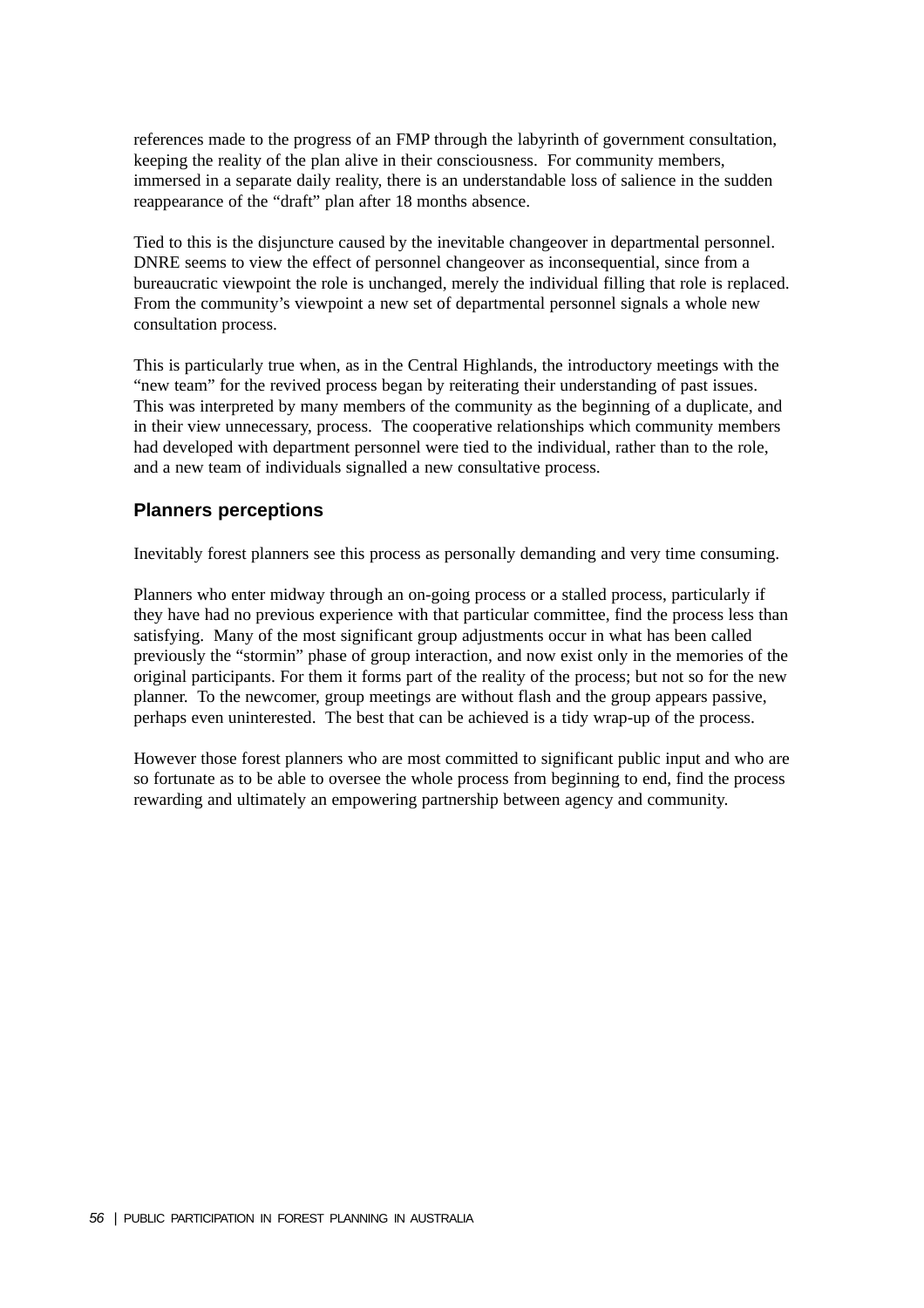# **How Effective are the Consultation Processes?**

In the early sections of this study, we made the distinction between public participation and consultation, describing participation as an umbrella term which encompasses many different ways of participating — only one of which is consultation. We now further restrict our interest to effective consultation and offer a discussion of those attributes which, from both the literature and our experiences, can be seen to be essential in order to deliver effective consultation.

Attributes of effective consultation can be seen as sub-categories for the principles of good practice discussed earlier. The relationship between the attributes and principles is set out in Box 10 below; note that some attributes may be applicable to more than one principle.

| Box 10 Key attributes of effective public consultation |                                                                                          |  |  |  |
|--------------------------------------------------------|------------------------------------------------------------------------------------------|--|--|--|
| <b>Principles</b>                                      | <b>Attributes</b>                                                                        |  |  |  |
| <b>Principle 1.</b> Commitment and clarity             | Disclosure of interests<br>Agreed objectives and expectations<br>Transparency of process |  |  |  |
| <b>Principle 2.</b> Time and group dynamics            | Time<br>Continuity and follow up                                                         |  |  |  |
| <b>Principle 3.</b> Representativity                   | Representativity<br>Equity                                                               |  |  |  |
| <b>Principle 4.</b> Transfer of skills                 | Resourcing the process<br>Quality of information                                         |  |  |  |

## **Principle 1: Commitment and clarity**

### *Disclosure of interests and limitations*

The agency seeking people's involvement needs to be very specific at the onset about what it is prepared to achieve in order to avoid misleading the public and raising false expectations. Clearly, government agencies have their own mandate to fulfil and must operate within their own constraints. Efforts to deny or avoid discussions of the immutable technical or political realities which dictate what the agency can or cannot d, will only result in a waste of both agency and community time and effort, and will delay the process of getting down to seriously working together to discover or create mutually acceptable solutions.

In Tasmania, the series of information leaflets in the press or sent to registered interest groups describe in sufficient detail the consultation process, the mile stones and the procedure to follow in order for the wider community to have a say in what should and should not be included into the Forest Management Plan. However there is no clear statement regarding the limits within which Forestry Tasmania operates. The public for example is not made specifically aware of the A and R codes which will be used to review the draft, nor is the public informed about the position (mission statement, terms of references) of Forestry Tasmania in relation to specific management plans.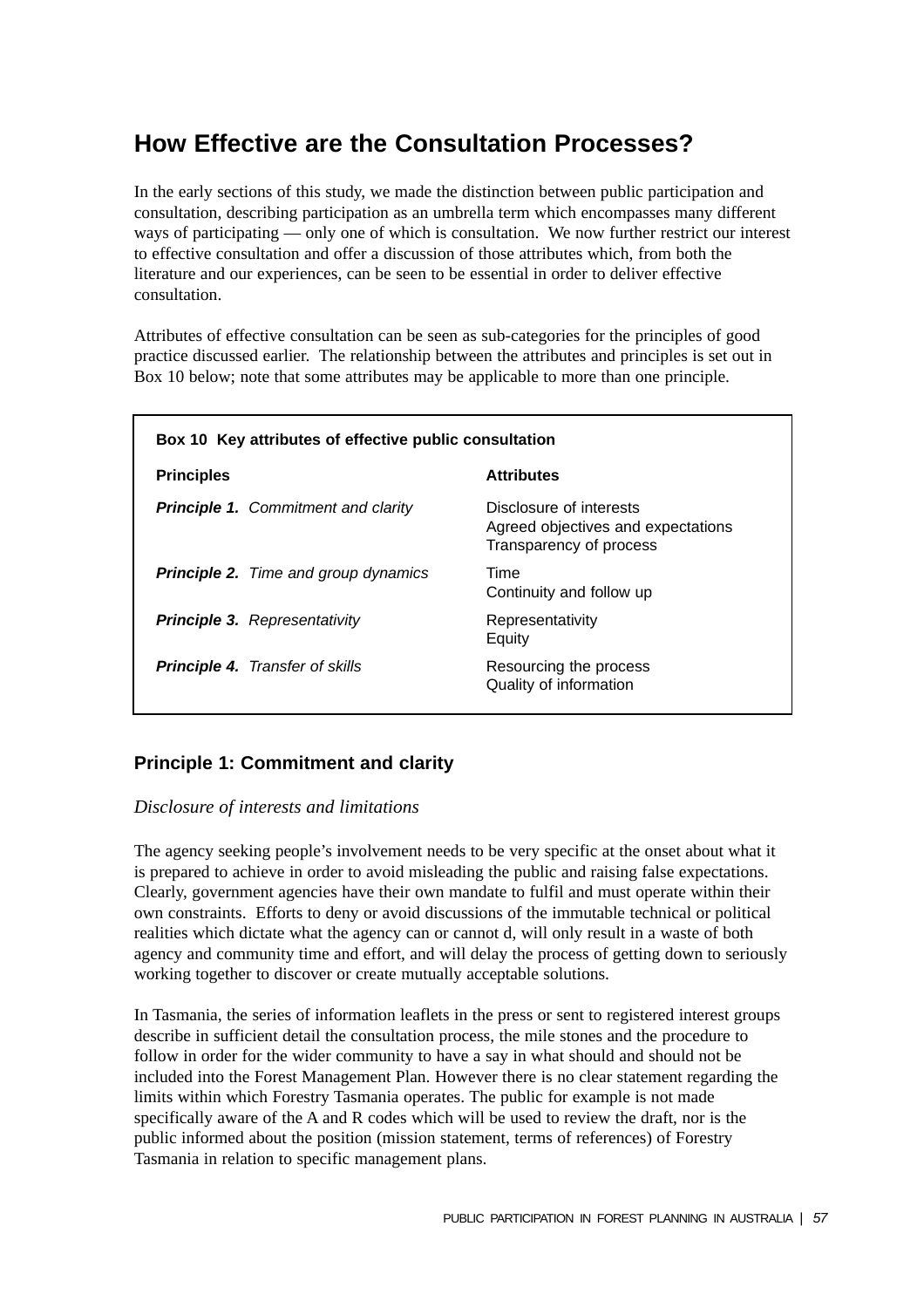A similar situation can be observed in Western Australia.

In Victoria, the disclosure of legislated timber volume commitments was not well received, and was initially interpreted as inflexibility. There were, in addition, issues of forest management policy which were clearly articulated at the beginning of public consultation as being unavailable for negotiation, for example, the use of 1080 in newly planted areas. However these disclosures helped to prepare an honest platform from which to proceed.

Very clear guidelines as to limitations were set out in Queensland, primarily because both of the instances being analysed there were treated strictly as pilot studies or trials, essentially testing out the process. They were therefore undertaken fairly tentatively with no indication that the processes being used would necessarily serve as a precedent to bind the forest agency in any way.

#### *Agreed objectives and expectations*

Agencies need to be very clear about what they are interested in achieving by the consultation process both for their own benefit and for the benefit of the consultative group. This involves deciding, and probably committing to writing, whether it is merely interested in informing people, in seeking opinion or whether it is seeking some arrangement by which to share decision making or control.

At the most basic level, different objectives dictate different consultative processes and it is quite inefficient, unethical and ultimately counterproductive to operate at a hierarchical level distinctly higher than what is intended in the end result. (See Creighton's diagram of types of techniques used and the levels of participation in the literature review.)

Simultaneously stakeholders will come to the process with specific needs and diverse agendas which, with the best of intentions and skilled facilitation, may still be irreconcilable. It is important therefore to try to develop a "shared understanding of success" and to spend time specifying and negotiating the criteria for that evaluation of success.

In Tasmania, the experience of the RAG was an attempt to reach a consensus on definitions and objectives. During the current process there is no mechanism through which the wider community has an input in the process of planning (rather than influencing the content of the Management Plan). The public is invited to comment on a document, but there is no forum for Forestry Tasmania and the wider community to work together to agree on what can and cannot be discussed. The Agency operates under the principle of the representative democracy whereby elected politicians define the framework within which the Agency has to operate. The "meet the planners" meetings provide a forum for information dissemination, for better relationship building, and possibly some conflict management, but Forestry Tasmania staff has no mandate during those meetings to make decisions, or propose concrete changes.

From the discussions and written questionnaires it transpires that the wider community has expectations beyond commenting on a text: people want to have a say in the choice of forestry options. One argument put forward is that the RFA process was the forum where people had a chance to shape what would happen in forestry within the next few years. We did not specifically look into the nature of public participation within the RFA, and therefore cannot comment conclusively. However even in the case of the RFA document representing the view of the majority of Tasmanians, it is important to acknowledge the difference of scales. The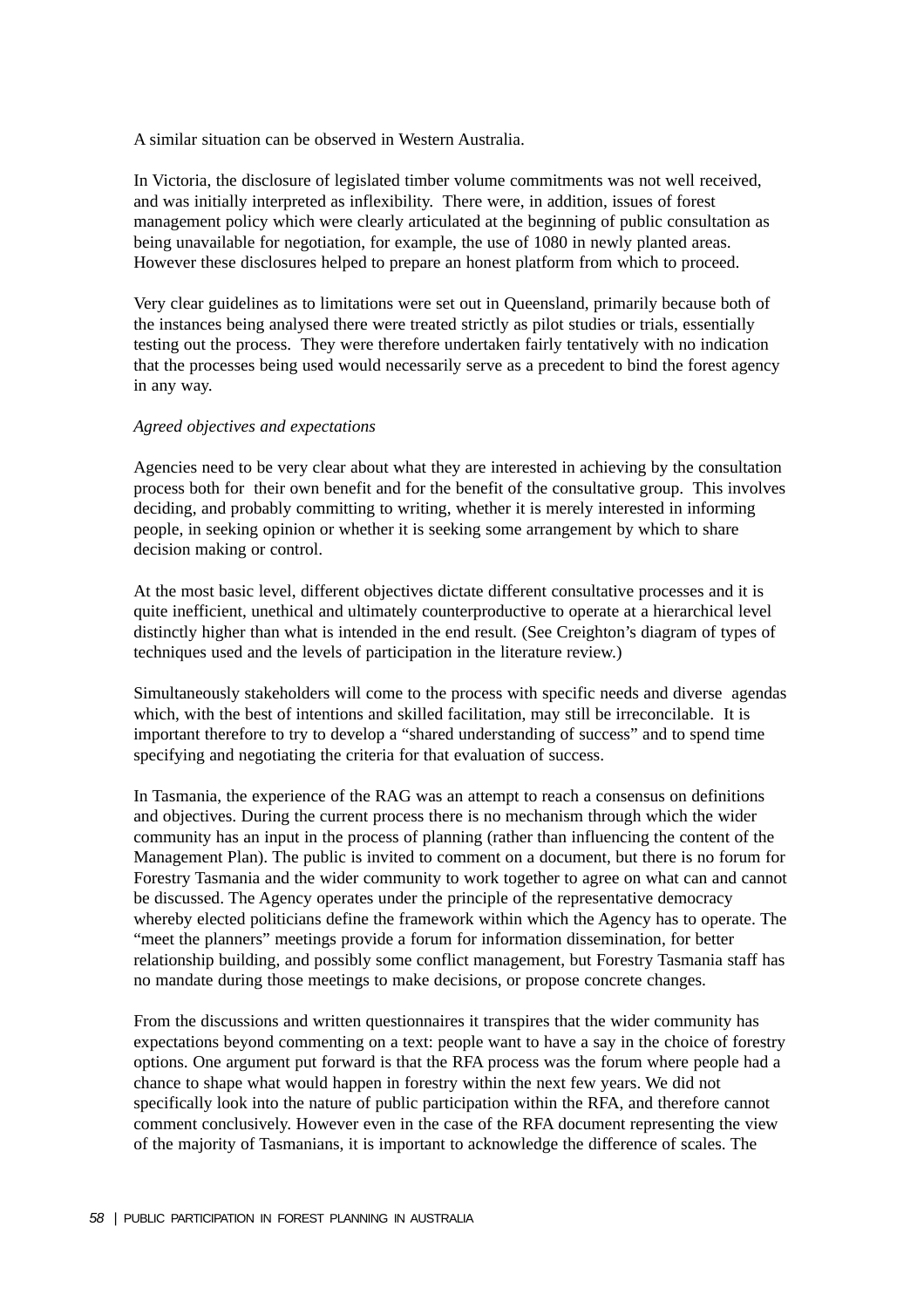RFA document makes propositions at the macro scale level while forestry practices happen at the micro scale level and participation or the motivations for people to get involved vary with scale. Peoples' concerns are generally for very specific places on the land while agency concerns are often for more generic forest management (Cortner and Shannon 1993:14). Although the Forest Agency may consider that general policy decisions made already take into account public opinion, the general public may still feel very strongly that they have a right to dispute decisions and practices at the local level.

In Victoria over the past two decades, planning authority has been increasingly devolved to the regions and has resulted in increased regional autonomy. Victorian strategic planning is carried out in Forest Management Areas, which range from about 200 000 to 1 million ha. Nevertheless specific regional forest planning issues have been granted significance, and a principal task has been to develop a management plan that delivers industry's needs while also accommodating the community's needs.

To succeed, this process requires early disclosure of objectives and expectations and a cooperative process working to achieve the best match between differing objectives. As a result, though the Department might prefer standardised plans, because of its commitment to devolving responsibility to the regions, each Forest Management Plan in Victoria is different, using slightly different arrangements to address local or regional needs. One consequence of this practice is that in some regions forested lands on alternate sides of an administrative boundary are currently being managed under different designations of land classification and according to different management strategies. Wildlife ecologists generally see this as an undesirable outcome; local communities however may not.

Some constancy has been achieved through common training sessions for the various forest management team leaders to ensure some shared understanding of the purposes, techniques and feasible outcomes of public consultation.

By contrast the public consultation process in Queensland seeks intentionally to separate people's attachment to particular features on the land from the determination of community values for forests generically, by promising that individual plots of land, or Planning Units, will be scrutinised later in a separate process for their place-specific attributes or primary qualities. In a sense then, objectives and expectations are tightly constrained by the definition of the process. It remains to be seen how robust this separation of the processes of value specification from technical planning processes will be. It can be claimed that the durability of the process has yet to be tested under the same intensity of adversarial conditions that have been experienced in other states. Firstly, the Springbrook plan has yet to be publicly released. Secondly, and more importantly, the competition for limited remaining resources is not as keen in Queensland as elsewhere.

#### *Transparency of process*

The process to be followed should be an informed one at every step of the way. There is no point in setting up a generally open and transparent community consultative process in which the final steps remain hidden or obscured by government involvement. A common example of this is the review and processing of stakeholders written submissions by representatives of the bureaucracy, where every third or fourth issue is labelled "beyond the scope of this document!". Greater clarity in the initial explanation of the eventual scope and purpose of the final document and therefore of the constraints formed by existing policy, may help to focus later public submissions better.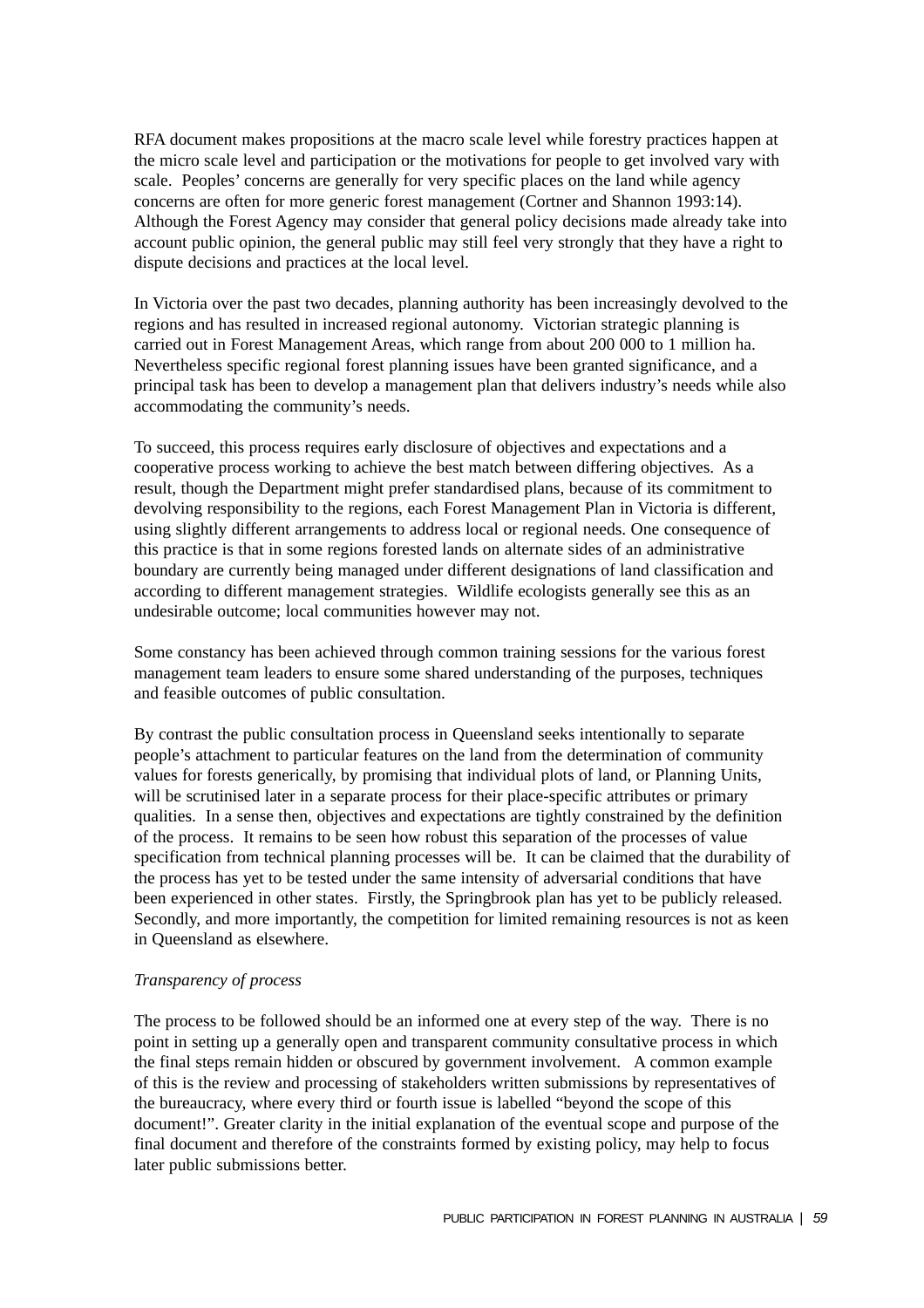In Tasmania, the process of reviewing is laid out clearly. In the latest Management Plans indications are given about the nature of submissions made as well as which submissions may have led to changes in the text. The submissions are reviewed by a panel of six Forestry Tasmania staff and the full analysis document is available for consideration by the public. However people or interest groups who have made submissions are not contacted and made specifically aware of the results of the panel meeting. As people are not given information as to why their submitted proposals may not have been considered, people tend to question the fairness of the process as well as the effectiveness of their input. Although some stakeholders may feel alienated because they don't agree with the outcomes (and therefore try to undermine the process) the absence of personalised communication is a draw back.

In Western Australia it seems, no attempt is being made to be explicit about what happens to the submissions and as a result stakeholders (from Industry as well as the Conservation movement) have little confidence in the process. This type of feeling undermines the credibility of the overall consultation effort put in place by CALM, creates suspicion and jeopardises any further attempt to involve the public in forestry matters.

In early instances of the Victorian process (Otways, East Gippsland) members of the Advisory Committees each received complete copies of all public submissions. These were discussed at subsequent meetings, and the Committee themselves provided advice on how to address the issues raised, which was taken on board according to the strength of arguments raised and points made. This was considered a valuable step in the process and an important role for communities. For the Central Highlands plan, the Department prepared a summary of issues raised in submissions and an NRE response to each. This was sent back to everyone who had made a submission, a process which seemed to be well received.

The whole question of transparency of process must be reconsidered in the Queensland context. Again, forest planners there are reluctant to define activities undertaken to date as anything more complete than testing elements of a new technology, claiming that nothing like a full, integrated package of public consultation (as detailed in Table 2) has yet been undertaken. In the Springbrook study although a discussion paper on the Community Values Assessment (CVA) process was produced, it was not distributed to the participants, nor has there been any follow-up provided to those participants on the final analysis of results. Judgements of transparency by the community panel participants themselves have yet to occur, as the document is not yet released, and at present some profess to being quite mystified over the point of the exercise or the significance of their input.

Considerably greater attention has been paid to developing an integrated package for the process in the subsequent trial. Efforts were made to explain the planning context and provide factual background information for the second trial of technology at the Koombooloomba site. Here the "Values" panel was made up of a separate community group from the Steering Committee. Results from the Values panel were presented to the Steering Committee, and after addressing some initial objections and concerns, results from the two groups were combined to produce an amalgamated version which, to the satisfaction of the Steering Committee, differed in only minor ways from the separate results.

Nevertheless, it should be remembered that the outcomes of the Community Value Assessment process itself do not determine the primary uses for individual planning units but rather combine with the results of inventory (*i.e*. inherent site qualities) to produce an indicator of the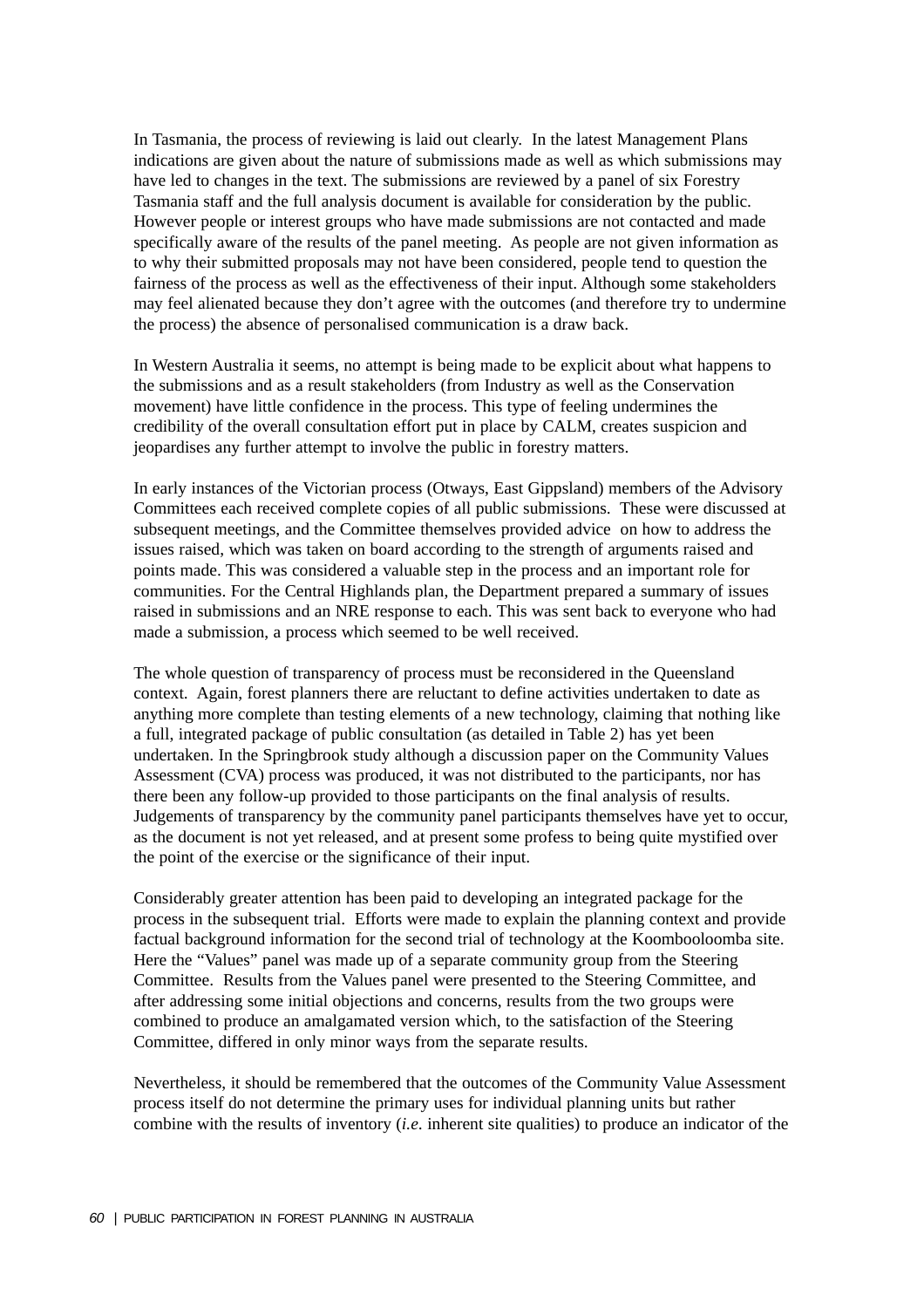community benefit attributable to forest uses within a particular planning unit and thus influence planning outcomes (see Box 11 below).

The presentation of this information provides opportunities for those who have participated on the values panel, end users and any interested parties to view how the community valuations have contributed to the planning outcomes.

In draft planning outcomes produced to date for both the Gold Coast Hinterland Landscape Strategy Plan and the Koombooloomba Ecotourism Project, tables such as those shown above have been included in the documents. The presentation of such information is a central part of the planning output for the MUMPs process and contributes to transparency of process.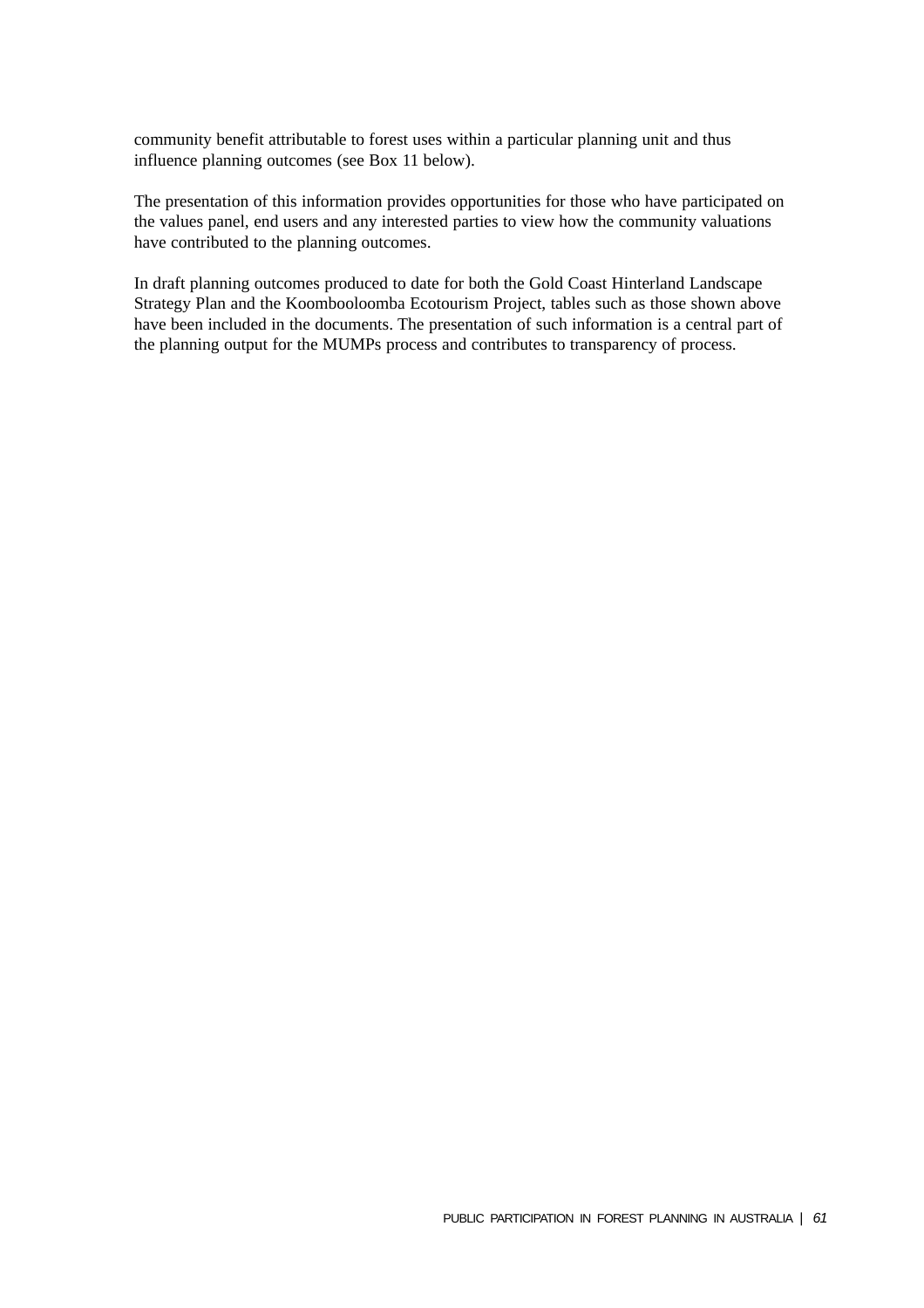#### **Box 11: The effect of community valuation on utility values**

A comparison of the final utility values assigned to Conservation, Forest Products and Recreation for a particular planning unit is shown in the two tables below, to demonstrate the effect of different community valuations:

| <b>Forest Value</b>    | Inventory<br>Rating | Description of<br><b>Inventory Rating</b>                                         | Community<br>Valuation | Utility<br>Value |
|------------------------|---------------------|-----------------------------------------------------------------------------------|------------------------|------------------|
| Conservation           | 9.0                 | Very high conservation value relative<br>to the conservation value of other areas | 1.0                    | 9.0              |
| <b>Forest Products</b> | 6.0                 | Moderate value for Sawlogs, Poles,<br>Foliage and Landscaping Materials           | 0.4                    | 2.4              |
| Recreation             | 4.0                 | Moderate value for bicycle riding and<br>horse riding                             | 0.5                    | 2.0              |

#### **Table 2.1 The impact of community valuation on management outcomes**

Clearly, faced with the utility values associated with the above scenario management would recognise the very high utility value for conservation within the subject planning unit by locking it in as the primary use. Then because of the high intrinsic conservation value (i.e. inventory rating), and low utility values for forest production and recreation these potential secondary uses would most likely be heavily constrained or perhaps excluded.

If community values change, however, for instance from planning cycle to planning cycle, then the change would be immediately reflected in the utility values considered during the management decision-making phase (see Table 2.2 below).

| <b>Forest Value</b>    | Inventory<br>Rating | Description of<br><b>Inventory Rating</b>                                         | Community<br>Valuation | Utility<br>Value |
|------------------------|---------------------|-----------------------------------------------------------------------------------|------------------------|------------------|
| Conservation           | 9.0                 | Very high conservation value relative<br>to the conservation value of other areas | 0.4                    | 3.6              |
| <b>Forest Products</b> | 6.0                 | Moderate value for Sawlogs, Poles,<br>Foliage and Landscaping Materials           | 0.8                    | 4.8              |
| Recreation             | 4.0                 | Moderate value for bicycle riding and<br>horse riding                             | 1.0                    | 4.0              |

#### **Table 2.2 The same inventory ratings with an alternative community valuation**

Here the alternative community valuation in this scenario has resulted in distinct changes in the utility values to be considered during the management phase of the planning process. In this scenario, forest production would emerge as the dominant use, however, applied to it would be a range of management prescriptions seeking to maintain the main attributes of the site's inherent conservation values (e.g. endangered, vulnerable and rare flora and fauna). Further, during periods of harvesting operations, prescriptions would apply to recreational use in the interests of safety.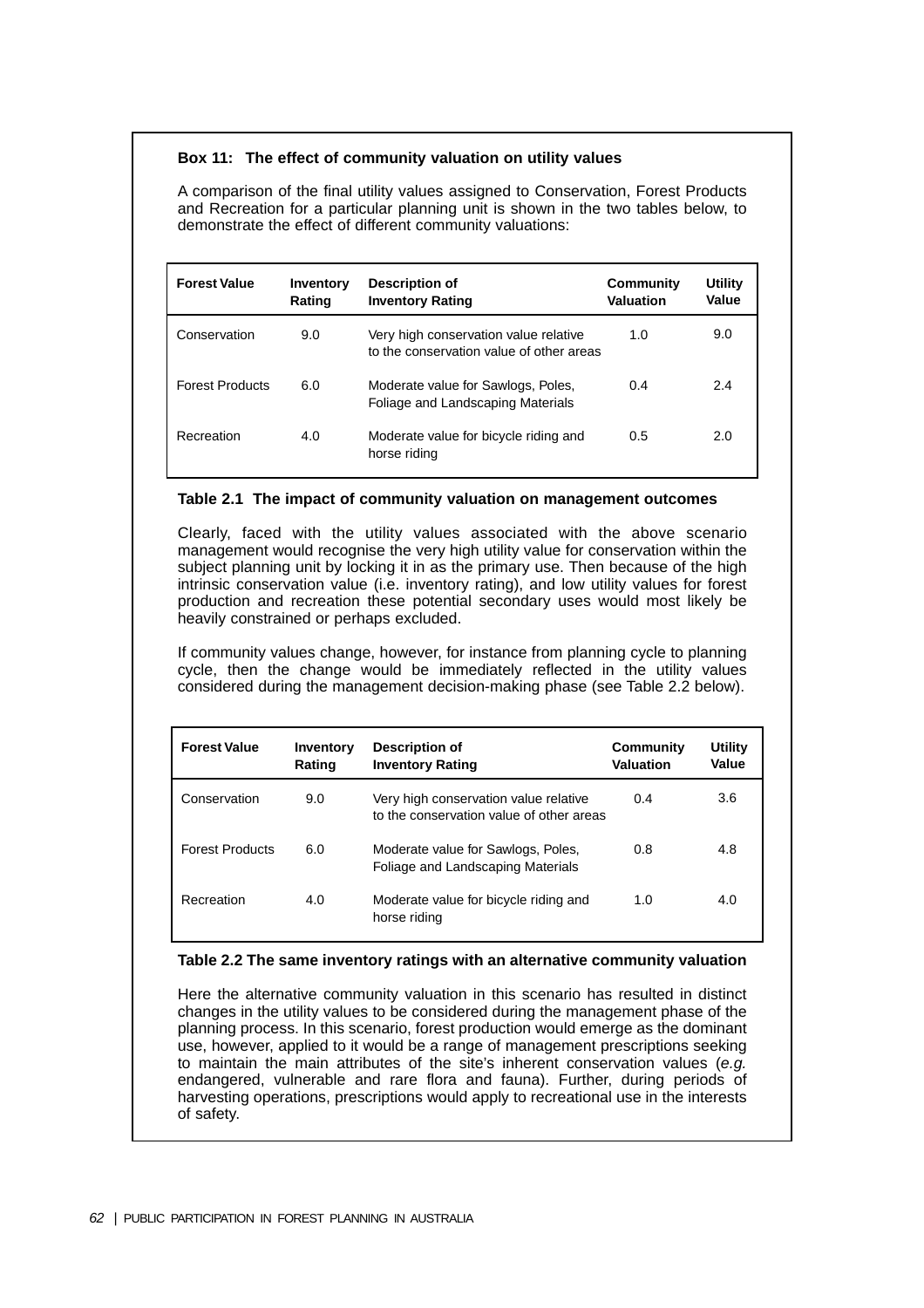Variation in the size of differences between the relative importance of forest uses within a value set could result in significantly different planning outcomes (see Figure 6). Where the differences are great, the community valuation has the greatest impact on outcomes due to the relative weightings which are applied to the inventory ratings.



**Figure 6. Similar rank orderings from different scoring patterns**

Where there is little variation in the magnitude of differences between the relative importance of forest uses, the community valuation influences the inherent site qualities less.





The significance of these points becomes clearer when it is understood that, although the values assessment process is said to be robust, it is possible for the input of a single person with very polarised views to still effect changes in the aggregated group value set when sample sizes are small. In the Springbrook trial, the input from one committed advocate of outdoor education did effect such a change in rankings.

With respect to effective inclusion of Aboriginal peoples in participation processes, the bulk of attributes discussed in this section are pertinent. In particular, the principles of commitment and clarity include such important areas as cross-cultural communication and training, the avoidance of jargon and the assurance of transparency of processes.

## **Principle 2: Time and groups dynamics**

#### *Time*

Time is important in a number of ways, both for the *duration* of the consultative process and for the *timing* of the phases of consultation as well as the timing of specific events

In general agencies operate to different time scales than do individuals or even groups in the community. For departmental personnel immersed in the process of their regular duties, regular references to the progress of a Forest Management Plan through the labyrinth of government consultation, keeps the reality of the plan alive in their consciousness. For community members, immersed in a separate daily reality, there is an understandable loss of significance for the "draft" plan that suddenly reappears in their life after 18 months absence. Elapsed time between experiences seems to be viewed differently according to whether the experiences are considered mainstream or incidental to a person's life.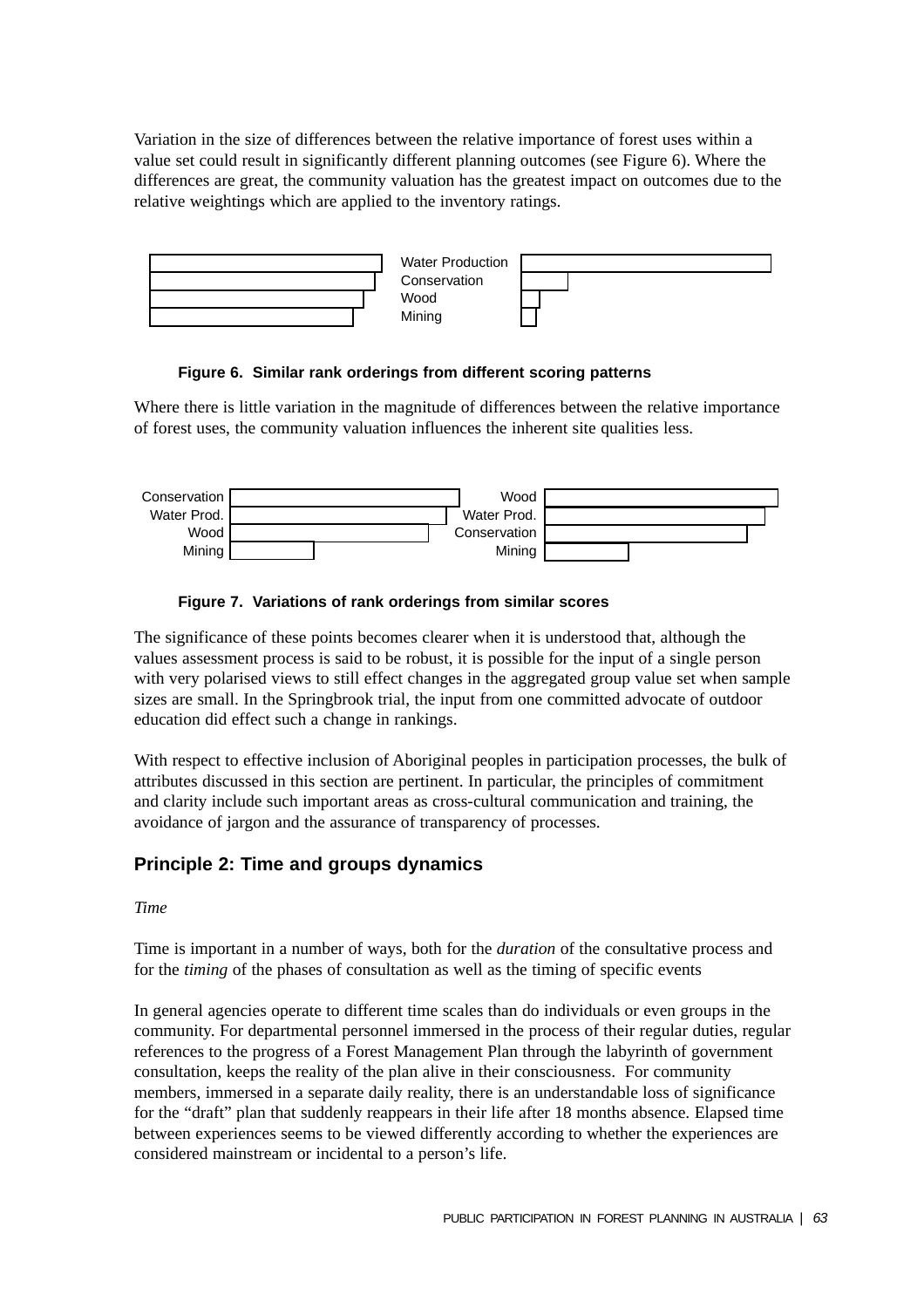Victorian participants found that the time element of holding regular meetings over 2 to 4 years was not particularly a burden; more frustrating was the long time span between the community's main contributions to the draft management plan and the appearance of an approved draft management plan. In East Gippsland, that time lapse was made bearable by regular newsletters tracking its progress, or giving explanations for its lack of progress. In the Central Highlands case, where little information seems to have been made available concerning the delay which followed the community's initial involvement, in some cases stretching to three years silence, several participants expressed general anger over the time delay at its revival. Yet, it seems to be not the objective elapsed time, but the lack of information on progress, which participants find most difficult to accept.

Participants from all areas were clear that they would prefer to be given an initial time frame for the consultation process and a set of benchmarks to be established at the beginning, and for progress to be subsequently reported regularly against those benchmarks.

Elapsed time has not been an issue in Queensland's process as, in the first pilot, the single workshop appeared to its community participants as an isolated event, unconnected to the development of any subsequent plan. In reality, even after the release of the Gold Coast Hinterlands Open Space Study, it seems unlikely that community members will make any connection between the two events. From the Queensland planners' viewpoint one of the perceived advantages to the process being developed in Queensland is its efficient use of time, which requires minimal interaction, and therefore minimal time and investment from community members and forest planners. According to one of its principal planners:

"The Queensland process seeks to rationalise the participation of a range of target groups in the development of a management plan. It seeks to engage each group in the phase (or phases) of the process intended to best meet their anticipated needs and the needs of the plan, as opposed to facilitating the participation of all interested parties in a protracted broad objective set of meetings.

In terms of engaging the general community and stakeholders in the development of a value set to guide decision-making, the Community Values Assessment process can be implemented quickly with the results (as in the case of Koombooloomba) presented within the time constraints of a single consultative opportunity."

In Victoria **timing** of meetings was also seen as an important attribute requiring careful thought, particularly because public consultation in Victoria was seen as an opportunity to educate the community via the community representatives.

For participation in decision making to encourage the development of a strong civic culture and impart new technical and strategic planning skills, then the effects of consultation must reach beyond merely the representatives of interest groups. The information and critical debate on responsible natural resource management must be carried back to the constituent groups. This requires encouragement and careful timing to ensure the opportunity for information and skill transfer, as some community or interest groups may meet formally only a few times each year.

In Victoria the system of regular meetings spread over several years allowed sufficient time for that information transmission. In addition Victorian forest planners made considerable efforts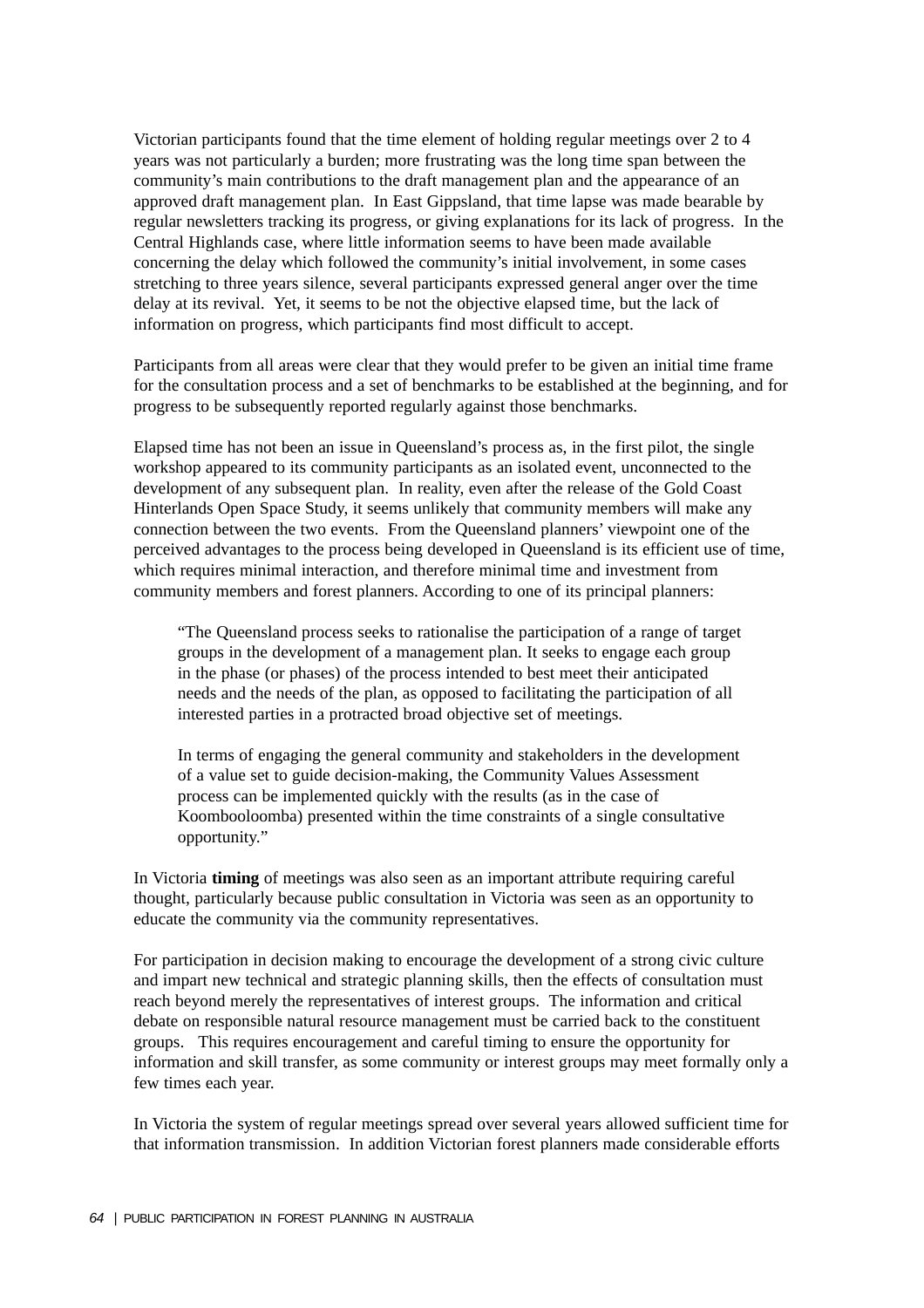to encourage representatives to carry information from the meetings back to their constituents and to involve the members in helping to frame decisions.

This specific issue of timing is irrelevant for the consultation process promoted in Tasmania and Western Australia.

To the extent the Queensland process can be called a package of community consultation, it does not address this issue, as there was only the single workshop, or in the second tria,l a compact set of meetings. Forest Planners in Queensland are currently interested in sampling, rather than helping to influence the development of responsible forest values.

Issues identified above as particularly important to Aboriginal representation in consultative committees include early opportunities for inclusion in the process and early disclosure of project objectives and limitations. Within forest planning processes in Queensland and Victoria, consultation with Aboriginal people has begun only recently, and therefore many of the commonly experienced obstacles to meaningful participation relate strongly back to the lack of previous participation. For example, refer to Crisp and Talbot (1999) and Environment Australia (1999) for discussion of the late stage at which Aboriginal interests have been included into the RFA processes and into forest management and planning generally.

#### *Continuity and follow up*

In the context of Tasmania and Western Australia where the consultation process is limited to inputs to the text of the Management plans the issue of continuity of the participatory process does not arise. However we recognise it as an important criterion for effective participation and the absence of follow up or rather on-going participatory process may be a reason why some people feel alienated from the process.

In between specific events (like the call for public comments on the draft Plans), there seems to be no specific effort to involve the public in the activity of the agency. Representatives of various stakeholders groups could, for example, be engaged (or at least be offered the opportunity to engage) in the monitoring and evaluation of the implementation of Plans. Forest Agencies could also see people's involvement for the preparation of ulterior plans. If one recognises the educational element to participation, then only continuity of involvement provides a realistic arena for education and relationship building.

In the Victorian processes, there seems to be a clear recognition of the importance of maintaining continuity and in ensuring a coordinated follow up which in several instances even included a closure ceremony celebrating the official public release of the final Forest Management Plan. It has been suggested that there would be significant value in an ongoing "community reference group" which could be used as a two-way communication process during the implementation of the plans. To date, this has not eventuated because of its implications for resourcing.

This careful attention to detail and comprehension of the importance of continuity of course relies on adequate funding and available personnel. The intervention of external events can also mean that not all forest management planning processes deliver their full potential. One major example is the introduction of the Regional Forest Agreements (RFAs) to the process which has tended to "de-localise" the participation process. Nevertheless, even here, participants can distinguish between successful and rewarding early consultations and later less successful attempts to reinvigorate the Community Advisory Groups.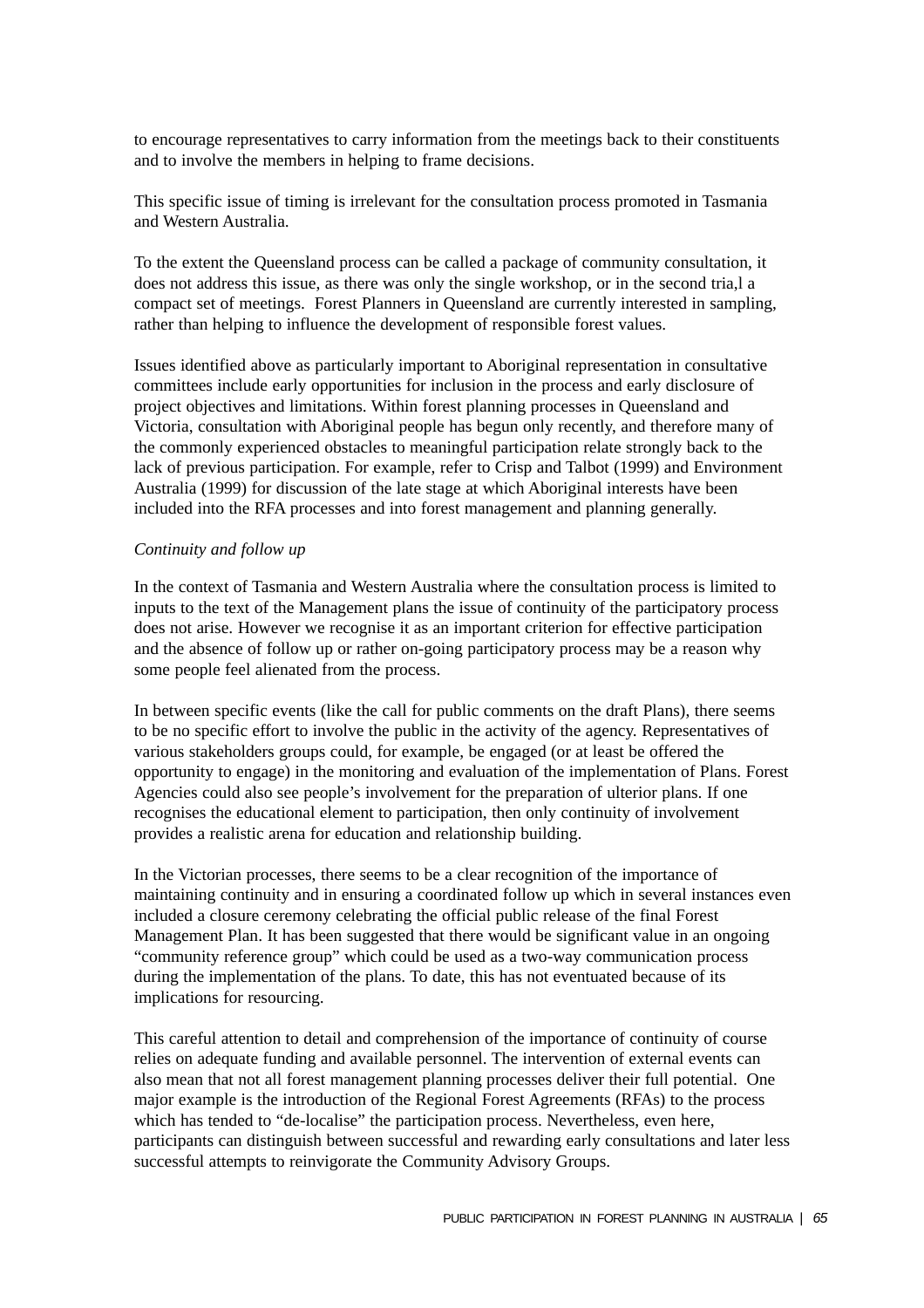In Queensland this follow up was not done for the first trial, and as a result there is a sense of confusion over the purpose of the exercise. The second trial was a more integrated, iterative process and as a result has been much informative.

## **Principle 3: Representativity**

#### *Representativity*

Who has a chance to take part in the process, who raises their voice in the process and who keeps silent or is excluded from the process are important questions for the legitimacy of the participatory process.

The Agency in charge of the process has to be aware of the diversity of stakeholders and their constituencies and must be consistent in their approach. In one of the case study states, multiple versions of the stakeholders list seemed to be in use at any one time, possibly implying that not all stakeholders were considered or treated similarly.

It is also necessary for the Agency to be pro-active in approaching potential stakeholders rather than to limit their efforts to a call for groups and individuals to register their interests.

According to the forest planners in Queensland, it is appropriate to constitute the Values group to reflect the respective geographic and administrative scales of issues for the area. That is, if the planning is taking place in a World Heritage area with world heritage values, then there must be people in the Values group who have sufficient overview of conservation and biodiversity at a holistic level. If, on the other hand, the area is primarily a local forest with local significance, then the emphasis needs to be mainly on representatives of local interest with lesser input from regional and state interests. in general there should be a mixture of organisational and community stakeholder representatives to reflect the land use interest in an area.

This fine tuning according to the various land tenures (or interests in general) in the area in question can be accomplished through discussion and suasion, but it can equally be achieved by the careful choice of panel members for the Values committee. The extent to which this adjustment is made clear to the Values panel, who might otherwise believe theirs represents universal values, is a measure of transparency. It is here that the Steering Committee takes on a new role of overseeing the equitable constitution of the Values Committee and witnessing to all interested parties to the fairness and equity of the process.

Knowing why people do not come and participate is also important in designing a fair and representative process. Of course, people may choose not be involved because they don't want to, but too often it is because they can't; either they don't have the resources (money, time, skills perceived as necessary), or they don't know about the process (as in, they missed the advertisement in the paper).

Additionally the process as described may not be seen as appropriate. In earlier research in Victoria and New South Wales, participants generally could only suggest "disinterest" as an explanation for the absence of certain groups, particularly those that had been invited but had not continued to attend (Hoverman 1997). However looking at commonalties across the range of disinterested groups — Aboriginal groups, representatives of the Bushfire Brigade, the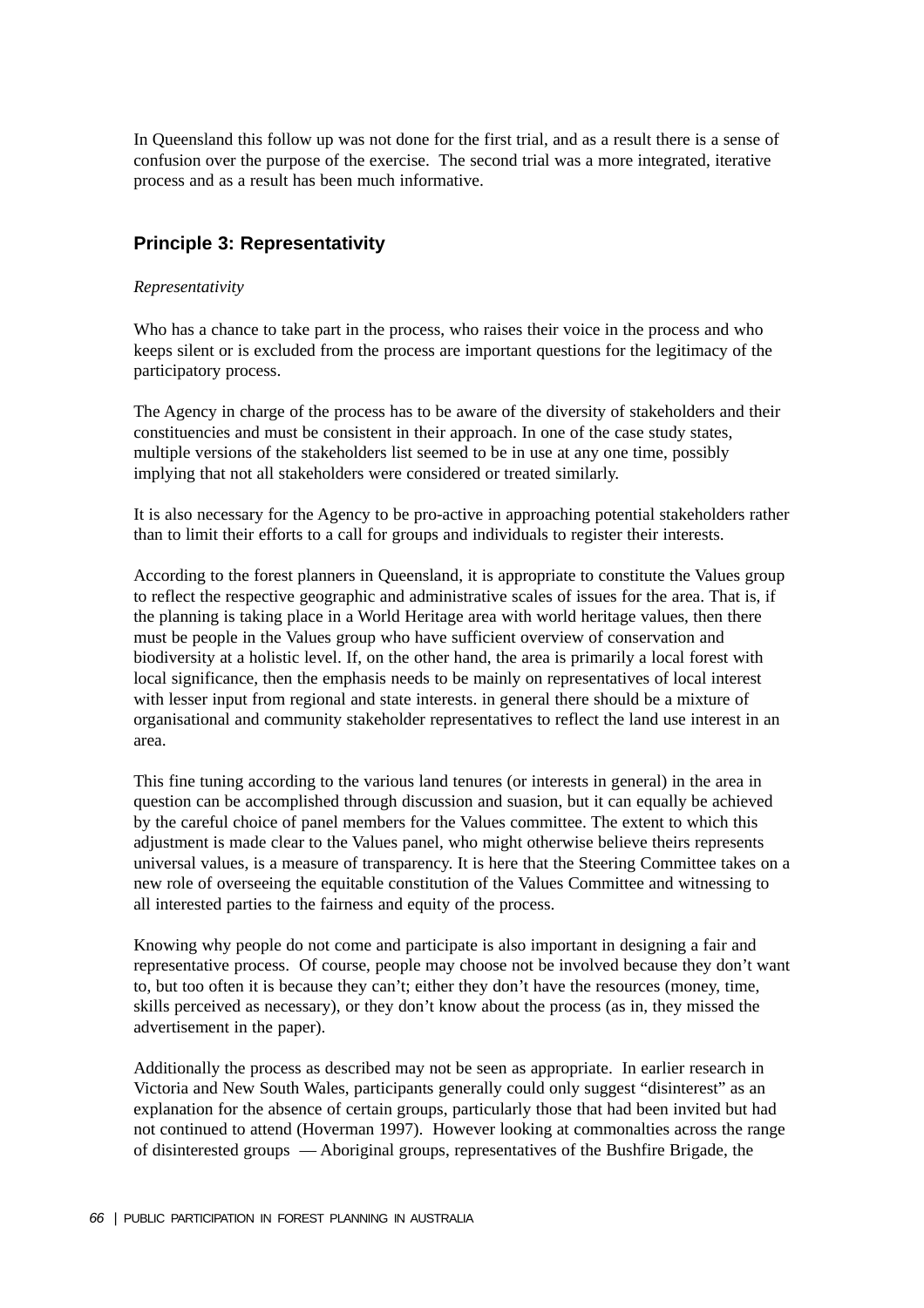Timberworkers Union, and taciturn miners — across a number of sites revealed a common aversion to the pursuits and processes of the "chattering classes". Graziers as a group might also be expected to be disinterested, but in fact graziers attending frequently revealed through their interviews that they were already involved in either Total Catchment Management or the Landcare movement, movements which promote information exchange and social networking .

Clearly the structure of agency-initiated consultation tends to enfranchise mainly individuals and groups which have already adopted the "culture of critical discourse" which engages people in questioning the *status quo*. People who traditionally accept the status quo, who see themselves as compliant with or not in a position to challenge local authority, or who consider themselves politically powerless, are unlikely to seek inclusion onto the committees, and if invited, are unlikely to be regular or leading participants.

Representativity issues have a particular salience for Aboriginal interests. For instance, representativity should be considered both in terms of how well the different intra-Indigenous groups and interests have been represented within the participation process, and in terms of how well Indigenous interests in general have been represented in the broad participation process.

#### *Equity*

Not all the stakeholders have equal access to information, equal weight in the decision making process or equal resources. Although it can be argued that these inequities reflect the different role or actual importance of the various stakeholders in the process, such discrepancies are often interpreted by the apparently weaker stakeholders as an unfair abuse of power.

Through social and political networks, some interest groups have disproportionate influence at local, national or international level. This gives better or quicker access to information and knowledge and therefore more (unbalanced) power in the negotiation game. As mentioned earlier, this was evidenced in Victoria when participants referred to "having the ear of the Environment Minister", or claimed "close connections with VAFI". Equally there were some groups which, while present at the community consultation meetings, preferred not to continue to engage in community consultation but rather resorted to higher level negotiations between their respective General Managers.

It is also important to make the difference between the importance of the role a stakeholder may play and the voice they may have in the process. A Forestry Agency obviously plays the biggest role in forest management but does this justify a more crucial role in the balance of power? Although some may expect it to be so, we would suggest that perceived and actual equity is at the core of effective participation.

One theoretically ideal proposal is that independent agencies or individuals should be responsible for the consultation process and Forest Agencies properly just one more of the stakeholders, without the ultimate decision-making power that they currently have. This does not of course guarantee that the decisions ultimately taken would be representative of the majority of the stakeholders views recognising that most management decisions are ultimately political, but it would foster greater equity between the stakeholders. Such an arrangement would then allow for greater trust to develop between participants. The disadvantages of independent facilitators for the consultative process are that the forest Agencies are then potentially relieved of the necessity for close interaction with community and industry group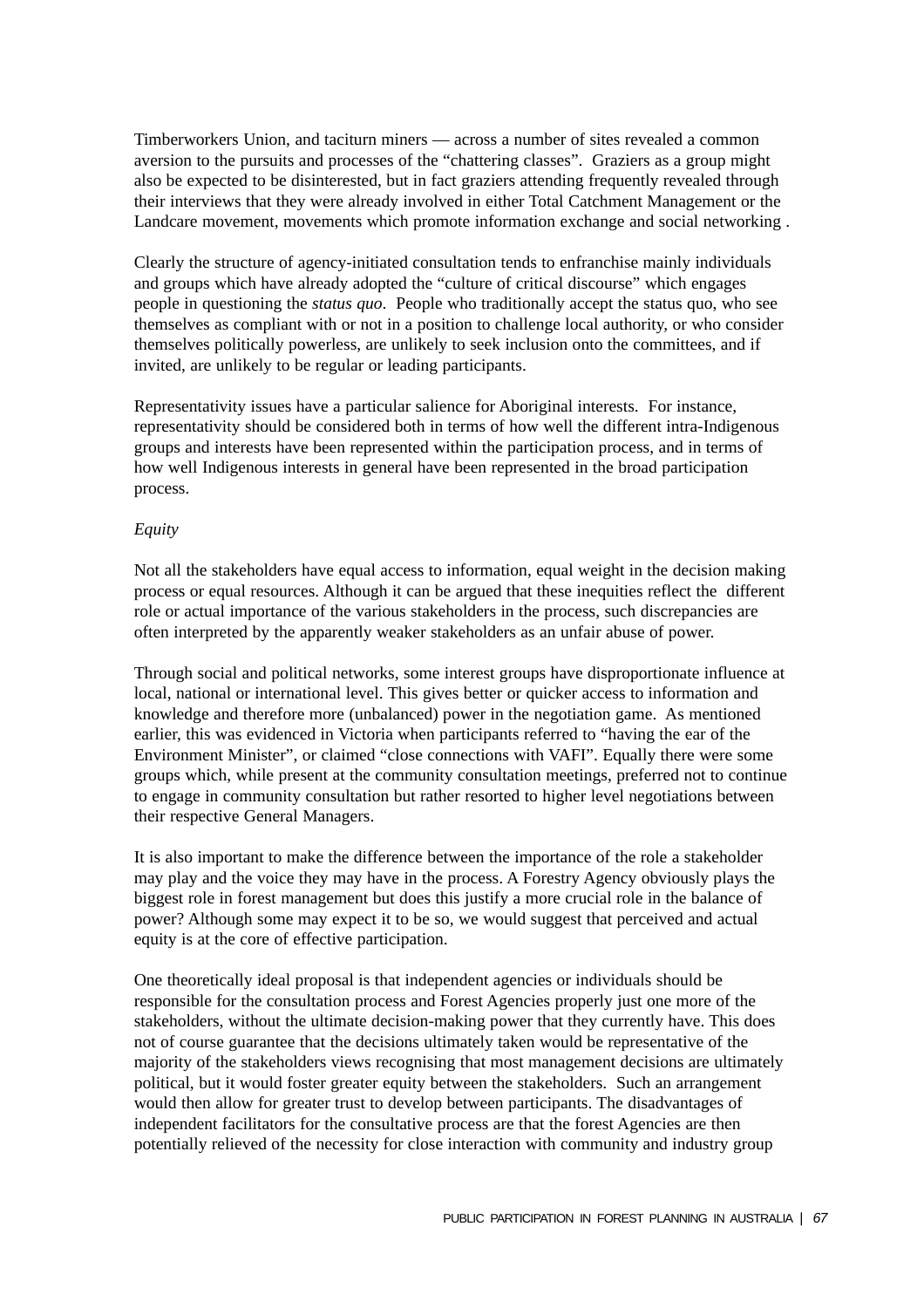representatives, and can potentially retreat into their bunkers, exactly the historical reality that is finally being remedied.

In all the four States, the Forestry Agency is a stakeholder as well as the executive agency.

## **Principle 4: Transfer of skills**

#### *Resourcing the process*

As already mentioned, stakeholders will have different resources at their disposal to engage in the process. Apart from time and money, the pool of human resource available within the community may differ and hinder some people's or interest groups' motivation. If the educational potential of public participation is to be realised or fostered through this process the community will need some support.

Often people are invited to comment on the draft plans while they may have only limited understanding of practical and technical issues, though they may feel competent in their grasp of theoretical or aesthetic aspects of forestry. These limitations, which may sometimes translate into unreasonable or impractical demands, discredit the quality of the submissions, arousing even more frustration. If agencies want to move the forestry debate beyond "logging or not logging", the community has to be invited to learn about forestry.

To this end, Victoria has actively set about exploiting the consultation process for its community education potential as an opportunity to increase awareness of social and environmental responsibility and to expand the community grasp of the complexities and trade-offs and generally develop social capital in the community. This is an undoubtedly difficult undertaking, but evidently one seen as ultimately worthwhile. Not all states concur.

Forest Planners in Queensland are hoping to eliminate "planner bias" which requires that the system be seen to be neutral i.e. not biased in any particular "right" thinking way. The information presented and discussion fostered as a function of the process will go a long way to making the process a "learning journey" but not by manipulating outcomes. To this extent Forest Planners feel their responsibilities lie in equitable sampling, rather than helping to influence the development of "responsible" forest values.

There is also enormous potential to involve the community in assessing available resources and in monitoring and evaluating forest operations as is increasingly being done overseas. Field visits have been recognised as positive learning experiences in both Tasmania and Victoria.

For a learning experience to be fruitful it has to be on-going as opposed to a one off opportunity. This requires a considerable amount of resources on the part of the Forest Agency. Forest Agencies do employ specific staff dedicated to education of the general public, but often in times of budget restrictions those positions are the first ones to be stopped.

As discussed earlier, in order to meaningfully include Aboriginal peoples into forest management decision making, existing socio-economic and political disadvantages will need to be considered. Lack of resources has been identified as a major obstacle to the achievement of full Aboriginal consultation within forest planning processes including RFA processes in both Queensland and Victoria.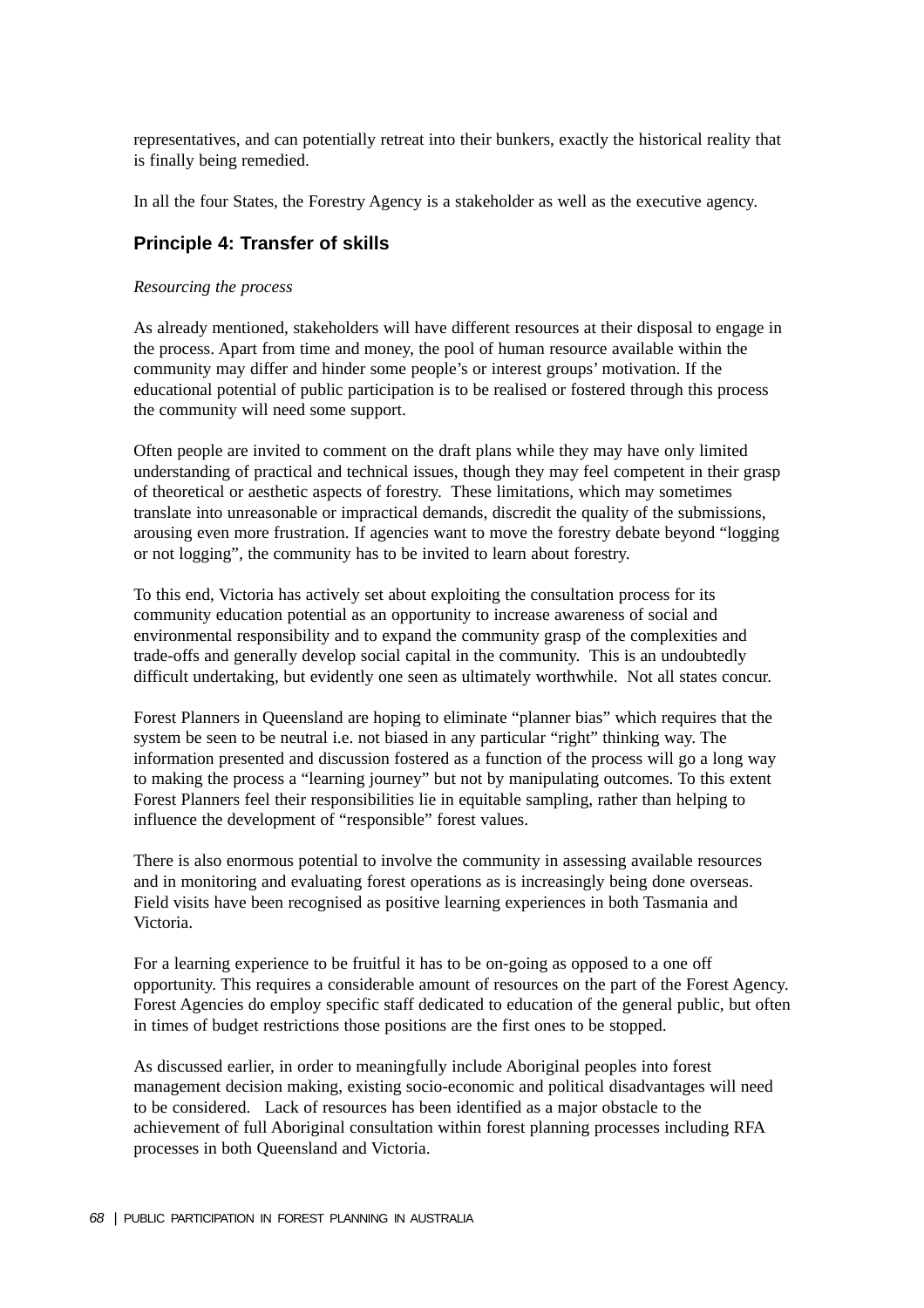## **Quality of information**

Quality of information refers to the content of the information as well as its availability.

Conflict over data (lack of information, misinformation, different views on what is relevant, different perception of data and different assessment procedures) is very common in the forestry debate in Australia, and is often underpinned by epistemic differences. Foresters' training has traditionally emphasised a rationalist, scientific approach to knowledge and to a closely defined understanding of what constitutes social progress. Members of the public are often more likely to believe in the social construction of truth and to have a more adaptive, more iterative and more creative definition of social progress.

Foresters have been known to say that the scientific knowledge produced by the forestry agency is the only information that can be trusted, as the agency is perceived as having no vested interest in misleading the public. Members of the public in turn often tend to greet this announcement with scepticism and mistrust and to insist on challenging the epistemological and socio-political basis of that information. This is evident when meetings to discuss forest planning deteriorate into the presentation and defence of the veracity of information as opposed to an open discussion on the quality and interpretation of that information.

Resolving (if at all possible) this issue of information will partly happen through the educational process already highlighted in this report. There is also a need to recognise that the issue is not whether or not information is true but rather which are the interpretations which can bring a consensus for people to move on. Making information readily available is part of the transparency of the process but also reflects on how genuinely open to discussion the process is.

In Tasmania, the Draft Plan is made widely available across the state.

In Western Australia, until recently, the Forest Management plan was made available for consultation at the regional office. However we were told that members of the public had to make an appointment to see the document and then had to consult the document in the presence of a CALM employee for a limited amount of time; no photocopying was allowed. If exact, this rather rigid system does not promote confidence and openness.

As evidenced by the intentional inclusion of divergent voices into the consultation process, Victoria makes a concerted effort to exchange information throughout the entire planning process which includes circulating its draft documents widely, recognising that factual and perceptual errors need to be picked up early and properly addressed before they blow out of all proportion.

## **Conclusion**

At the beginning of this study we indicated that there were two principal rationales for incorporating public participation in planning: as a method, a set of guidelines and procedures to involve the general public in certain planning activities or as an ideology which incorporates a specific ethos for personal and community development. This difference has been described by Nelson & Wright (1995) as the distinction between "instrumental and transformative" participation. Undoubtedly both ends of the spectrum and several interim combinations are represented amongst the studies of the four states presented here.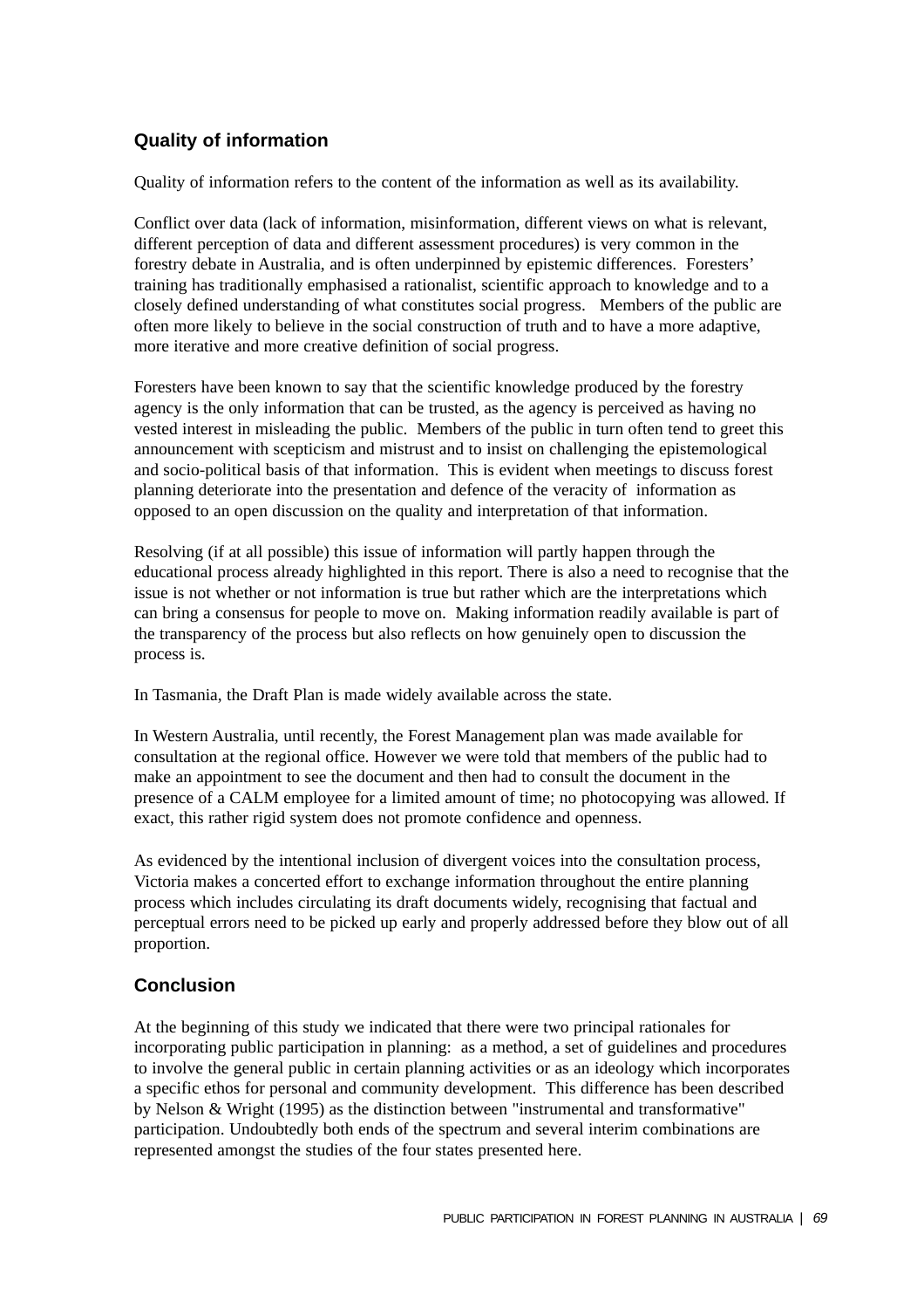The instrumental appeal of participatory planning lies in the hope that when communities' views have been taken into account, policy and projects will respond better to real needs and ideally reflect a true social and economic reality. People, feeling a sense of ownership, will be more compliant to bear the costs.

Secondly a positive instrumental benefit of engaging in a participatory management approach is the improved rapport between the community and the respective government agencies. As different people get involved in a consultation, discussion or negotiation, different parties start to know and understand each other, sometimes even start to trust each other. At some point this instrumental benefit of improved understanding fostering improved communication channels begins to contribute to the creation of social capital and in this way begins to merge with the transformative effects of participatory planning.

Participation's transformative potential lies in its ability to extend the sympathies and capabilities of the individual and to moderate individual drives by forcing a consideration of others' interests and some consideration of what may be best for the society as a whole. Participants are called upon to reconcile their individual interests with those of others, considering their viewpoints, and in the process learning to take on the responsibilities of a public, as well as a private, citizen.

At a more strategic and individual level though, this transformation reflects a state of personal development, a state of the mind through which people engage in a learning process, increase their personal esteem and self confidence and are better able to use and manage their own resources. Empowerment frequently also incorporates an aspect of increased critical awareness of the complexities and competing demands of trying to live responsibly and sustainably on this earth.

The distribution of power is often presented as an indicator of the extent of true participatory processes. It is also arguably one of the major reasons why people decide to get involved in forest management issues but at the same time forestry agencies are reluctant to relinquish their responsibility for, and control over, the resource. The nature and levels of participation in a policy or a development process are often measured in terms of power and the role that the different stakeholders have in the decision making process. In very crude terms, this may be true, but under more enabling circumstances, it is clear that the distribution of power is only a very narrow indicator for effective participation.

In recent years the *National Forest Policy Statement* (1992) which requires significant public consultation in forest management planning and the *Inter-governmental Agreement on the Environment* (1992) which binds Commonwealth, State and Territory, and local governments to inter-governmental communication and cooperation on environmental issues, have contributed to redefining the context of forestry and more specifically foresters' concepts of clientele and concomitant responsibilities. While this is not always a direct function of the public consultation process, clients' awareness of constraining legislation and changed relationships between Forestry and other government instrumentalities do influence the forester-client relationship (Hoverman, 1997).

Despite the impetus created by legislative changes, practical issues of power shifts, increased conflicts, stakeholders representativity and the need to call upon new and different skills from both the community and the forest service are still central concerns. The challenge for the forestry sector is to develop the supportive institutional structures which will accommodate the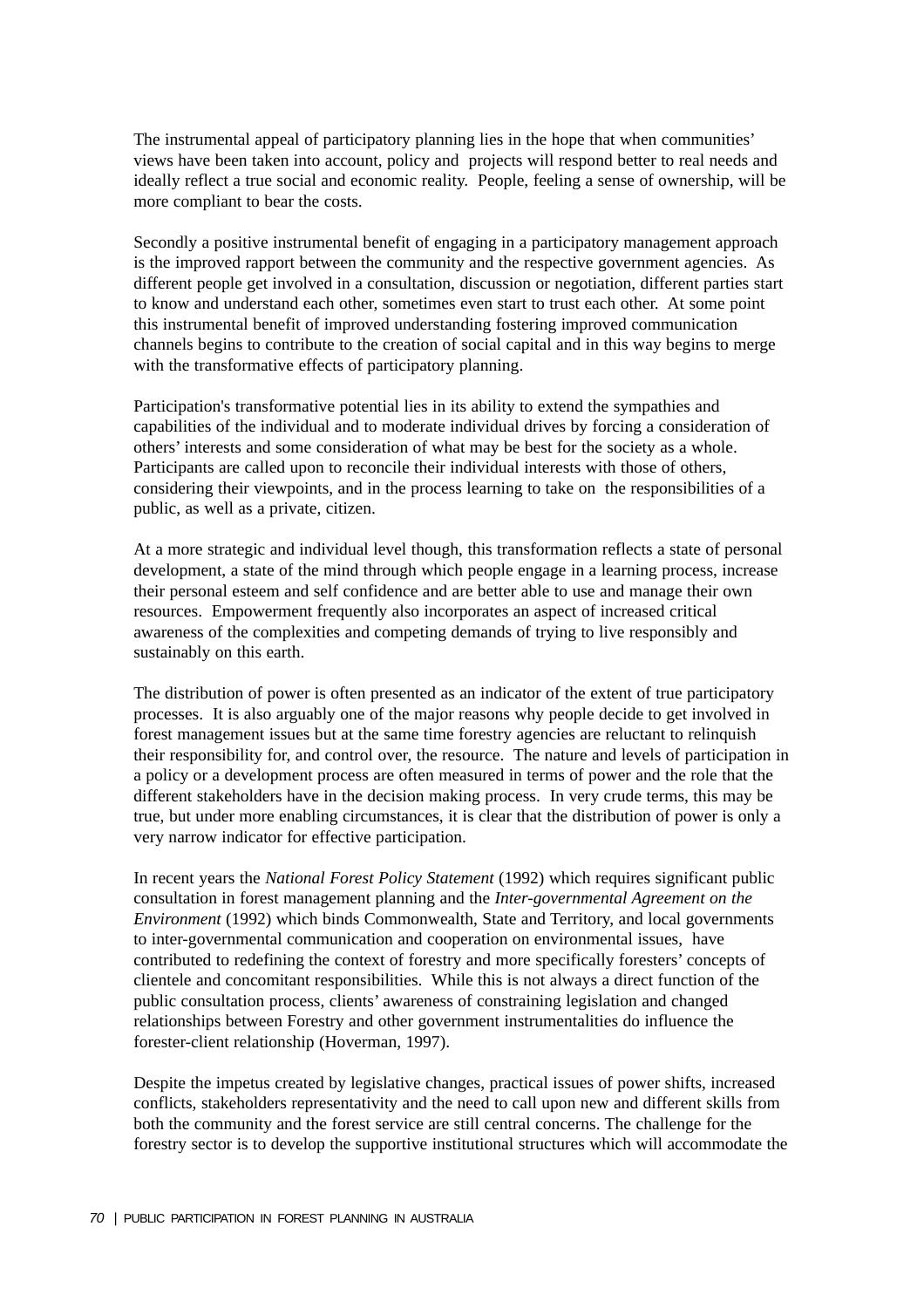needs expressed by the wider community. This cannot be just limited to using new consultation processes but has to accept that changes in forestry practices themselves may be needed.

Although separate individuals may have divergent opinions about what forestry is or should be, it seems that on the whole a growing number of people are interested not only in having more control over the decision making process but also would prefer to see a "different kind" of forestry practiced. This in turn does not just mean that the wider community expects to dictate to the forestry profession what they should or should not do but rather that the community recognises that various sections of the society can play complementary roles in forest management.

We are heartened in this research to document the progress made by many forestry agencies in searching for, trialing and adopting methods to incorporate and support successful mechanisms that facilitate a productive two-way dialogue with the public.

Further, this is echoed in evolving programs for farm forestry, echoed in their essence if not exactly in their process, which recognise that landowners may envisage very different roles for forestry on farms than that of the traditional forester, with goals and expectations reflecting farming needs and experience. These should be seen as opportunities for the development of new and productive partnerships between farmers and foresters (O'Grady, pers. comm. 1999). Local councils are also considering, and in many instances instituting, new relationships between themselves, the community and natural resource management professionals (Kelly, pers. comm. 1999).

This increased interest makes all the more necessary further research into the monitoring, review and evaluation of public consultation processes, in order to better understand and document growth in both community and agency knowledge and skills development.

In theory at least it should be possible to frame the set of conditions of fairness and openness which should offer the most supportive framework for authentic rational dialog to take place, in the process erecting a standard against which instances of community-agency discourse may be evaluated.

For aboriginal groups the ability to strike negotiated agreements on land rights issues for instance, as well as recourse to legislation when other means fail, may be hindered by social, cultural and political interactions involving a lack of political will, political cynicism or a misinformed public dialogue. Policies designed specifically to include Indigenous interests should be seen as a direct result of Indigenous efforts to regain the power they require for selfmanagement and/or self-determination. However, some of the social and political obstacles to Indigenous participation can be addressed when land rights and adequate resourcing of Indigenous participation in natural resource management are viewed positively. These processes are acts of restitution and conciliation which can only result from a combination of Indigenous effort and non-Indigenous support.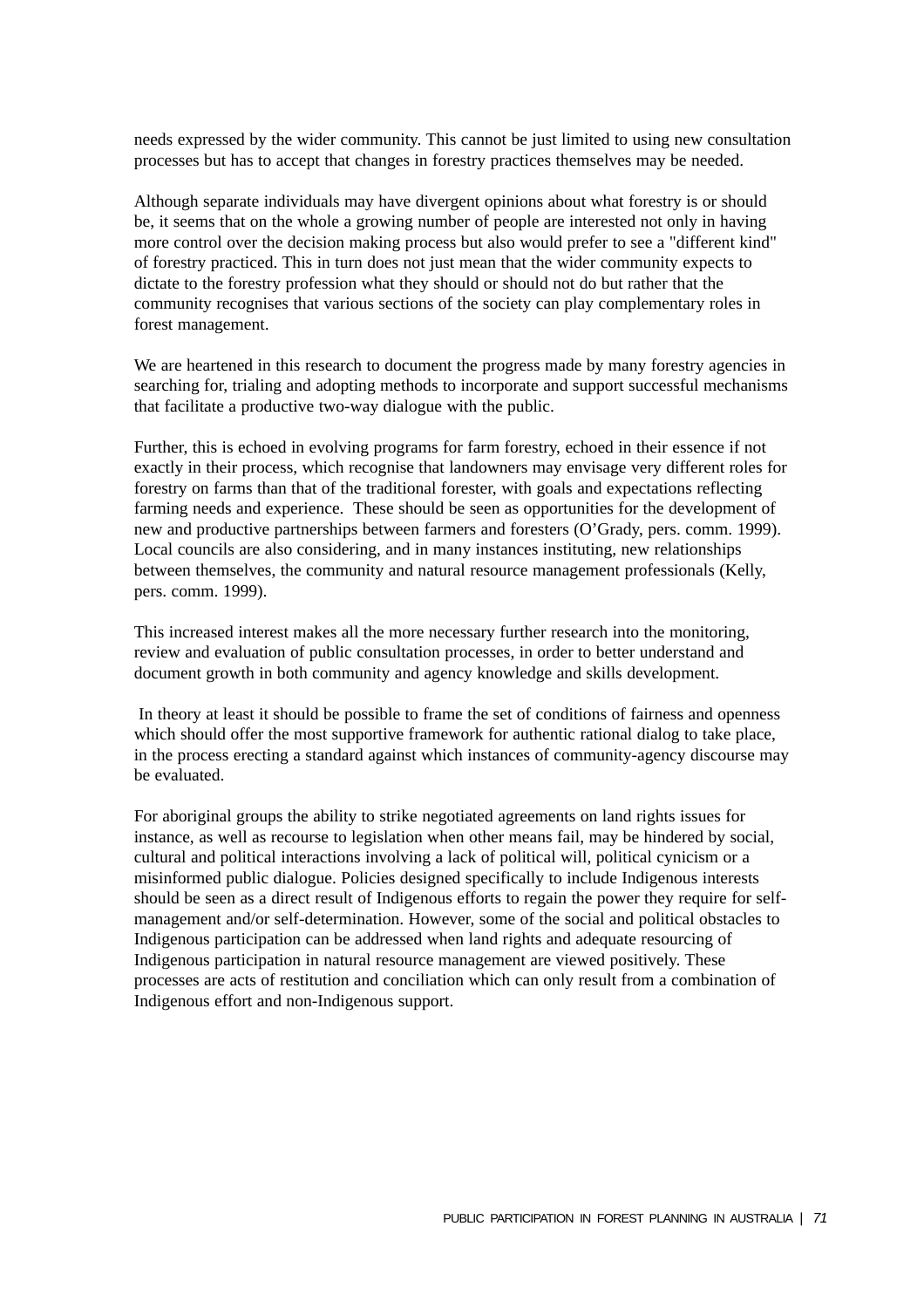## **Bibliography**

- Abbot, J., Guijt, I. (1998). *Changing views on change*, SARL Discussion paper No 2, IIED London.
- Aboriginal Affairs Victoria (1999). *National Commitment to Improved Outcomes*, Department of Human Services, Aboriginal Affairs Victoria. http://hna.ffh.vic.gov.au/aav/plan/ksispt1.htm
- Altman, J.C. and Allen, L.M. (1991). *Living off the land in National Parks: issues for Aboriginal Australians*. Centre for Aboriginal Economic Policy Research Discussion Paper. Canberra, Centre for Aboriginal Economic Policy Research, Australian National University.
- Altman, J.C., Ginn, A., Smith, D.E. (1993). *Existing and Potential Mechanisms for Indigenous Involvement in Coastal Zone Managemen*t. Canberra, Consultancy Report Commissioned by the Coastal Zone Inquiry, Resource Assessment Commission.
- Anderson, C. (1989). "Aborigines and Conservation: The Daintree-Bloomfield Road." *Australian Journal of Social Issues* 24(3): 214-227.
- Anderson, C. (1994). "Black, green and white politics." *The Independent Monthly* (April, 1994): 44-45.
- Arnstein (1969) "A ladder of citizen participation", *Journal of American Institute of Planners*, 35 216-224.
- Australia, Commonwealth of (1996). *The National strategy for the conservation of Australia's biological diversity*. Canberra, Department of Environment, Sport and Territories, (DEST), Task Force on Biological Diversity.
- Australian Bureau of Statistics (1996). *Census of Population and Housing: Aboriginal and Torres Strait islander People, Queensland*. Canberra, ABS.
- Australian Heritage Commission (1985). *Australia's National Estate: the role of the Commonwealth*., Australian Government Publishing Service.
- Australian Heritage Commission (1994). *Indigenous Owners and Natural Places Project*, Australian Heritage Commission, Natural Environment Section.
- Australian Heritage Commission (1997). *Policy in relation to Aboriginal and Torres Strait Islander Peoples and the National Estate*, Australian Heritage Commission. http://www.environment.gov.au/heritage/environments/indigen.html
- Australian Science, Technology and Engineering Council, (ASTEC) (1998). *Environmental Research Ethics; National Principles and Guidelines for the Ethical Conduct of Research in Protected and Environmentally Sensitive Areas*, Commonwealth of Australia.
- Banks, J. G. G. (1994). *A Study of the Old-growth Forests of East Gippsland. Victoria*: Department of Conservation and Natural Resources.
- Bonyhady, T. (1993). *Places Worth Keeping: Conservationists, Politics and Law*. Sydney: Allen & Unwin.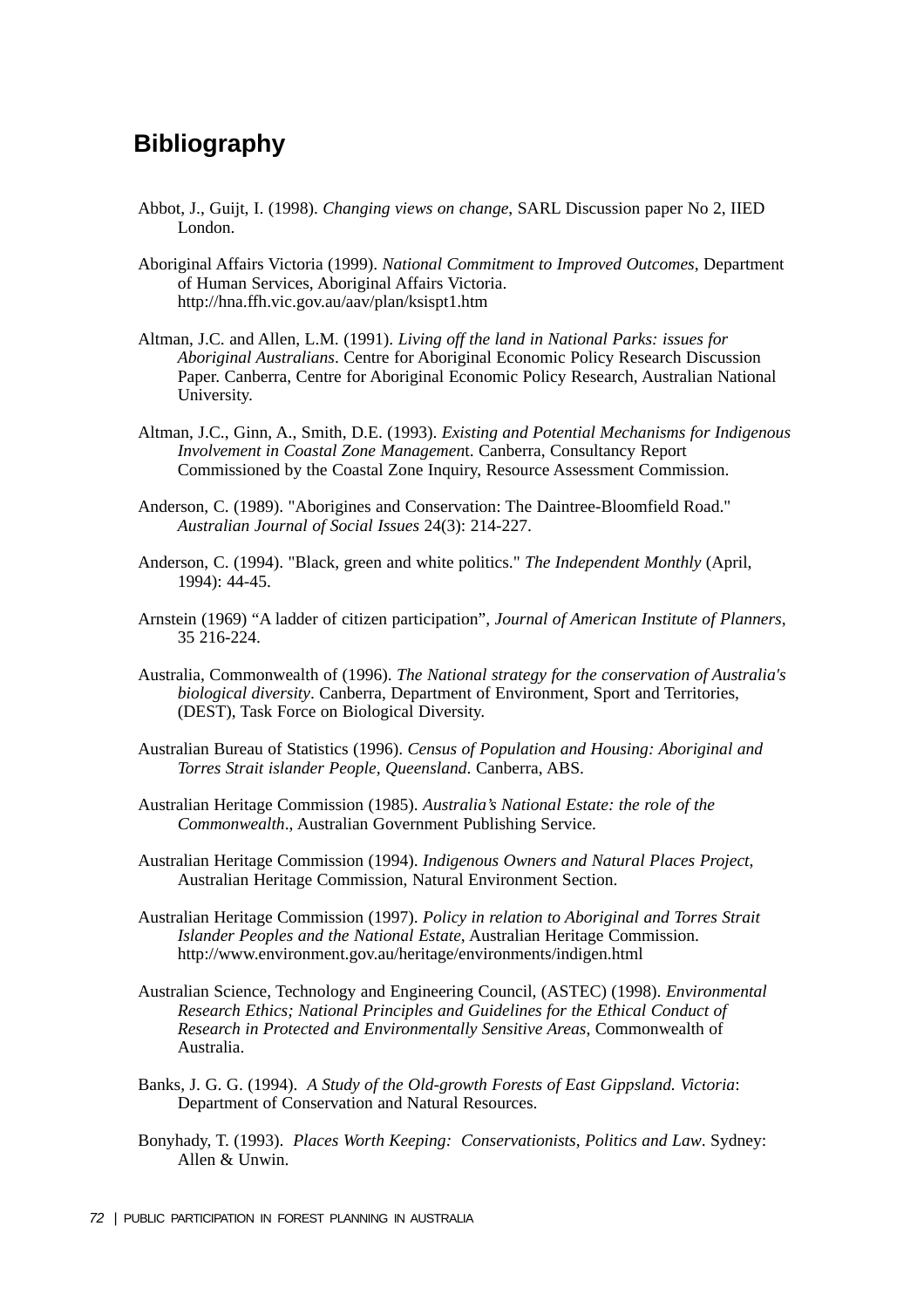- Brand D.G., Bouman, T., Bouthillier, L., Kessler, W., Lapierre, L. (1996) "The model forest concept: a model for future forest management?" in *Environmental Reviews*, 4.
- Claridge, C.L. (1997) *Successful Community-Based Environmental Management Through Individual and Group Empowerment Strategies.* Centre for Integrated Resource Management, Department of Natural Resources, Queensland.
- Cane, S. (1990). *A Review of Aboriginal Uses and Values of Forests. Report commissioned by the Resource Assessment Commission for the Forest and Timber Inquiry*. Canberra, Australian Government Publishing Service.
- Carter, J. (1996). *Recent approaches to participatory forest resources assessment*, RDF Study guide No 2, ODI, London.
- Chambers R. (1997). *Whose reality counts? Putting the last first*. London.
- Chase, A.K. (1998). Anthropology and Impact Assessment. *Environment Impact Assessment review* 10(1/2):11-25.
- Colfer, C.J.P. (1995). "Who counts most in sustainable forest management?" CIFOR working paper No 7.
- Commonwealth and State Governments (1992) *National Forest Policy Statement a New Focus for Australia's Forests*. Commonwealth of Australia
- Coombs, H.C., Brandl, M.M. and Snowdon (1983). *A Certain Heritage: Programs for and by Aboriginal Families in Australia*. Canberra, Centre for Resource and Environmental Studies, Australian National University.
- Cornelius, H. and Faire, S. (1989). *Everyone can win How to resolve conflict*, Sydney.
- Cornwall, A. (1995). *Towards participatory practice. PRA and the participatory process*. In deKoning, K. (Ed), Participation and health, London, 1995.
- Craig, D., Ross, H. and Lane, M.B. (1996). *Indigenous Participation in Commonwealth Impact Assessment*. Canberra, Report prepared for the Commonwealth Environmental Protection Agency.
- Creighton, J. (1986). *Managing conflicts in public involvement settings: training manual for Bonneville power Administration*. Palo, Alto.
- Crisp, R. and Talbot, L. (1999). *Indigenous Social Profile Report for SEQ* RFA. report prepared for FAIRA Aboriginal Corporation, Gurang Land Council Aboriginal Corporation, and Goolburri Aboriginal Corporation Land Council.
- Dale, A. P. (1993). *An Assessment of Planning for Government Funded Land Use Development Projects in Australian Aboriginal Communities*, Griffith University.
- Danks, C. (1996). "Developing institutions for community forestry in Northern California", ODI, *Rural Development Forestry Network paper* 20a: 1-24.
- Dargavel, J. (1998). "Regional Forest Agreements and the Public Interest." *Australian Journal of Environmental Management* 5: 133-134.
- Dargavel, J. & Ferguson, I. S. (1975). Forest Use Conflicts in Victoria. *Australian Forestry*, 37, 215-224.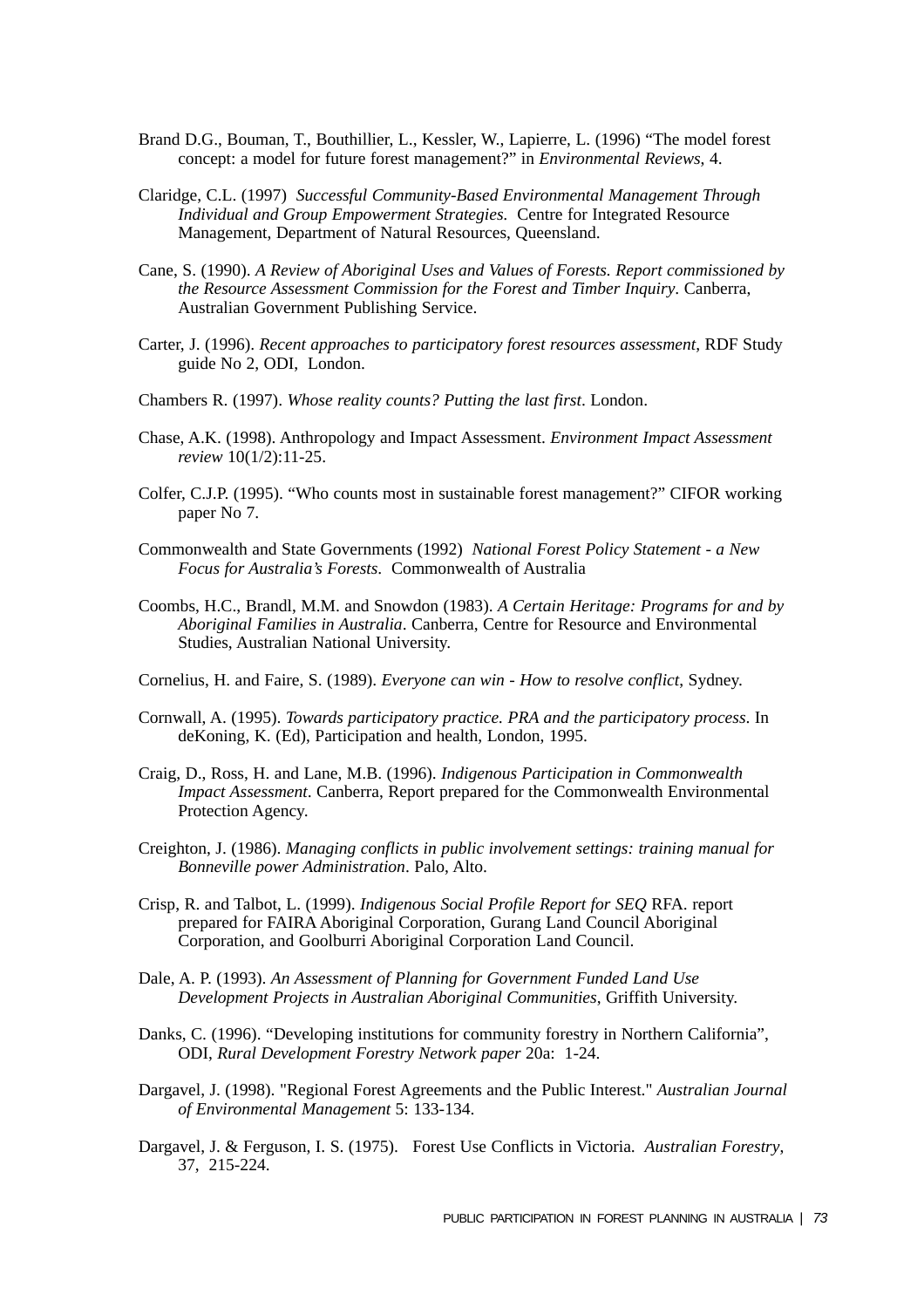- Davis, G. (1996). *Consultation, Public Participation and the Integration of Multiple Interests into Policy Making, OECD* Paris.
- Department of Conservation and Environment (1991). *Proposed Management Plan for the Otway Forest Management Area*. Victoria: Department of Conservation and Environment.
- Department of Conservation and Natural Resources (1992). *Forest Management Planner's Manual*. Melbourne, Victoria: Author
- Department of Conservation and Natural Resources (1992). *Hardwood Timber Resources in the East Gippsland Forest Management Area (HARIS)* (Resource Assessment Report No. 93/01). Melbourne, Victoria: Author.
- Department of Natural Resources and Environment (1998). *Forest Management Plan for the Central Highlands*. Victoria: Department of Natural Resources and Environment.
- DFID (1999). *Shaping forest management. How coalitions manage forests*. London.
- Docker, S. (1998). *The role of the New South Wales Aboriginal Land Council in the Comprehensive Regional Assessment/Regional Forest Agreement process. Regional Forest Agreements and the Public Interest*; National Symposium, Canberra, Australian National University.
- Ecologically Sustainable Forest Management Expert Panel (1999). *Assessment of Systems and Processes for Ecologically Sustainable Forest Management in South East Queensland.* Brisbane, Queensland, Queensland and Commonwealth Governments.
- Edmunds, M. (1998). *Regional Agreements Key Issues in Australia*. Canberra, Native Title Research Unit, Australian Institute for Aboriginal and Torres Strait Islander Studies.
- Environment Australia (1999). *National Estate Identification and Assessment in the North East Region of Victoria*. Canberra, Department of Environment and Heritage.
- Evans, G. (1997). "Coming together: green and Black views on the land." *Habitat*. 25(2):10- 13.
- Everett, Y. (1996). "Building capacity for a sustainable Non Timber Forest Products industry in the Trinity Bioregion: lessons drawn from international models", *ODI, Rural Development Forestry Network paper* 20a: 25-40.
- Fourmille, H. (1996). *The application of the convention on biological diversity with regard to the exercise of indigenous people's natural resource rights under Australia's Commonwealth, State and Territory laws*. paper presented at the HRC-ANU Science and other knowledge traditions conference, Cairns, James Cook University of North Queensland.
- Fourmille, H. and Marrie, A. (1997). *Indigenous Environmental Management Study Guide*. Lismore, Southern Cross University, Gungil Jindibah Centre.
- Gijsbers, R., & Parsons, M. (1989). *Public Participation in Forest Management Planning in Victoria. Forest Planning for People*: Proceedings Thirteenth Biennial Conference of the IFA. Leura, New South Wales: Institute of Foresters of Australia.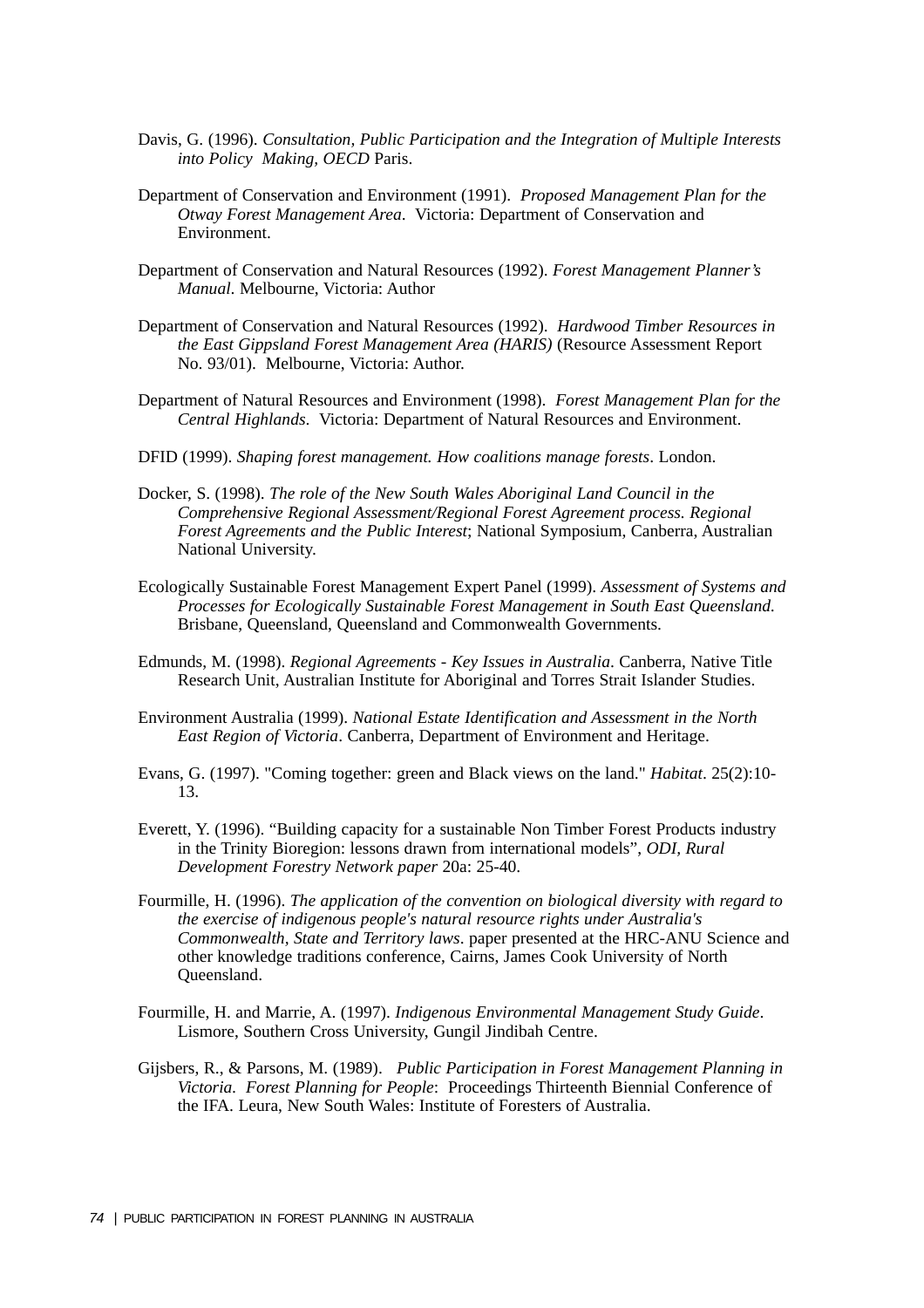- Gijsbers, R., & Rumba, K. (1991). *The Use of Advisory Committees in Forest Management Planning FMP Paper No. 8*. Melbourne: Native Forest Management Branch, Department of Conservation and Natural Resources.
- Government of Victoria (1986). *Victoria Timber Industry Strat*eg*y*. Melbourne: Government Printing Office.
- Government of Victoria (1987a). *Protecting the Environment: a Conservation Strategy for Victoria*. Melbourne: Government Printing Office.
- Government of Victoria (1987b). *Social Justice Strategy*. Melbourne: Government Printing Office.
- Guijt, I. (1996) *Participation in Natural Resource Management: Blemished Past and Hopeful Future.* In Making Forest Policy Work. Conference Proceedings of Oxford Summer Course Program 1996; K. Harris, K. (Ed); pp 51-58.
- Guijt, I. (1998). *Participatory monitoring and impact assessment of sustainable agriculture initiatives*, SARL Discussion paper No1, IIED, London.
- Hobley, M. (1996). *Participatory forestry: the process of change in India and Nepal. RDF Study Guide no3*, ODI, London.
- Hollinsworth, D. (1997). *The work of anti-racism. The Resurgence of Racism*. G. Gray and C. Winter. Melbourne, Monash Publications in History. 24.
- Holzworth, P. (1999) *"Recent Forest Use Disputes in Queensland: A History of Resolution"*. Conference paper presented at Australia's Ever-Changing Forests IV, Gympie, Queensland, 18-22 April 1999.
- Hoverman, S. L. S. (1997). *Environmentalism and Social Change: Public Participation in Australian Forest Management.* dissertation towards partial fulfilment of PhD, University of Hawaii.
- Jones, C. (1996). *Voices in the Wilderness: The problem of joint management in Australia's protected areas*. Faculty of Environmental Sciences, Griffith University.
- Kelly, D. (1999). PhD candidate, Geography Dept. ANU working on participatory processes in Range Management QLD.
- Kelly, R., Alper D. (1995). *Public participation in Land use planning: an assessment of the Vancouver Island Core Table*, Paper presented for the BC Political Studies Association Conference, 4-6 May 1995.

Knudtson, P. and Suzuki, D. (1992). *Wisdom of the Elders.* Toronto, Canada, Allen & Unwin.

- Lane, M.B. (1997). "Aboriginal Participation in Environmental Planning." *Australian Geographical Studies* 35(3): 308-323.
- Lane, M.B. (1999). *Impact of Changes in Forest Use on Indigenous Communities,* Literature Review for the SEQ Regional Forestry Assessment. Melbourne, School of Social Science and Planning, Royal Melbourne Institute of Technology, (RMIT).
- Manidis Roberts Consultants (1993). *Public Participation in Forest Management* Report for the Forestry Commission.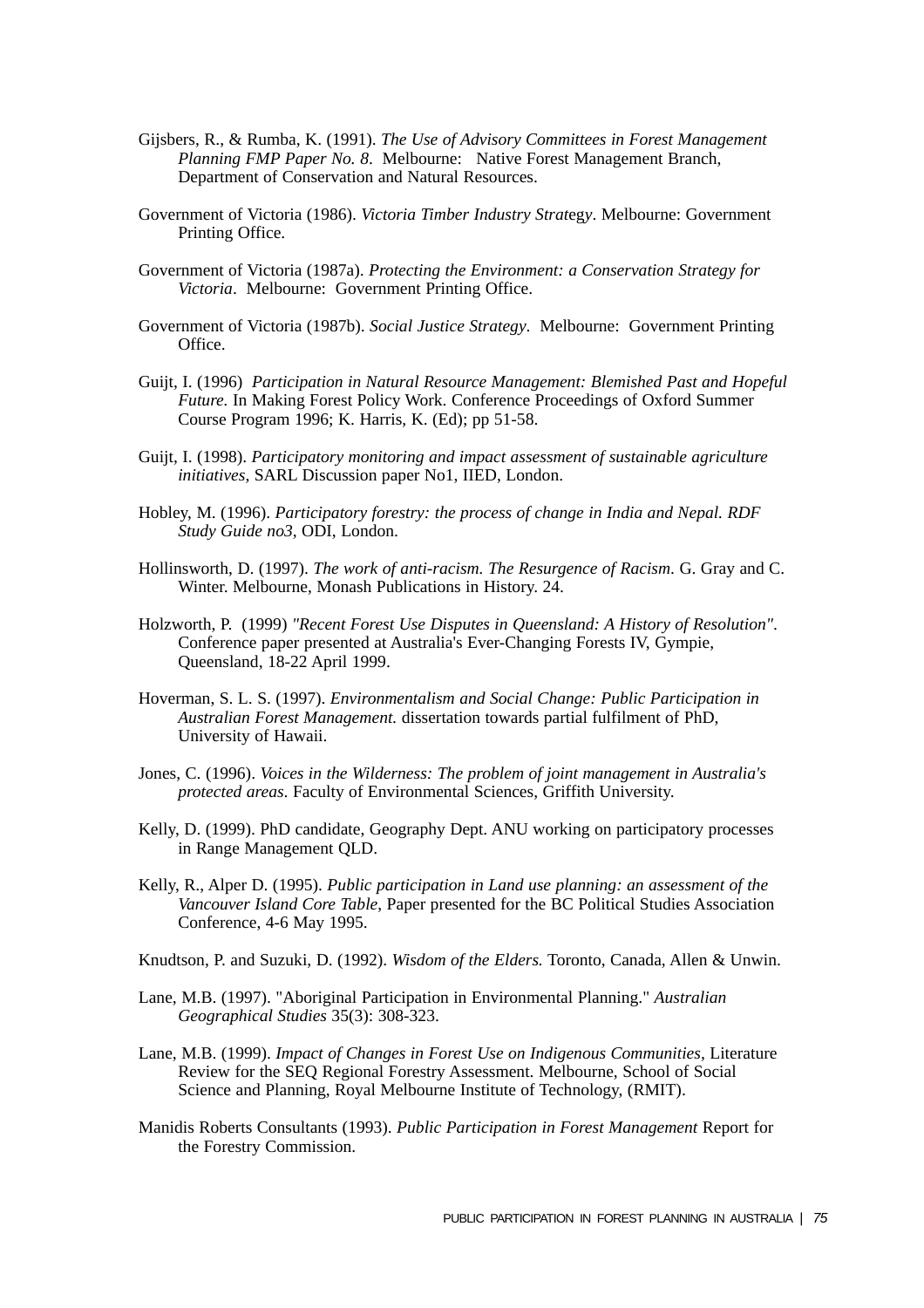- Mathieson, M. (1996). ATSIC Chairperson opens ANU Indigenous art festival. ANU Reporter. Lois O'Donoghue quoted. Canberra, Australian National University, Public Affairs Division. 27.
- Mercer, D. (1987). *The Victorian Timber Industry Inquiry: Summary, Context, and Critiqu*e (Monash Publications in Geography, No. 32). Melbourne, Victoria: Monash University.
- Messerschmidt, D. (1995). *Rapid Rural Appraisal for community forestry. The RA process and rapid diagnostic tool*s, IIED, London.
- Moore, S. A. (1994). *Interaction Processes and the Resolution of Environmental Disputes: Case Studies from Public Land Planning in the United States and Australia*. Dissertation in partial fulfilment for the degree of PhD, University of Washington.
- Munro-Clark, M. (Ed). (1992). *Citizen participation in Government.* Sydney, pp 205.
- Nelson, N. & Wright, S. (1995). *Power and participatory development. Theory and practice*. London.
- O'Grady, C. (1998-1999). Honours student working on local policy & farm forestry, Forestry Dept ANU.
- Padgett, A. (1999). *Native Title and Associated Resource Use Issues: Australia*. Australian Agricultural and Resource Economist Society, 43rd Annual Conference, Christchurch, New Zealand.
- Painter, M. Participation and power in Munro-Clark, M. (Ed). (1992). *Citizen participation in Governmen*t. Sydney, pp 21-36.
- Pateman, C. (1970). *Participation and democratic theory*, Cambridge.
- Poffenberger, M., Selim, S. (Eds). (1998). *Communities and Forest Management in Canada and the United States. A regional profile of the working group on community involvement in forest managemen*t, Gland.
- Powell, J. M. (Ed.). (1973). *Yeomen and Bureaucrats: The Victorian Crown Lands Commission 1878-79*. Melbourne, Victoria: Oxford University Press.
- Pretty, J. (1995). *Regenerating agriculture. Policy and practice for sustainability and self reliance*, London.
- Pretty, J., Guijt, I., Scoones, I & Thompson J. (1995). *Participatory Learning and Action : A trainer's guide*, IIED London.
- Priscoli, J. D. (1997). *Participation and Conflict Management in Natural Resources Decision-Making*. In Solberg, B. & Miina, S. (Eds) Conflict Management and Public Participation in Land Management, EFI Proceedings No 14.

Public Participation in Forest Planning A National Review. (1992).

Putman, R. (1995). "Bowling alone", *Journal of Democracy* 6:1, Jan 1995, 65-78.

Rahman A. (1993). *People's self development. Perspectives on participatory action research*. London.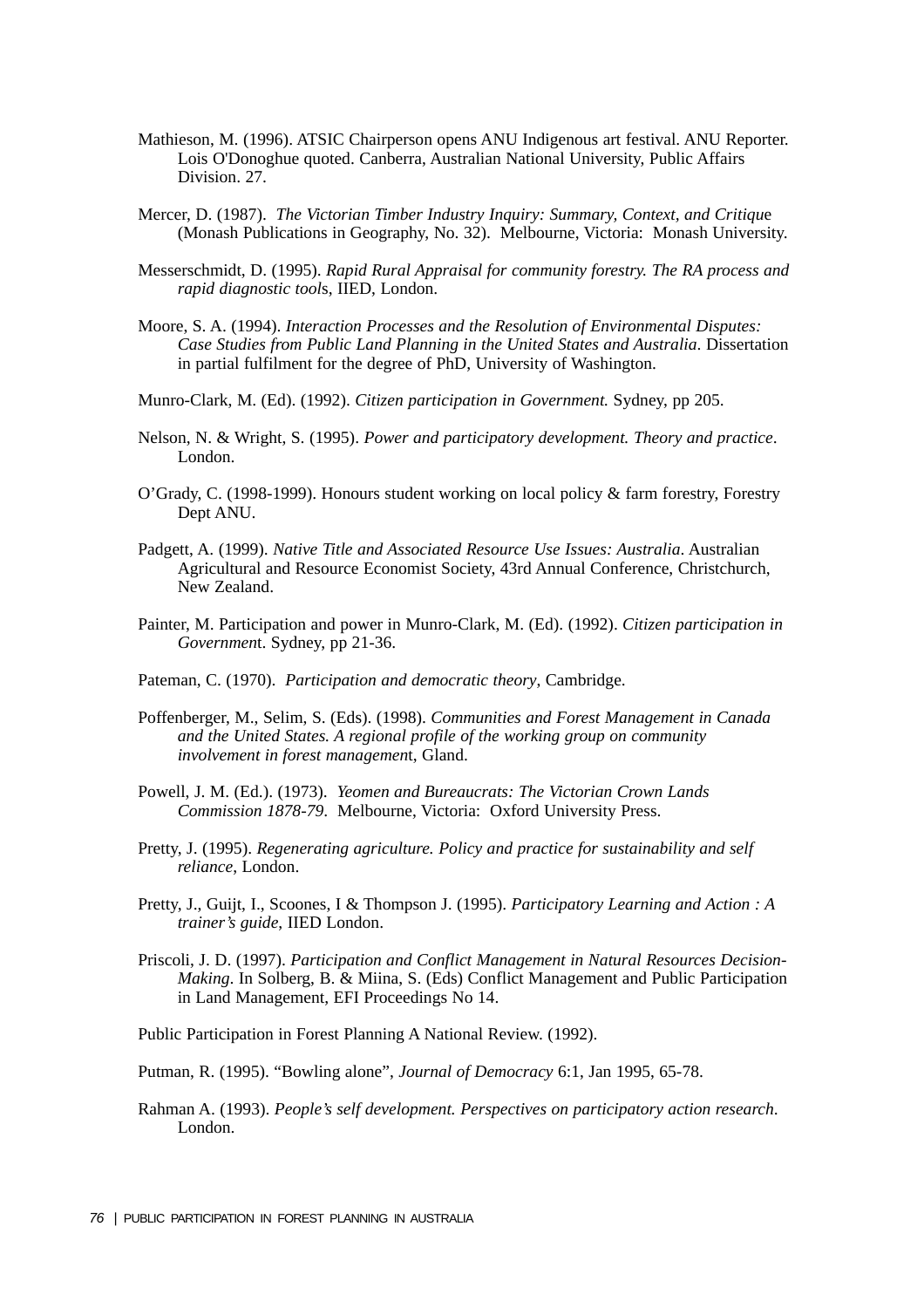- Roberts, S. (1996) *Framework Plan Gold Coast Hinterland : Output from Multiple Objective Evaluative Planning Process*, December, Department of Natural Resources.
- Rumba, K. (1991). *Framework for Public Participation in Forest Management Planning (FMP Paper No. 9*). Unpublished paper. E. Melbourne, Victoria: Department of Conservation and Natural Resources, Native Forest Management Branch.
- Sarin, M. (1998). *Community forest management: whose participation..?* In Guijt, I. & Kaul Shah, M. (Ed). The Myth of Community, London, pp 121-130.
- Saxena, N.C., Sarin, M., Singh, R.V., Shah, T. (1997). *Independent study of implementation experience in Kanara circle,* Western Ghats Forestry project, May 1997.
- Seiver, A. (pers. comm. 5 June 1999). NSW Department of Aboriginal Affairs representative. during the Southern NSW RFA Forest Forum.
- Sinclair, A., J., Smith, D. L. (1999). *The Model Forest Program in Canada: Building Consensus on Sustainable Forest management?*, Society and Natural resources.
- Slocum R., Wichhart, L. Rocheleau, D. & Thomas-Slayter B. (1995). *Power process and participation: tools for change*. London.
- Smyth, D. (1993). *A Voice in All Places: Aboriginal and Torres Strait Islander Interests in Australia's Coastal Zone*. Canberra, Resource Assessment Commission, Coast al Zone Inquiry.
- Smyth, D. and Sutherland, J. (1997). *Indigenous Protected Areas: Conservation Partnerships with Indigenous Landholders*. Canberra., Indigenous Protected Areas Unit, Biodiversity Group, Environment Australia.
- Snowdon, P., Slee, B (1996). *Community based action in forest management*. Paper presented at the Rural Economy and Society Study Group Annual Conference, Bangor (UK).
- Social Impact Assessment Unit (1996). *Indigenous Land Interest Model, (ILIM); an information guide*. Brisbane, Department of Families Youth and Community Care, Queensland.
- Solberg, B., Miina, S.(Ed). (1997). *Conflict Management and Public Participation in Land Management*, EFI Proceedings, No 14.
- Sullivan, K. and Associates (1998). *Regional Forests Agreement cultural heritage project: guiding principles for forest management for FAIRA and Gurang and Goolburri Land Councils.* Queensland. Report for the Joint Commonwealth and Queensland RFA Steering Committee.
- Swanson, G.E. (1973). Towards corporate action: a reconstruction of elementary collective processes in T. Shbutani (ed) Human Nature & Collective Behaviour: Papers in honour of Herbert Bluner. *New Brunswick*: Cited in Moore 1997.
- Syme, G. J. (1992). *When and Where does Participation Count?* in M. Munro-Clark, (Ed), Citizen participation in Government, Sydney; pp 78-98.
- Tacconi, L., Buchy, M. Gamini, H. (1998). *Review of the Participatory Forestry Project Sri Lanka and project identification in the forestry sector*. A mission report for AusAID, November 1998.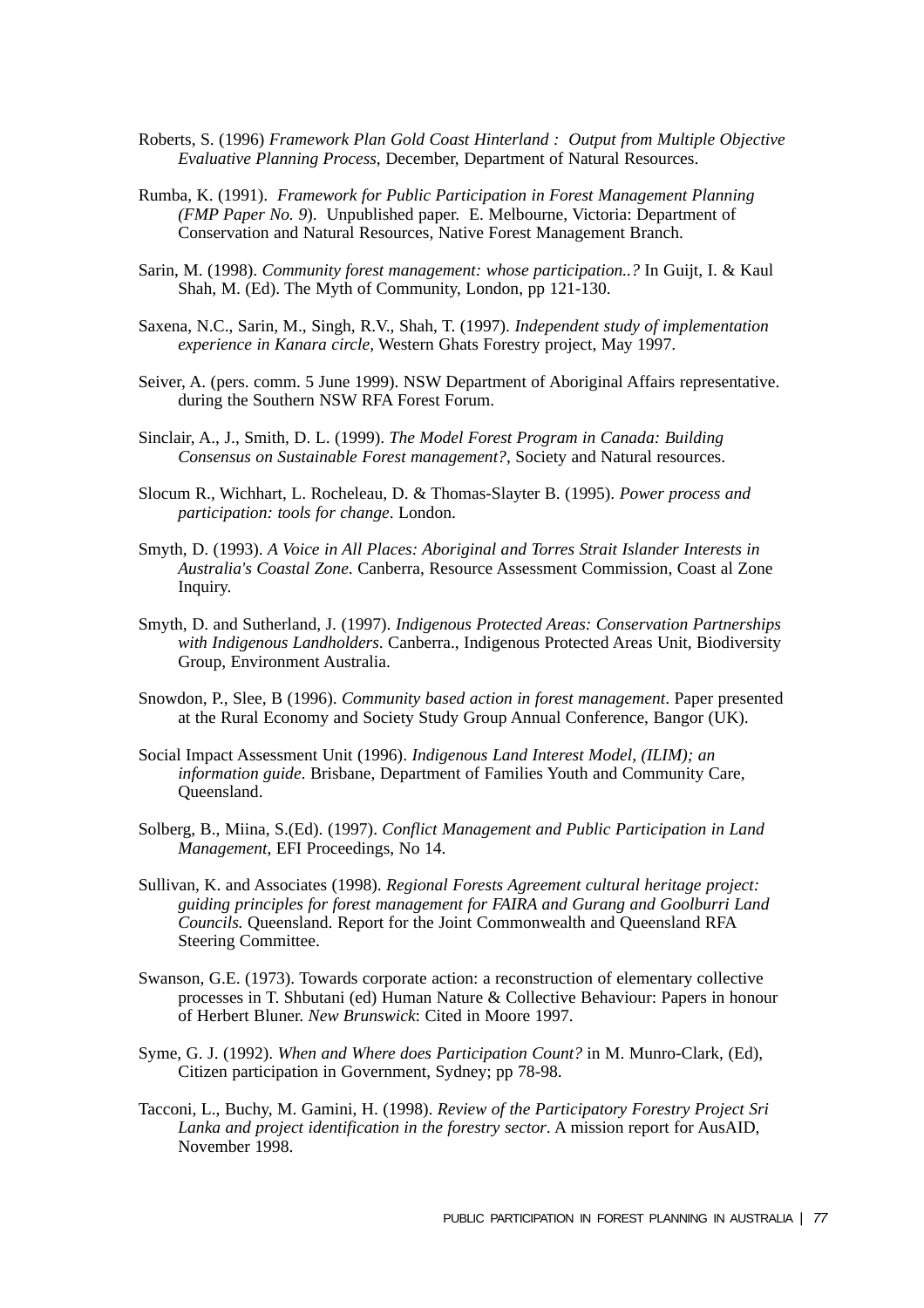- Vettivel, S. K. (1992). *Community Participation. Empowering the poorest.* Roles of NGOs. New Delhi.
- Walker, A. (nd). *Public Consultation in Forest Planning and management in Western Australia*, 1981-1998.
- Warburton, D. (1997). *Participatory Action in the Countryside*. A Literature Review. Countryside Commission, 1997.
- Wignaraja, P., Hussain, A., Sethi, H. Wignaraja, G. (1991). *Participatory development. Lessons from South Asia*, Karachi.
- Woenne-Green, S., et al. (1994). *Competing Interests: Aboriginal Participation in National Parks and Conservation Reserves in Australia*. Melbourne, Australian Conservation Foundation.
- Woodgate, P.W., Peel, W.D., Ritman, K.T., Coram, J.E., Brady, A., Rule, A.J. & Banks, J.C.G.(1994). *A Study of the Old-growth Forests of East Gippslands. Victoria*: Department of Conservation and Natural Resources.
- Wolfe-Keddie J. (1996). *Aboriginal adgenda of agency agenda? Community development planning projects in Australia*, in Blunt, P. & Warren, D.M. (Ed). Indigenous organisations and development, London, pp 159-184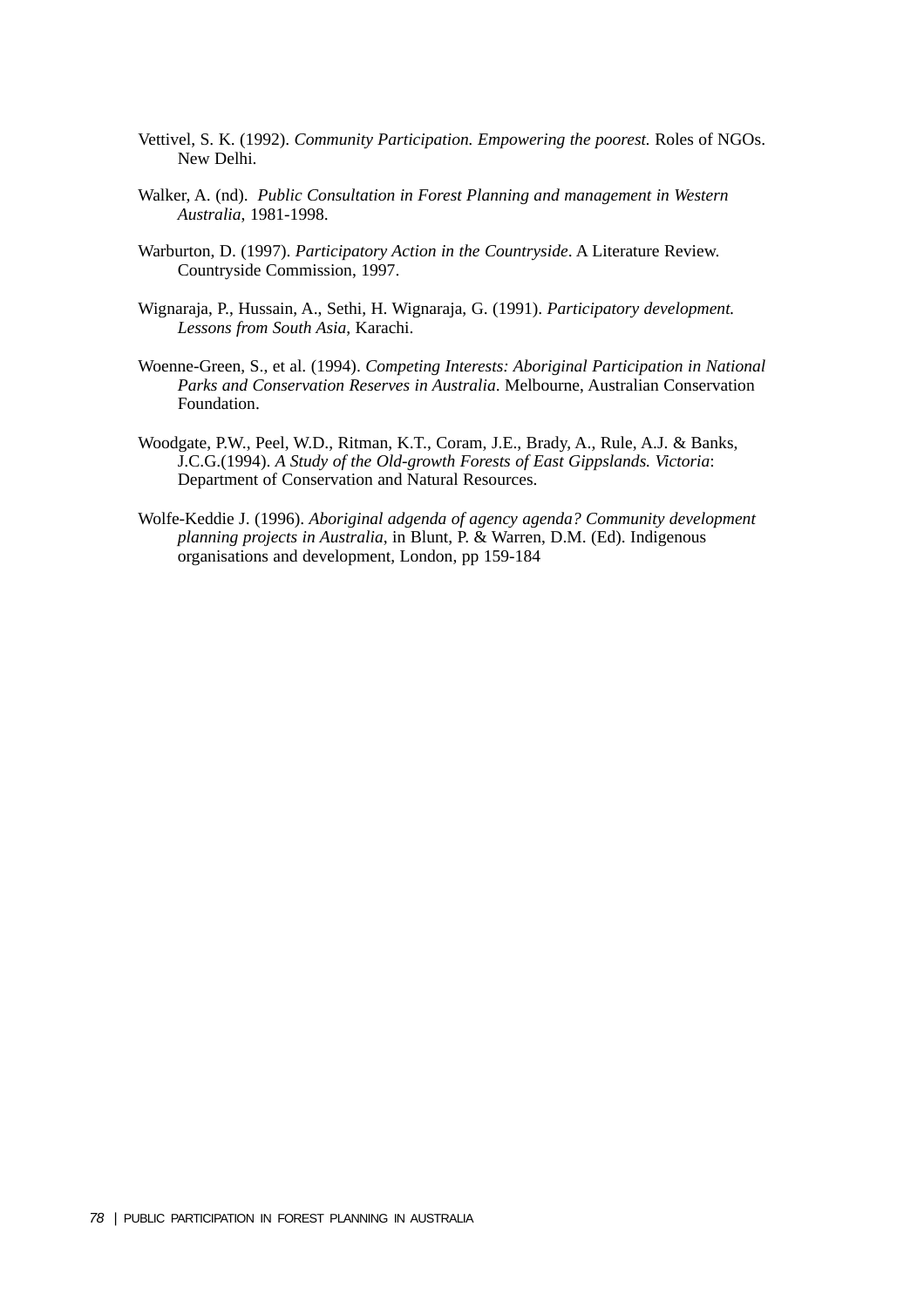## **Appendix A**

## **Questionnaire regarding the public consultation process for the preparation of the forest management plan 1998**

Name: (Optional, but would help for further contact. Information treated with confidentiality.)

Phone number: (would help for further contact)

In what capacity did you get involved in the process? (Land holder, tourist industry, environmentalist…?)

What were your motivations for getting involved?

Could you describe the consultation process organised by Forestry Tasmania? (*e.g*. how did you hear about the possibility of contributing comments to the plan? Were you contacted personally? Did you read an advert in the paper?….etc...)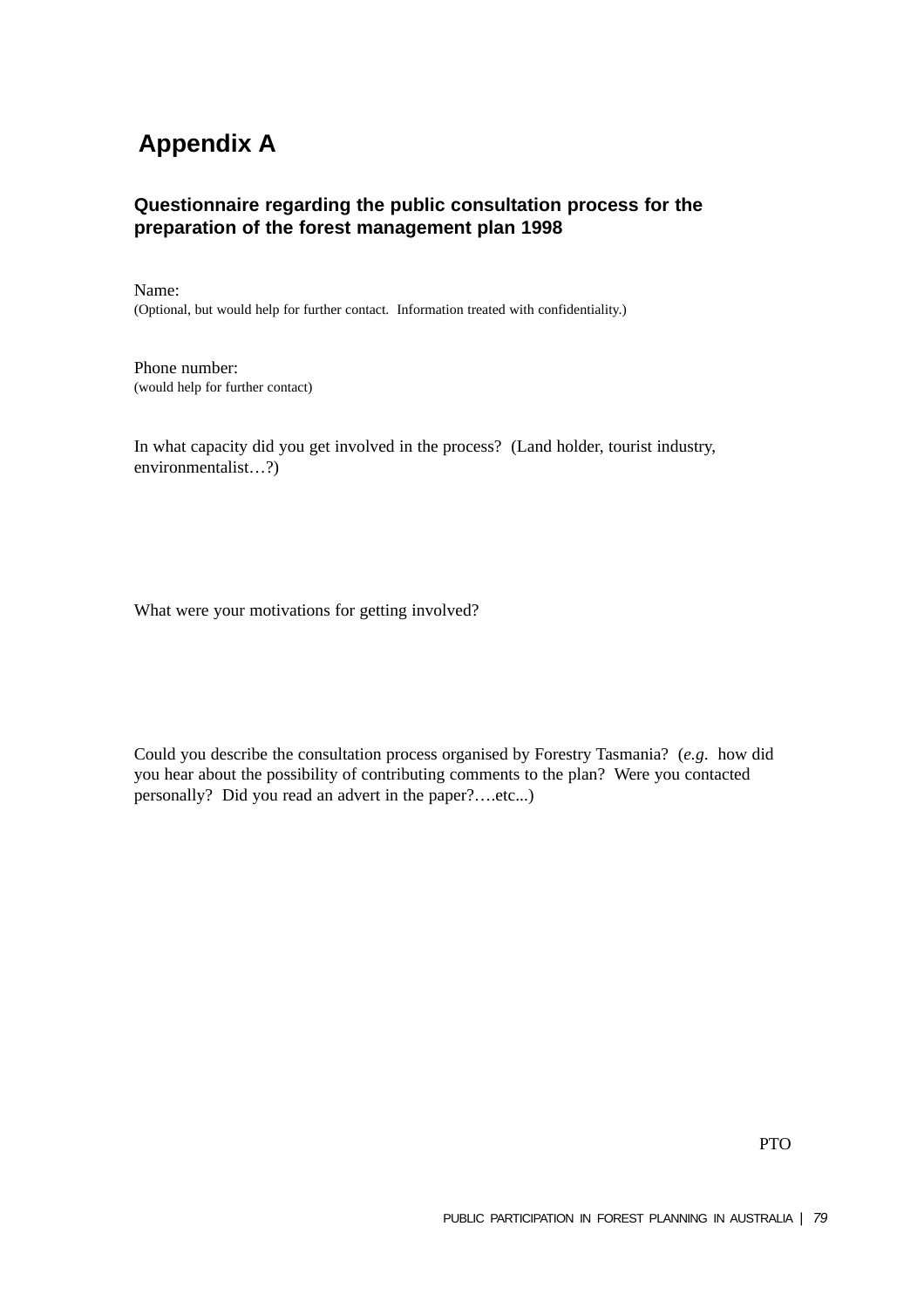How do you perceive the public consultation process? How would you **qualify** the process? (*e.g*. Was it constructive? Genuine? Equitable? Appropriate? Biased? Manipulative? Open?…)

Do you feel that it was worthwhile preparing a submission?

Did you attend any "meet the planners' meetings? If yes, which one(s)? and how useful did you find them? Can you describe the meetings? What happened? Who attended them?...)

If not, why did you choose **not to attend** any of the public meetings?

What do/did you feel you gained from taking part in the process?